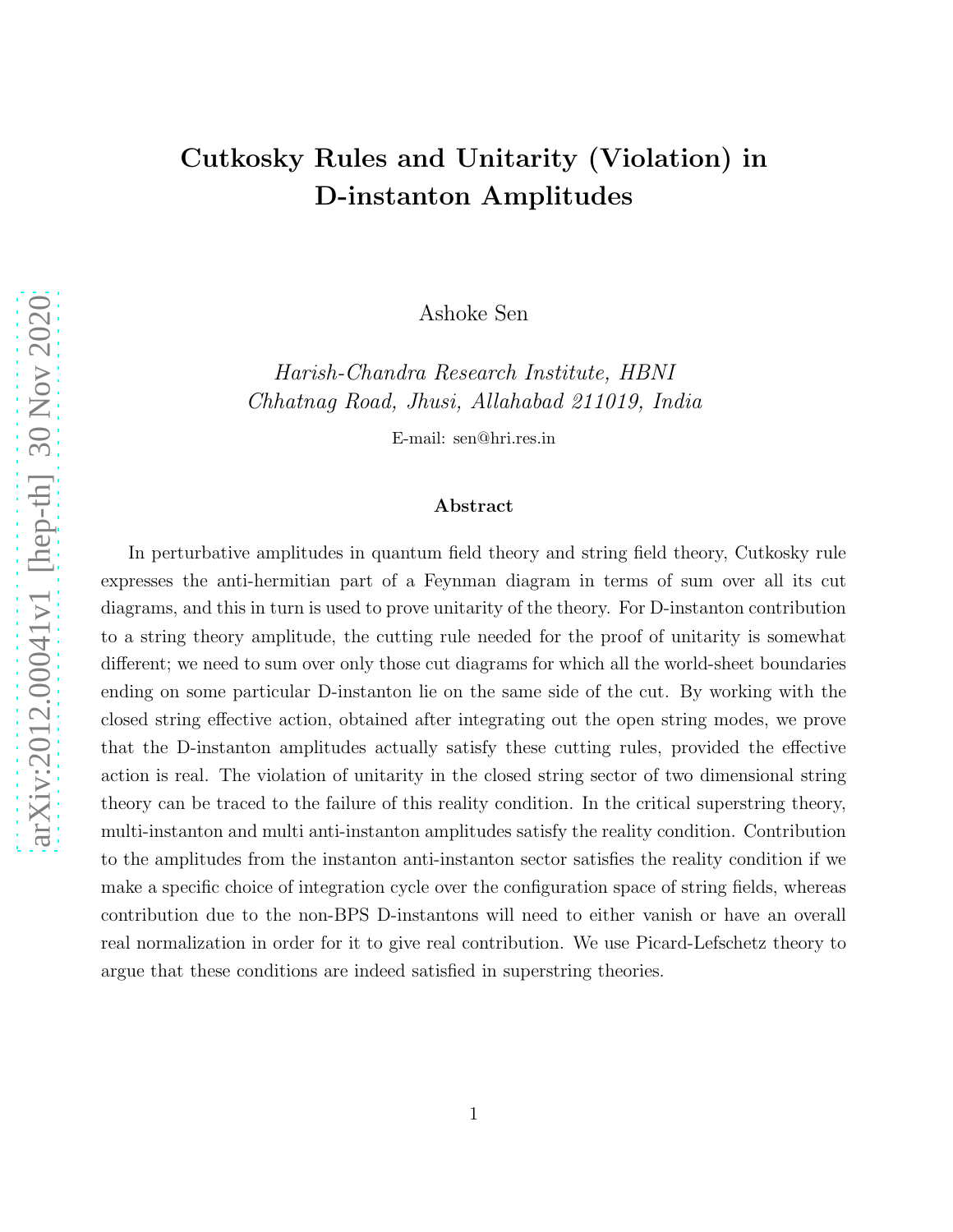# **Contents**

| $\mathbf{1}$            | Introduction and summary                                                                                | 3  |
|-------------------------|---------------------------------------------------------------------------------------------------------|----|
| $\bf{2}$                | Problems with ordinary cutting rules in open closed string field theory on<br>the D-instanton           | 12 |
| 3                       | Reality properties of Euclidean and Lorentzian actions                                                  | 18 |
|                         | Relation between the Euclidean and the Lorentzian actions<br>3.1                                        | 18 |
|                         | Reality properties of string field theory action $\ldots \ldots \ldots \ldots \ldots$<br>3.2            | 23 |
| 4                       | One instanton effective action and its reality properties                                               | 27 |
|                         | 4.1                                                                                                     | 27 |
|                         | 4.2                                                                                                     | 29 |
|                         | 4.3                                                                                                     | 32 |
|                         | Reality of the effective action $\ldots \ldots \ldots \ldots \ldots \ldots \ldots \ldots \ldots$<br>4.4 | 34 |
|                         | 4.5                                                                                                     | 36 |
| $\bf{5}$                | Multi-instanton contribution to the effective action and its reality properties                         | 37 |
|                         | Construction of the effective action ignoring the zero modes $\dots \dots \dots$<br>5.1                 | 37 |
|                         | 5.2<br>Effect of divergences and open string zero modes $\dots \dots \dots \dots \dots \dots$           | 43 |
|                         | 5.3                                                                                                     | 46 |
|                         | 5.4                                                                                                     | 47 |
|                         | 5.5                                                                                                     | 49 |
|                         | 5.6                                                                                                     | 53 |
| 6                       | One instanton amplitudes in two dimensional string theory                                               | 53 |
|                         | Leading one instanton contribution $\ldots \ldots \ldots \ldots \ldots \ldots \ldots \ldots$<br>6.1     | 53 |
|                         | 6.2                                                                                                     | 55 |
|                         | Unitarity violation in the matrix model $\ldots \ldots \ldots \ldots \ldots \ldots \ldots$<br>6.3       | 60 |
| $\overline{\mathbf{7}}$ | Two instanton amplitudes in two dimensional string theory                                               | 61 |
|                         | Leading two instanton contribution to the closed string two point function<br>7.1                       | 62 |
|                         | 7.2<br>Feynman diagram representation of the amplitude $\ldots$ , $\ldots$ , $\ldots$ , $\ldots$        | 68 |
|                         | 7.3<br>Unitarity restoration via unitary prescription $\ldots \ldots \ldots \ldots \ldots \ldots$       | 74 |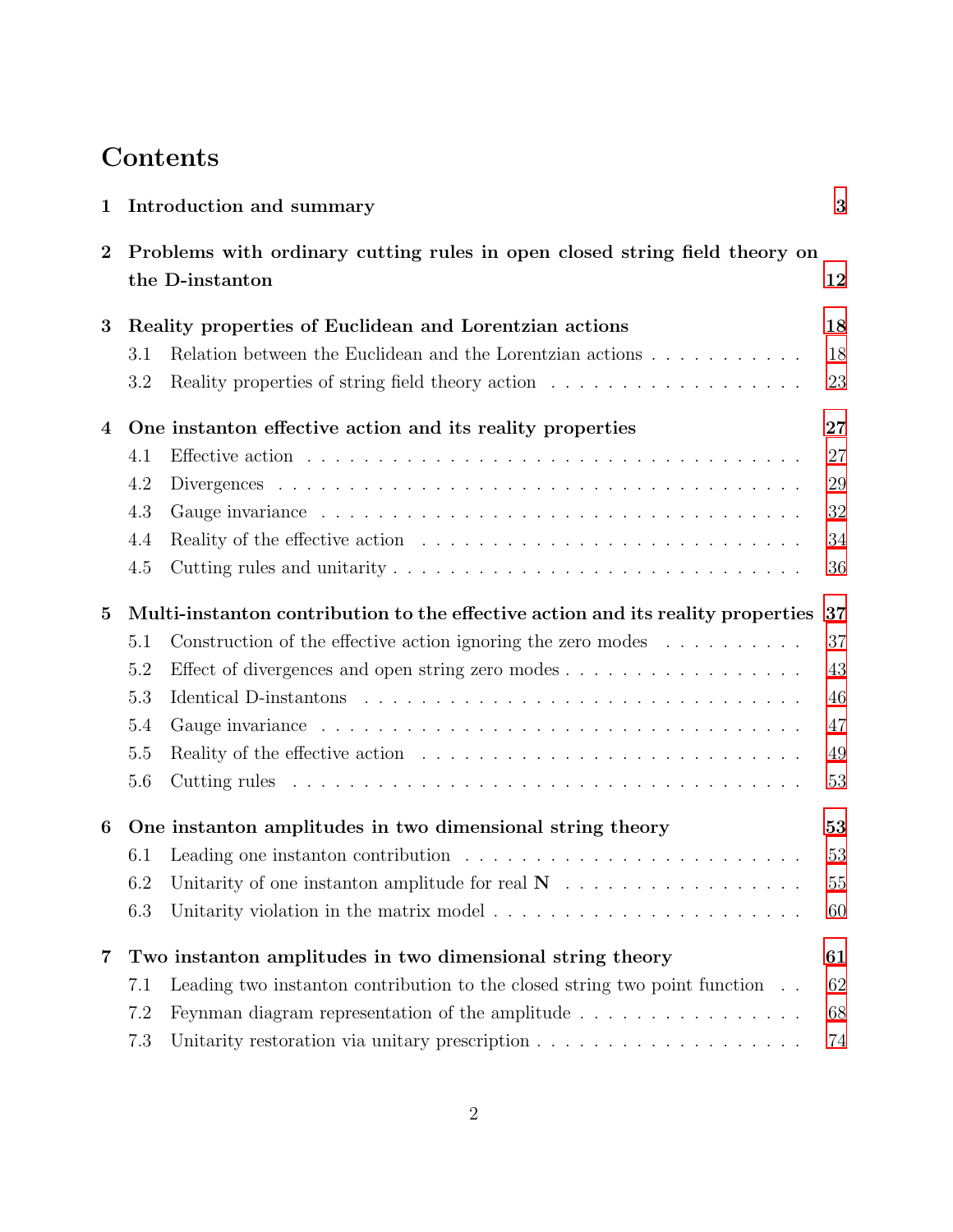|     | 7.4 Connection to the matrix model                                                          | 74  |
|-----|---------------------------------------------------------------------------------------------|-----|
|     | 7.5 Three instanton amplitude in the unitary prescription 77                                |     |
|     | 8 Contour prescription from Picard-Lefschetz theory                                         | 79  |
| 8.1 | Non-BPS D-instanton in type IIA string theory $\dots \dots \dots \dots \dots \dots$         | -81 |
| 8.2 | Instanton anti-instanton system in type IIB string theory $\dots \dots \dots \dots$         |     |
| 8.3 | Instanton in two dimensional bosonic string theory $\dots \dots \dots \dots \dots \dots$ 85 |     |
|     |                                                                                             |     |
|     | 9 Conclusions                                                                               | 87  |

### <span id="page-2-0"></span>1 Introduction and summary

Cutkosky rule in quantum field theory expresses the anti-hermitian part of a Feynman diagram in terms of sum of its cut diagrams, and is used to prove perturbative unitarity of the theory [\[1–](#page-87-0)[5\]](#page-87-1). In local quantum field theory the Cutkosky rule is proved using a particular property of the position space Green's function known as the largest time equation [\[3,](#page-87-2) [4\]](#page-87-3). In string (field) theory the interaction vertices in the momentum space representation have exponential dependence on the quadratic functions of momenta, and there is no simple local position space description of these vertices. For this reason the proof based on the largest time equation is not available. Nevertheless it is possible to prove the Cutkosky rules directly by analyzing the momentum space Feynman diagrams of string field theory [\[6\]](#page-87-4).

The results described above hold for perturbative amplitudes in quantum field theory and string theory to all orders in the coupling constant. However in string theory, certain nonperturbative contributions to the amplitudes may be computed using perturbative techniques. These refer to amplitudes associated to D-instantons [\[7,](#page-87-5) [8\]](#page-87-6), and the perturbative technique involves the quantum (field) theory of open and closed strings. Therefore it is natural to ask if one can extend the proof of unitarity of string theory perturbative amplitudes based on Cutkosky rules also to D-instanton induced amplitudes.

Even if string theory is a consistent quantum theory, the answer to this question is not obvious. For example, let us suppose that we consider the scattering of a pair of closed string states at high energy in type IIA string theory. At sufficiently high energy, this process may produce a D0-D0 brane pair. Therefore if we consider the scattering amplitudes in the closed string sector alone, where we allow the external states to be only closed strings, we expect the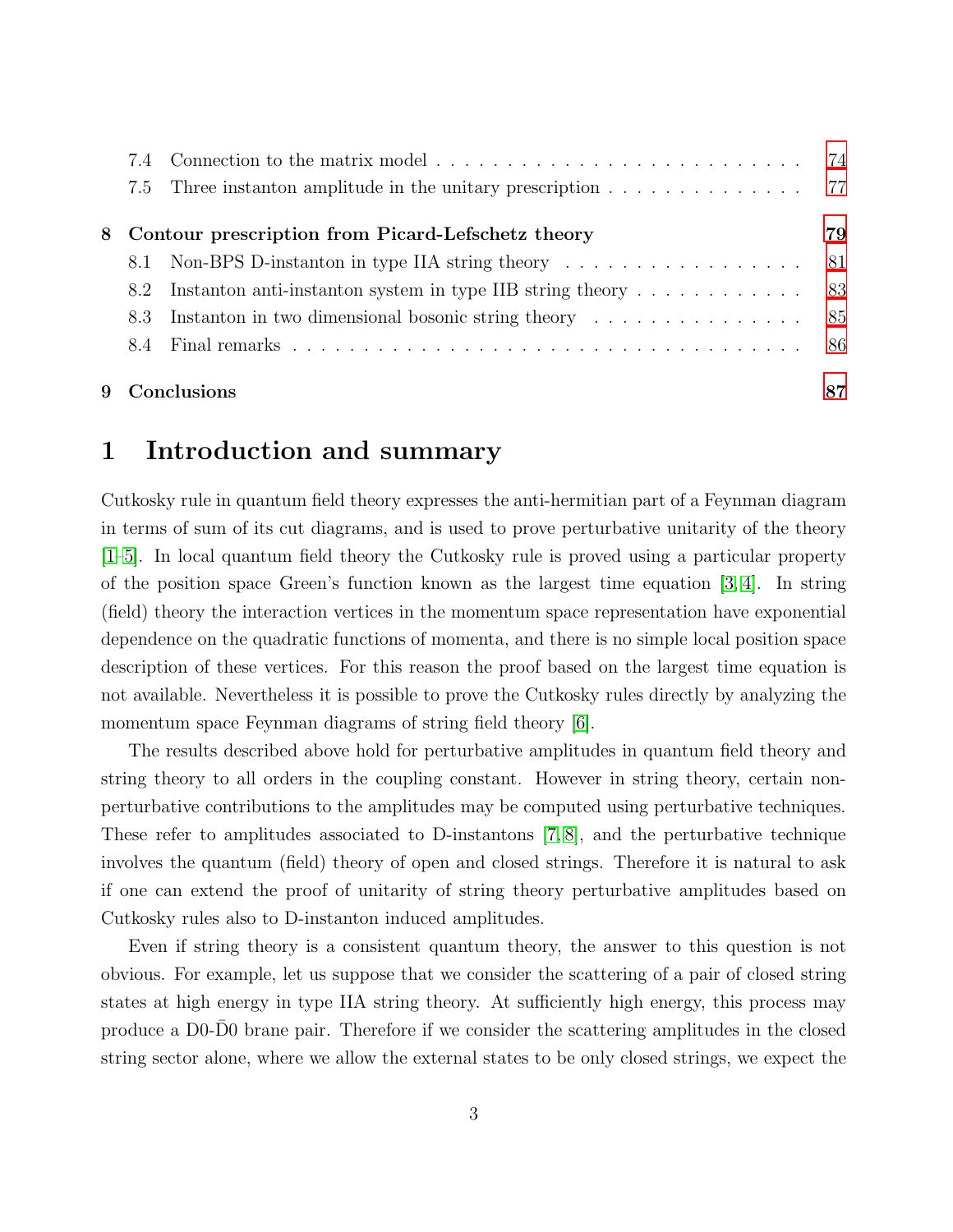Cutkosky rules to fail. Formally this can be stated by saying that if we integrate out all the degrees of freedom other than closed strings, then the effective action for the closed strings will acquire an imaginary part at energies above the threshold of production of the D0-D0 brane pair.

Now suppose that we consider scattering at energies below the threshold of production of the D0-D0 brane pair. Naively one would expect that the unitarity in the closed string sector will be restored, and the closed string effective action below this energy will be real. However, in the open string theory on the D0-D0 brane pair, there are classical solutions with energy below this ¯ threshold – these are the rolling tachyon solutions [\[9,](#page-87-7)[10\]](#page-87-8). The energies of these solutions can go all the way down to zero, and therefore if these are to be counted as independent states in type IIA string theory then we would expect violation of unitarity in the closed string sector even at low energy. In type IIB string theory there are similar low energy configurations associated with rolling tachyons on non-BPS D0-branes to which the closed string states could make transitions. Indeed something similar happens in two dimensional bosonic string theory, where after taking into account the D-instanton corrections to the S-matrix, one finds violation of unitarity in the closed string sector by itself, and this can be traced to possible transition to low energy rolling tachyon configuration on non-BPS D0-branes [\[11,](#page-87-9)[12\]](#page-88-0). There is reason to believe however that in critical string theory the rolling tachyon configurations correspond to some configurations of closed string states, and should not be counted as independent states [\[13\]](#page-88-1). In particular, if the rolling tachyon system, after quantization, represents new kinds of low mass particles with standard coupling to gravity, they would affect the perturbative amplitudes by appearing as intermediate states in the graviton exchange diagrams, in contradiction to the observation that D-instanton effects are of order  $e^{-C/g_s}$  for some constant C. Therefore we would expect that unitarity is present in the closed string sector itself. Nevertheless it is clearly important to analyze in which theories this happens, and in particular the difference between the two dimensional bosonic string theory and the critical superstring theories that renders the former non-unitary and the latter unitary within the closed string sector.

This is the problem we shall address in this paper. Since the excitations around a Dinstanton background involve both open and closed strings, the amplitudes will be expressed as integrals over the moduli spaces of Riemann surfaces with boundaries, with the integrand constructed from the correlation functions of vertex operators on the Riemann surfaces. However even for the usual string amplitudes, this is not an effective approach to proving the cutting rules, since the integrands that appear in these integrals are always real, and the imaginary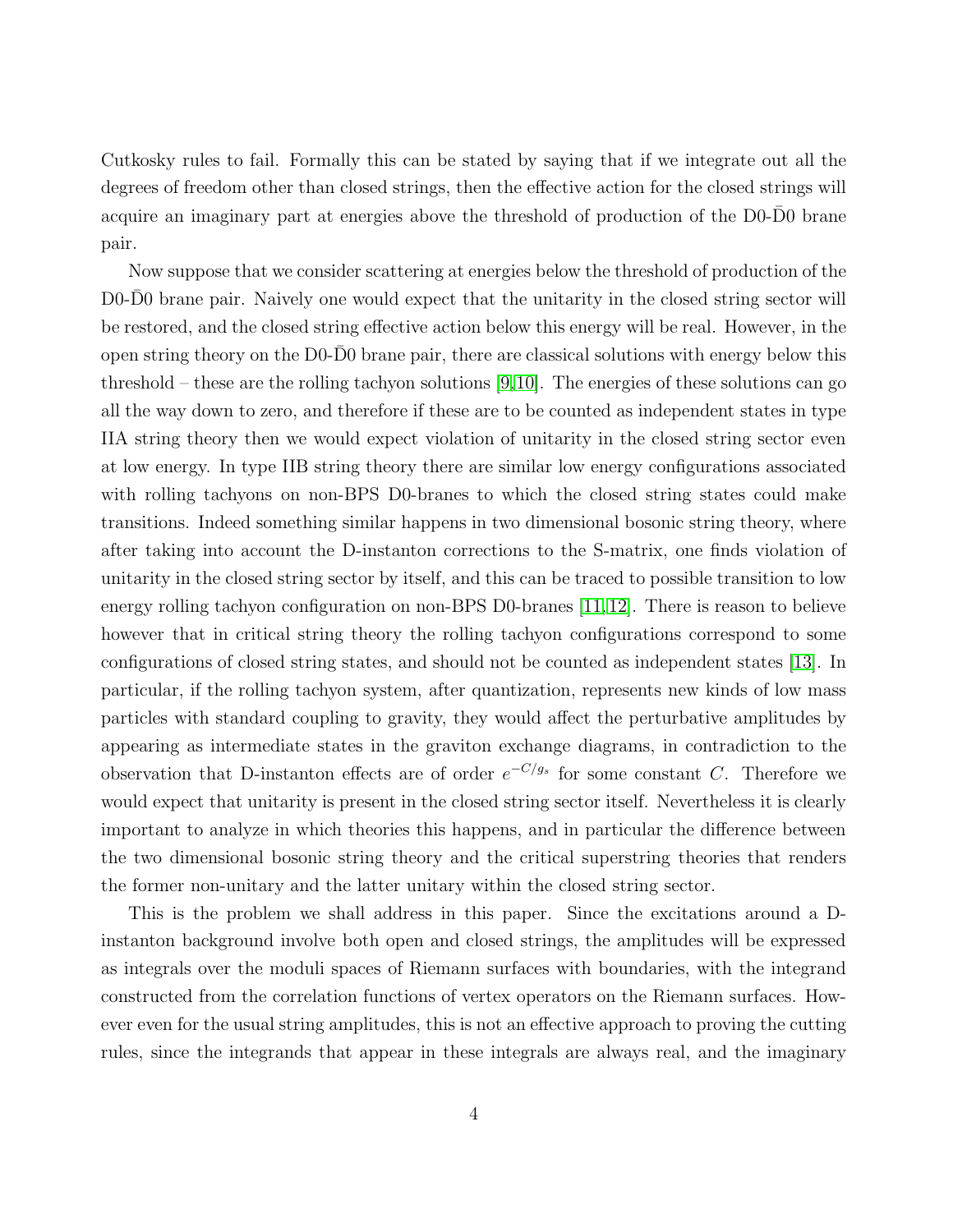parts predicted by cutting rules can only arise from the integrals encountering divergences from the boundaries of the moduli spaces, requiring us to define the integrals via analytic continuation, or deforming the integration contour into the complexified moduli space [\[14–](#page-88-2)[22\]](#page-88-3). This makes the analysis of the imaginary parts in the world-sheet formalism difficult. For this reason, the natural framework for studying the cutting rules in string theory is string field theory, where we can try to apply the usual method of quantum field theory to try to prove the cutting rules [\[6\]](#page-87-4). In the presence of D-instantons, the relevant string field theory is open closed string field theory, describing the dynamics of open and closed strings.

It turns out however, that one cannot directly apply the analysis of [\[6\]](#page-87-4) to the current problem. One source of the difficulty is that the individual interaction vertices of open closed string field theory in the D-instanton background do not satisfy the usual momentum conservation laws that were used in the analysis of  $|6|$ . Another difficulty is that for a given D-instanton system, each amplitude is accompanied by an overall normalization factor independently of the number of vertices and propagators that the Feynman diagram has, and as a result, the cutting rules, that give non-linear relations between the amplitudes, do not hold in their usual form. A third difficulty is that a general cut of a Feynman diagram will have cut running through both open and closed string propagators, but since open strings are not asymptotic states, we should not have cut open string propagators.

We shall circumvent these problems by integrating out the open string modes and defining an effective field theory of closed strings whose interaction vertices satisfy the usual momentum conservation rules. This is somewhat different from the conventional procedure for integrating out a set of fields in a quantum field theory or string field theory [\[23](#page-88-4)[–26\]](#page-89-0), since here we need to sum over both connected and disconnected diagrams for constructing the interaction vertices of the effective field theory and include the overall normalization factor mentioned in the last paragraph in the definition of the interaction vertices. Nevertheless we find that the action still has the gauge invariance required for proving the decoupling of the unphysical states. We can then derive the cutting rules directly in this closed string effective field theory, leading to a proof of unitarity within the closed string sector, *provided the action of this effective field* theory is real.

In conventional quantum field theory, when we integrate out a set of heavy modes to construct an effective action for the light modes, the effective action is real at low energy, but above the threshold of production of the heavy modes, it acquires an imaginary part, indicating the possibility of transition of the light modes into heavy modes. In contrast,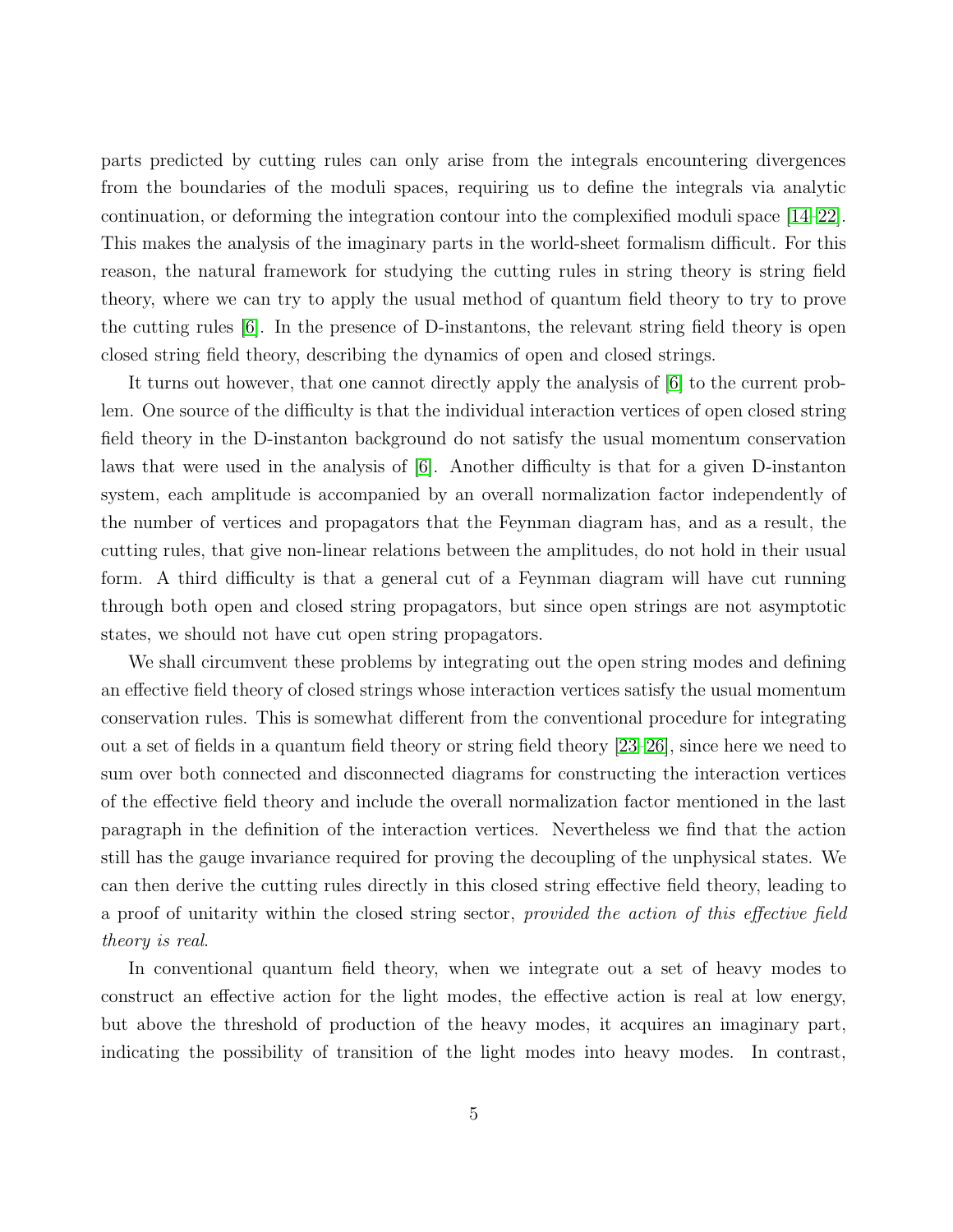here we are integrating out the open string modes on the D-instanton which are not allowed asymptotic states. Therefore, unitarity requires the effective action to be exactly real. We shall find however that sometime the reality condition may fail to hold. This can arise from various sources that we shall now describe.

- 1. The boundary state [\[27](#page-89-1)[–33\]](#page-89-2) describing the D-instanton may be complex, leading to complex contribution to the effective action. The D-instantons in type IIB string theory are of this kind [\[8,](#page-87-6) [34\]](#page-89-3). However in such cases, one usually finds a complex conjugate boundary state describing the anti-D-instanton, and when one adds the contribution to the effective action from the D-instanton and the anti-D-instanton, one gets real result. In our analysis we shall assume that this is always so, i.e. there is no violation of reality of the effective action from having complex boundary states. In the two dimensional bosonic string theory that we shall discuss in detail, the boundary states of the D-instantons are all real.
- 2. A D-instanton amplitude is accompanied by an overall normalization factor  $N$  that measures the ratio of the integration measure over the string fields in the D-instanton sector and the vacuum sector, including the ratio of one loop determinants of the string fields in these sectors. If this factor is complex, then the corresponding contribution to the closed string effective action is complex, leading to violation of unitarity. Although it should be possible in principle to determine this constant explicitly by regarding both the Dinstanton and the perturbative vacuum as different classical solutions of some string field theory, e.g. the ones involving unstable D-branes, at present we do not have sufficient computational tools to determine this.

In some cases, however, N may be determined by making use of known duality relations. For example, in two dimensional bosonic string theory,  $N$  can be determined by comparison with the dual matrix model [\[11\]](#page-87-9) and turns out to be imaginary, causing violation of cutting rules and unitarity in the purely closed string sector of the theory. On the other hand in type IIB string theory, application of S-duality leads to real D-instanton induced term in the effective action  $[8]$ . This implies that the constant N for the D-instanton and the constant  $N$  for the anti-D-instanton are complex conjugates of each other, leading to real effective action. In this case the actual phase of  $N$  is ambiguous since it can be absorbed into a shift of the RR scalar field, but we can set  $N$  and  $N$  to be real and equal by expanding the action around the vanishing RR scalar background.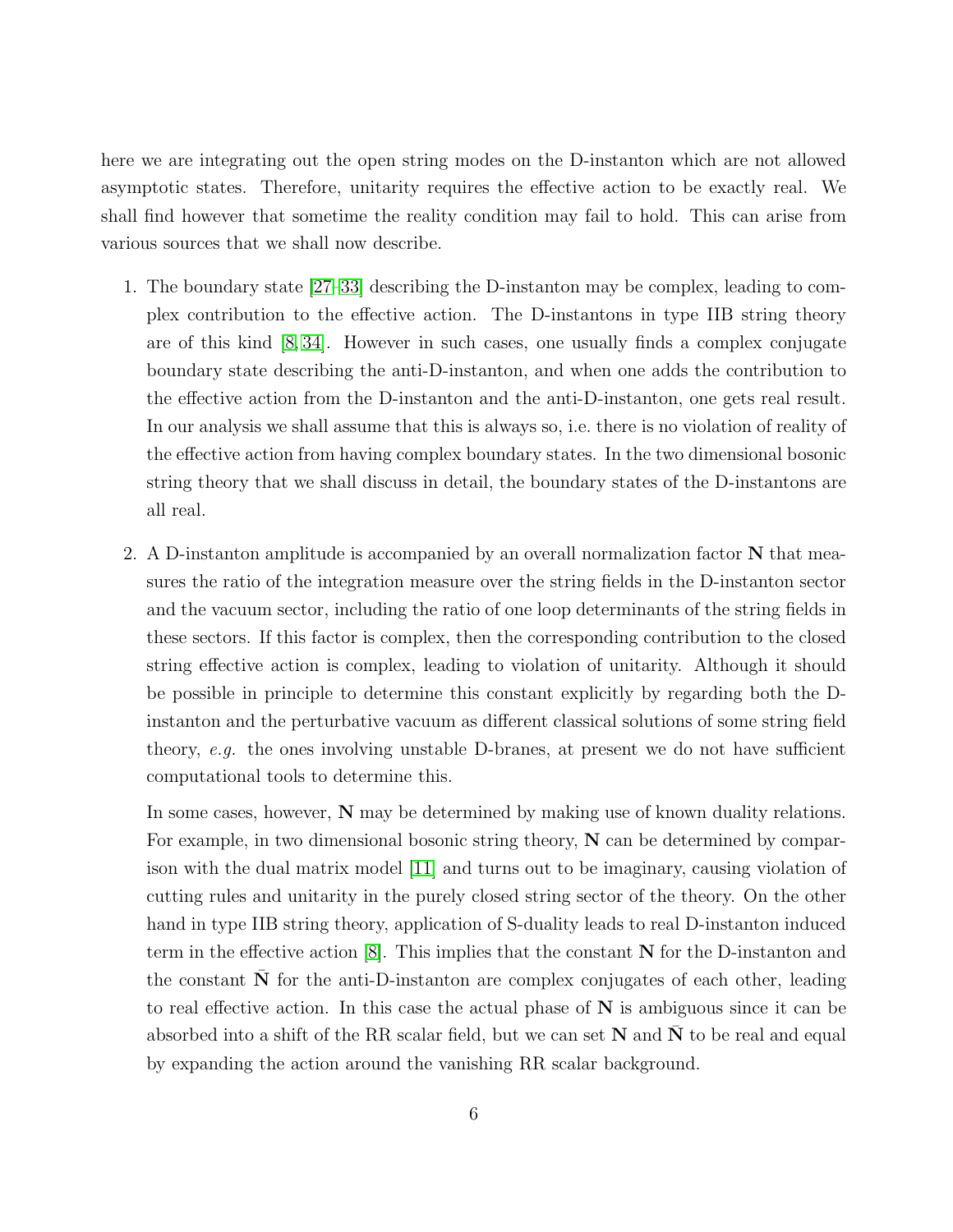Since in the presence of a tachyon the steepest descent contour has to run along the imaginary axis, it is reasonable to conjecture that whether  $N$  is real or complex is determined by the absence or presence of tachyons on the D-instanton system. The examples described above are consistent with this.

3. The third source of violation of the reality condition is more directly related to tachyons – those arising from open strings that connect two different D-instantons. If we denote the mass<sup>2</sup> of this tachyon for coincident D-instantons as  $-M^2$  and denote by  $\chi^2$  the squared distance between the D-instantons in the Euclidean space-time, then the mass<sup>2</sup> of the tachyon in the  $\alpha' = 1$  unit is given by  $-M^2 + \chi^2/(4\pi^2)$ . Furthermore these tachyons typically arise in pairs related by the reversal in orientation of the open strings. Then the one loop determinant of these fields is given by a term proportional to:

<span id="page-6-0"></span>
$$
(\chi^2 - 4\pi^2 M^2)^{-1} \,. \tag{1.1}
$$

At higher orders, there will also be such terms from internal open string tachyon propagators. Since  $\chi$  represents a mode of the open string and needs to be integrated over to define the closed string effective action, we need a prescription for dealing with the singularities at  $\chi = \pm 2\pi M$ . The prescription of [\[12,](#page-88-0)[35\]](#page-89-4), called the Lorentzian prescription, is to replace  $(1.1)$  by:

<span id="page-6-1"></span>
$$
(\chi^2 - 4\pi^2 M^2 + i\epsilon)^{-1} \,. \tag{1.2}
$$

However, this typically generates imaginary contribution to the closed string effective action and leads to violation of unitarity.

The violation of unitarity associated with the Lorentzian prescription [\(1.2\)](#page-6-1) was not a problem in the analysis of [\[12\]](#page-88-0), where the underlying theory is not unitary when restricted to purely closed string sector and the lack of unitarity signals possible transition to rolling tachyon configuration on the D0-brane. However, if we use the same prescription for the instanton antiinstanton sector of type IIB string theory we shall get unitarity violating amplitudes in the closed string sector, which, as we have discussed earlier, does not seem likely. For this reason, we suggest a different prescription, where we deal with the singularities of the type given in [\(1.1\)](#page-6-0) by averaging over the Lorentzian prescription of [\[12\]](#page-88-0) and its complex conjugate. This means that we replace all the  $i\epsilon$ 's in the Lorentzian prescription by  $-i\epsilon$  and then take the average of the original result and the new result. This leads to real closed string effective action, restoring unitarity. We shall call this the unitary prescription. Physically, these two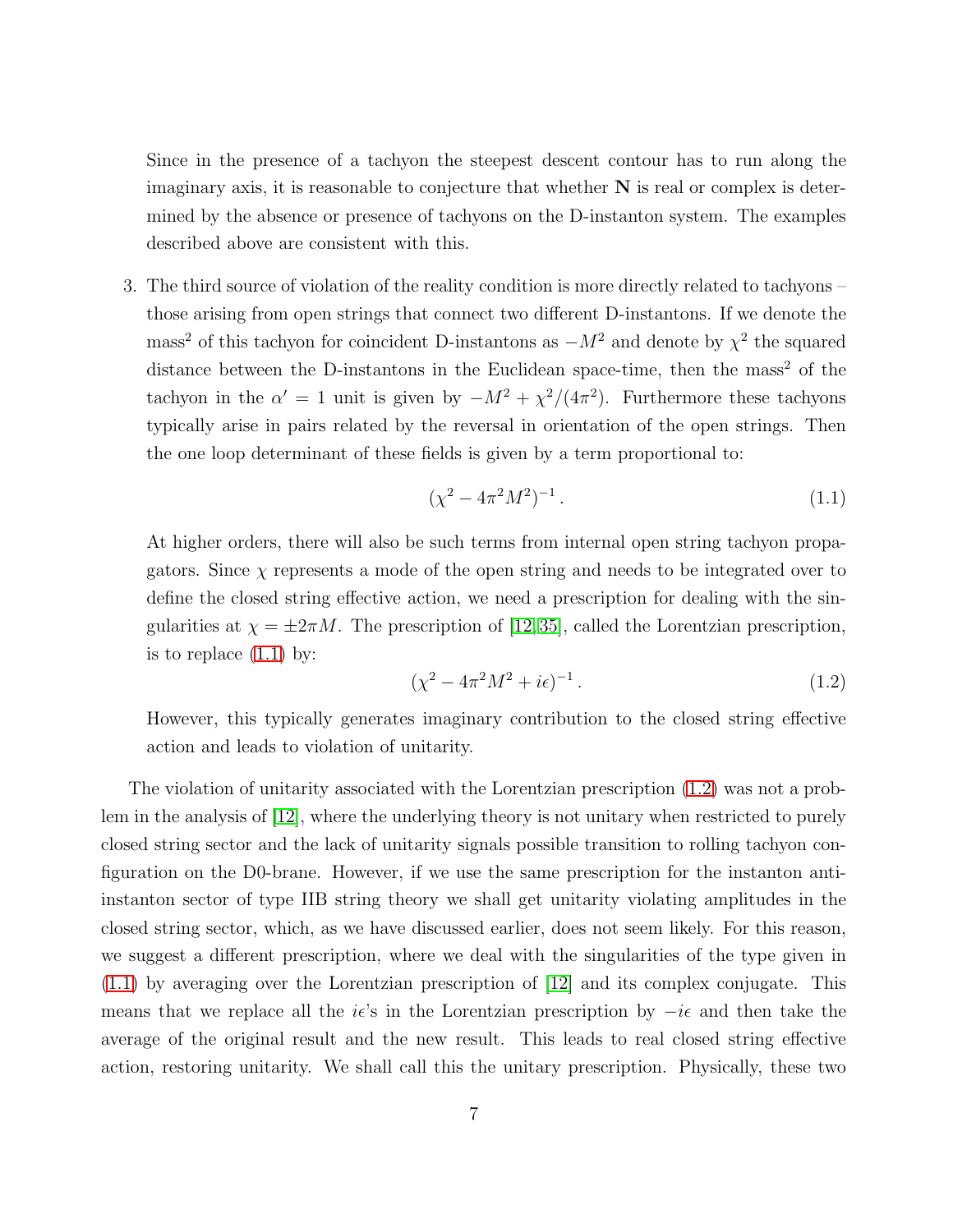prescriptions can be regarded as different choices of integration cycles for the variables  $\chi$ . Since the modes  $\chi$  are particular modes of the open string field, the choice of integration cycle refers to the choice of integration cycle in the space of string fields. The unitary prescription also seems to be needed in two dimensional type 0B string theory [\[36\]](#page-90-0).

For a general amplitude with k instantons the singularity structure is quite complicated. For example if we denote by  $\phi_i$  the Euclidean space-time coordinate of the *i*-th D-instanton, then in general the singular factor in the Lorentzian prescription takes the form,

<span id="page-7-0"></span>
$$
\prod_{\substack{i,j=1\\i
$$

for some integers  $a_{ij}$ . In the unitary prescription one needs to average between [\(1.3\)](#page-7-0) and its complex conjugate. Despite the proliferation of singularities of the kind given in [\(1.3\)](#page-7-0) for large number of instantons, one can check that both the Lorentzian and the unitary prescriptions give non-singular results, i.e. the integration contour is not pinched between a pair of poles from the opposite side. For the Lorentzian prescription this follows from the fact that deforming each  $\phi_i$  integration contour to  $\phi_i = e^{i\theta} u_i$  with real  $u_i$  and  $\theta > 0$ , we can move away from the singularities, since in the complex  $u_i$  plane the poles are now at  $(u_i - u_j)^2 = (4\pi^2 M_{ij}^2 - i\epsilon)e^{-2i\theta}$ , i.e. away from the real axis, and furthermore, as we vary  $\theta$  from 0 to some positive value, the poles do not cross the real  $u_i$  axis along which the integration contour lies. For this argument we must use the same  $\theta$  for all components of all the  $\phi_i$ 's, so that the difference between any pair of  $\phi_i$ 's also has the same phase  $e^{i\theta}$ . For the complex conjugate contour, needed for the unitary prescription, we can similarly deform the  $\phi_i$  integration contour to  $e^{-i\theta}u_i$  with real  $u_i$ and  $\theta > 0$  to move away from the singularities. In contrast, if we had used other prescriptions containing product of terms in which some have  $i\epsilon$  and others have  $-i\epsilon$ , the contour could get pinched between poles from opposite sides, since the number of denominator factors given by the number of independent pairs of D-instantons grows faster than the number of integration variables which is proportional to the number of D-instantons. However other special choices that avoid singularities may be possible, and given any such choice, there is another choice in which we change the sign of all the  $i\epsilon$ 's. As long as we always take the average of such pair of choices, we shall get unitary theory, provided the normalization constants N are real.

Since [\[12\]](#page-88-0) found agreement between the matrix model results and string theory results with the Lorentzian prescription, one might ask if the agreement is spoiled when we use the unitary prescription. A conservative answer to this question is that since in two dimensional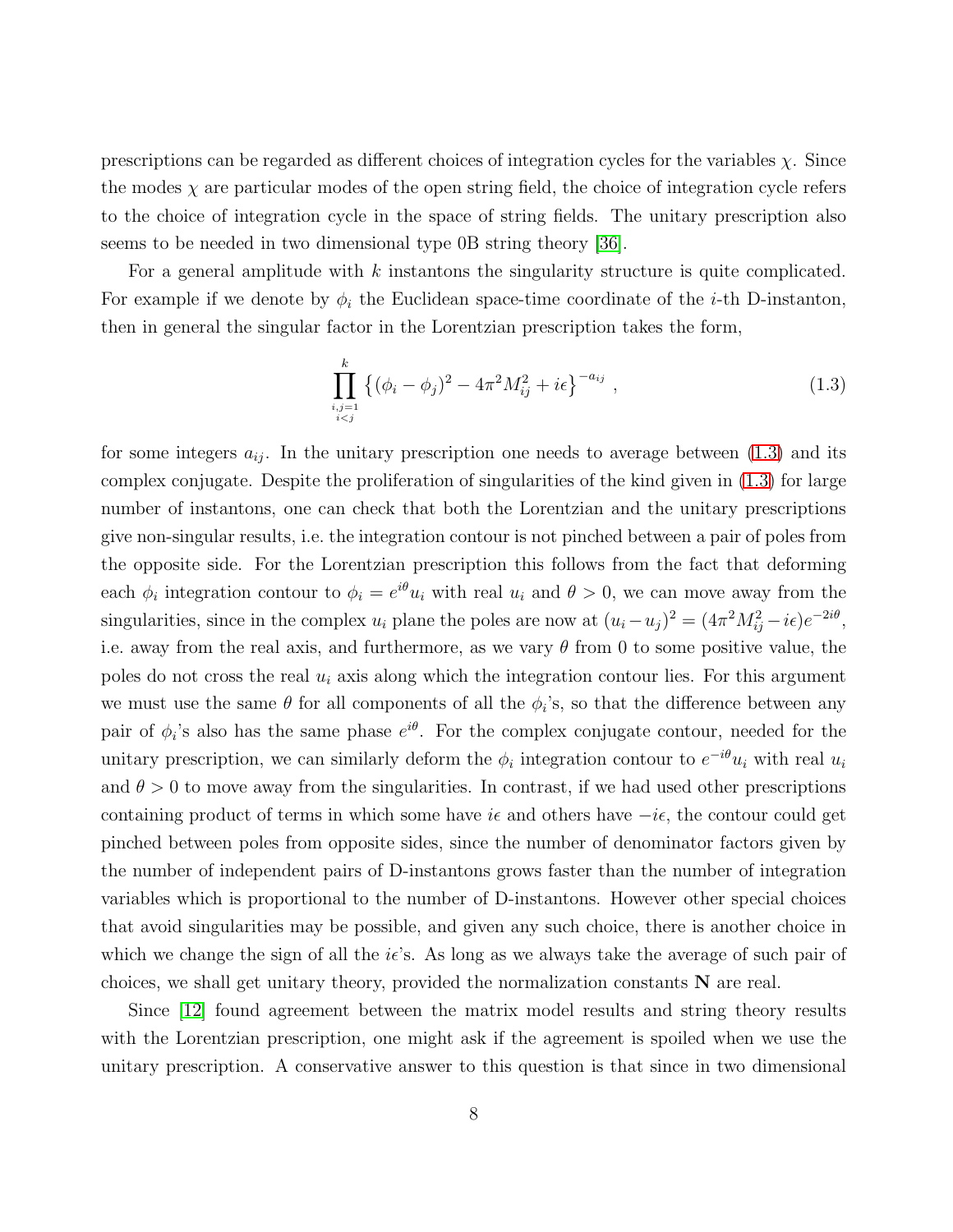string theory we expect violation of unitarity in the closed string sector anyway, one could continue to use the Lorentzian prescription for this theory and use unitary prescription for the critical string theories. We have nevertheless explored what happens to the agreement with the matrix model result if we use the unitary prescription to define the instanton amplitudes in two dimensional string theory. We find that for the leading two instanton contribution to the  $n$  point amplitude of closed strings and the leading 3-instanton contribution to the 2-point amplitude of closed strings, the difference between the two prescriptions can be compensated for by a change in the normalization constants  $N$  for  $(2,1)$  and  $(3,1)$  ZZ-instantons [\[37\]](#page-90-1). For example in the analysis of [\[12\]](#page-88-0), the normalization constants (in our notation) for the (2,1) and (3,1) instantons would be given by  $N_2 = -3i/(64\pi^2)$  and  $N_3 = 5i/(192\pi^2)$  respectively. In contrast in the unitary prescription the agreement with the matrix model results determines these constants to be  $-i/(32\pi^2)$  and  $i/(96\pi^2)$  respectively.<sup>[1](#page-8-0)</sup> Eventually it may be possible to explain these results as a result of contour deformation in the configuration space of string fields, but this will require a better understanding of this configuration space. Note that in the unitary prescription, the unitarity violation in the two dimensional string theory can be attributed solely to the imaginary values of the normalization constants N.

Based on all the observations described above, we can summarize the status of our understanding of D-instanton amplitudes in the critical superstring theory as follows:

- 1. We have argued that for BPS instantons the normalization constant N for the instanton and the anti-instanton are complex conjugates of each other. Even though this is determined by examining a particular term in the effective action that is protected by supersymmetry, since the normalization constant is the same for all amplitudes, we conclude that the closed string effective action associated with the single instanton and single anti-instanton amplitudes are real. Furthermore, since the normalization constants for multi-instanton amplitudes are determined from that of single instanton amplitudes, and since no tachyon appears on the multi-instanton or multi-anti-instanton sectors anywhere in the moduli space of instantons, we can conclude that the contribution to the closed string effective action from the multi-instanton and multi-anti-instanton sectors are also real. Therefore there is no violation of unitarity in the closed string sectors from these amplitudes.
- 2. The situation is different for amplitudes in the instanton anti-instanton sector and for

<span id="page-8-0"></span><sup>1</sup>Similar results were observed independently by Balthazar, Rodriguez and Yin [\[36\]](#page-90-0).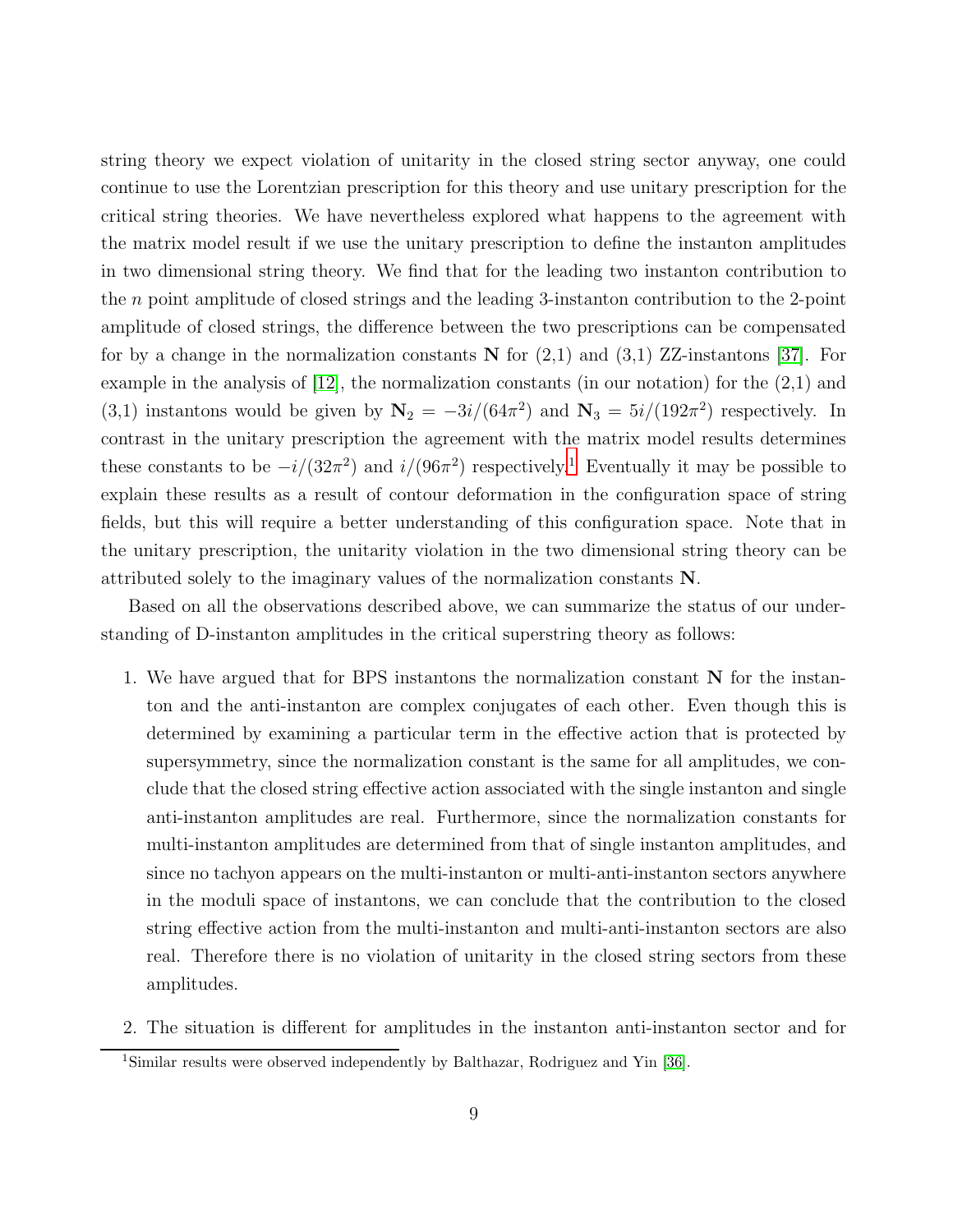non-BPS D-instantons that carry tachyonic modes on their world-volume. In the former case we can have real closed string effective action and therefore unitary amplitudes if we choose the unitary prescription, but there are other choices of integration contour that leads to complex effective action. In the presence of non-BPS D-instantons, the steepest descent contour runs along the imaginary axis for the tachyon field, suggesting that the normalization constant  $N$  should be imaginary. This would suggest imaginary contribution to the closed string effective action unless N vanishes.

While we cannot fully resolve the ambiguities mentioned above, we have used Picard-Lefschetz theory and general properties of the tachyon potential on non-BPS D-instanton and instanton - anti-instanton system, to argue that for the former case N can indeed be taken to vanish, and in the latter case unitary prescription is the appropriate prescription for computing the effective action. These arguments depend on a particular natural choice of integration contour for the tachyonic modes that keeps the tachyons real along the contour. On the other hand, for two dimensional bosonic string theory, this natural choice of contour does not exist, forcing the theory to be non-unitary. It should be noted however that even in critical superstring theories, other choices of integration contour that violate unitarity are also possible.

We shall now summarize the rest of the paper. In §[2](#page-11-0) we describe why the usual cutting rules, needed for the proof of unitarity, must be modified in the open closed string field theory [\[38,](#page-90-2)[39\]](#page-90-3) on D-instantons. In §[3](#page-17-0) we discuss some aspects of the reality properties of string field theory action. In §[4](#page-26-0) we describe how we can prove the modified cutting rules, required for unitarity, for amplitudes induced by a single D-instanton, provided we assume certain reality property of the overall normalization constant that multiplies a D-instanton amplitude. This normalization constant cannot be computed with the currently available techniques, but there is indirect evidence that the required reality properties may fail if the D-instanton system has open string tachyonic modes. In §[5](#page-36-0) we extend the result to multi-instanton amplitudes, where we find a more direct relation between the existence of open string tachyonic modes and the reality properties of the closed string effective action. We discuss the Lorentzian and unitary prescriptions for integrating over the open string zero modes and show how using the unitary prescription one can avoid the breakdown of reality properties of the effective action, provided the overall normalization constants associated with single instanton amplitudes are real. In §[6](#page-52-1) we illustrate the cutting rules for single D-instanton amplitudes with a specific example in two dimensional string theory [\[11,](#page-87-9) [12,](#page-88-0) [40](#page-90-4)[–47\]](#page-90-5). We demonstrate that the cutting rules hold when the overall normalization constant satisfies the required reality properties, and the breakdown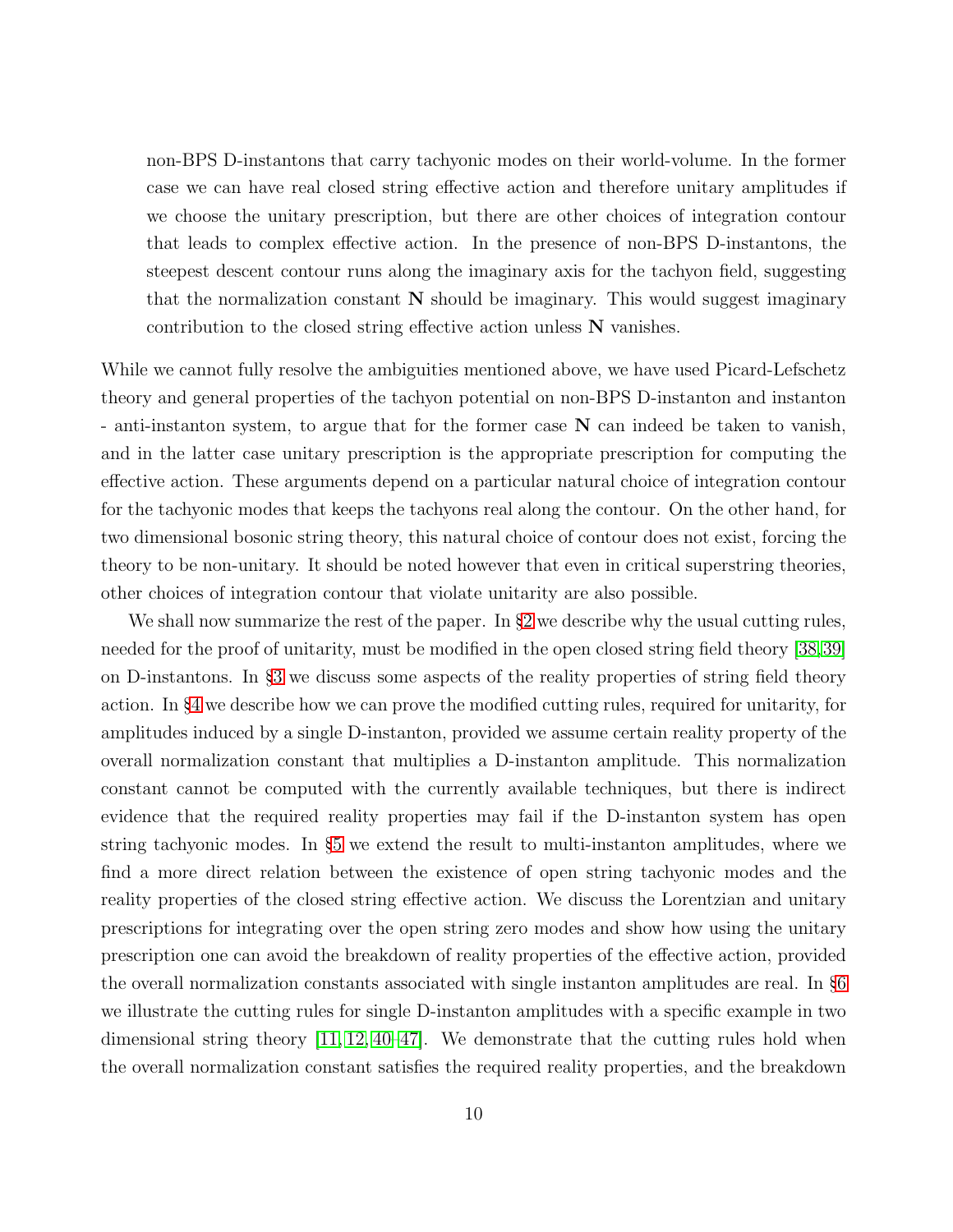of unitarity found in [\[11\]](#page-87-9) can be traced solely to the imaginary value of the normalization constant. In §[7](#page-60-0) we analyze the unitarity of 2-instanton amplitudes in two dimensional bosonic string theory. We demonstrate that even if we choose the normalization constant appearing in the one instanton sector in a way that gives unitary amplitude, the cutting rules still fail in the two instanton sector if we use the Lorentzian contour prescription of [\[12\]](#page-88-0) to integrate over the open string zero modes. This failure can be traced directly to the appearance of a tachyonic mode of the open string connecting the two D-instantons below a critical separation. However we also show that unitarity is restored if we use the unitary prescription for the integration contour, provided the overall normalization constants are chosen to be real. In §[8](#page-78-0) we use Picard-Lefschetz theory to argue that in type IIA and IIB superstring theories, where the tachyon potential is bounded from below, we have natural choice of integration contours for which there is no violation of unitarity in the closed string sector due to D-instantons.

We shall end this introduction with some final remarks. Since the amplitudes in critical string theory are not Borel summable, a critical reader may want to take the point of view that one cannot trust the instanton contribution to these amplitudes before we have understood the perturbative corrections fully. While this is a valid criticism for general string amplitudes, not every quantity that one can compute in perturbation theory has this problem. In particular, the matrix elements of  $S(g_s^*)^{\dagger}S(g_s)$  between closed string states is known to be given by those of the identity matrix to all orders in perturbation theory due to perturbative unitarity of superstring theories. Therefore it makes sense to compute the D-instanton corrections to these quantities. Any non-zero contribution to these matrix elements will signal violation of unitarity within the closed string sector and possibly point to the existence of new sectors that must be included in the theory. Another motivation comes from the study of resurgence [\[48–](#page-91-0)[51\]](#page-91-1) which shows that formal power series expansions may be useful in extracting non-perturbative information on the theory even when the perturbation series is not Borel summable. Understanding the systematic power series expansion of the instanton contribution to the amplitude will be an additional input to such formal power series expansions, besides the usual perturbation expansion.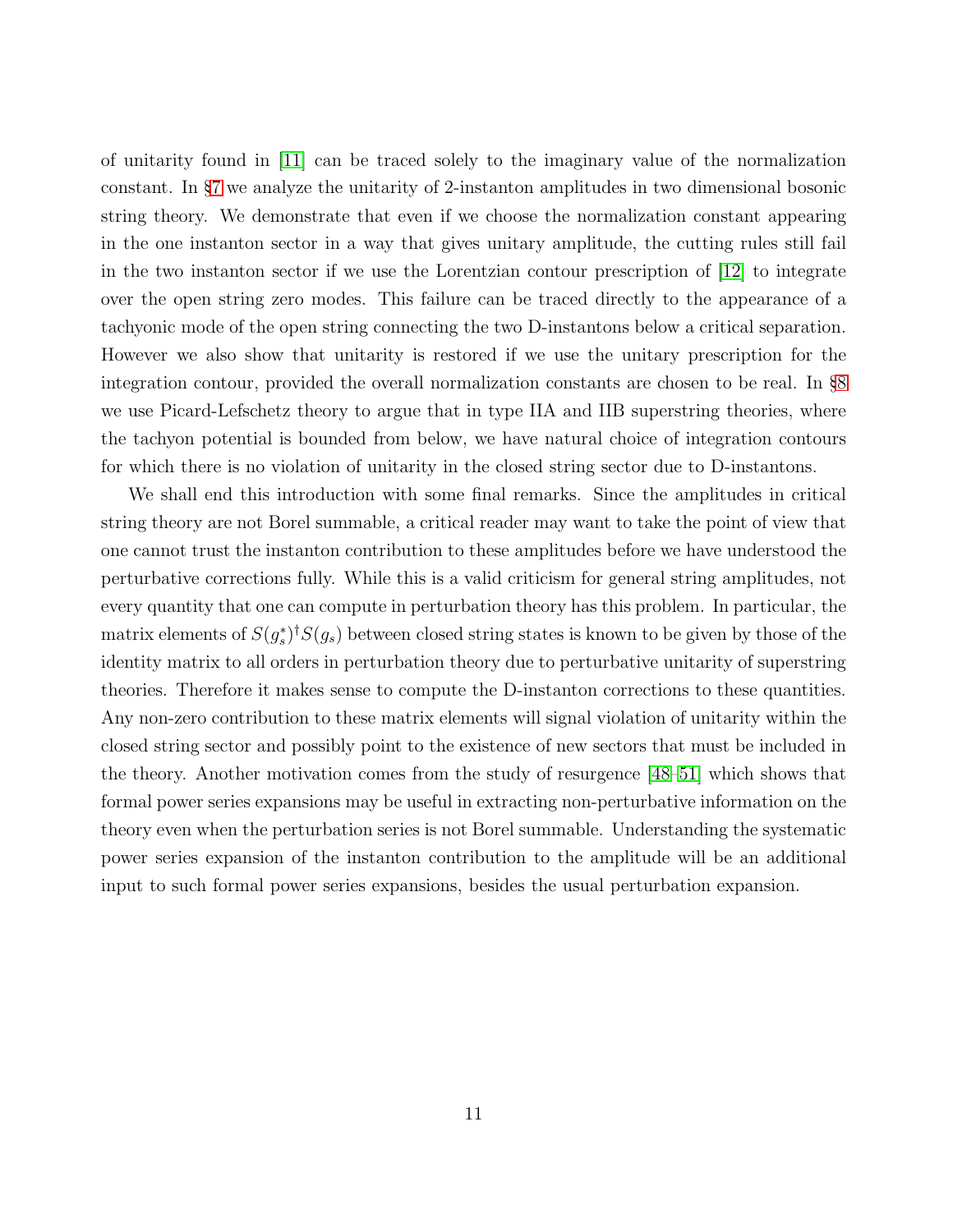### <span id="page-11-0"></span>2 Problems with ordinary cutting rules in open closed string field theory on the D-instanton

Let  $S = 1 + iT$  be the S-matrix of a theory. Then the unitarity relation  $S^{\dagger}S = 1$  may be expressed as

<span id="page-11-1"></span>
$$
\langle f|T|i\rangle - \langle f|T^{\dagger}|i\rangle = i\langle f|T^{\dagger}T|i\rangle = i\sum_{n} \langle f|T^{\dagger}|n\rangle \langle n|T|i\rangle , \qquad (2.1)
$$

where  $|i\rangle$  and  $\langle f|$  are the incoming and outgoing states respectively, and the sum over n on the right hand side runs over a complete set of states in the theory. As in [\[6\]](#page-87-4), throughout this paper we shall refer to the matrix elements of  $T$  as amplitudes, without any extra normalization factor. However, one small difference with [\[6\]](#page-87-4) is that there we defined T through  $S = 1 - iT$ whereas here we have defined it via  $S = 1 + iT$ . This is responsible for the opposite sign on the left hand side of  $(2.1)$  compared to [\[6\]](#page-87-4).

For perturbative amplitudes the right hand side of [\(2.1\)](#page-11-1) is interpreted as sum over cut diagrams, in which we draw a cut through the diagram dividing it into two parts, with all the incoming lines on the left side of the cut and all the outgoing lines on the right side of the cut. The rules for evaluating the contribution from a cut diagram require hermitian conjugating the part of the diagram to the right of the cut,<sup>[2](#page-11-2)</sup> and replacing the  $i/(-\ell^2 - m^2 + i\epsilon)$  factor of each internal cut propagator by  $2\pi\delta(\ell^2+m^2)\Theta(\ell^0)$  where  $\ell$  is the momentum carried by the propagator from left to the right and  $m$  is the mass of the state propagating along the cut line. A cut on an external line has no effect and a cut does not pass through any interaction vertex. In that case the collection of the cut lines represent the state  $|n\rangle$ , the left side of the diagram containing the original incoming states and outgoing cut lines represent  $\langle n|T|i\rangle$  and the right side of the diagram containing the original outgoing states and incoming cut lines represent  $\langle f|T^{\dagger}|n\rangle$ . Therefore cutting rules, relating the difference between an amplitude and its hermitian conjugate to the sum of cut diagrams, establish unitarity of the theory. There are some additional subtleties involving sign factors for disconnected diagrams that can be found in [\[6\]](#page-87-4). Due to gauge invariance of string field theories, there are additional complications due to possible contribution of unphysical states along the cut propagator, and these have to be analyzed separately [\[52\]](#page-91-2).

For D-instanton induced amplitudes, the cutting rules required for proving unitarity are somewhat different. To see this, we need to recall a few facts about the D-instanton induced

<span id="page-11-2"></span><sup>&</sup>lt;sup>2</sup>As in [\[6\]](#page-87-4), we define the hermitian conjugate of a diagram by reversing the sign of all external momenta and charges and then taking the complex conjugate of the amplitude.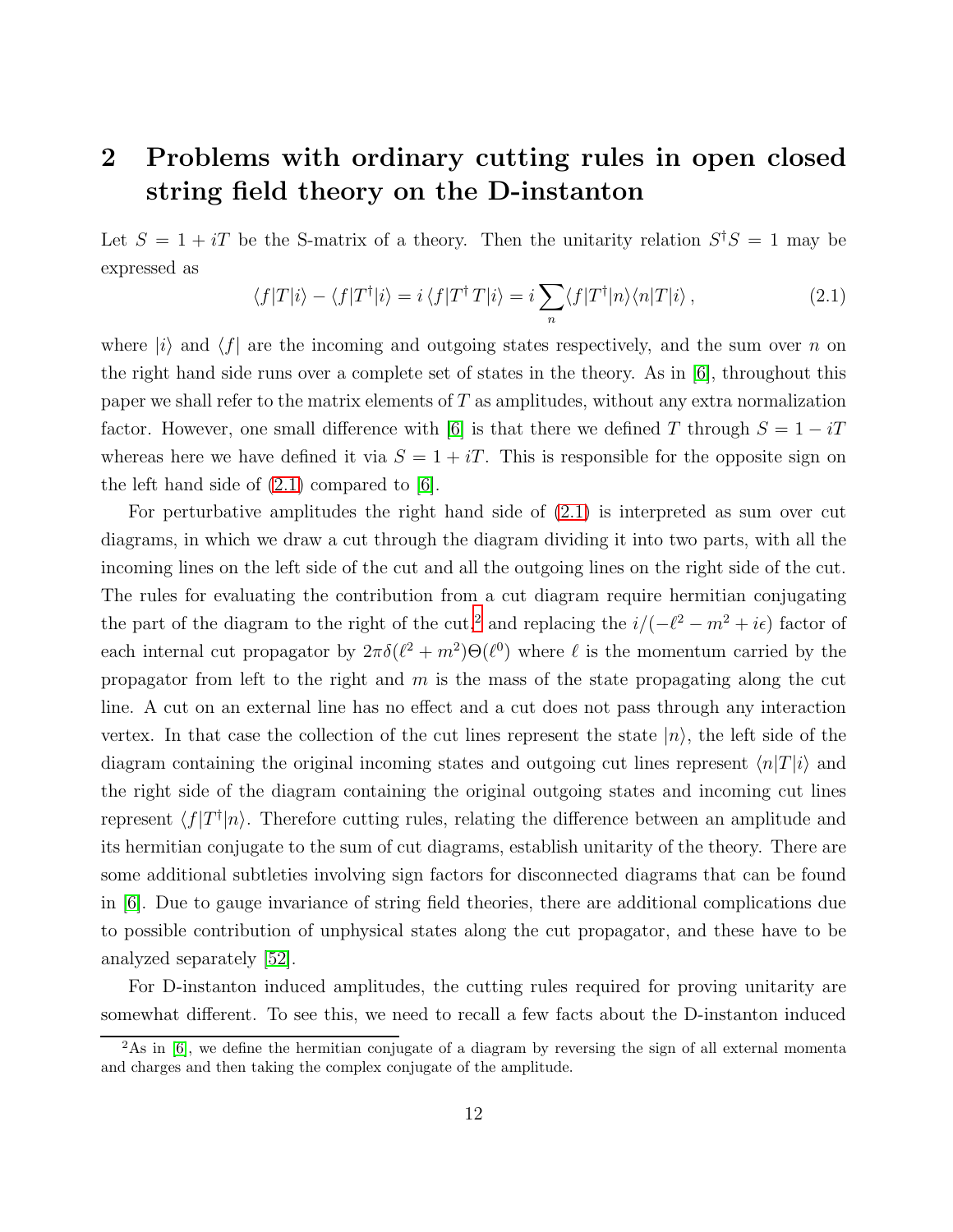amplitudes:

- 1. The world sheet description of the amplitudes in the presence of D-instantons involves integration over moduli spaces of punctured Riemann surfaces as usual, but now we also have Riemann surfaces with boundaries, with D-instanton boundary condition at the boundary. This in particular involves imposing Dirichlet boundary condition on the (Euclidean) time coordinate, and other non-compact spatial coordinates.
- 2. All single D-instanton induced amplitudes are accompanied by a single multiplicative factor of  $\mathbf{N}e^{-C/g_s}$  where  $\mathbf{N}$  is a normalization constant and  $C/g_s$  is the instanton action, irrespective of how many boundaries or how many disconnected components the worldsheet has. Formally  $N$  can be interpreted as the exponential of the annulus diagram with ends lying on the D-instanton. If there are  $k$  D-instantons, then the exponential factor is replaced by  $e^{-kC/g_s}$  and the normalization factor also changes to  $N^{k,3}$  $N^{k,3}$  $N^{k,3}$ . The  $N^k$  factor accounts for exponential of sum of  $k$  annulus diagrams, with the  $i$ -th annulus having both its boundaries lying on the  $i$ -th D-instanton. There are also annulus diagrams with the two ends lying on two different D-instantons, but these contributions are finite and depend on the locations of the D-instantons, and must be included separately in the computation of the amplitude.
- 3. Typically these amplitudes suffer from various infrared problems, which can all be systematically dealt with by representing them as sum of Feynman diagrams in open-closed string field theory [\[38,](#page-90-2) [39\]](#page-90-3). In this formalism, the D-instanton induced amplitudes are built from Feynman diagrams whose interaction vertices are given by correlation functions of open and closed string vertex operators and ghost fields on appropriate Riemann surfaces, integrated over subspace of the moduli spaces of the Riemann surfaces. These subspaces do not include any degenerate Riemann surface, and therefore the interaction vertices are completely regular.
- 4. In this open-closed string field theory, the open strings carry strictly zero momentum due to Dirichlet boundary condition associated with D-instantons and therefore represent zero dimensional fields, but closed string states are regular fields of the theory and the asymptotic states are built out of the closed strings. Due to vanishing momenta, the

<span id="page-12-0"></span><sup>&</sup>lt;sup>3</sup>If there are different types of D-instantons with different actions, then in the exponent we shall get the sum of the actions of different D-instantons and the normalization constant will be given by the product of the normalization constants for different D-instantons.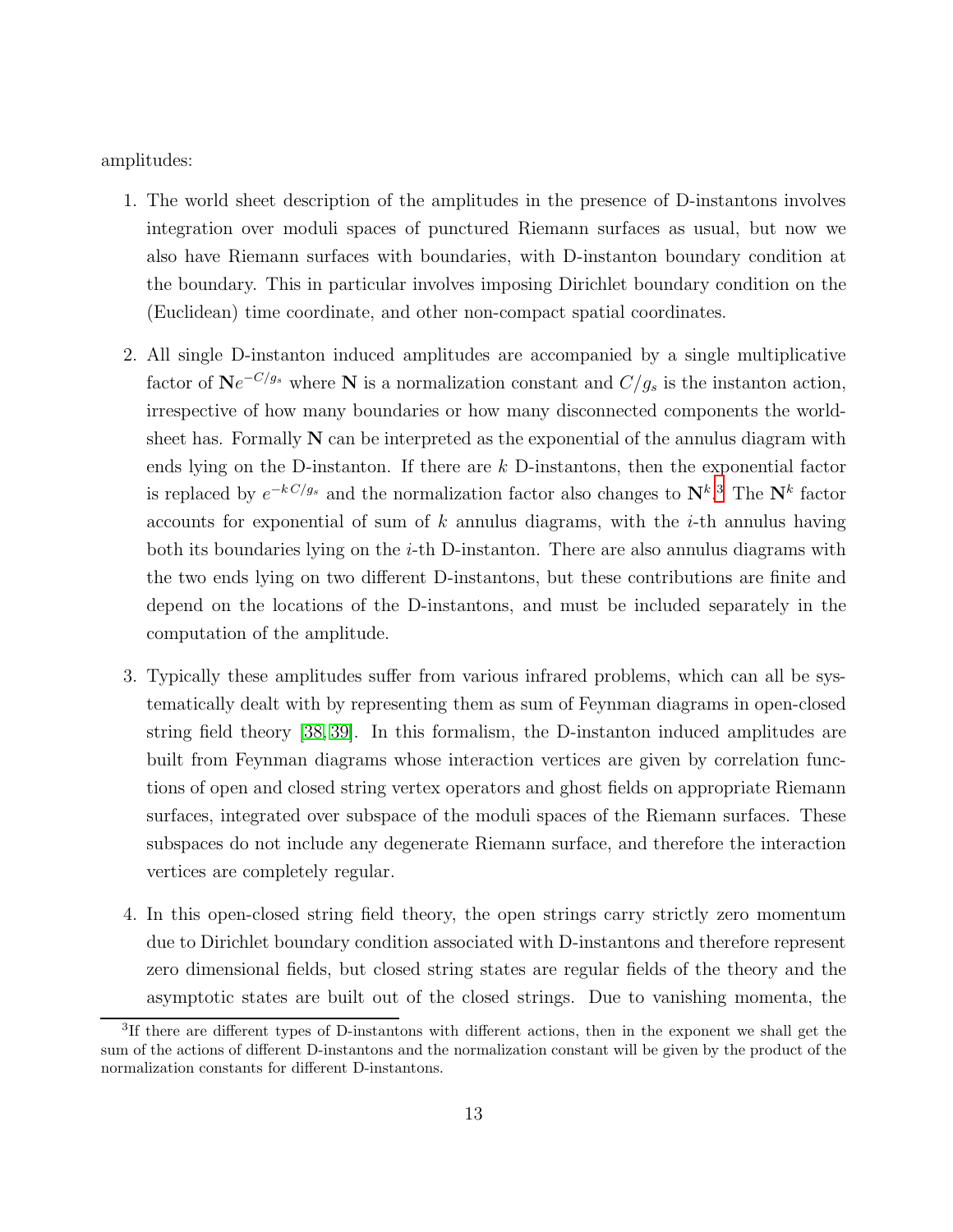path integral over the open string zero modes cannot be treated via Feynman diagrams, since the propagators are infinite. One needs to remove their contribution from the internal propagators of a Feynman diagram, and carry out the path integral over these modes at the end of the calculation [\[53\]](#page-91-3). The relevant zero modes, after appropriate field redefinition, consist of a set of zero modes in the ghost sector of string field theory, one for each D-instanton, and the collective modes describing the location of each D-instanton in space-time. The integration over the ghost zero modes may be interpreted as division by the volume of the rigid  $U(1)$  gauge group that exists on each D-instanton, and may be absorbed into the overall normalization constant N common to all amplitudes. The integration over the collective modes need to be carried out explicitly at the end of the calculation.

- 5. We shall divide the interaction vertices of this open closed string field theory into two types. If the Riemann surface associated with the interaction vertex does not have a boundary we shall call it an ordinary vertex since it represents the usual vertex of a closed string field theory. On the other hand if the Riemann surface has one or more boundaries on which we impose D-instanton boundary condition, then we shall call this the D-instanton type vertex.
- 6. The ordinary interaction vertices are accompanied by the usual momentum conserving delta function, but the D-instanton type interaction vertices do not have such delta functions, since Dirichlet boundary condition on the non-compact space-time directions break translation invariance.
- 7. The overall momentum conservation is restored at the end when we integrate over the collective modes of the open string describing the location of the D-instanton in space and time.

Now we are in a position to explain why the ordinary cutting rules are not sufficient to establish the unitarity relation given in [\(2.1\)](#page-11-1). There are several ways to see this. We shall first consider the case of a single D-instanton.

1. Let T and  $T^{\dagger}$  on the left hand side of  $(2.1)$  denote one instanton contributions to the amplitudes. Both are proportional to  $e^{-C/g_s}$ . On the other hand, for a generic cut of the original diagram, the diagrams on both sides of the cut will have D-instanton type interaction vertices and will therefore carry  $e^{-C/g_s}$  factors. Therefore their product will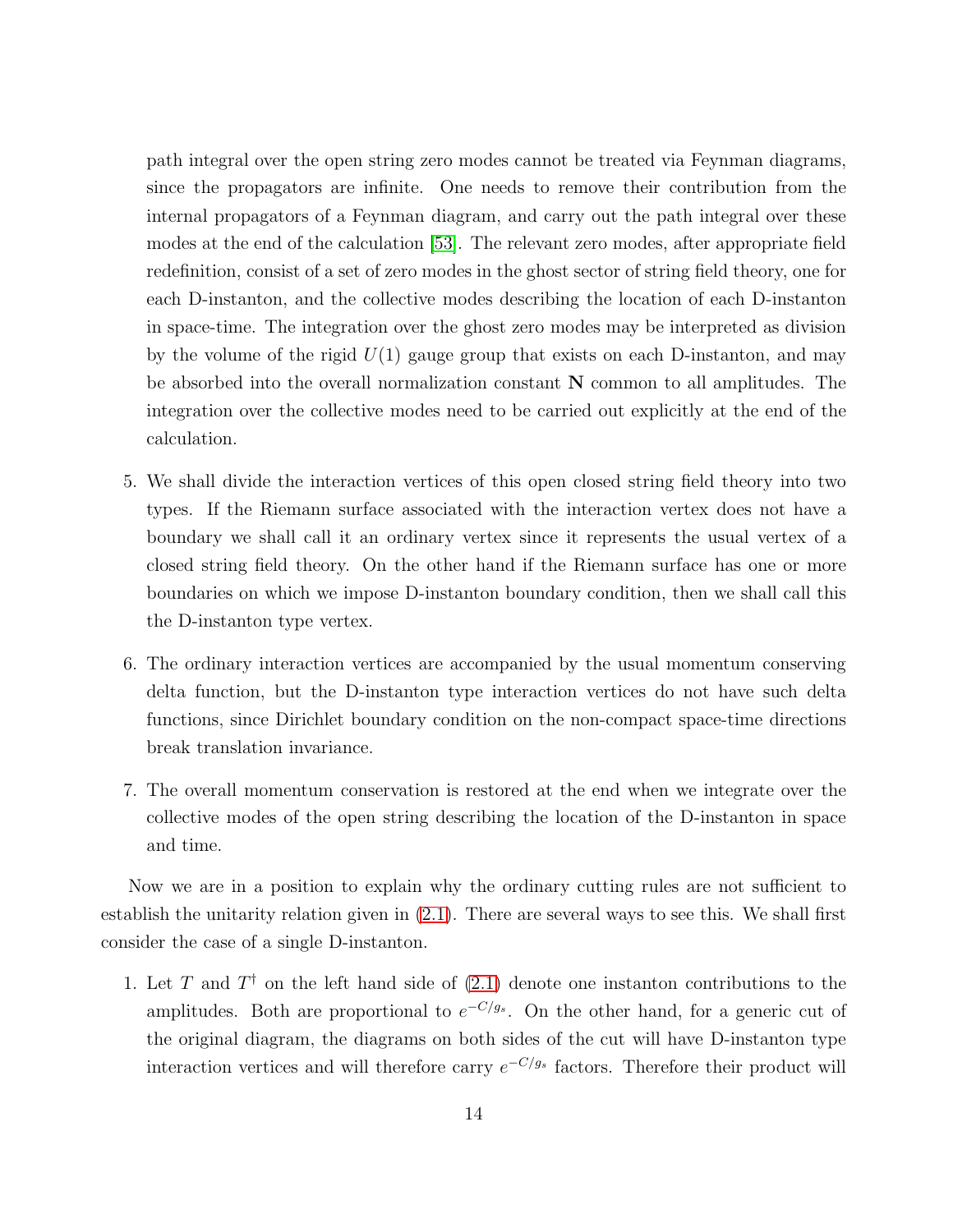be proportional to  $e^{-2C/g_s}$ . This will be in clear disagreement with the left hand side of [\(2.1\)](#page-11-1)

- 2. Consistency with [\(2.1\)](#page-11-1) requires that there should be momentum conserving delta function accompanying the individual diagrams on either side of the cut, since they are supposed to represent physical amplitudes encoded in the matrix elements of T and  $T^{\dagger}$  appearing on the right hand side of  $(2.1)$ . On the other hand, if the cut had D-instanton type interaction vertices on both sides, then the original diagram had no such momentum conserving delta function for parts of the diagrams on either side of the cut, although there was an overall momentum conserving delta function for the full diagram. Since the usual cutting rules do not generate an extra momentum conserving delta function in the cut diagram, there is a clear conflict between the usual cutting rules and [\(2.1\)](#page-11-1).
- 3. A generic cut of the original diagram will also cut the open string propagators. If we try to represent such a cut diagram by a term on the right hand side of  $(2.1)$ , then the sum over  $|n\rangle$  in [\(2.1\)](#page-11-1) will have to contain open string states as well as closed string states. This is inconsistent with the fact that open string states on the D-instanton are not asymptotic states. Therefore they should not appear in the sum over intermediate states in [\(2.1\)](#page-11-1).

This suggests that we should somehow modify the cutting rules so that instead of summing over all cuts of the original diagram, we sum over only those cuts for which all the D-instanton induced interaction vertices are on one side of the cut. In this case the amplitude on only one side of the cut will have  $e^{-C/g_s}$  factor and therefore the product of the amplitudes on the two sides of the cut will be proportional to  $e^{-C/g_s}$  as required. Also, the amplitude on the side of the cut that involves ordinary interaction vertices, will satisfy momentum conservation since each vertex conserves momentum. Therefore the conservation of total momentum in the original diagram will also lead to conservation of momentum on the side of the cut that carries D-instanton type vertices. Finally since open strings can only begin and end on D-instanton type vertices, and since all the D-instanton type vertices are on one side of the cut, there are no cut open string propagators, in accordance with the expectation that open strings are not asymptotic states.

Required cutting rules for multi-instanton contribution to the amplitude may be analyzed in a similar way. If there are k instantons then a given boundary of the world-sheet may have k possible boundary conditions – one for each D-instanton. We shall consider the general case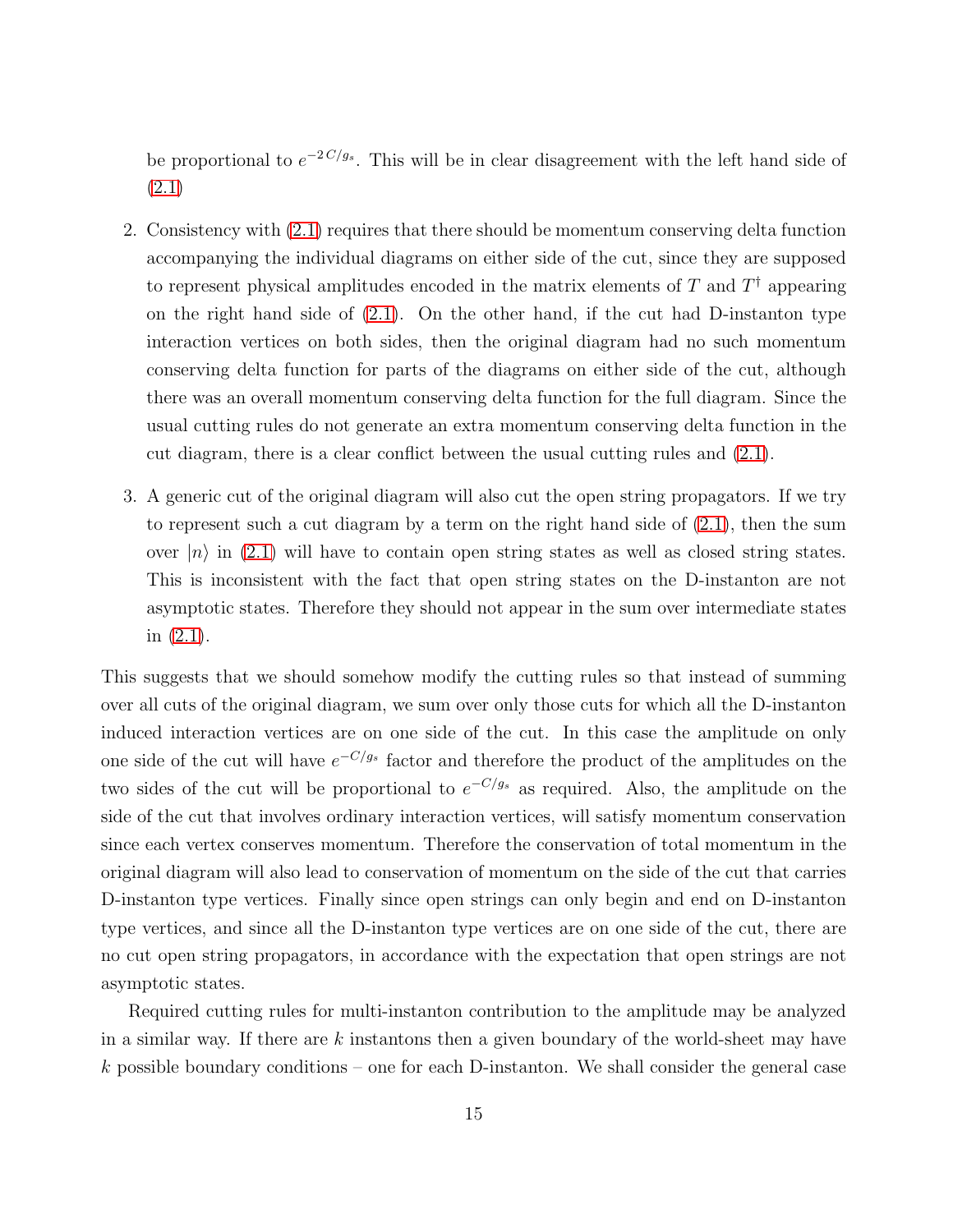where they are different D-instantons, but the discussion also applies to the case of identical D-instantons since they can still be distinguished by their locations in space-time. Let us call the boundary condition for the *i*-th D-instanton the *i*-type boundary. An interaction vertex of the open closed string field theory will now carry a set of labels  $(i_1, \dots, i_m)$  if boundaries of type  $i_1, \dots, i_m$  are present on the associated Riemann surface. Note that a given boundary may have many type of segments since the vertex operator of an open string starting on the  $i$ -th D-instanton and ending on the j-th D-instanton, inserted on a boundary, connects segments of type *i* and *j*. All such segments have to be included in the labels  $(i_1, \dots, i_m)$  of an interaction vertex. Following the same argument as before, one can argue that the right hand side of [\(2.1\)](#page-11-1) now should represent a sum over cut diagrams such that all boundaries of a given type are present on one side of the cut. In other words, the left side of the cut will contain a subset  $S \subset \{1, \dots, k\}$  of the boundary types and the right side of the cut will involve the complementary subset  $S<sup>c</sup>$  of the boundary types. Therefore all the interaction vertices on the left of the cut must be of type  $(i_1, \dots, i_m)$ , with  $i_1, \dots, i_m \in S$  and all the interaction vertices on the right of the cut must be of type  $(j_1, \dots, j_p)$  with  $j_1, \dots, j_p \in S^c$ . If  $C_i/g_s$  denotes the action of the i-th D-instanton then the weight factors associated with the left and the right sides of the cut, regarded as separate amplitudes as on the right hand side of [\(2.1\)](#page-11-1), will have the factors  $e^{-\sum_{i\in S}C_i/g_s}$  and  $e^{-\sum_{i\in S^c}C_i/g_s}$  respectively, and their product gives  $e^{-\sum_{i=1}^k C_i/g_s}$ . On the other hand if each side had vertices of all types, then each will have a weight factor  $e^{-\sum_{i=1}^k C_i/g_s}$  and their product would have given  $e^{-2\sum_{i=1}^k C_i/g_s}$ , in disagreement with the weight factor  $e^{-\sum_{i=1}^{k} C_i/g_s}$  of the original amplitude.

This shows that the desired cutting rules in open closed string field theory on the Dinstanton are different from those in ordinary quantum field theories. Let us now review what goes wrong in the proof of the conventional cutting rules in open closed string field theory on the D-instanton. For this we recall the main assumptions of [\[6\]](#page-87-4) that went behind the proof of the cutting rules for perturbative string amplitudes:

- 1. The amplitudes are given by the usual sum of Feynman diagrams expressed as integrals over loop momenta.
- 2. The action from which the Feynman rules are derived is real.
- 3. The propagators have the usual pole structure, but we do not make any assumption of how many particles the theory has or what their masses are.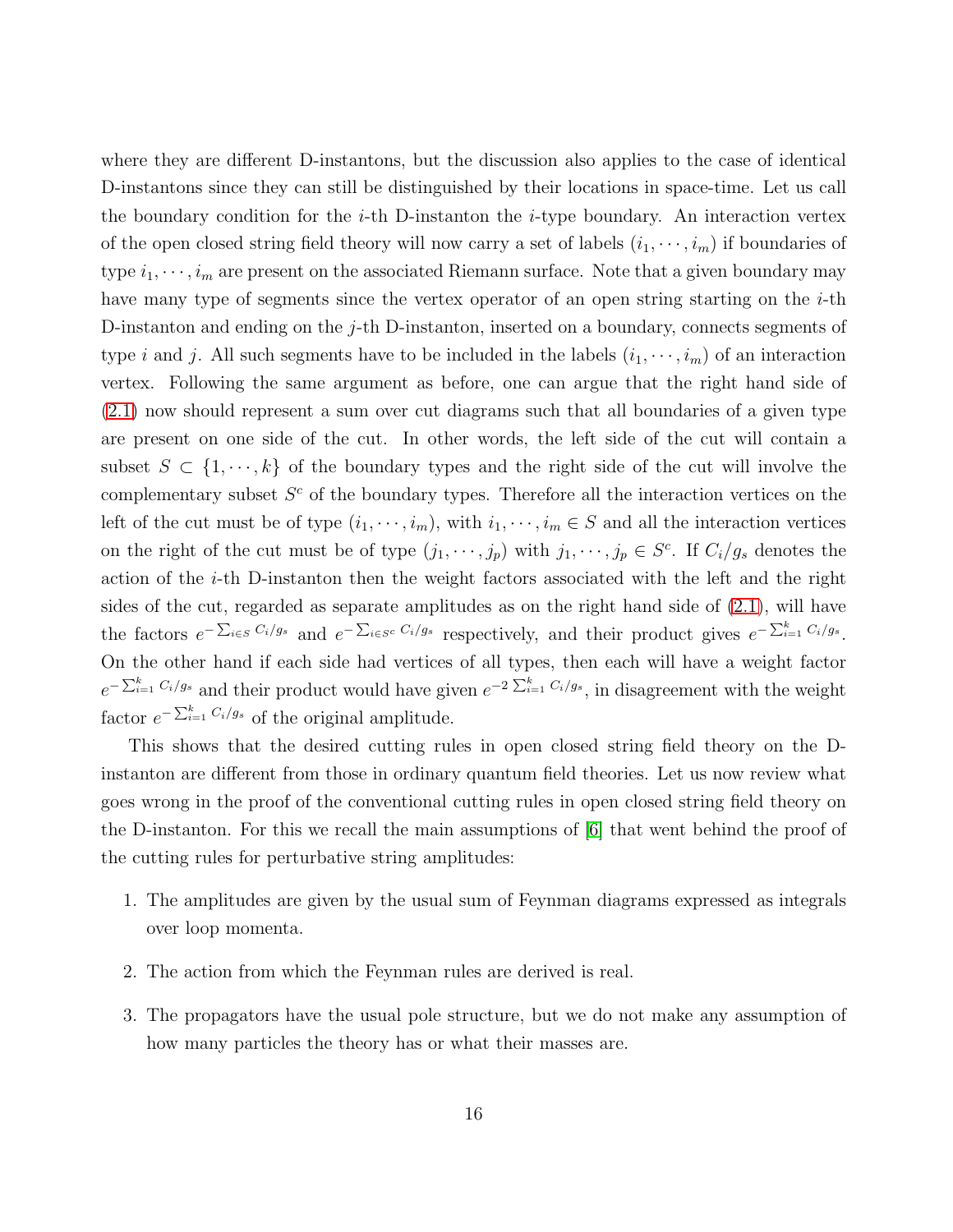- 4. The interaction vertices fall off exponentially in the direction of imaginary energy and real spatial momenta. This assumption is not essential for the proof of the cutting rules, but is a property of string field theory that ensures ultra-violet finiteness of the amplitudes.
- 5. The interaction vertices have the usual momentum conservation laws.

For D-instanton induced amplitudes, one of the assumptions that fails in the proof of cutting rules is momentum conservation at the interaction vertices of open-closed string field theory relevant for computing the amplitudes. As already discussed, this failure is due to the breaking of translational invariance by the D-instanton boundary condition. The overall momentum conservation is restored at the end after integration over a particular collective mode of the open string field, describing the average location of all the D-instantons in spacetime. However the individual interaction vertices of open closed string field theory do not satisfy the momentum conservation rule. This in turn prevents us from proving the cutting rules in the open closed string field theory in the usual form. For example, in the analysis of [\[6\]](#page-87-4), the constraints on internal momenta due to momentum conservation at the interaction vertices were used to determine what kind of contour deformations are allowed in the complex plane of the internal energies. This in turn was used to determine the regions of integration that contribute to the anti-hermitian part of an amplitude, leading to the cutting rules in the form described earlier.

The first assumption, that the amplitudes are given by usual sum over Feynman diagrams, also fails for D-instanton amplitudes. The overall factor of  $N e^{-C/g_s}$  accompanying a D-instanton amplitude cannot be assigned to either an interaction vertex or a propagator of the Feynman diagram, since this factor does not depend on the number of propagators and interaction vertices in the diagram. For this reason any non-linear relation between the amplitudes derived from the analysis of Feynman diagrams, like the cutting rules, will fail to hold in its usual form.

There is another issue in open-closed string field theory on D-instantons that was not present in the analysis of the cutting rules in closed string field theory. The reality of the action needed for the proof of the cutting rules is formulated naturally in the Lorentzian theory. However since D-instantons are solutions in the Euclidean theory, the open string fields are defined naturally in the Euclidean space.

We shall see in §[4](#page-26-0) and §[5](#page-36-0) that these problems can be addressed by integrating out the open string fields to define an effective action of the closed string fields in the Euclidean space and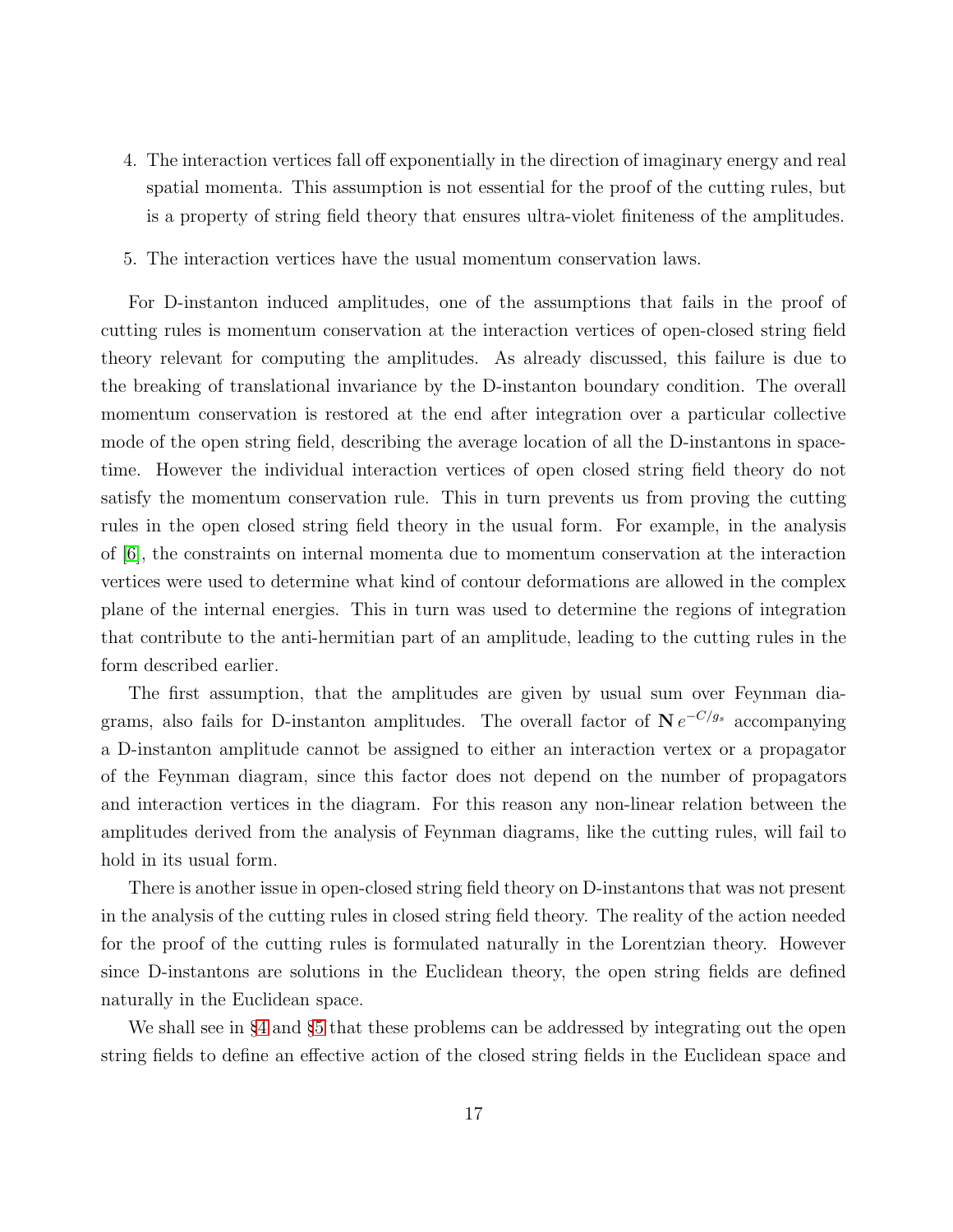then analytically continuing this action to the Lorentzian space. The interaction vertices of this effective field theory will satisfy the usual momentum conservation laws. Therefore we can now try to apply the cutting rules directly in this closed string effective field theory. The reality of the effective action is not guaranteed however, and we shall see that this can fail when the D-instanton system has open string tachyons. This in turn leads to failure of unitarity of the closed string sector by itself. However when the effective action is real, the usual cutting rules hold in the closed string effective field theory, leading to unitary amplitudes. Furthermore, we can also translate these cutting rules to the original open closed string field theory, and show that these cutting rules precisely correspond to the ones that are needed for the unitarity of the theory.

## <span id="page-17-0"></span>3 Reality properties of Euclidean and Lorentzian actions

Since D-instantons are defined as solutions in Euclidean string theory, they are used to first compute corrections to the Euclidean action of string field theory. This then has to be Wick rotated to Lorentzian signature, to check if it satisfies the properties required for the proof of the cutting rules. The main properties that will be relevant are momentum conservation at the interaction vertices and the reality of the action. For this reason we shall begin in §[3.1](#page-17-1) by reviewing some standard relations between Euclidean and Lorentzian action. §[3.2](#page-22-0) contains a discussion of string field theory actions and their reality properties.

#### <span id="page-17-1"></span>3.1 Relation between the Euclidean and the Lorentzian actions

In this section we shall set up some notations on Wick rotation. Even though this is standard textbook material, we have included this discussion, since various factors of  $i$  and their signs will play a crucial role in our analysis.

Let us denote by  $x = (x^0, \dots, x^{D-1})$  the space-time coordinates in the Lorentzian space and by  $x_E = (x_E^0, \dots, x_E^{D-1})$  the space-time coordinates in the Euclidean space. The conjugate momentum variables will be denoted by  $p = (p_0, \dots, p_{D-1})$  and  $(p_0^E, \dots, p_{D-1}^E)$  respectively.<sup>[4](#page-17-2)</sup> Then the usual analytic continuation rule sets the spatial coordinates / momenta in the two

<span id="page-17-2"></span><sup>&</sup>lt;sup>4</sup>We shall use both subscript  $E$  and superscript  $E$  to denote Euclidean variables.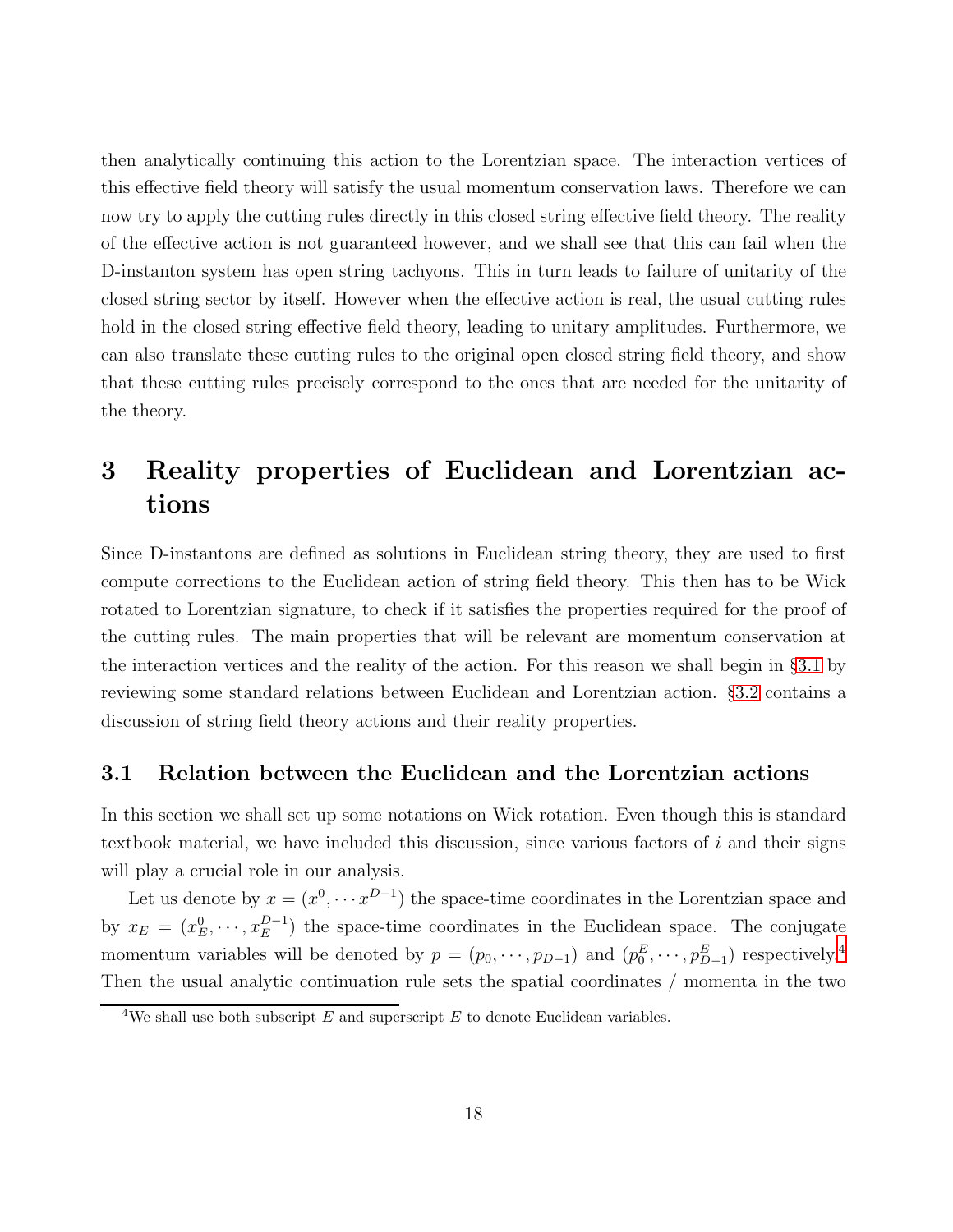formalisms to be equal and the time coordinates are related as,

<span id="page-18-0"></span>
$$
x^{0} = -ix_{E}^{0}, \qquad p_{0} = ip_{0}^{E}, \qquad (3.1)
$$

so that the time evolution operator  $e^{-iHx^0}$  in the Lorentzian theory is mapped to  $e^{-Hx^0}$  in the Euclidean theory. Note that in the Lorentzian theory we have used  $p_0$  as the independent variable since this is conjugate to  $x^0$ . When we refer to  $p^0$  it should be regarded as  $-p_0$ .

It is instructive to recall how the analytic continuation is done. For this we introduce the interpolating variables:

<span id="page-18-2"></span>
$$
x_{\theta}^{0} = e^{-i\theta}u, \qquad p_{0}^{\theta} = e^{i\theta}v, \qquad (3.2)
$$

with real variables u and v. For  $\theta = 0$  we interpret u as  $x^0$  and v as  $p_0$ , while for  $\theta = \pi/2$ , we interpret u as  $x_E^0$  and v as  $p_E^0$ . This can be summarized by saying that in position space we rotate clockwise as we go from the Lorentzian to the Euclidean theory and rotate anti-clockwise as we go from the Euclidean to the Lorentzian theory. On the other hand, in momentum space we rotate anti-clockwise as we go from the Lorentzian to the Euclidean theory and rotate clockwise as we go from the Euclidean to the Lorentzian theory.

If we consider an integral over  $x_{\theta}^0$  or  $p_0^{\theta}$  that appear e.g. in a Fourier transformation, then if the integration contour is rotated by changing  $\theta$ , the combination  $x_0^0 p_0^{\theta}$  that appears in the exponent remains real. Since we have:

$$
dx_{\theta}^{0} = e^{-i\theta} du, \qquad dp_{0}^{\theta} = e^{i\theta} dv,
$$
\n(3.3)

and since under contour rotation the integration measure remains  $dx_{\theta}^0$  or  $dp_0^{\theta}$ , it follows that under the Wick rotation we shall have,

<span id="page-18-1"></span>
$$
dx^{0} = -i dx_{E}^{0}, \qquad dp_{0} = idp_{0}^{E}. \qquad (3.4)
$$

On the other hand the relation  $p^0 = -p_0$  is simply a change of variable and not a contour rotation. Therefore the integrals do not pick up any sign when we replace  $p_0$  by  $p^0$  since the change in measure is compensated for by a change in the integration limits. Since  $p^0 = -p_0$ corresponds to energy  $\omega$  in the Lorentzian theory, we shall refer to  $-p_0^E$  as the Euclidean energy  $\omega_E$ .

We shall denote by  $S_E$  and S the Euclidean and the Lorentzian actions, expressed as momentum space integrals with sum of products of fields and momentum factors in the integrand. We shall assume that  $S_E$  and S have been normalized such that the Euclidean path integral is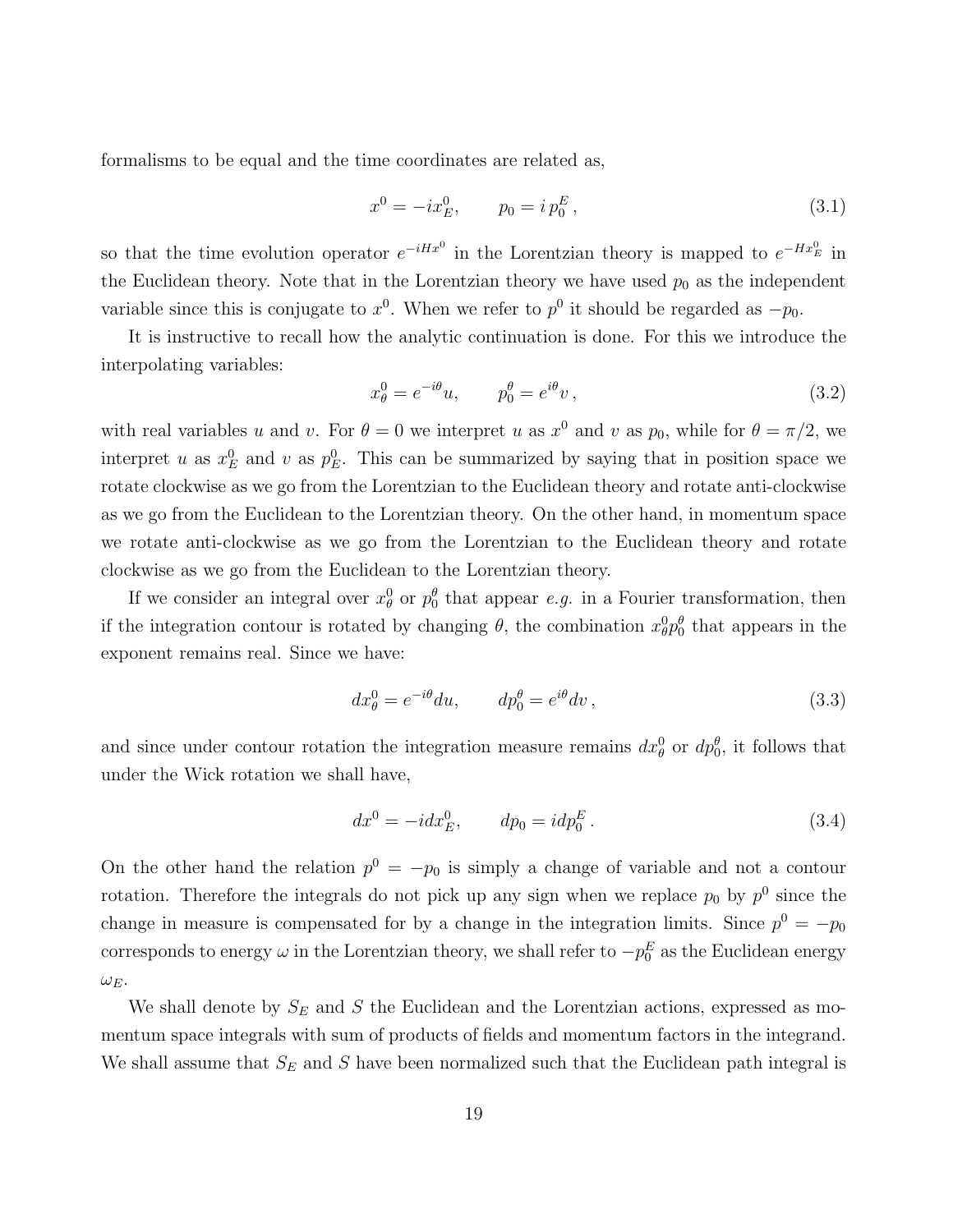weighted by  $e^{S_E}$  and the Lorentzian path integral is weighted by  $e^{iS}$ . We shall show that with this definition S is obtained from  $S_E$ , with both represented as momentum space integrals, by making the following replacements:

- 1. We replace in the integrand the Euclidean momentum conserving delta function by the Lorentzian momentum conserving delta function, and integral over the Euclidean momenta  $p_E$  by integral over Lorentzian momenta  $p$ .
- 2. We replace, in the argument of the scalar fields, the Euclidean momenta by Lorentzian momenta i.e. we have

$$
\phi_E(p_E) \to \phi(p). \tag{3.5}
$$

Note that this is a replacement rule and not an equality. The latter is discussed in [\(3.9\)](#page-20-0).

- 3. Inside the argument of any explicit function f of Euclidean momenta multiplying the integrand, we should express the Euclidean momenta in terms of Lorentzian momenta using [\(3.1\)](#page-18-0). For example a factor of  $(p_0^E)^2$  in f will be replaced by  $-(p_0)^2$  in the Lorentzian theory.
- 4. For tensor fields, the replacement rule will have extra factors of i for every 0 component of the fields, e.g.

<span id="page-19-1"></span>
$$
A_E^0(p_E) \to iA^0(p) = -iA_0(p). \tag{3.6}
$$

5. For fermion fields the relationship between the Euclidean and the Lorentzian fields is more complicated. In general this will require us to work with complex fields in both, the Euclidean and the Lorentzian theory, since the reality properties of fermions differ in the two cases. Later we shall describe a way to avoid this problem.

We shall illustrate this by taking the example of a scalar field  $\phi$  in the momentum representation. Let us consider a term in  $S_E$ , expressed as a momentum space integral of the form

<span id="page-19-0"></span>
$$
\int d^D p_{(1)}^E \cdots d^D p_{(n)}^E \delta^{(D)}(p_{(1)}^E + \cdots + p_{(n)}^E) \prod_{i=1}^n \phi_E(p_{(i)}^E)
$$
\n
$$
= \int d^D p_{(1)}^E \cdots d^D p_{(n-1)}^E \left\{ \prod_{i=1}^{n-1} \phi_E(p_{(i)}^E) \right\} \phi_E(-p_{(1)}^E - \cdots - p_{(n-1)}^E). \tag{3.7}
$$

Let  $\phi$  be the field in the momentum representation in the Lorentzian space-time. The relation between  $\phi(p)$  and  $\phi_E(p_E)$  can be found from the corresponding relations between the coordinate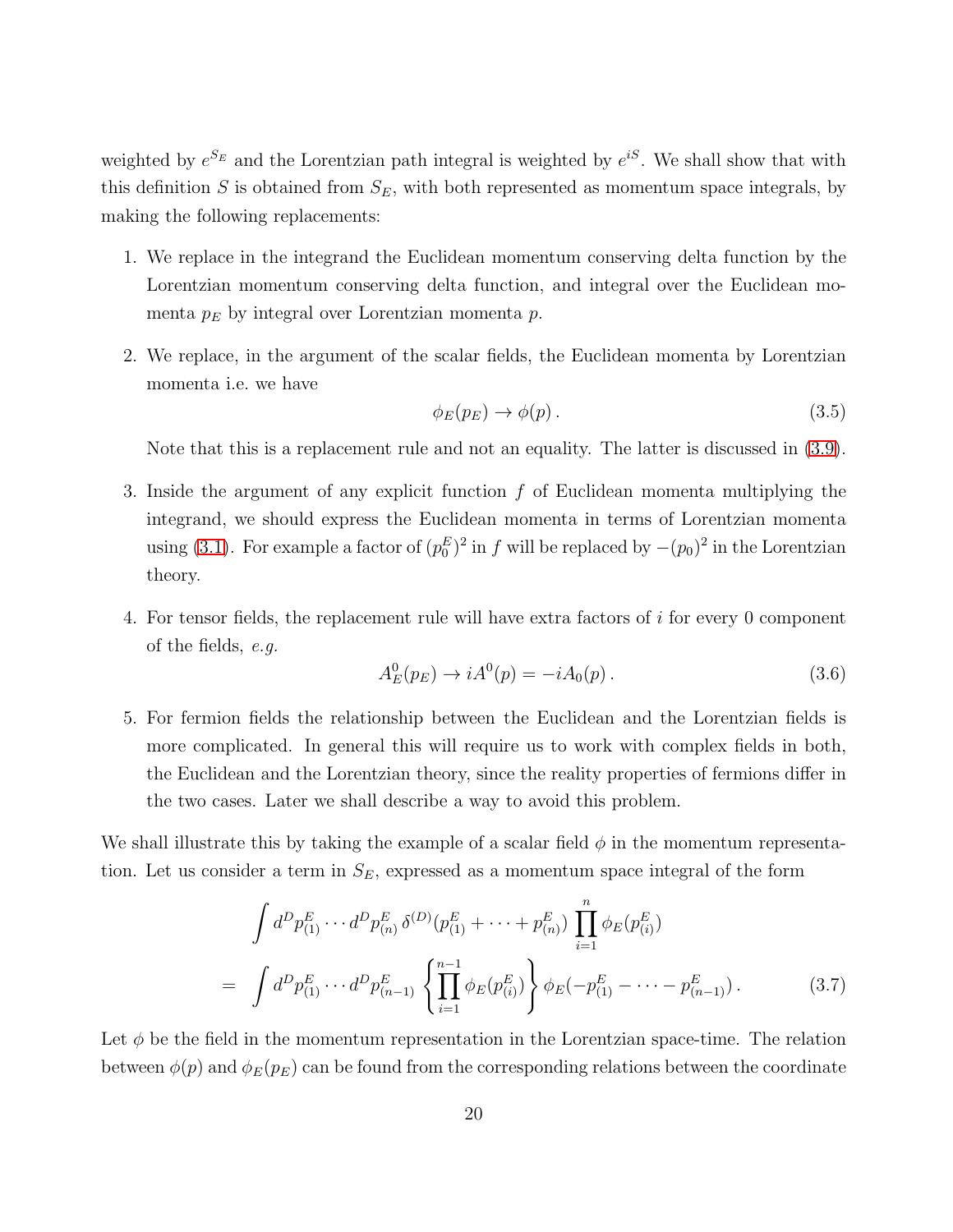space fields  $\phi(x)$  and  $\phi_E(x_E)$ ,

<span id="page-20-1"></span>
$$
\widetilde{\phi}(x) = \widetilde{\phi}_E(x_E), \qquad \phi(p) = \int d^D x \, e^{-ip.x} \, \widetilde{\phi}(x), \qquad \phi_E(p_E) = \int d^D x_E \, e^{-ip_E.x_E} \, \widetilde{\phi}_E(x_E). \tag{3.8}
$$

 $(3.4)$  and  $(3.8)$  now give,

<span id="page-20-0"></span>
$$
\phi(p) = -i \phi_E(p_E). \tag{3.9}
$$

Using  $(3.9)$  and  $(3.4)$  we can express the right hand side of  $(3.7)$  as:

$$
i^{n} (-i)^{n-1} \int d^{D} p_{(1)} \cdots d^{D} p_{(n-1)} \left\{ \prod_{i=1}^{n-1} \phi(p_{(i)}) \right\} \phi(-p_{(1)} - \cdots - p_{(n-1)})
$$
  
=  $i \int d^{D} p_{(1)} \cdots d^{D} p_{(n)} \delta^{(D)}(p_{(1)} + \cdots + p_{(n)}) \prod_{i=1}^{n} \phi(p_{(i)})$ . (3.10)

Identifying this as the contribution to is, we see that the contribution to S is given by:

<span id="page-20-2"></span>
$$
\int d^D p_{(1)} \cdots d^D p_{(n)} \, \delta^{(D)}(p_{(1)} + \cdots + p_{(n)}) \, \prod_{i=1}^n \phi(p_{(i)}).
$$
 (3.11)

As claimed, this is obtained from the Euclidean action by replacing the Euclidean momentum conserving delta function by the Lorentzian momentum conserving delta function, the euclidean momenta by Lorentzian momenta and the fields defined in the euclidean space by fields defined in the Lorentzian space. Generalization of these rules to tensor fields, and to cases where we have explicit momentum dependent functions multiplying the integrand, is straightforward.

With these rules, a real scalar function  $f(p_{(i)}^E)$  of Euclidean momenta, multiplying the integrand in [\(3.7\)](#page-19-0), will transform to a real scalar function of the Lorentzian momenta multiplying the integrand in [\(3.11\)](#page-20-2), since the zeroth components of momenta occur in pairs in a scalar function. Note that in momentum space a real function means that the function is invariant under the simultaneous operation of complex conjugation and change of sign of all the momenta in its argument. On the other hand if the momenta are contracted to the index of a tensor field, then the extra i from  $(3.1)$  will be compensated by the i coming from the relation between the Lorentzian and the Euclidean version of the tensor field. Therefore these replacement rules do not generate any extra factor of i, and a real Euclidean action gets transformed to a real Lorentzian action. Conversely an imaginary term in the Euclidean action will generate an imaginary term in the Lorentzian action. The exception to this rule comes from terms involving the  $\varepsilon$  tensor. We shall not discuss these terms in detail, but in physical examples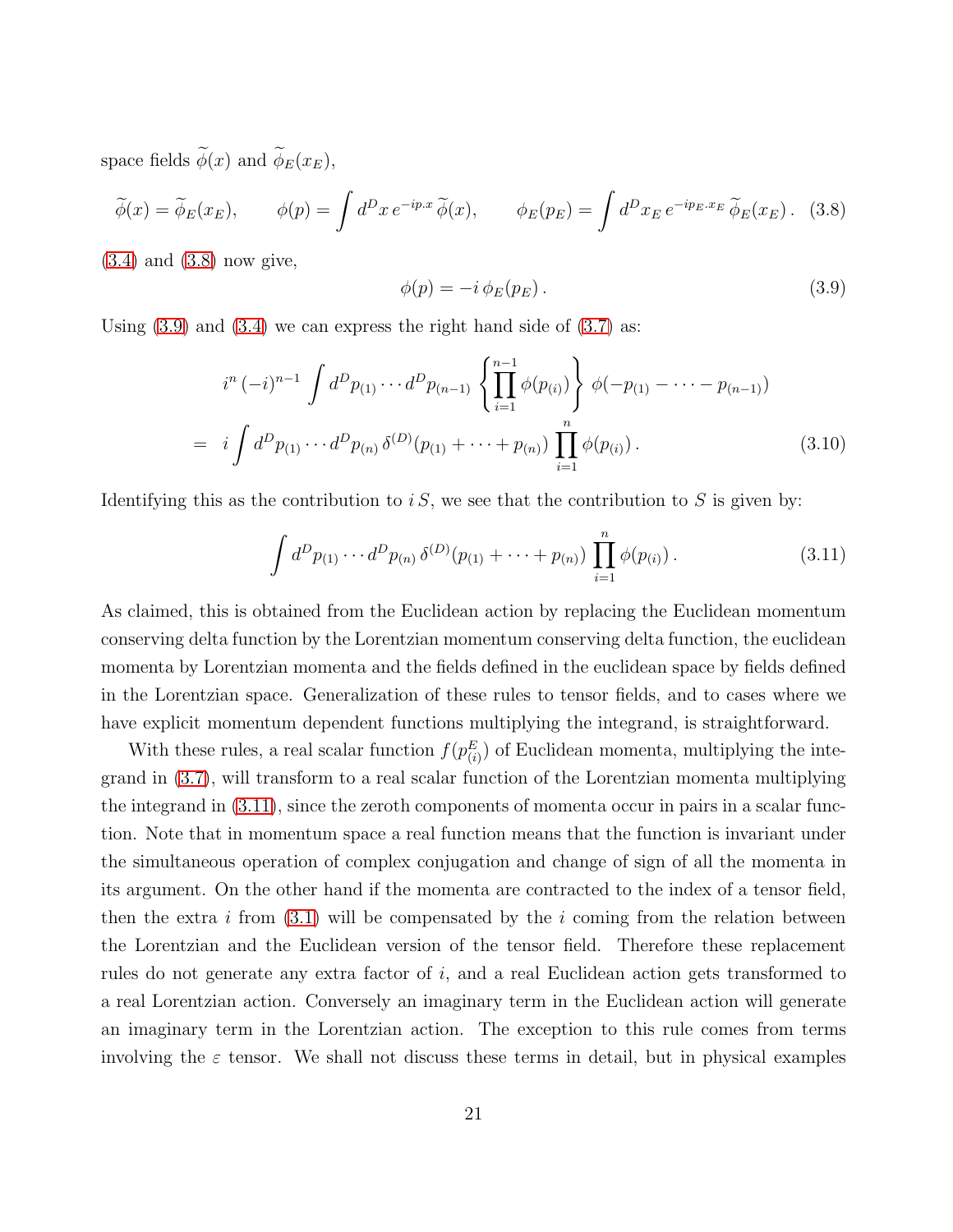such terms are accompanied by a factor of  $i$  in the Euclidean action which goes away in the Lorentzian version.

Note that for this argument to work, it is essential that the function  $f(p_{(i)}^E)$  is analytic in the complex  $p_{(i)}^E$  plane. Otherwise one can find counterexamples. Let us for example suppose that the Euclidean theory has a term like  $e^{-|p_0^E|}$  where  $p^E$  denotes some combination of the momenta  $p_{(i)}^E$ . Since this remains invariant under simultaneous operation of complex conjugation and change of sign of the momenta, it is a real function. Now it follows from the discussion below [\(3.2\)](#page-18-2) that positive  $p_0^E$  is analytically continued to positive  $p_0$  and negative  $p_0^E$  is analytically continued to negative  $p_0$ . Therefore we see using [\(3.1\)](#page-18-0) that  $e^{-|p_0^E|}$  will analytically continue to the function  $e^{ip_0}$  for positive  $p_0$  and  $e^{-ip_0}$  for negative  $p_0$ . This can be summarized by saying that the analytically continued function is  $e^{-i|p_0|}$ . This is not a real function, indicating that a real term in the Euclidean action leads to a complex term in the Lorentzian action. This can be traced to the non-analyticity of the function  $f$  at  $p_0^E = 0$  that allows us to have terms of the form  $e^{-|p_0^E|}$ . In string field theory action such terms are absent since the possible nonanalyticities of this kind can come from integration near the boundaries of the moduli space representing degenerate Riemann surfaces and these regions are excluded from the definition of the interaction terms of string field theory. Of course in the full amplitude we must also include contributions from the boundaries of the moduli space, and these contributions do lead to non-analyticity of the amplitude in the complex momentum plane. As a result, they produce imaginary parts of the amplitude for Lorentzian signature, consistent with cutting rules [\[6\]](#page-87-4). We shall illustrate this in the context of matrix model in §[7.](#page-60-0) There,  $(7.7)$ , representing a contribution to the two point closed string amplitude, is a non-analytic function of the external energy  $\omega_2$  (after we strip off the momentum conserving delta function). In contrast, [\(7.16\)](#page-69-0), representing a contribution to the action, is an analytic function of the energy.

In the presence of fermions, the relation between the reality properties of Euclidean and Lorentzian action is more complicated since the reality properties of the fermions themselves are different in the Euclidean and the Lorentzian theory. A given term in the Euclidean action involving fermions will be called real if after analytic continuation to Lorentzian signature[\(3.6\)](#page-19-1), and imposing reality conditions on the fermions as given  $e.g.$  in [\[54\]](#page-91-4), it gives a real term in the Lorentzian action.

Since the weight factor in the euclidean path integral measure is  $e^{S_E}$ , the contribution to an amputated n-point Green's function from a Feynman diagram with an  $n$ -point vertex and no internal propagator, as shown in Fig. [1,](#page-22-1) will be given directly by the integrand of the term in the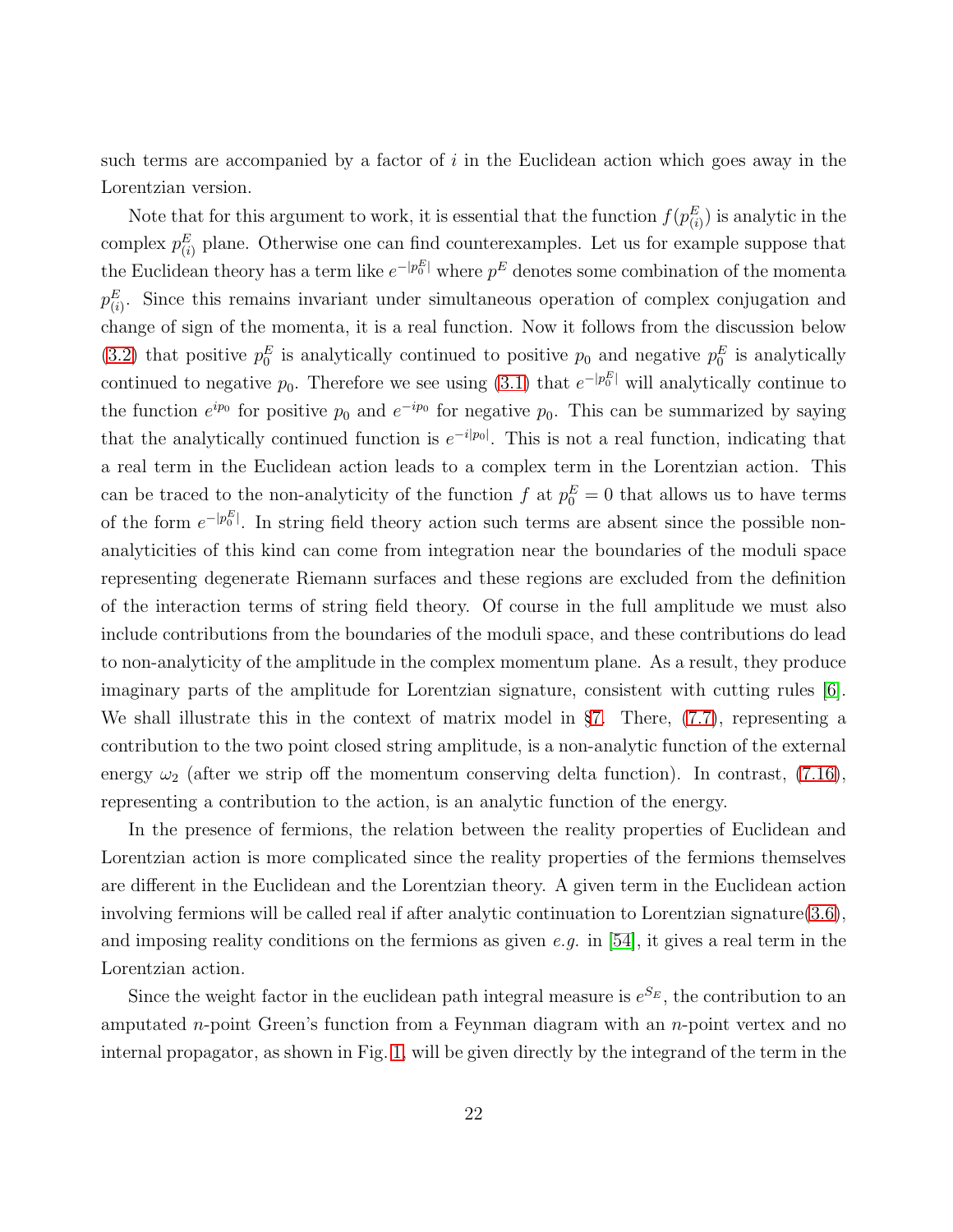

<span id="page-22-1"></span>Figure 1: A Feynman diagram without any internal propagator, contributing to  $n$ -point amplitude.

action responsible for the interaction vertex, without any extra normalization factor (except for the symmetry factors  $k!$  for k identical external particles). Similarly in the Lorentzian theory, where the weight factor is  $e^{iS}$ , the amputated *n*-point Green's function from a similar Feynman diagram will be given by i times the integrand of the term in the action that produces the n-point vertex. This also gives the contribution to the S-matrix for on-shell external states. Therefore the contribution to the T-matrix from such a Feynman diagram will be given by the integrand of the term in the action without any extra normalization. Of course in all these cases there are also more complicated Feynman diagrams with internal propagators that also contribute to the amplitudes. In the Euclidean theory we shall call the Green's functions as amplitudes whereas in the Lorentzian theory we shall call the T-matrix elements as amplitudes. Therefore for the contribution from diagrams without internal propagators, the amplitudes are related to the integrand of the terms in the action without extra normalization in both the Euclidean and the Lorentzian theories. From this it follows that the T-matrix elements in the Lorentzian theory are given by direct analytic continuation of the amplitudes in the Euclidean theory without any extra factor of  $i$  and/or minus sign.

These observations will be useful while constructing the action of the closed string effective field theory from the amplitudes in the open closed string field theory.

### <span id="page-22-0"></span>3.2 Reality properties of string field theory action

In this section we shall discuss some results on the reality properties of string field theory actions.

We shall begin by reviewing the reality property of the ordinary interaction vertices of open closed string field theory, as defined in §[2.](#page-11-0) Since these interaction vertices are identical to the interaction vertices of the closed string field theory, they can be expressed as correlation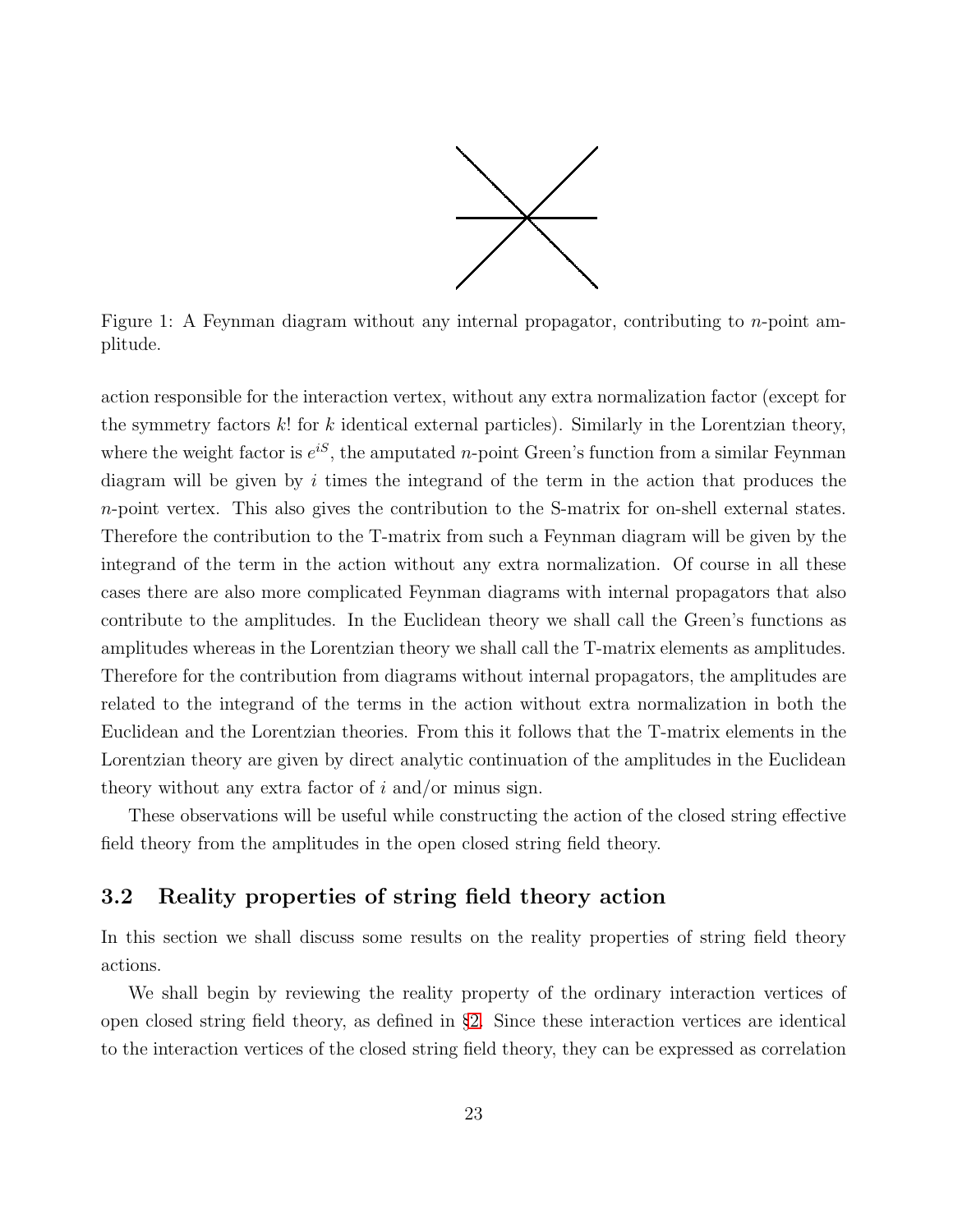functions of closed string vertex operators and other ghost insertions on Riemann surfaces without boundaries, integrated over a subspace of the moduli space of Riemann surfaces that avoids all degeneration points. Such integrals are manifestly finite and manifestly real with appropriate choice of reality condition on the string fields [\[54–](#page-91-4)[57\]](#page-91-5). Indeed a general feature of (super-)string perturbation theory is that all amplitudes are formally real, in the sense that they can be represented as integrals over the moduli space of Riemann surfaces with real integrands, and the imaginary parts, required for unitarity, come from having to regulate the divergences from the boundaries of the moduli spaces [\[14–](#page-88-2)[22\]](#page-88-3). Since the region of integration describing the string field theory interaction vertices do not include the boundaries of the moduli spaces, they correspond to real terms in the action.

Some qualifications are necessary, however, on what one means by real integrand. As discussed before, in momentum space, reality of the integrand will mean that the integrand is invariant under simultaneous operation of complex conjugation and change of sign of all the external momenta. However, as discussed in [\[54,](#page-91-4) [56\]](#page-91-6), even in the perturbative sector of closed string field theory, this does not hold – together with complex conjugation and change of sign of the external momenta, one also needs to include an involution operation on the moduli space of Riemann surfaces that changes the sign of the complex structure on the Riemann surface. After integration over part of the moduli space that is relevant for defining the interaction vertex, this gives us back the usual notion of reality of the interaction terms in the action.

The relevant string field theory in the presence of D-instantons is open closed string field theory which has both open and closed string fields. The interaction vertices of this theory are given by integrals of correlation functions of open and closed string vertex operators and worldsheet ghost fields on moduli spaces of Riemann surfaces with boundaries, and the integration runs over parts of the moduli space that do not include any degenerate Riemann surfaces. However, as alluded to at the end of §[2,](#page-11-0) and will be discussed in detail in §[4](#page-26-0) and §[5,](#page-36-0) we shall be working with the closed string effective action obtained by integrating out the open strings living on the D-instanton. The interaction vertices of this effective field theory will also be given by similar integrals, but now the external states will only have closed strings and the integration region will include degenerate Riemann surfaces associated with open string degeneration. Furthermore, the interaction vertices will carry overall multiplicative factors given by products of  $N e^{-C/g_s}$  factors described in §[2.](#page-11-0) This leads to the following possible sources of complex contribution to the closed string effective action:

1. The integrands that need to be integrated over the moduli spaces of Riemann surfaces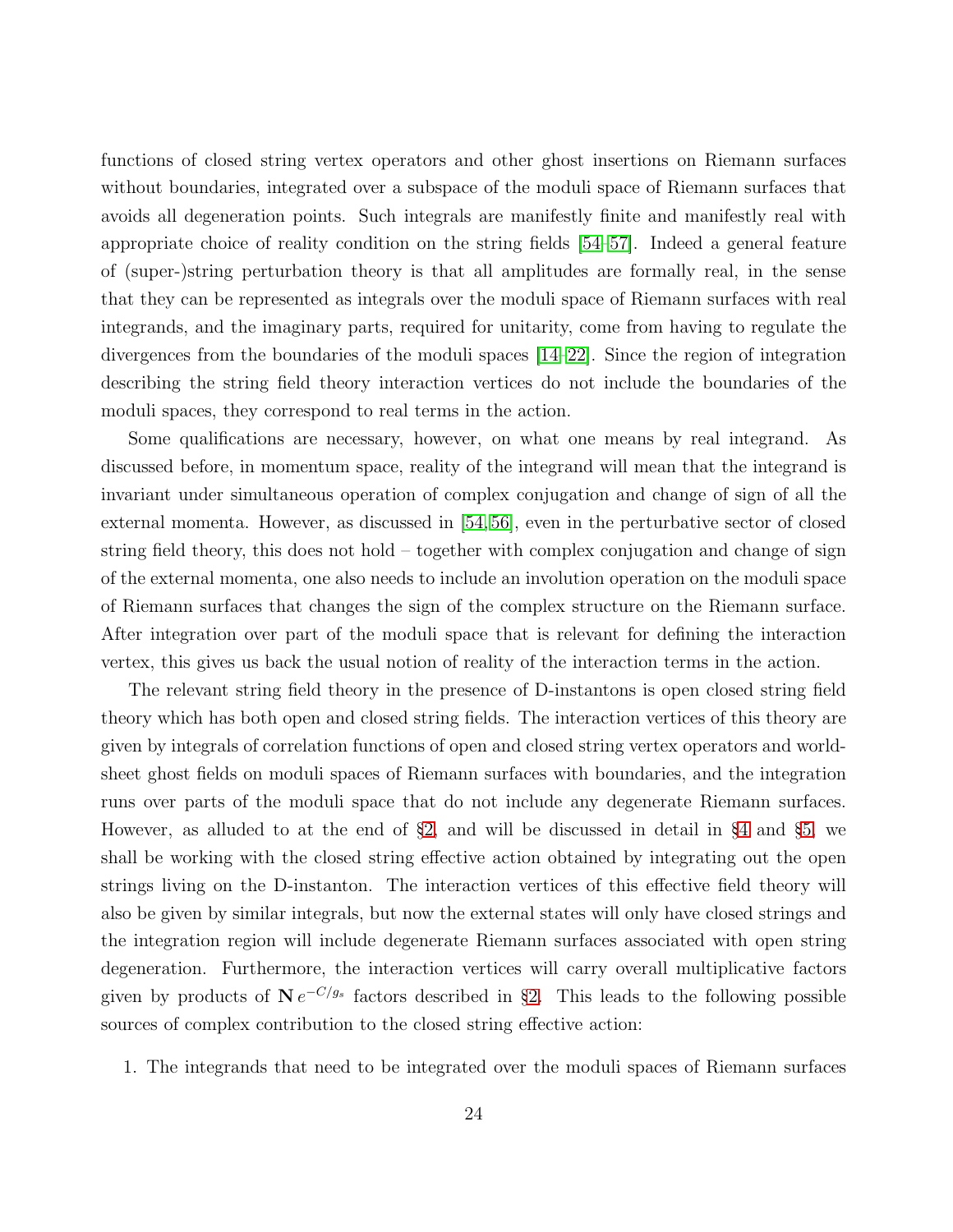may be complex.

- 2. N could be complex.
- 3. The divergences in the integrand from near the boundaries of the moduli spaces associated with open string degeneration may force us to define the integral via analytic continuation, and this may lead to imaginary terms in the effective action.

We can eliminate the first possibility by the following argument. The main ingredient in the proof of reality of the closed string field theory action is to establish a choice of basis states for the expansion of the off-shell closed string field in which all three point functions are real. Since the presence of boundaries on the Riemann surface can be represented by insertion of an off-shell closed string given by the boundary state associated with the D-brane, one would expect that as long as the boundary state is real in the same basis, the integrand that appears in the definition of the interaction vertex of closed string effective field theory is also real.[5](#page-24-0) Even if the boundary state is complex, as long as there is another D-instanton with complex conjugate boundary state, which has the same action and normalization constant N<sup>∗</sup> , the net contribution to the closed string effective action will be real, since for every Riemann surface with boundaries ending on some combinations of D-instantons, there is a another Riemann surface obtained by replacing each boundary state by its complex conjugate boundary state, and the sum of these two contributions to the integrand is still real. An example of this is provided by type IIB string theory, where D-instanton and anti-D-instanton produce complex conjugate contribution to the closed string effective action [\[8\]](#page-87-6).

We shall formally summarize our results on reality, described above, as:

The reality postulate: The closed string effective action, obtained by integrating out all the open string modes on the D-instanton, can be formally expressed as the product of normalization constants  $N e^{-C/g_s}$  and integrals over the moduli spaces of Riemann surfaces with boundaries with real integrand. Therefore the imaginary contribution to the effective action comes either from the imaginary part of  $N$  or from boundaries of the moduli space associated with open strings degeneration, where the integrand may diverge, forcing us to define the integral in a different way.

<span id="page-24-0"></span><sup>5</sup>This argument shows the reality of the integrand in a region of the moduli space in which the effect of the boundaries can be regarded as disk one point functions connected to the rest of the diagram via closed string propagators. Since the integrand is non-singular in the interior of the moduli space, we would expect that this property can be made to hold in the entire moduli space by choosing the data on local coordinates at the punctures and the locations of the picture changing operators appropriately.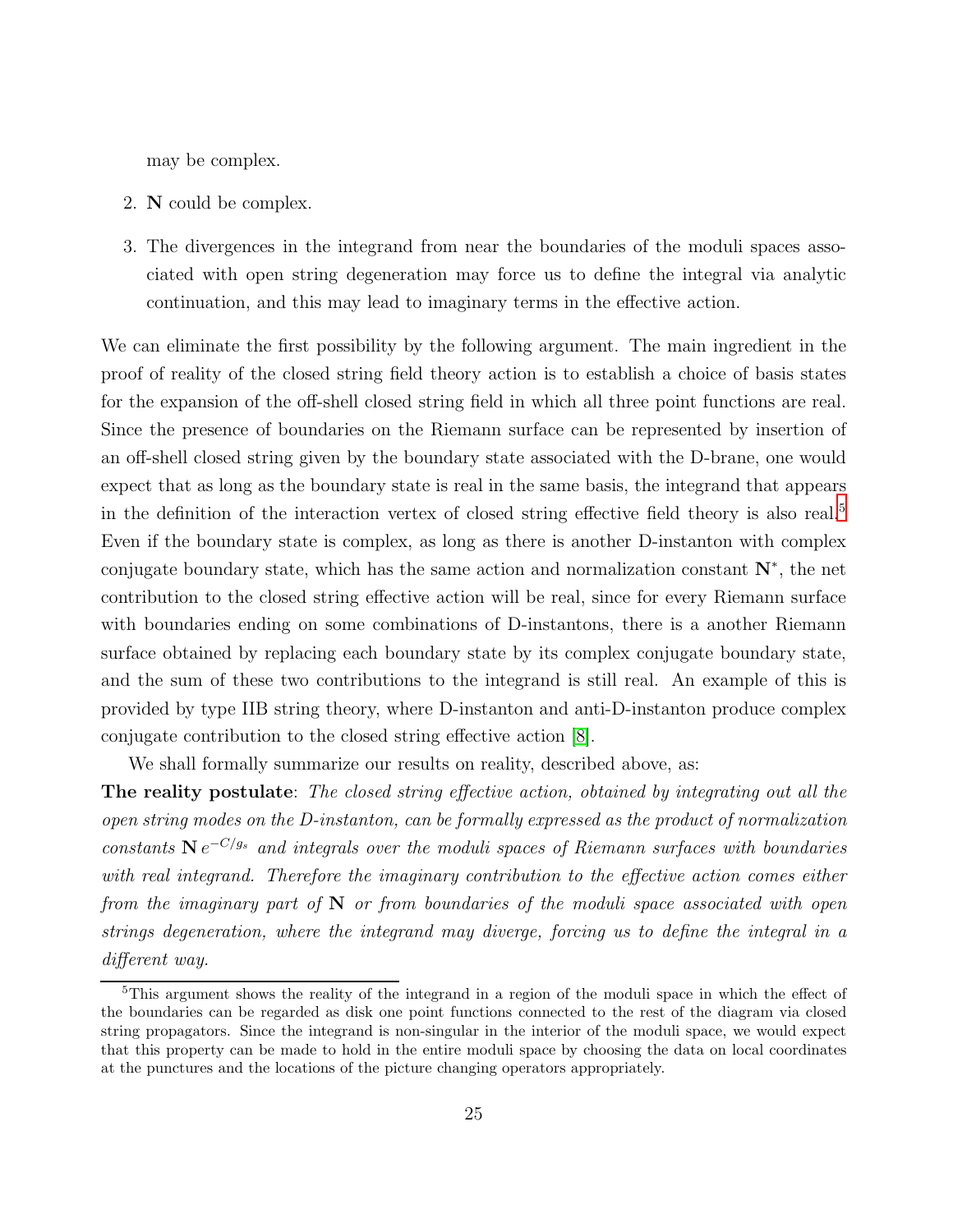As in the case of perturbative closed string field theory, some qualifications are necessary on what one means by real integrand. Since the world-sheet theory refers to some fixed locations of D-instantons in Euclidean space-time, the notion of reality, as stated, needs to be defined for fixed locations of the D-instantons, even though we'll eventually have to integrate over these locations. If we are working in Euclidean signature space-time, then the notion of reality is the same as that in the case of perturbative closed string field theory, i.e. the integrand is invariant under simultaneous operation of complex conjugation, change of sign of all the external momenta and an involution on the moduli space of Riemann surfaces that changes the sign of the complex structure on the Riemann surface. However, when external fermions are present, there is additional complication since the reality properties of fermions are different for Euclidean and Lorentzian signature. For this reason it is useful to define the notion of reality directly in the Lorentzian space by analytically continuing the integrand to Lorentzian signature, but still keeping the D-instanton positions at Euclidean time. This will ensure that eventually when we need to integrate over these locations, no extra factor of  $i$  arises from having to rotate the integration contour of the D-instanton locations, and, more importantly, we do not need to worry about whether we might encounter poles while rotating the integration contour. Now, since from the Lorentzian perspective the D-instantons are located at imaginary time, the complex conjugation must also be accompanied by the change in sign of the instanton locations. Therefore after analytic continuation to Lorentzian signature, the reality of the integrand means that the integrand is invariant under the simultaneous operation of complex conjugation, reversal of sign of the external momenta, the involution on the moduli space involving change of sign of the complex structure on the Riemann surface and the reversal of sign of the D-instanton locations along the Euclidean time.<sup>[6](#page-25-0)</sup>

By working with the closed string effective action we avoid having to determine the reality condition on the open string fields on the D-instanton, since these fields are integrated out. The only exceptions are the zero modes which have to be 'integrated in' for dealing with the divergences coming from the boundaries of the moduli spaces, and then integrated separately at the end. The effect of integration over these modes will be discussed in subsequent sections.

<span id="page-25-0"></span> $6$ The coordinate describing the average time coordinate of all the D-instantons can be left out of this, since integration over this mode produces the overall Euclidean energy conserving delta function, which, following the algorithm described in §[3.1,](#page-17-1) gets mapped to Lorentzian energy conserving delta function. However the differences between the Euclidean time coordinates of different D-instantons will have to change sign.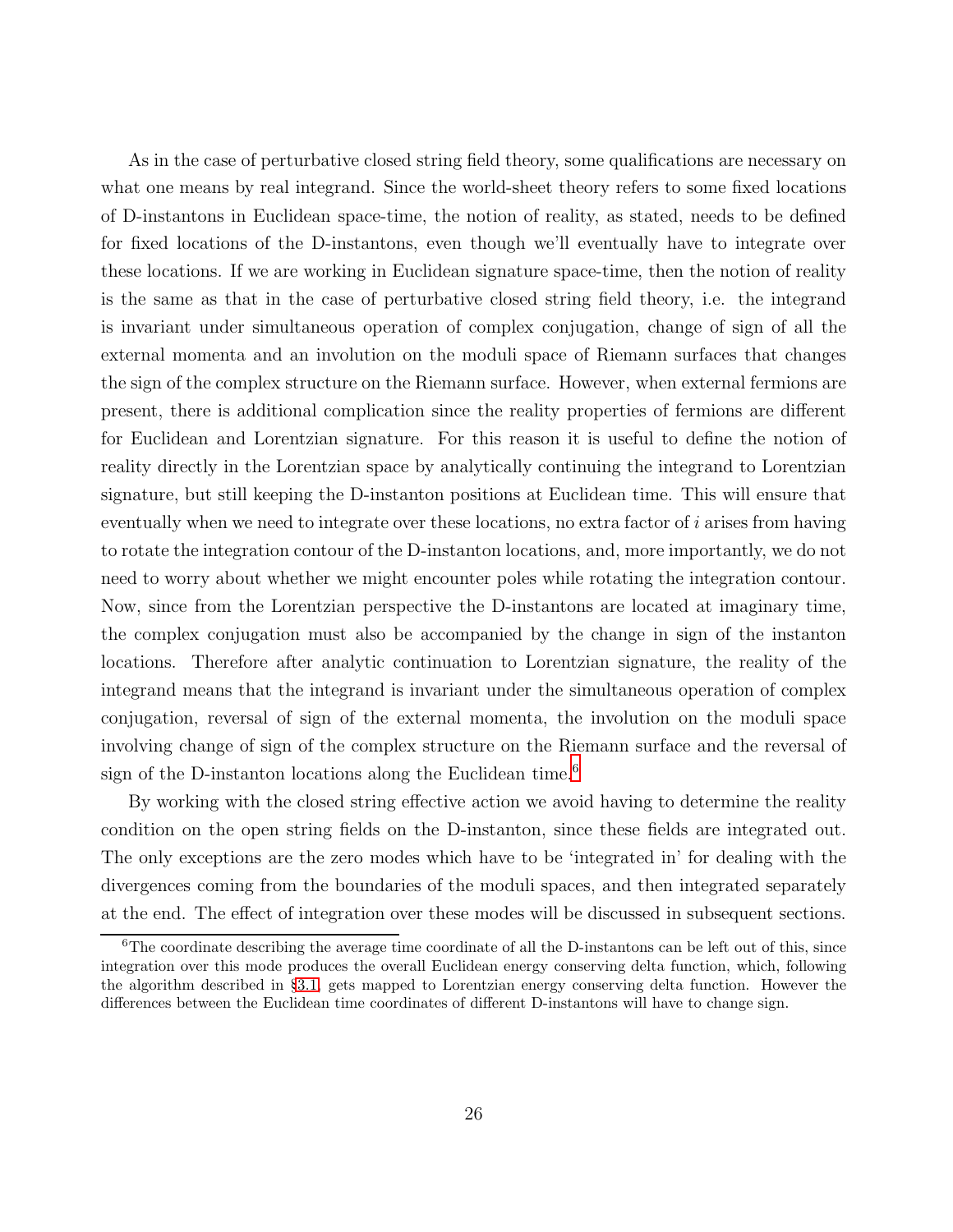### <span id="page-26-0"></span>4 One instanton effective action and its reality properties

In this section we shall discuss the construction of the one instanton effective action of closed strings and analyze its reality properties and the cutting rules.

#### <span id="page-26-1"></span>4.1 Effective action

In an ordinary quantum field theory, if we want to integrate out a set of fields  $U<sup>c</sup>$  and construct the effective action of the complementary set of fields  $U$ , we define the *n*-point interaction vertex of the effective field theory to be the sum of all connected diagrams for n-point amputated Green's function that do not have any propagator of a field in the set  $U$ . In the current problem U stands for the set of closed string fields and  $U^c$  stands for the set of open string fields on the D-instanton. Formally, the procedure for constructing the interaction vertex of the closed string effective field theory is similar, except that we also sum over disconnected contribution to the Green's function as long as each connected component is made of D-instanton type interaction vertices of the original open closed string field theory. The inclusion of disconnected diagrams in the definition of the interaction vertex of the effective field theory may be unfamiliar, but is necessary due to the fact that (1) the individual connected components do not satisfy momentum conservation and (2) irrespective of how many connected components a diagram has, we have a single factor of  $N e^{-C/g_s}$  multiplying the amplitude. This is also reflected in the fact that the amplitude is to be evaluated in the open string zero mode background which needs to be integrated at the end after summing over disconnected diagrams. In fact we shall also include 0-point D-instanton type vertices with no external open and closed strings but just Riemann surfaces with boundaries. As usual, these zero point interaction vertices will involve integration over subspaces of the moduli spaces of the corresponding Riemann surfaces that are not covered by Feynman diagrams with internal open and / or closed string propagators. The only exception will be the annulus diagram that is included in the overall normalization constant N. Fig. [2](#page-27-0) shows examples of some closed string four point amplitudes in the original open closed string field theory that become part of the four point interaction vertex in the closed string effective field theory. We shall call the ordinary  $n$ -point interaction vertex of the original open closed string field theory the ordinary n-point interaction vertex of the effective field theory, and the sum of all other contributions to the n-point interaction vertex of the effective field theory the D-instanton type interaction vertex. It then follows from the Feyn-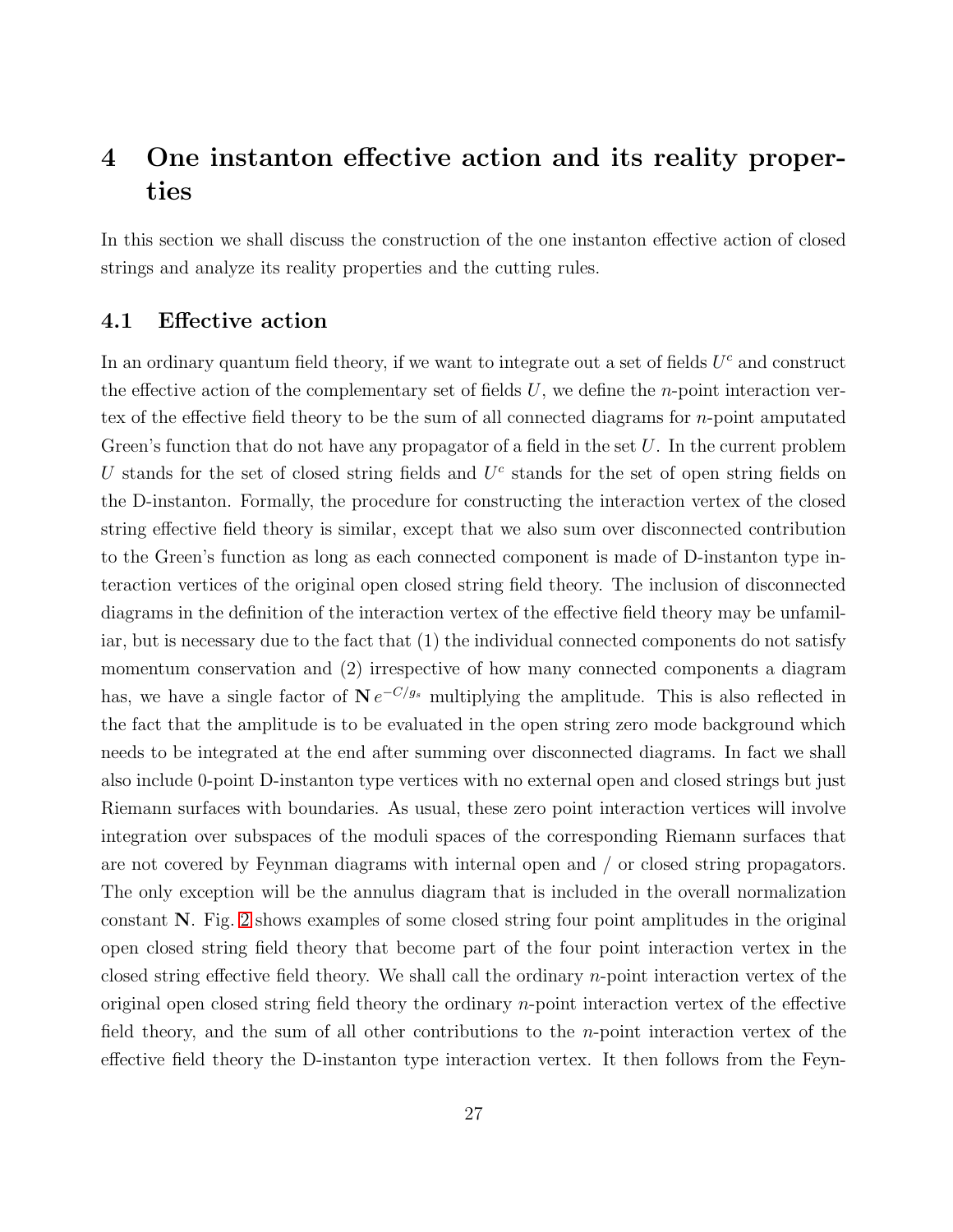

<span id="page-27-0"></span>Figure 2: Examples of amplitudes in the original open closed string field theory on a single D-instanton that become part of the interaction vertex of the closed string effective field theory. The thick lines represent closed string propagators, the thin lines represent open string propagators and the  $\times$ 's denote D-instanton type interaction vertex.

man rules of open closed string field theory that the D-instanton type interaction vertex of the effective field theory will be accompanied by a factor of  $N e^{-1/g_s}$  irrespective of how many D-instanton type interaction vertices of the original theory it has. We shall show in §[4.3](#page-31-0) that the action of the closed string effective field theory constructed this way satisfies the quantum BV master equation [\[25\]](#page-89-5) and therefore has the gauge invariance required for the consistency of the theory.

We can also give the relation between the Feynman diagrams built from this effective field theory and those built from the original open closed string field theory. Given any Feynman diagram of the original open closed string field theory, we draw an auxiliary Feynman diagram in which we fuse all the D-instanton type interaction vertices into a single composite vertex, and also collapse all the open string propagators (which must begin and end at the D-instanton type vertices) into this composite vertex. We keep all the closed string propagators displayed as usual. The composite vertex constructed this way is part of the D-instanton type interaction vertex of the closed string effective field theory. This has been illustrated in Fig. [3.](#page-28-1) Note that there is only one composite vertex, i.e. only one D-instanton type vertex of the closed string effective field theory in the entire diagram. This reflects the fact that since we are considering single D-instanton amplitude, we allow only one power of  $e^{-C/g_s}$ . Therefore the D-instanton type interaction vertex of the closed string effective field theory, that we get by integrating out the open string fields, is used only once. As will be discussed in §[5,](#page-36-0) diagrams where the vertex is used multiple times are part of the multi-instanton contribution to the amplitude. It is also useful to note that if in the original Feynman diagram of the open closed string field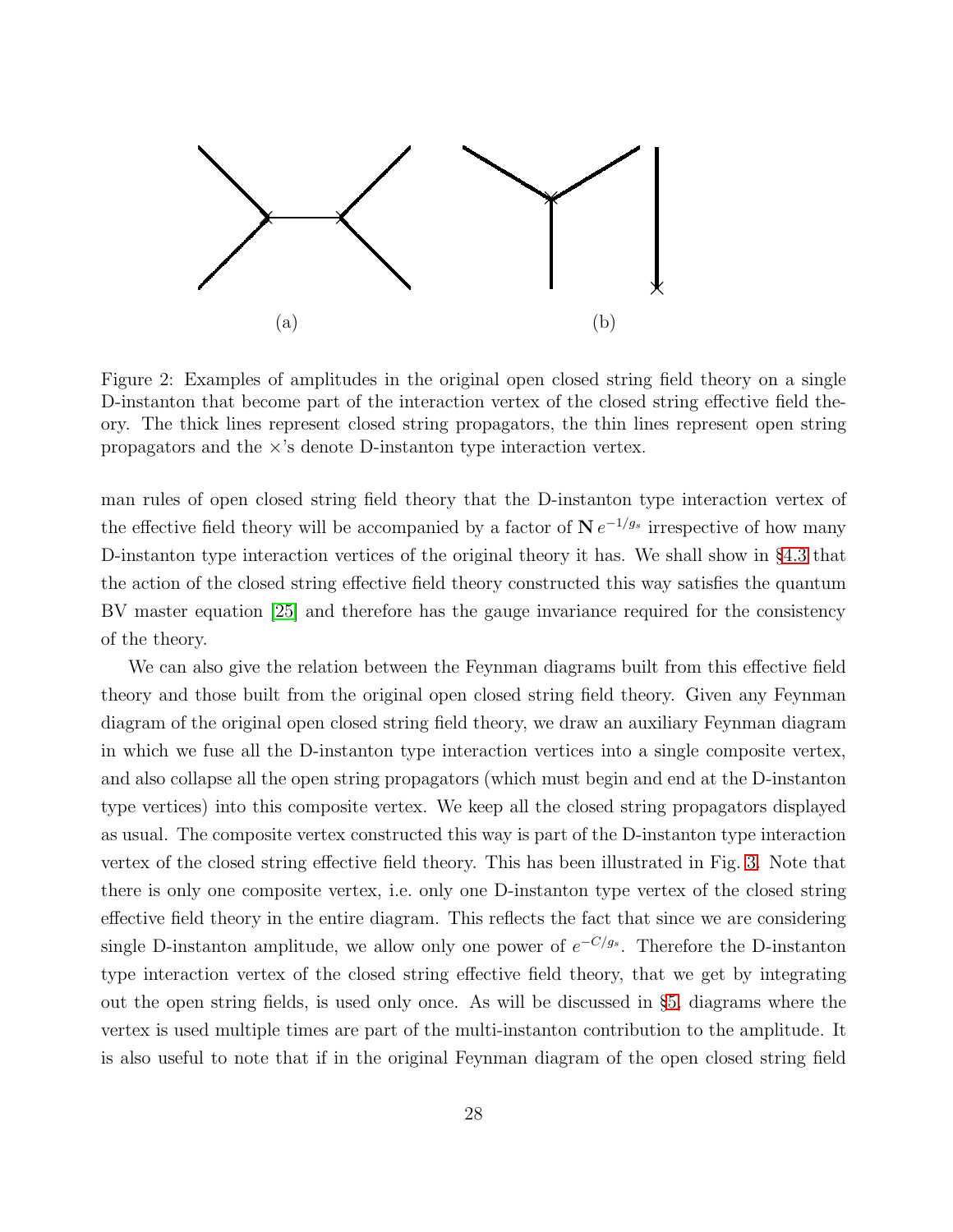

<span id="page-28-1"></span>Figure 3: Translating a Feynman diagram of the original open closed string field theory (left) into a Feynman diagram of the closed string effective field theory (right). The interaction vertices in the left diagram are D-instanton type interaction vertices of the open closed string field theory and the vertex labelled by • on the right diagram is a D-instanton type interaction vertex of the closed string effective field theory. The propagators displayed in this diagram are closed string propagators. If the original diagram had any open string propagator, it would have been fused into the interaction vertex of the effective field theory.

theory none of the D-instanton type vertices were connected to an external closed string, either directly or via internal closed string propagators, then after collapsing them into the composite vertex, we would get a disconnected bubble diagram of the closed string effective field theory. However, such diagrams are excluded from the beginning in the open closed string field theory Feynman rules due to cancellation between the numerator and the denominator factors in the path integral [\[53\]](#page-91-3).

#### <span id="page-28-0"></span>4.2 Divergences

This construction of the closed string effective field theory described above suffers from various divergences that need to be treated carefully [\[53\]](#page-91-3). The ordinary interaction vertices of the effective field theory, being identical to the ordinary interaction vertices of the original open closed string field theory, have the interpretation of correlation functions of closed string vertex operators and other ghost insertions on Riemann surfaces with boundaries, integrated over a subspace of the moduli space of Riemann surfaces that avoids all degeneration points. Such integrals are manifestly finite. Let us now consider the D-instanton type interaction vertex in the closed string effective field theory. This is also given by integrals of correlation functions of closed string vertex operators and world-sheet ghost fields on moduli spaces of Riemann surfaces, but the Riemann surfaces have one or more boundaries with D-instanton boundary condition. The part of the moduli space of these Riemann surfaces over which we need to inte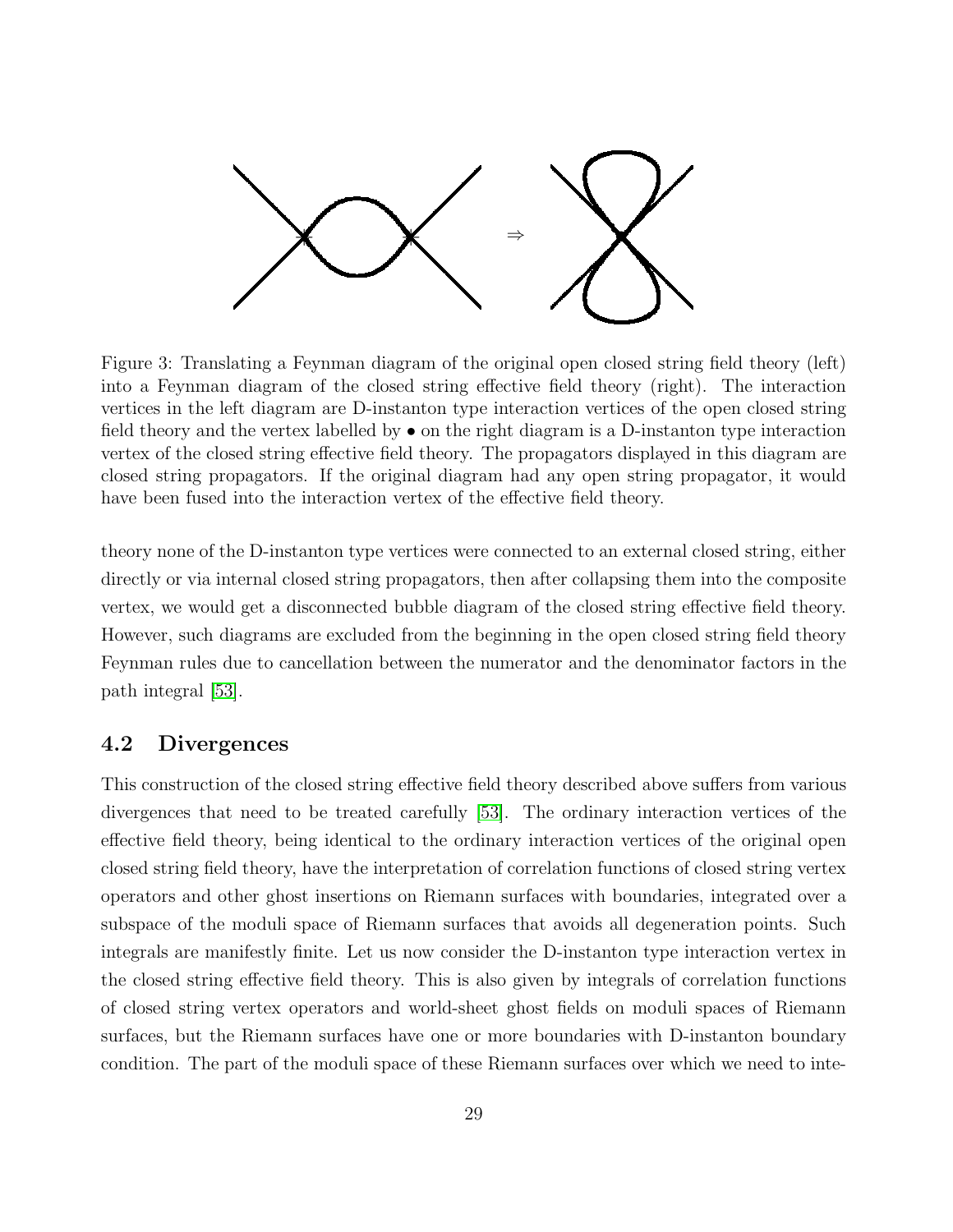grate for computing the effective action now includes one or more boundaries associated with open string degeneration. Therefore the integrals could diverge from these regions, requiring special treatment. This has been discussed in detail in [\[53\]](#page-91-3), but we shall summarize the main points below.

1. We may get divergences of the form  $\int_0^1 dq \, q^{-\alpha-1}$  where q is related to the Schwinger parametrization of the open string propagators, and is usually referred to as the sewing parameter due to its role in the world-sheet description of the amplitude. The divergences arising from the terms with  $\alpha > 0$  can be traced to the propagation of open string tachyons. Open closed string field theory instructs us to use the replacement rule,

<span id="page-29-0"></span>
$$
\int_0^1 dq \, q^{-\alpha - 1} \quad \to \quad -\alpha^{-1} \,, \tag{4.1}
$$

for dealing with these divergences.

2. We may also get logarithmic divergences of the form  $\int_0^1 dq q^{-1}$ . These can be traced to the result of integration over the open string zero modes. The prescription described in [\[53\]](#page-91-3) was to remove these contributions and then integrate over the zero modes separately. The procedure for removing these contributions may be formally stated as:

<span id="page-29-1"></span>
$$
\int_0^1 dq \, q^{-1} \quad \to \quad 0 \, . \tag{4.2}
$$

Since we leave the zero modes unintegrated, we need to treat them as external states. Following this algorithm we arrive at the Wilsonian effective action, expressed as function of closed string fields and open string zero mode fields.

We shall now list the zero modes over which we have to carry out the integrals, and the strategy we follow to compute these integrals:

1. There are open string zero modes, which, after field redefinition, can be related to the collective coordinates of the D-instanton describing the location of the instanton in Euclidean space-time. The effect of integration over the collective coordinates will be described shortly. The field redefinition that relates the open string modes to the collective coordinates gives rise to Jacobian in the integration measure, which can be regarded as additional multiplicative contribution to the closed string effective action. This could include, in particular, the closed string moduli fields including the dilaton, leading to a moduli dependent multiplicative factor in the effective action [\[36\]](#page-90-0).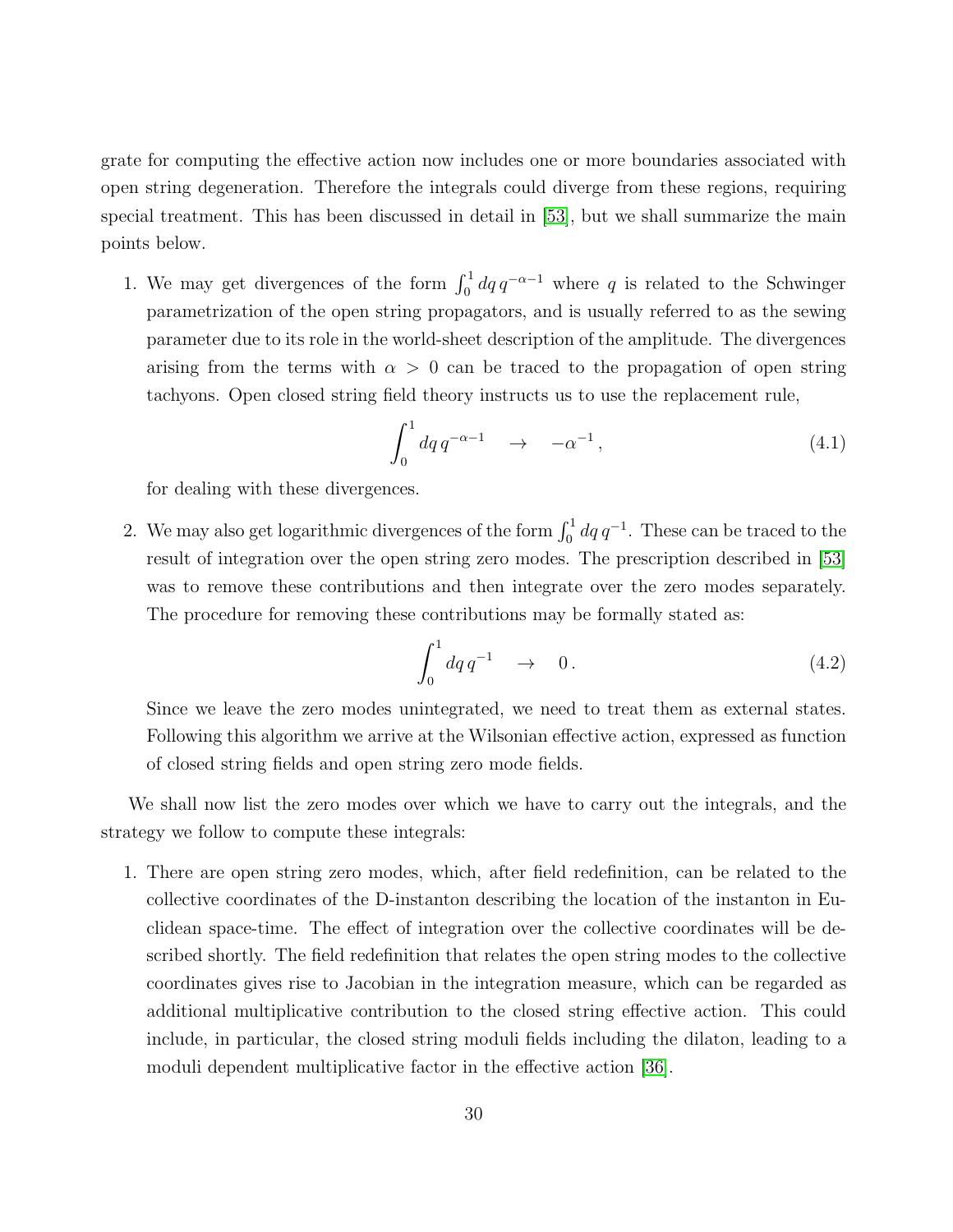- 2. There is an open string zero mode from the ghost sector associated with the rigid  $U(1)$ gauge transformation on the D-instanton. After an appropriate field redefinition, the path integral over this zero mode may be regarded as division by the volume of the  $U(1)$ gauge group. Since this is a finite constant that can be absorbed into the definition of the normalization constant  $N$ , we shall drop this integral from our analysis. However the Jacobian that arises from the required change of variable gives rise to additional multiplicative contribution to the closed string effective action.
- 3. Finally, due to the breakdown of the Siegel gauge, there is an extra auxiliary open string field from the ghost sector and we have to explicitly evaluate its contribution to the Feynman diagrams. This gives extra terms that are finite and computable.
- 4. The integration over the collective coordinates is done at the end, and produces the momentum conserving delta function that involves total momentum of the external closed strings in all the D-instanton type vertices. Therefore this produces the momentum conserving delta function at the D-instanton type vertex of the closed string effective field theory. The original integration is done in Euclidean space, producing the delta function with argument given by total Euclidean momentum. According to [\(3.7\)](#page-19-0), [\(3.11\)](#page-20-2) this translates to a momentum conserving delta function in the Lorentzian space.
- 5. In superstring theories there will also be fermionic collective coordinates that need to be integrated over. This means that when we construct the D-instanton type interaction vertex of the effective field theory, we need to sum over Feynman diagrams of the original open closed string field theory that have not only external closed string states, but also certain number of open string states representing the zero mode fields. There can be additional contribution to the effective action from the Jacobian associated with the change of variables from the open string fields to the fermionic collective coordinates.

From the analysis above, we see that the D-instanton type interaction vertex of the closed string effective field theory has the usual momentum conserving delta function. Furthermore a single vertex of this type is accompanied by a single factor of  $N e^{-C/g_s}$ . This removes the first hurdle in the proof of cutting rules in this effective field theory. We shall analyze the reality of the effective action in §[4.4.](#page-33-0)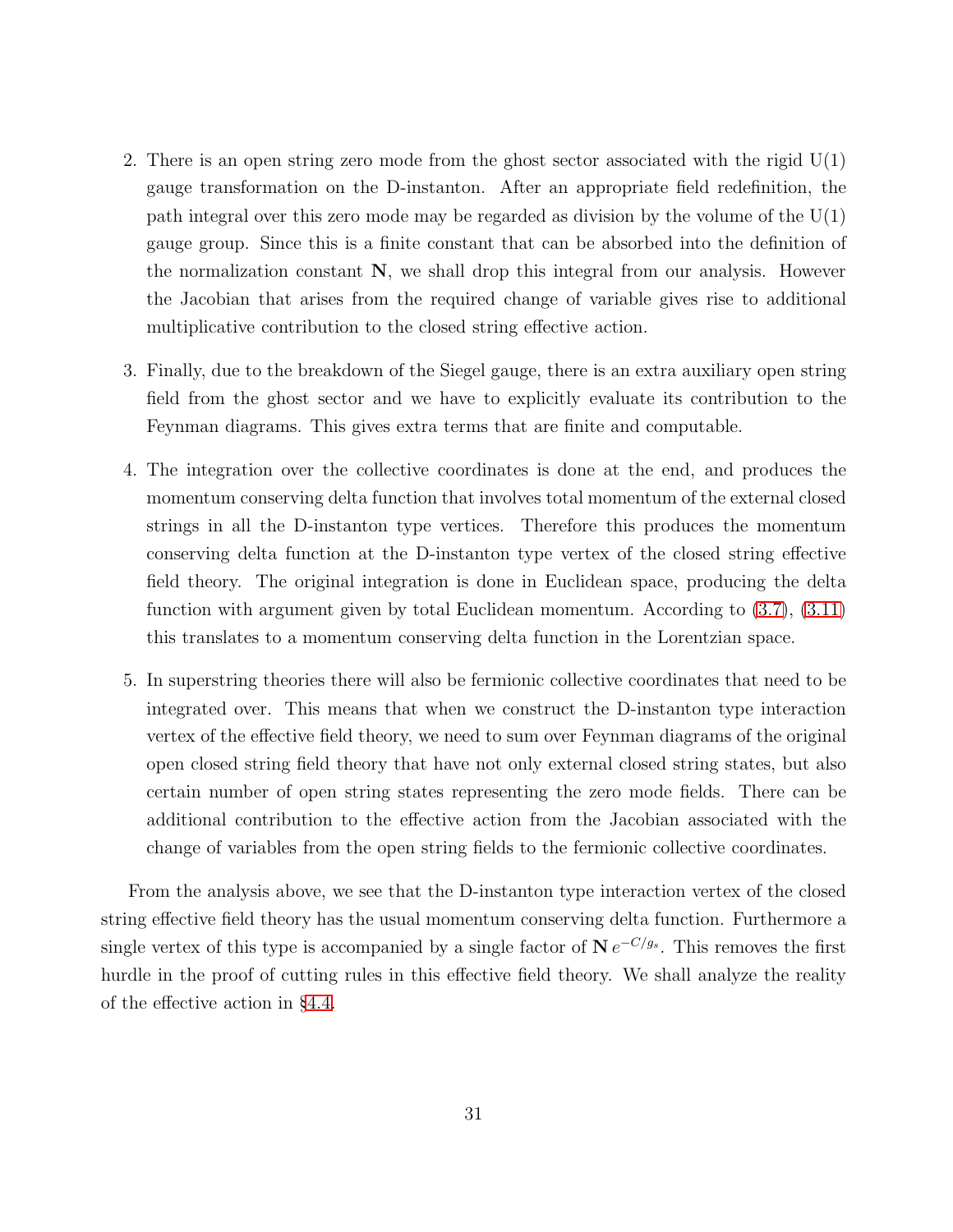#### <span id="page-31-0"></span>4.3 Gauge invariance

In string field theory, the kinetic term in the action is given by the matrix element of the world-sheet BRST operator between a pair of string fields. If P is any projection operator that commutes with the BRST operator, then there is a way to integrate out all  $P$  noninvariant fields and write down an effective action for the P invariant fields, both in the classical theory [\[23,](#page-88-4) [24,](#page-89-6) [26\]](#page-89-0) and in the quantum theory [\[25\]](#page-89-5). The resulting string field theory preserves all the algebraic structures of the original theory and satisfies the quantum Batalin-Vilkovisky (BV) master equation. Since the BRST operator in the combined Hilbert space of open snd closed strings is block diagonal, we can use this procedure to integrate out all the open string modes on the D-instanton and write down an effective action for closed string fields.

There are however a few differences between the process of integrating out a subset of fields described in [\[25\]](#page-89-5) and the one described here, due to the inclusion of disconnected diagrams, and also due to the presence of the normalization factor  $N e^{-C/g_s}$ . To understand this difference, let us denote by  $S_0$  the action of purely closed string field theory, and by  $S_1$  the additional term in the action that we get by integrating out the open string modes in the sense of [\[25\]](#page-89-5).  $S_1$  will be given by appropriate correlation functions of closed string vertex operators on the connected world-sheet with boundaries, integrated over appropriate regions of the moduli spaces of Riemann surfaces that include open string degeneration but no closed string degeneration. We shall proceed by ignoring possible divergences in  $S_1$  from the boundaries associated with open string degeneration, but will comment on this at the end of this subsection. Then the effective action that would appear in the analysis of [\[25\]](#page-89-5) would be  $S_0 + S_1$ , and it would satisfy the BV master equation [\[58,](#page-91-7) [59\]](#page-92-0)

$$
\frac{1}{2}\{S_0 + S_1, S_0 + S_1\} + \Delta(S_0 + S_1) = 0, \qquad (4.3)
$$

where  $\{A, B\}$  denotes the anti-bracket of A and B and  $\Delta$  is the BV Laplacian:

<span id="page-31-1"></span>
$$
\{A, B\} = \frac{\partial_r A}{\partial \psi^s} \frac{\partial_l B}{\partial \psi^*_s} - \frac{\partial_r A}{\partial \psi^*_s} \frac{\partial_l B}{\partial \psi^s}, \qquad \Delta A = \frac{\partial_r}{\partial \psi^s} \frac{\partial_l}{\partial \psi^*_s} A. \tag{4.4}
$$

Here  $\psi^s$  are the field variables,  $\psi^*_s$  are the conjugate anti-fields carrying opposite grassmann parity, and  $\partial_l$  and  $\partial_r$  denote left and right derivatives respectively. Since  $S_0$  itself satisfies the BV master equation, we actually have two equations:

<span id="page-31-2"></span>
$$
\frac{1}{2}\{S_0, S_0\} + \Delta S_0 = 0, \qquad (4.5)
$$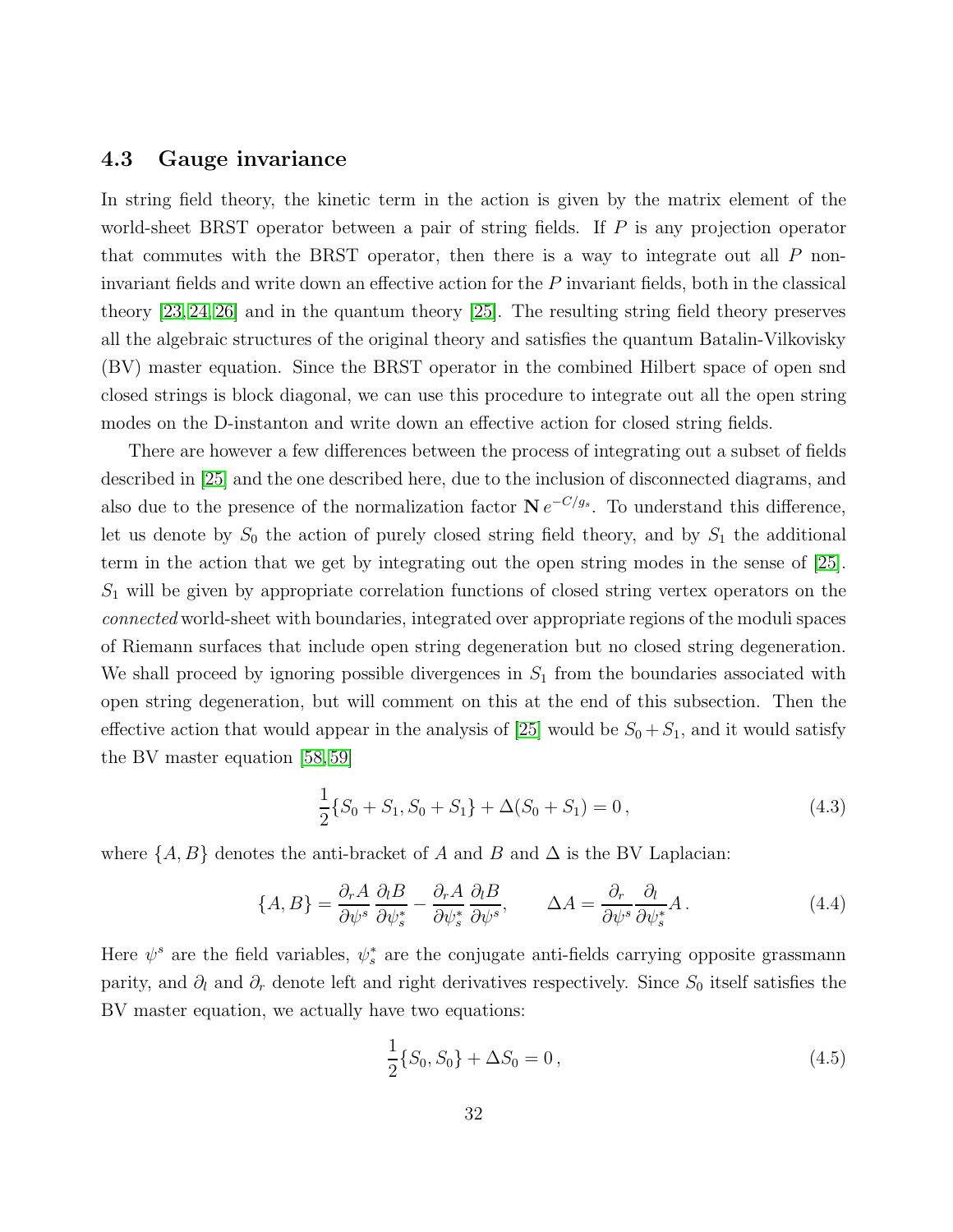and

<span id="page-32-2"></span>
$$
\{S_0, S_1\} + \frac{1}{2} \{S_1, S_1\} + \Delta S_1 = 0. \tag{4.6}
$$

We have used the fact that  $\{A, B\}$  is invariant under the exchange of A and B if both A and B are grassmann even.

In contrast, the effective action that we have here includes contribution from disconnected world-sheets, as long as every disconnected component has a boundary ending on the Dinstanton. Furthermore, all diagrams with boundaries will be multiplied by a factor of

$$
K \equiv \mathbf{N} \, e^{-C/g_s} \,. \tag{4.7}
$$

Since the sum of the disconnected diagrams may be represented as  $e^{S_1} - 1$ , the total effective action may be written as

$$
S_{\text{total}} = S_0 + K \left( e^{S_1} - 1 \right) + \mathcal{O}(K^2) \,, \tag{4.8}
$$

where the  $\mathcal{O}(K^2)$  terms denote multi-instanton effective action. We now need to check if  $S_{\text{total}}$ satisfies the BV master equation. For this we compute:

<span id="page-32-0"></span>
$$
\frac{1}{2}\lbrace S_{\text{total}}, S_{\text{total}} \rbrace = \frac{1}{2}\lbrace S_0, S_0 \rbrace + K \lbrace S_0, S_1 \rbrace e^{S_1} + \mathcal{O}(K^2). \tag{4.9}
$$

We also have

<span id="page-32-1"></span>
$$
\Delta S_{\text{total}} = \Delta S_0 + K \Delta e^{S_1} = \Delta S_0 + K \left(\frac{1}{2} \{S_1, S_1\} + \Delta S_1\right) e^{S_1}, \tag{4.10}
$$

where we have used the standard identity involving  $\Delta$  and the anti-brackets that follows from  $(4.4)$ . Adding  $(4.9)$  and  $(4.10)$  and using  $(4.5)$ ,  $(4.6)$ , we get,

$$
\frac{1}{2} \{ S_{\text{total}}, S_{\text{total}} \} + \Delta S_{\text{total}} = \mathcal{O}(K^2) \,. \tag{4.11}
$$

As will be demonstrated in §[5.4,](#page-46-0) the order  $K^2$  terms will cancel against the contribution from the 2-instanton effective action. This shows that the one instanton effective action satisfies the desired master equation.

Note that in the above analysis we have ignored the issues of divergences and have pretended that the effective action can be computed as if we can represent its interaction terms as appropriate integrals over the moduli spaces of Riemann surfaces with no modification. Therefore the proof of gauge invariance is formal. However, since the treatment of divergences merely reorganizes the way we carry out the integration over the string fields, and does not add or subtract any ad hoc gauge non-invariant terms, we do not expect this procedure to cause breakdown of gauge invariance.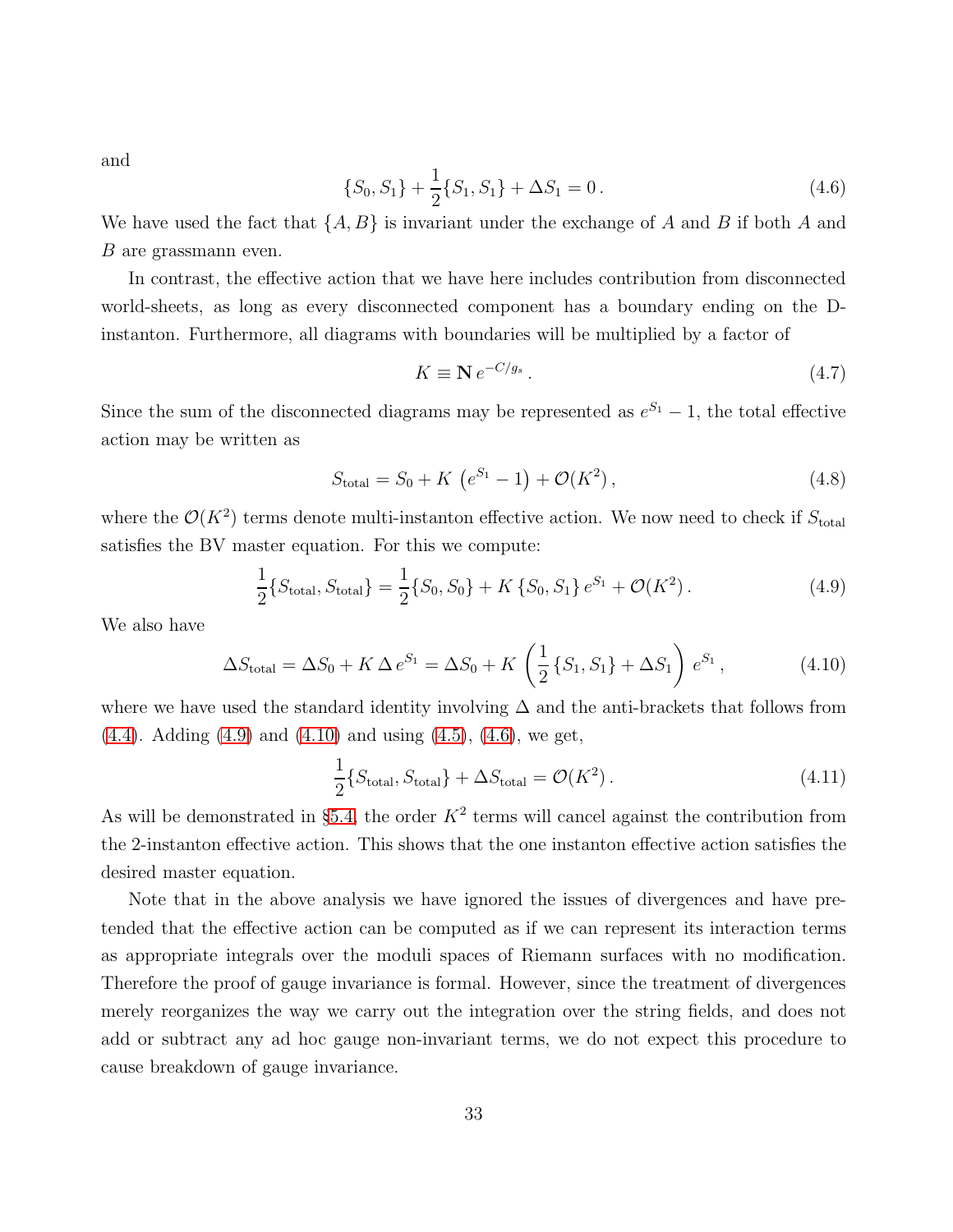#### <span id="page-33-0"></span>4.4 Reality of the effective action

We shall now turn to the study of reality properties of the effective action. The situation here is different from the case of effective field theory obtained by integrating out heavy physical fields, where we do expect the effective action to acquire imaginary part above a certain momentum threshold, describing the possibility of production of heavy states and violation of unitarity in the light sector alone. Here the degrees of freedom that have been integrated out are open strings that are not allowed asymptotic states, and we need the reality condition to hold exactly for the proof of unitarity.

We shall begin with the ordinary interaction vertices of the theory. Since these interaction vertices are identical to the ordinary interaction vertices of the closed string field theory, they generate real terms in the closed string effective action [\[54,](#page-91-4) [56,](#page-91-6) [57\]](#page-91-5).

The D-instanton type interaction vertices in the open closed string field theory are given by integrals of correlation functions of open and closed string vertex operators and world-sheet ghost fields over the moduli spaces of Riemann surfaces with boundaries, and the integration runs over parts of the moduli space that do not include any degenerate Riemann surfaces. Formally, after integrating out the open string modes, the interaction vertices of closed string effective field theory will also be given by similar integrals, but now the vertex operators will only be of closed strings and the integration region will include degenerate Riemann surfaces associated with open string degeneration. According to the reality postulate of §[3.2](#page-22-0) whose validity we shall assume, the integrand itself will be real after factoring out the overall normalization constant N, and the possible imaginary contributions can only arise from having to carefully treat the divergences that arise from the boundaries of the moduli spaces associated with open string degeneration. This, and the normalization constant  $N$ , will be the only source of violation of reality of the Lorentzian effective action for closed strings, obtained by integrating out the open strings.

Let us therefore consider the effect of divergences from the boundaries of the moduli spaces. [\(4.1\)](#page-29-0) gives the procedure for dealing with power law divergences associated with tachyonic internal states. We see that this replaces a formally real but divergent integral by a real number. Therefore this replacement does not affect the reality property of the amplitude given as integrals over the moduli spaces of Riemann surfaces. On the other hand, the first step for dealing with logarithmically divergent integrals is to use the replacement rule [\(4.2\)](#page-29-1) that replaces a formally real but divergent integral by 0. This also does not affect the reality property of the amplitude. The second step is to actually carry out the integration over the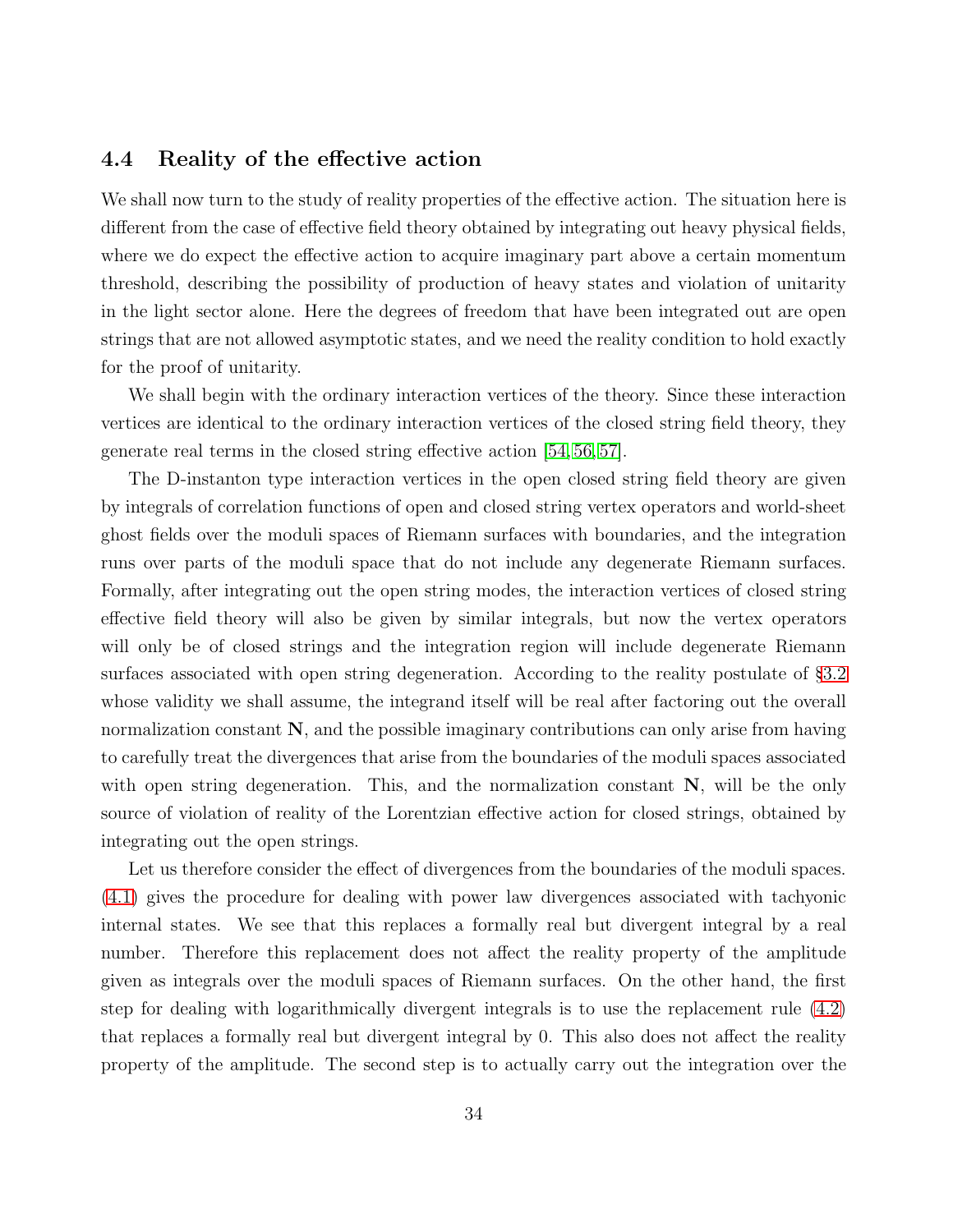zero modes following the procedure described in §[4.1.](#page-26-1) We shall now examine if these could lead to violation of the reality condition.

First let us consider the terms in the effective action that arise from the two Jacobians associated with field redefinition of the collective mode and the ghost zero mode, and the contribution from the auxiliary ghost field propagators. It can be shown that these computations can all be reduced to the computation of certain amplitudes in the original open closed string field theory, and are free from all divergences [\[60\]](#page-92-1). Therefore by the general result that string theory amplitudes are real unless they are divergent, these contributions do not affect the reality property of the interaction vertices. The only exception is the possibility of an overall complex constant factor– since we have not determined the reality condition on the open string fields, we can redefine them by multiplicative complex constants leading to a multiplicative constant in the Jacobians. This will only affect the overall normalization constant  $N$ , which in any case cannot be computed with the present technology and will have to be determined by other considerations.

We now turn to the effect of the final integration over the collective coordinates. As already discussed, this produces the momentum conserving delta function involving the total euclidean momentum carried by all the external states of the interaction vertex of the effective field theory. According to [\(3.7\)](#page-19-0), [\(3.11\)](#page-20-2) this translates to a momentum conserving delta function in the Lorentzian space. Therefore this integral also does not affect the reality property of the interaction vertex.

In superstring theories there will also be fermionic collective coordinates that need to be integrated over. This means that in the amplitude needed to construct the interaction vertex, we need to insert the vertex operators of open string fermion zero modes besides the usual closed string vertex operators. Furthermore, since open strings live in the Euclidean theory, this computation needs to be performed in the Euclidean theory. This could be potentially problematic since the reality property of spinors in the Euclidean and the Lorentzian signature spaces are different. We can avoid this problem as follows. If there are  $2N$  real fermion zero modes, we can combine them into  $N$  complex conjugate pairs. Now the result of insertion of a given complex conjugate pair of zero modes in a given Feynman diagram can be regarded as part of the coefficient of the  $q^{-1}$  term in an auxiliary Feynman diagram in which we replace the insertion of the complex conjugate pair of zero modes by an open string propagator with sewing parameter q. This exercise can be repeated for each complex conjugate pair of zero modes leading to N open string propagators with sewing parameters  $q_1, \dots, q_N$ . At the end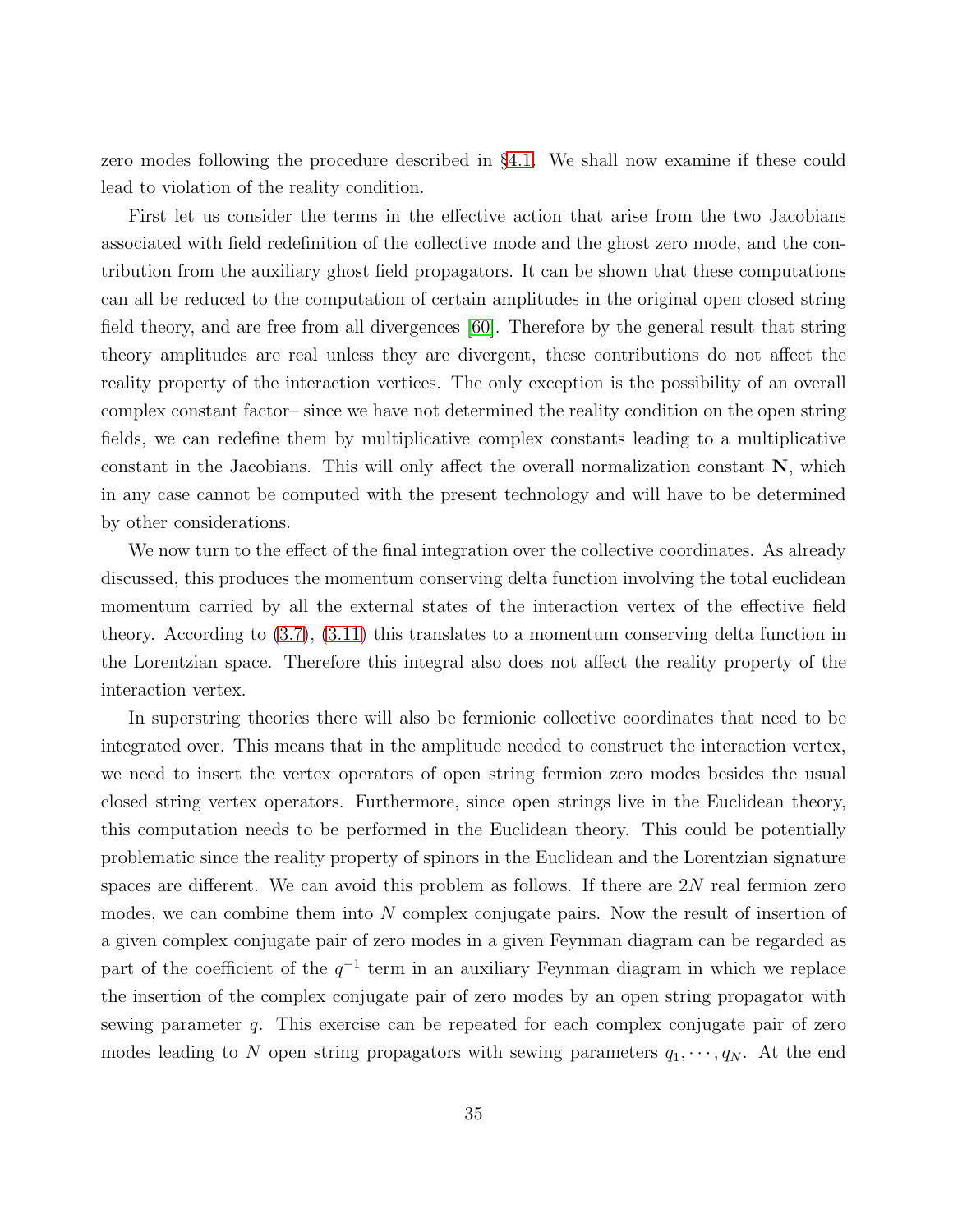we have an amplitude with only external closed strings, and the amplitude with open string zero modes is part of the coefficient of the  $\prod_{i=1}^{N} q_i^{-1}$  $i^{-1}$  term in the amplitude. Since the integrand of the amplitude with external closed strings is real by our reality postulate, the coefficient of  $\prod_{i=1}^{N} q_i^{-1}$  $i<sup>-1</sup>$  in the integrand is also real, establishing the reality of the amplitude with 2N open string zero mode field insertions. This argument breaks down if the D-instanton has complex boundary state, but in that case the contribution from the D-instanton with complex conjugate boundary state will provide the complex conjugate contribution, restoring the reality of the effective action.

Of course, due to the various issues involving differences in the reality properties of fermions in the Euclidean and Lorentzian spaces, there may be extra factors of  $i$  coming from integration measure over the fermionic zero modes. However such factors are common to all amplitudes and may be absorbed into the overall normalization constant N.

Therefore we conclude that the action of the closed string effective field theory, obtained after integrating out the open string fields on the D-instanton, is real provided the normalization constant N is real. Since at present we do not have a systematic procedure for determining  $N$  from first principles, we have to rely on indirect means for determining  $N$  and checking its reality. These methods include comparison with matrix model results for two dimensional string theory and use of S-duality for type IIB string theory. In the former case  $N$  will turn out to be imaginary whereas for type IIB superstring N for D-instanton and anti-D-instanton can be shown to be complex conjugates of each other, leading to real effective action. This is evident from the reality of the instanton induced term in the effective action needed for consistency with S-duality  $[8]$ . The limited data available to us, as well as the fact that N is formally given by the one loop determinant of open string modes on the D-instanton, suggests that the violation of the reality of  $N$  is correlated with the presence of the tachyonic mode on the D-instanton.

#### <span id="page-35-0"></span>4.5 Cutting rules and unitarity

Since for real  $N$  the interaction vertices of the closed string effective field theory satisfy the usual momentum conservation and reality conditions, we can apply the results of [\[6\]](#page-87-4) to conclude that the anti-hermitian part of any amplitude is given by the sum over all the cut diagrams of the Feynman diagrams of the closed string effective field theory. We can now translate the cutting rules of this effective field theory into the cutting rules of the original open closed string field theory as follows. In the effective field theory with the usual cutting rules, the cut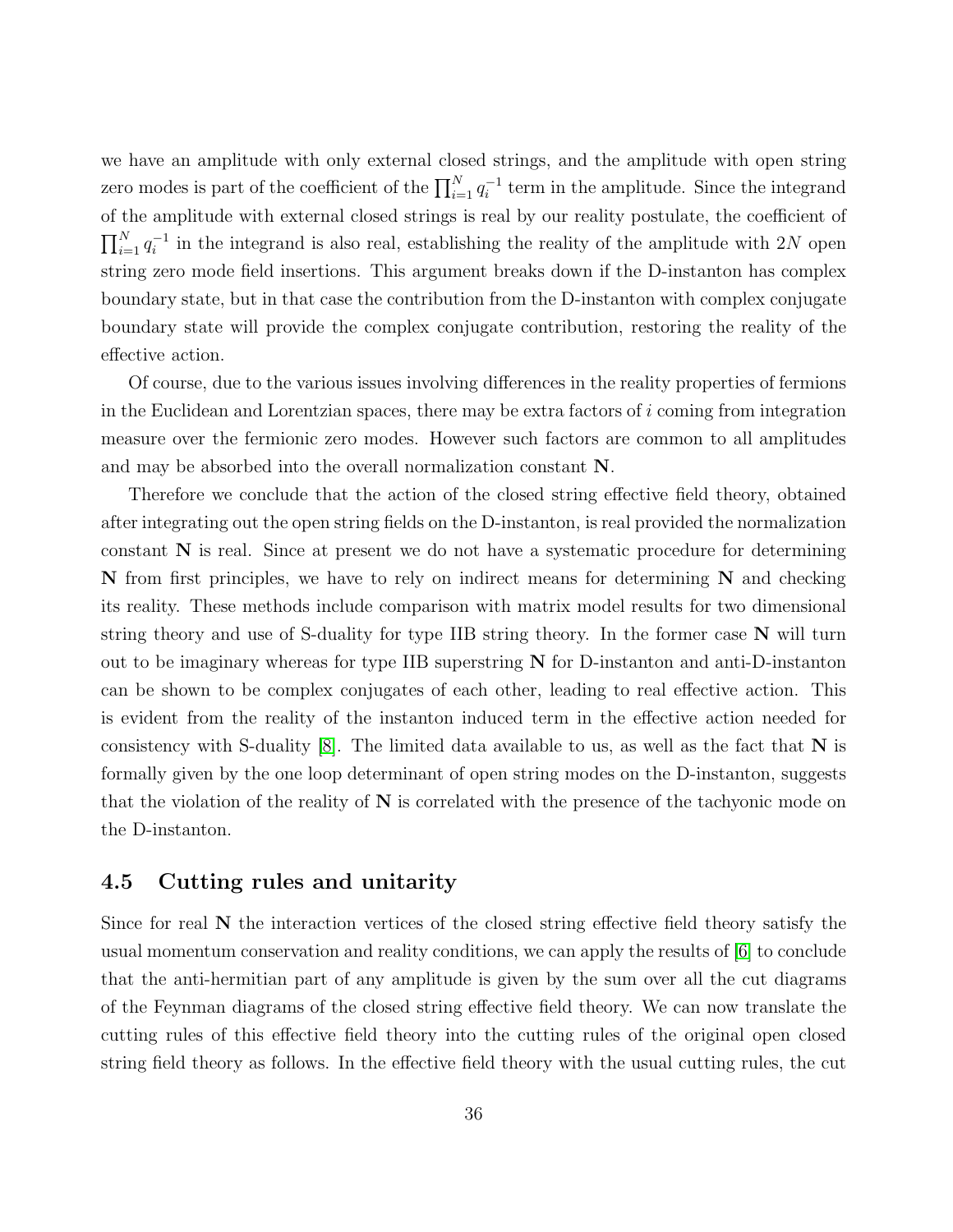does not pass through any vertex. Therefore the single D-instanton type vertex present in the entire Feynman diagram must lie on one side of the cut. When we interpret this in terms of the Feynman diagrams in the original open closed string field theory, this implies that all the D-instanton type vertices must lie on one side of the cut. Furthermore, since all internal open string propagators must have both ends attached to a D-instanton type interaction vertex, no open string propagator is cut. As discussed in §[2,](#page-11-0) this is exactly the kind of cutting rules we need for the proof of unitarity of D-instanton induced amplitudes.

The cutting rules are one of the ingredients in the proof of unitarity. In a gauge theory like string field theory, we also need to show that in the cut propagator the contribution from the unphysical states cancel so that the sum over cut diagrams can be interpreted as the right hand side of  $(2.1)$  with the sum over n running over physical states only. For closed string field theory this was proved in [\[52\]](#page-91-0) using the BV formalism. Since the closed string effective field theory also satisfies the BV master equation, the same proof will hold for this theory as well.

# <span id="page-36-1"></span>5 Multi-instanton contribution to the effective action and its reality properties

We shall now analyze the k D-instanton contribution to the closed string effective action and study its reality properties. We shall first consider the case of  $k$  different D-instantons, carrying normalization factors  $N_1e^{-C_1/g_s}, \dots, N_ke^{-C_k/g_s}$ , and then discuss some additional subtleties that may arise for identical D-instantons.

## <span id="page-36-0"></span>5.1 Construction of the effective action ignoring the zero modes

First we shall ignore the effect of the zero modes and divergences from the boundaries of the moduli spaces of Riemann surfaces and study how the Feynman diagrams of open-closed string field theory can be organized into Feynman diagrams of closed string effective field theory. This will help us read out the interaction vertices of the closed string effective field theory. Let us first consider the case  $k = 2$ .

1. In this case the Riemann surfaces corresponding to the amplitudes have two types of D-instanton boundary condition, corresponding to the first or the second D-instanton. In the open closed string field theory there are now three different types of D-instanton interaction vertex, type 1, type 2 and type 12, reflecting the fact that associated Riemann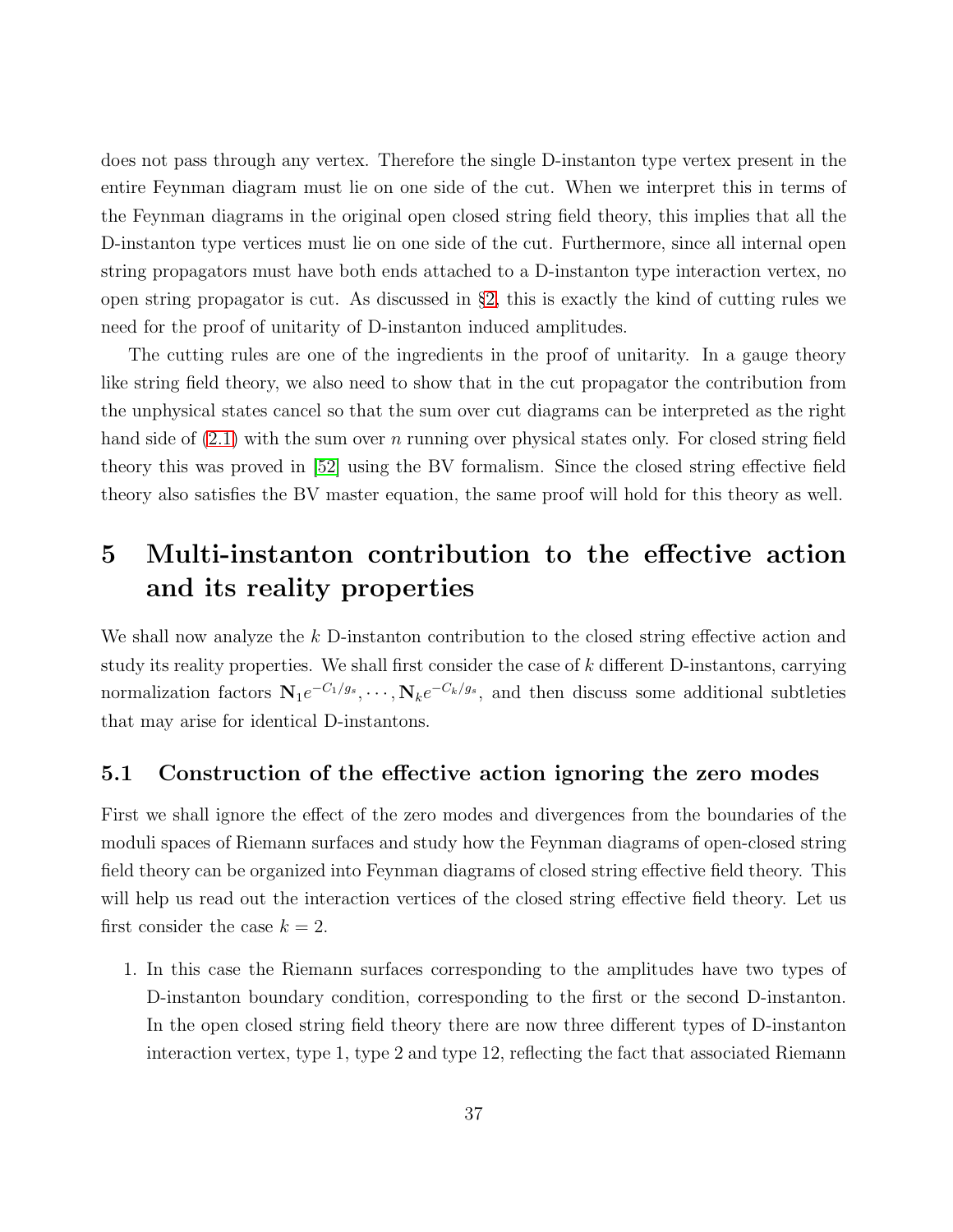surfaces have boundaries of type 1, type 2 and types 1 and 2. As in  $\S4$ , we must also include in this discussion the zero point vertices, associated with Riemann surfaces with boundaries but no punctures, and disconnected diagrams.

- 2. Since for two instanton amplitudes the underlying Riemann surfaces must have at least one boundary of each type, we can classify the Feynman diagrams in the open closed string field theory into two possible types  $-$  (a) those carrying interaction vertices of type 1 and type 2, but not of type 12 and (b) those carrying at least one interaction vertex of type 12 and possibly other interaction vertices of any type.
- 3. Let us now compare this with the diagrams generated by the closed string effective field theory with two insertions of single D-instanton type vertex constructed in §[4,](#page-26-0) one of type 1 and the other of type 2. It is straightforward to see that when we reinterpret this as Feynman diagrams in the original open closed string field theory, then these generate all the diagrams of type (a) but none of the diagrams of type (b). Therefore we must interpret the Feynman diagrams of type (b) as being generated by a new interaction vertex of closed string effective field theory, obtained by fusing all the D-instanton type interaction vertex and the open string propagators into a single composite vertex.
- 4. Put another way, the new n-point interaction vertex of the closed string effective field theory will contain all n-point connected and disconnected amplitudes of the original open closed string field theory that use at least one 12 type interaction vertex, and arbitrary number of possibly other D-instanton type vertices and internal open string propagators, but no internal closed string propagator or ordinary interaction vertex.

The annulus diagrams require special care. These diagrams do not carry any factor of  $g_s$  and therefore must be resummed as an exponential multiplying the integrand. There are different types of annulus diagrams depending on the boundary conditions at the two boundaries. The diagrams where both boundaries carry the same boundary condition can be exponentiated and their contribution can be absorbed into a factor of  $N_1N_2$  in the overall normalization. The annulus diagrams with the two boundaries having two different boundary conditions must be regarded as a contribution to the 12 type zero point function, and therefore Feynman diagrams containing one or more factors of such annuli and possibly other D-instanton type vertices and open string propagators, but no internal closed string propagator or ordinary interaction vertex, must be included in the contribution to the two instanton interaction vertex in the effective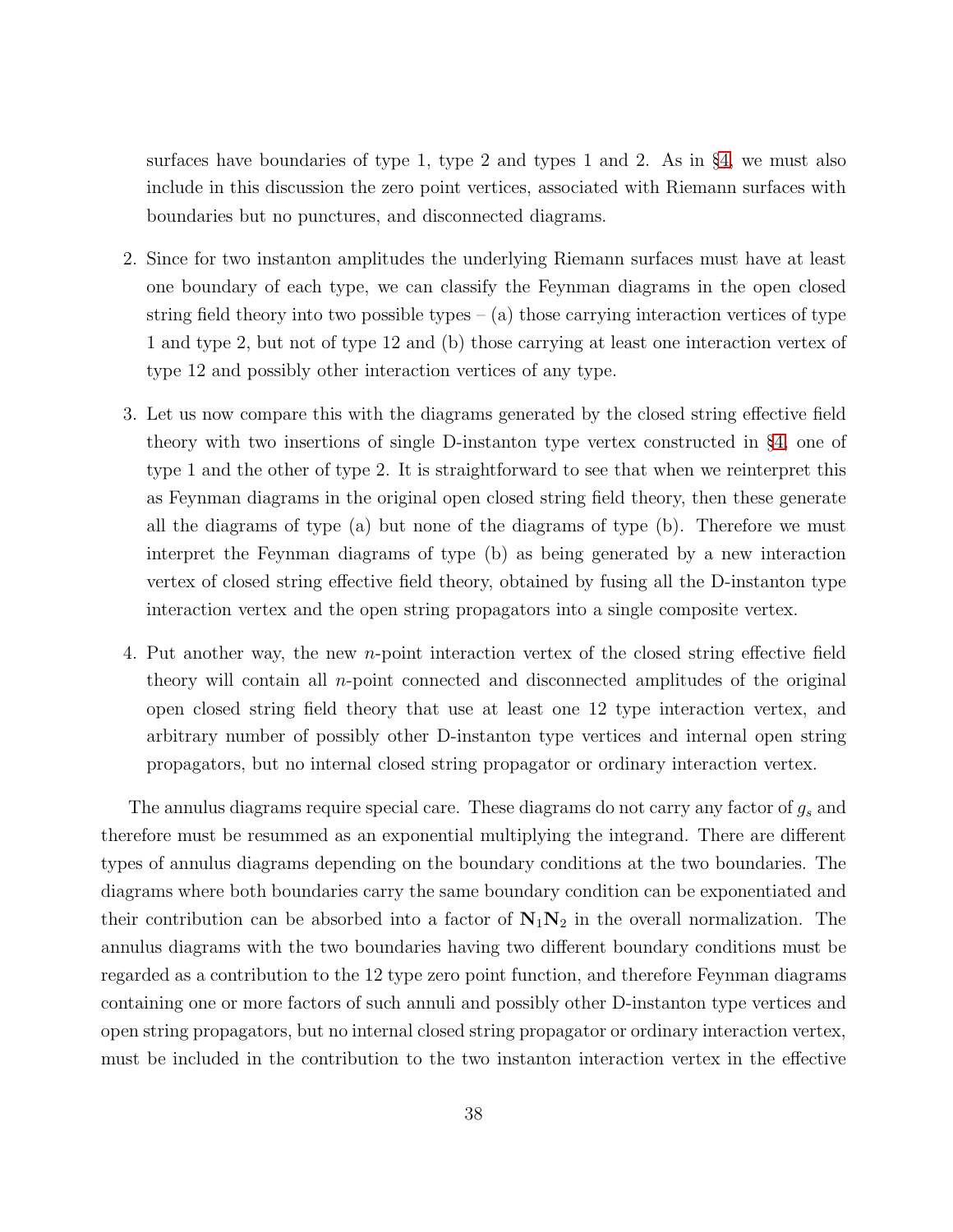$$
\begin{array}{c}\n \times \\
1 \\
\end{array}
$$

<span id="page-38-0"></span>Figure 4: A closed string exchange diagram that gives part of the annulus diagram with different boundary conditions on the two boundaries.

field theory. There are however some subtleties that we discuss below:

1. In open closed string field theory, part of this annulus diagram comes from a Feynman diagram where a pair of closed string one point functions on the disk, with 1 and 2 type boundary conditions, are connected by a closed string propagator. This has been shown in Fig. [4.](#page-38-0) So only part of the annulus contribution, that is not included in Fig. [4,](#page-38-0) should be counted as a contribution to the 12 type zero point interaction vertex in open closed string field theory, and this is the part that needs to be included in the construction of the 2-instanton interaction vertex of closed string effective field theory following the procedure described above. If we regard the annulus as a cylinder and denote by 2t the ratio of the circumference to the height of the cylinder, then the Feynman diagram of Fig. [4](#page-38-0) covers the integration range  $0 \le t \le a$  where a is some real number. The precise value of a depends on the choice of the off-shell closed string one point interaction vertex. Therefore the part of the annulus contribution that should be included in the definition of the two instanton vertex of the closed string effective field theory is given by:

<span id="page-38-1"></span>
$$
A_{12} = \int_{a}^{\infty} dt \, t^{-1} \, Z_{12}(t) \,, \tag{5.1}
$$

where  $Z_{12}(t)$  is the partition function of the 12 open strings:

$$
Z_{12}(t) = Tr_{12}e^{-2\pi tL_0}.
$$
\n(5.2)

Usually we would have a factor of  $1/2$  in  $(5.1)$ , but we have included in  $(5.1)$  also the contribution from 21 open strings, assuming that  $Z_{21} = Z_{12}$ .

2. Now consider a general Feynman diagram of the open closed string field theory with external closed strings but no internal closed string or ordinary interaction vertices and no factor of the annulus diagram. If the diagram under consideration has components with 12 type interaction vertex, then it is part of the contribution to the 2-instanton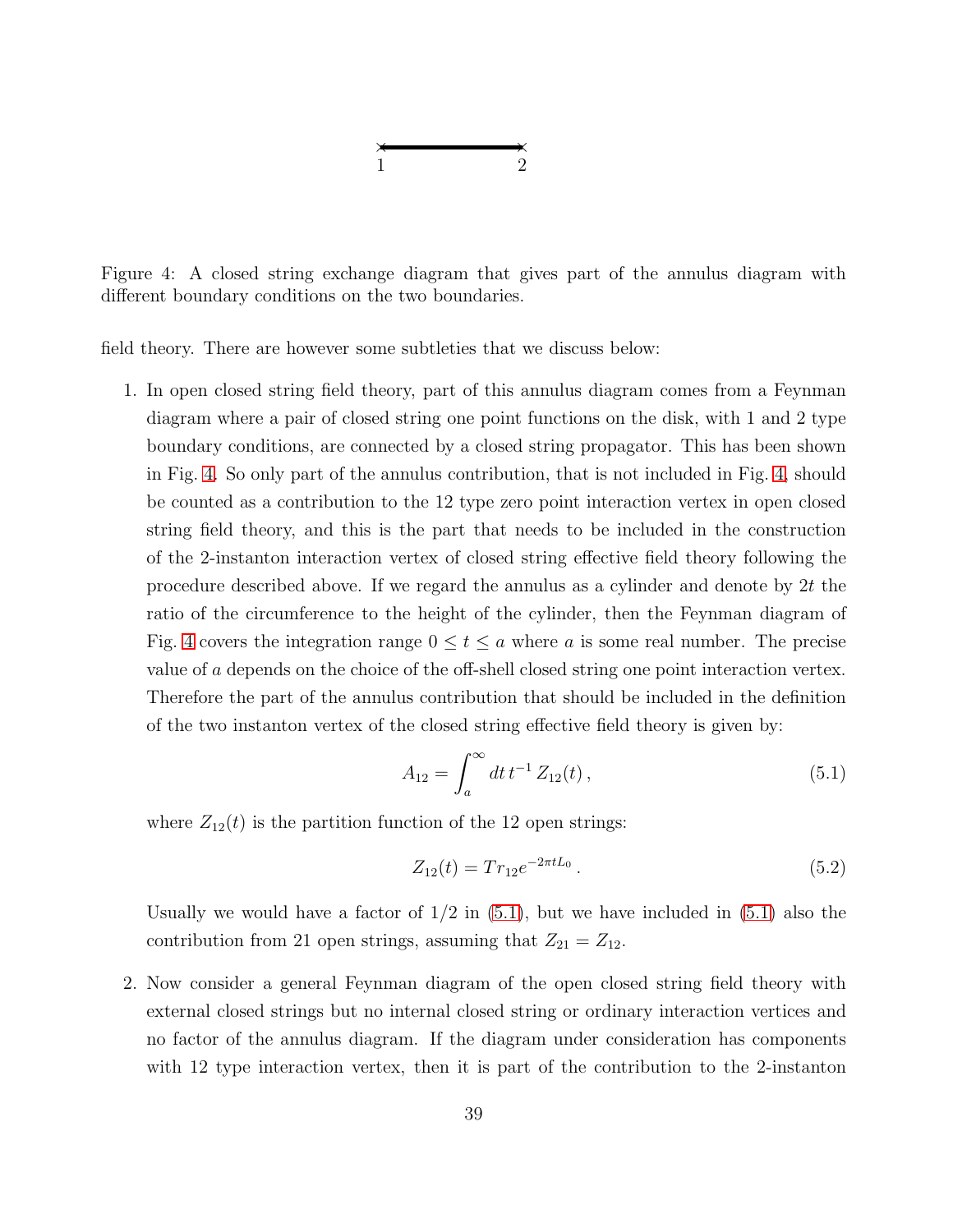interaction vertex of the closed string effective field theory, and we must multiply this by  $e^{A_{12}}$  to take into account the effect of all possible insertions of annulus diagrams with two boundaries lying on two different instantons. On the other hand if the original diagram does not have any 12 type interaction vertex, then it is not a part of the 2-instanton interaction vertex of the closed string effective field theory. Now we should multiply this by  $e^{A_{12}}-1$  to get a contribution to the interaction vertex of the closed string effective field theory. Diagrammatically this may be interpreted by saying that a Feynman diagram in the open closed string field theory containing only external closed strings and no internal closed strings or ordinary interaction vertices, can be regarded as a contribution to the 2-instanton interaction vertex of the closed string effective field theory if after fusing the interaction vertices and / or annuli sharing common boundary type, we are left with a single composite vertex.

With this prescription the two instanton interaction vertex in the closed string effective field theory will have an overall multiplicative factor of  $N_1N_2 e^{-(C_1+C_2)/g_s}$ , and the rest of the contribution to the interaction vertex will have to be computed explicitly following the algorithm described above. We shall call this the 12 type interaction vertex of the closed string effective field theory.

Next consider the case  $k = 3$ . In this case the Riemann surfaces associated with the amplitudes have three different types of boundaries, and the corresponding open closed string field theory has many different types of D-instanton type vertices – types 1, 2, 3, 12, 23, 13 and 123. Now given a general Feynman diagram in this theory, the question that we need to ask is if this diagram can be associated with a Feynman diagram of the closed string effective field theory using the interaction vertices that have already appeared in the analysis of one and two instanton amplitudes. If the answer is in the negative then we need a new interaction vertex of the closed string effective field theory to generate this diagram in the open closed string field theory. We shall first illustrate this with some examples and then give the general result.

Let us suppose that the Feynman diagram of the open closed string field theory has Dinstanton type interaction vertices of type 1, 2, 12 and 3. Then we can get this from a Feynman diagram of the closed string effective field theory with one 2-instanton interaction vertex and one 1-instanton interaction vertex, obtained as follows. We fuse all the 1, 2 and 12 type interaction vertices, as well as any open string propagator connected to these vertices, into a single composite vertex and interpret this as part of a 2-instanton interaction vertex of the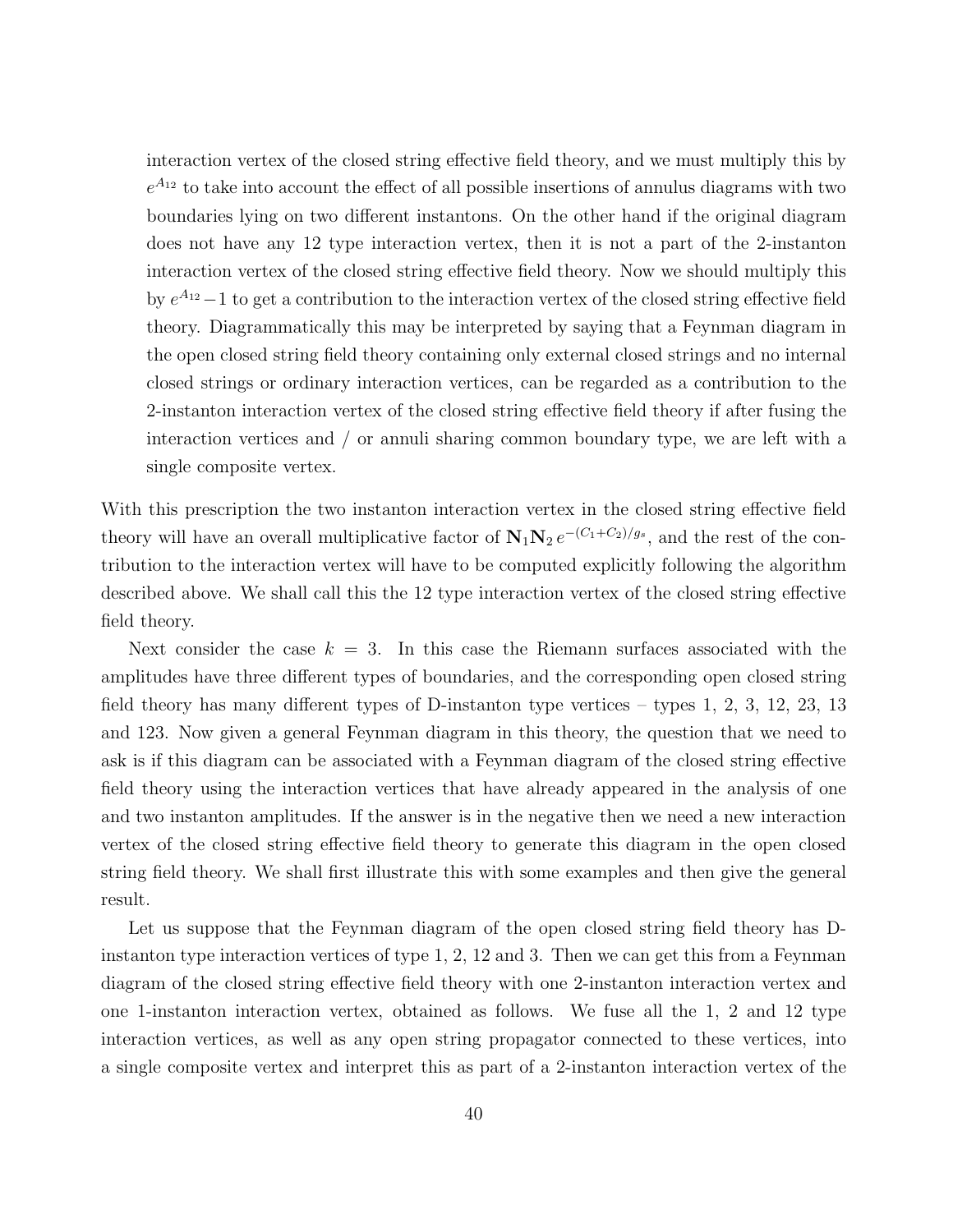closed string effective field theory. We also fuse all the 3 type interaction vertices, as well as any open string propagator connected to these vertices, into a single composite vertex and interpret this as part of a 1-instanton vertex of the closed string effective field theory. Therefore for this class of diagrams we do not need to introduce a new interaction vertex in the closed string effective field theory. On the other hand if the Feynman diagram of the original open closed string field theory contained 12 and 23 type vertices, or 123 type vertex, then there will be no way to get this from the 1 and 2-instanton interaction vertices of closed string effective field theory. We need to fuse all the interaction vertices of the Feynman diagram, as well as any open string propagator connected to these vertices, into a single composite vertex and interpret this as part of a 3-instanton interaction vertex of the closed string effective field theory.

Based on these examples, we see that a 3-instanton interaction vertex of the closed string effective field theory with n external closed strings is obtained by summing over all Feynman diagrams of open closed string field theory with  $n$  external closed strings, satisfying the following properties:

- 1. The diagram can have internal open string propagators and D-instanton type vertices of the open closed string field theory, but cannot have any ordinary interaction vertex or internal closed string propagator.
- 2. If we fuse each pair of interaction vertices sharing a common boundary type, and repeat this for all pairs, then at the end we should be left with a single composite vertex.

We now turn to the discussion of annulus diagrams which we have ignored so far. Annuli with the same boundary condition on the two boundaries are included in the overall normalization factor  $N_1N_2N_3e^{-(C_1+C_2+C_3)/g_s}$ . Now consider a diagram in the open closed string field theory with no ordinary interaction vertex and no internal closed string propagator. Its contribution to the 3-instanton vertex of closed string effective field theory is determined as follows.

- 1. If after following the rules described above for fusing the interaction vertices we are left with a single composite vertex, then the contribution from the diagram is multiplied by a factor of  $\exp[A_{12} + A_{23} + A_{13}]$ , with  $A_{ij}$  defined as in [\(5.1\)](#page-38-1), to determine its contribution to the 3-instanton vertex.
- 2. If after following the rules for fusion the diagram has two composite vertices, one containing all world-sheet boundaries of type  $i$  and  $j$  and the other containing all world-sheet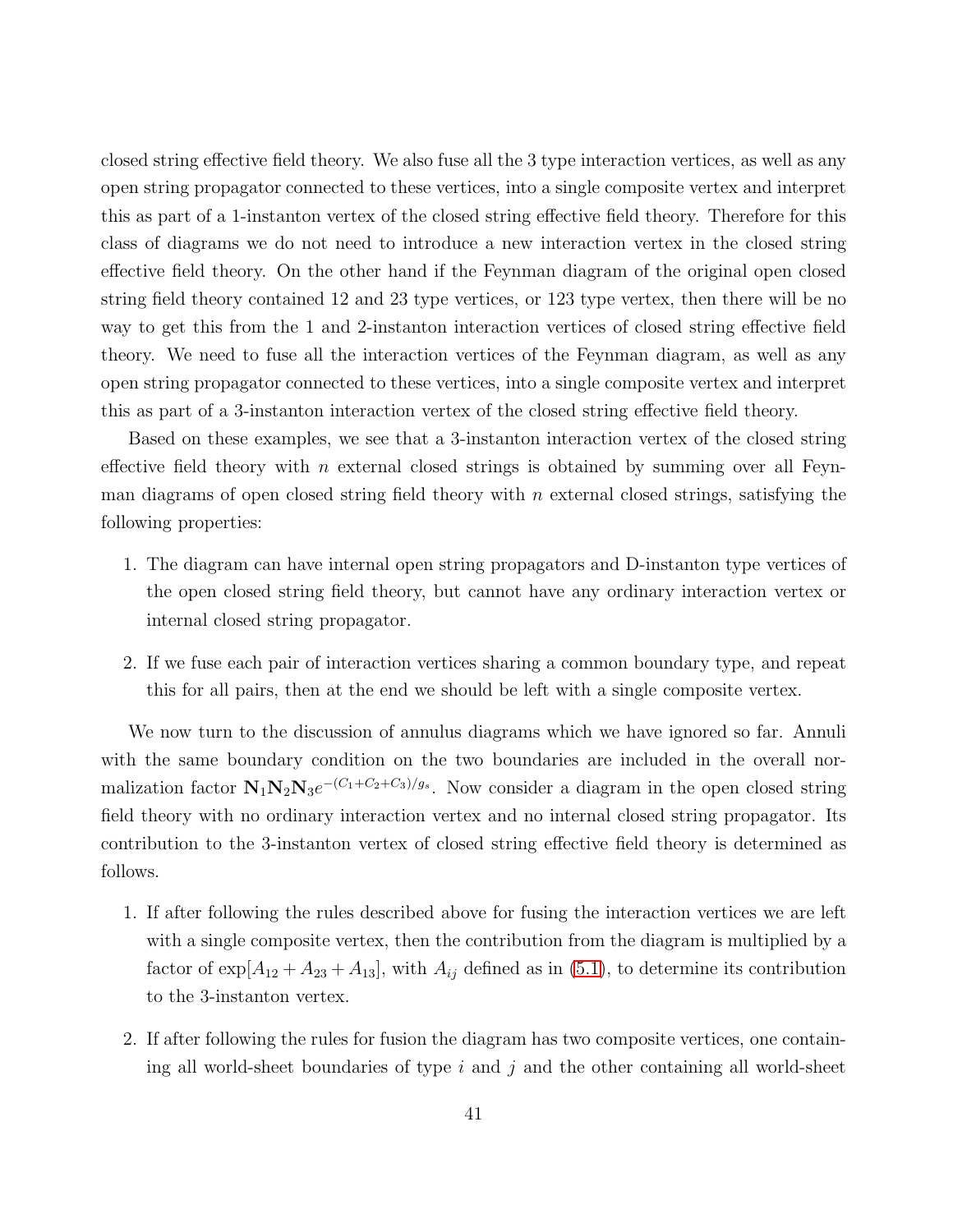boundaries of type k, then it should be multiplied by  $e^{A_{ij}}(e^{A_{ik}+A_{jk}}-1)$ , so that we are forced to include at least one factor of  $A_{ik}$  or  $A_{jk}$  from the annulus diagram. Diagrams with only  $A_{ij}$  insertions are already present in the Feynman diagram of the closed string effective field theory with one insertion of two instanton vertex of type  $ij$  and one insertion of two instanton vertex of type  $k$ .

3. Finally if a diagram in open closed string field theory has only interaction vertices of type 1, 2 and 3 so that it has three composite vertices after we use the rules for fusion, then it needs to be multiplied by

$$
(e^{A_{12}}-1)(e^{A_{23}}-1)(e^{A_{13}}-1)+(e^{A_{12}}-1)(e^{A_{23}}-1)+(e^{A_{23}}-1)(e^{A_{13}}-1)+(e^{A_{12}}-1)(e^{A_{13}}-1).
$$
\n(5.3)

The first term represents the contribution where there is at least one annulus of each type, 12, 23 and 13. The second term represents the contribution where there is at least one annulus of type 12 and one annulus of type 23, but no annulus of type 13. The other two terms are obtained as permutations of the second term. This includes all diagrams containing one of the following configurations: 1) at least one 12 and one 23 type annulus, 2) at least one 13 and one 23 type annulus and 3) at least one 12 and one 13 type annulus.

We are now ready to generalize this to  $k$ -instanton amplitudes. In §[2](#page-11-0) we have already introduced the notion of a label  $(i_1, \dots, i_\ell)$  for each interaction vertex of open closed string field theory specifying the type of boundary segments that the Riemann surface associated with the vertex has. For a given Feynman diagram in this open-closed string field theory, we now introduce an auxiliary diagram, in which we fuse each pair of interaction vertices of the original diagram, that share a label, into a composite vertex, and also fuse all the open string propagators connected to the original vertices into the composite vertex. For example, if the original Feynman diagram had interaction vertices of types 12, 23, 36 and 45, then in the auxiliary diagram the vertices of type 12, 23 and 36 will be fused into a single composite vertex, and the vertices of type 45 will be fused together (if there are more than one such vertices) to form a second composite vertex. If the auxiliary Feynman diagram, constructed this way, has more than one composite vertex, then it can be regarded as coming from the Feynman diagram of the closed string effective field theory based of  $\ell$  instanton vertices with  $\ell < k$ . If on the other hand the auxiliary diagram has only one composite vertex, i.e. if all the D-instanton type vertices of the original Feynman diagram are fused into a single composite vertex, then it needs to be interpreted as coming from a Feynman diagram of closed string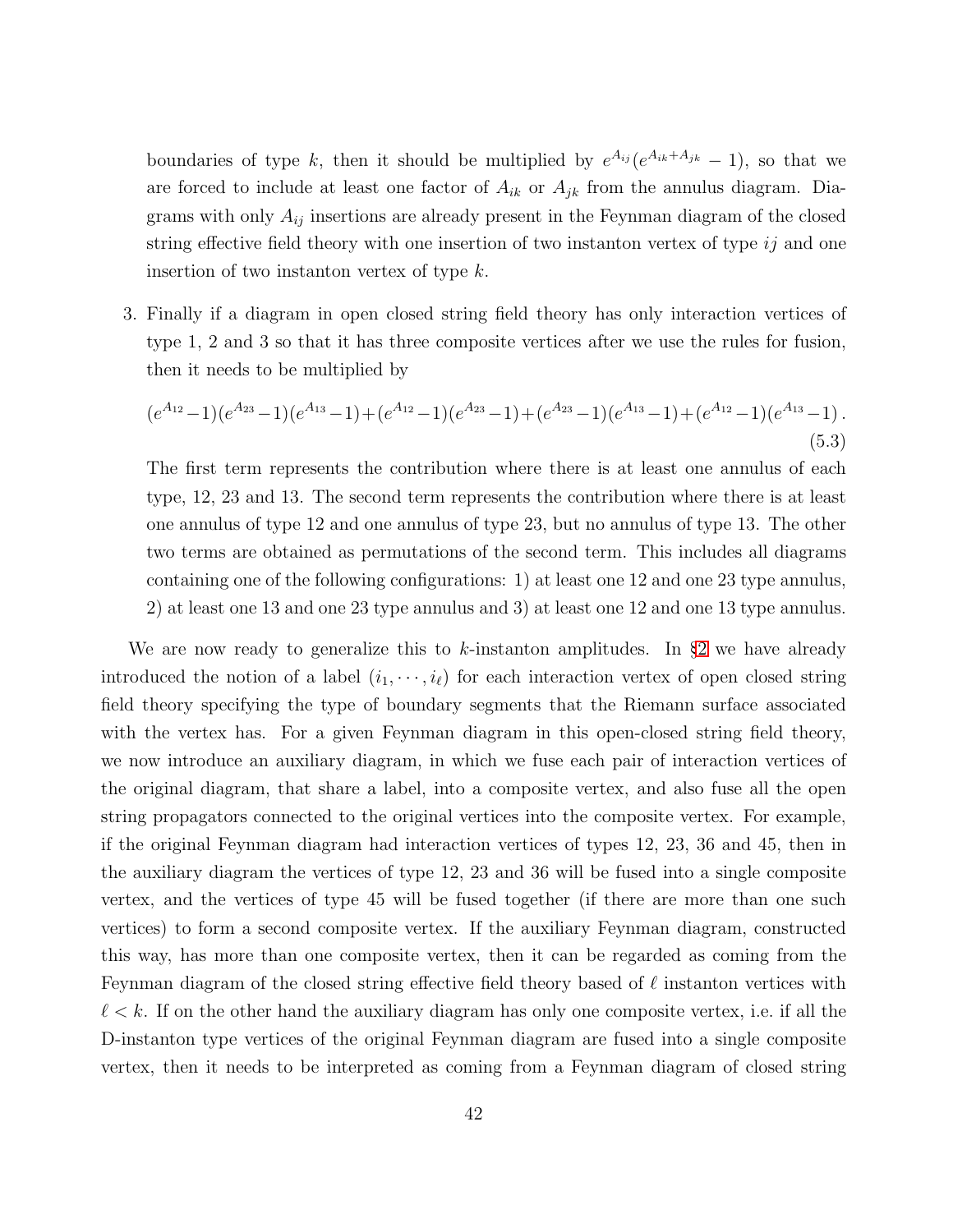effective field theory that uses a new vertex – the  $k$ -instanton interaction vertex. Conversely, a  $k$ -instanton interaction vertex of the closed string effective field theory, with n external closed strings, is obtained by summing over all Feynman diagrams of open closed string field theory with  $n$  external closed strings, satisfying the following properties:

- 1. The diagram can have internal open string propagators and D-instanton type vertices of the open closed string field theory, but cannot have any ordinary interaction vertex or internal closed string propagator.
- 2. If we fuse all pairs of interaction vertices sharing a common boundary type, then at the end we should be left with a single composite vertex.

This is exactly analogous to the situation for  $k = 2$  and  $k = 3$ .

We need to augment this rule by giving the algorithm for including annulus diagrams with different boundary conditions. Let us call an annulus with i type boundary condition on one boundary and j-type boundary condition on the other boundary an  $ij$  type annulus. Given a Feynman diagram in the open closed string field theory with only external closed strings and no internal closed strings and ordinary interaction vertices, we must sum over those annulus insertions for which, after fusing all the interaction vertices and annuli sharing a common label, we are left with a single composite vertex. The required insertions may be expressed as combinations of  $e^{A_{ij}}$  with  $1 \leq i < j \leq k$ . The overall multiplicative factor for this vertex will be given by  $\prod_{i=1}^k \{N_i e^{-C_i/g_s}\}\$ , with the  $N_i$ 's including contributions from the annuli whose both boundaries have the same boundary condition.

#### 5.2 Effect of divergences and open string zero modes

Let us now turn to the analysis of possible divergences. We begin with the configuration where the D-instantons are widely separated so that the open strings connecting a pair of Dinstantons have positive mass<sup>2</sup> and do not cause any divergences. In this case the divergences will arise from tachyonic modes and zero modes living on individual D-instantons. Tachyons can be handled using the replacement rule [\(4.1\)](#page-29-0) and will not require any further discussion. However the zero modes require special care. For this let us again turn to the case of two instantons. At a generic point in the D-instanton moduli space, where they are at different locations, we have zero modes from the 11 open strings and 22 open strings, and we need to learn how to integrate over them. As usual we begin by leaving them unintegrated and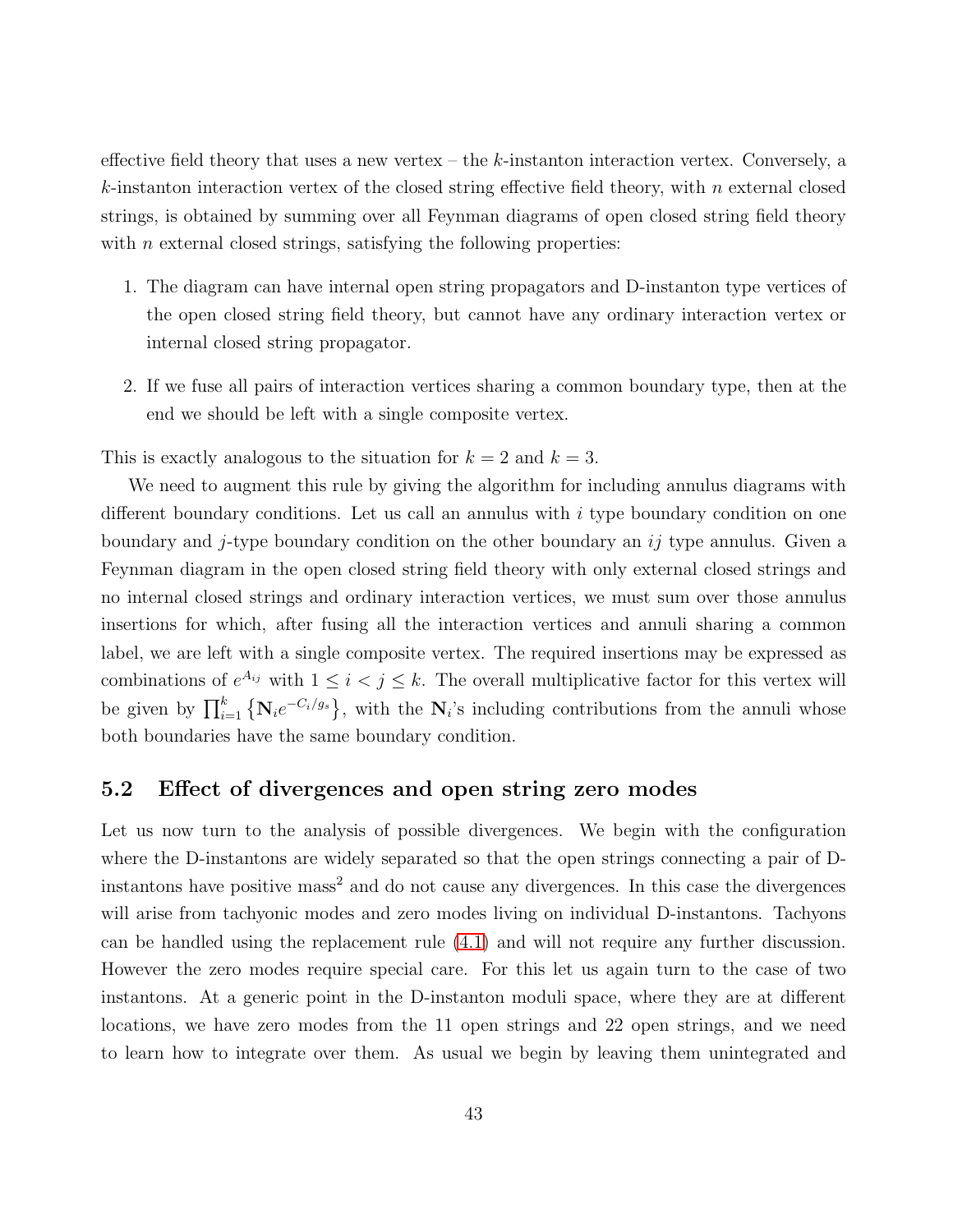treat them as external states of the diagram to construct the Wilsonian effective action. First consider the diagrams in the open closed string field theory where we have only type 1 and type 2 D-instanton vertices but no type 12 vertex or annulus. In this case we fuse all the 1 type vertices together and all the 2 type vertices together to construct a pair of composite vertices. Let us call them composite vertex 1 and 2 respectively. All the external 11 string zero modes will attach themselves to the composite vertex 1, since in the original open closed string field theory they can only attach to type 1 or type 12 type vertices. Similarly all the external 22 string zero modes will attach themselves to the composite vertex 2. As a result the integration over these zero modes become completely independent of each other and reduce to two copies of the integration procedure described in §[4.1.](#page-26-1) Therefore integration over these zero modes produce exactly the factors needed to make each composite vertex into a full 1-instanton vertex of the closed string effective field theory, including the momentum conserving delta functions associated with each composite vertex.

Next consider the case where the original Feynman diagram in the open closed string field theory has a 12 type vertex and / or a 12 type annulus. In this case there is only one composite vertex after we fuse all the D-instanton type vertices of the original diagram into a single composite vertex. Therefore both the 11 and 22 zero mode fields will attach to the same composite vertex and the integral over the zero modes no longer factors into two independent integrals. We can proceed as before. We now expect two ghost zero modes that, after field redefinition, represents the effect of division by the rigid  $U(1) \times U(1)$  gauge transformation on the two D-instantons. The Jacobian associated with this field redefinition is no longer given by the product of two independent Jacobians associated with individual D-instantons and need to be recomputed. There are also a pair of auxiliary open string fields from the ghost sector whose contribution to the Feynman diagrams must be explicitly computed, producing additional contribution to the two instanton interaction term. Finally there are now two sets of zero modes, associated with the space-time coordinates of the D-instantons. After appropriate field redefinition, one of them, which we shall denote by  $\phi$ , will represent the average of the positions of the two D-instantons. The dependence on this mode will be proportional to  $e^{ip\phi}$  where p is the total momentum carried by the closed strings connected to the composite vertex, and integration over  $\phi$  gives the momentum conserving delta function at the 2-instanton interaction vertex of the closed string effective field theory. The other set of zero modes  $\chi$  represent the difference between the locations of the two D-instantons after appropriate field redefinition. The amplitude will have complicated but computable dependence on  $\chi$  and the integration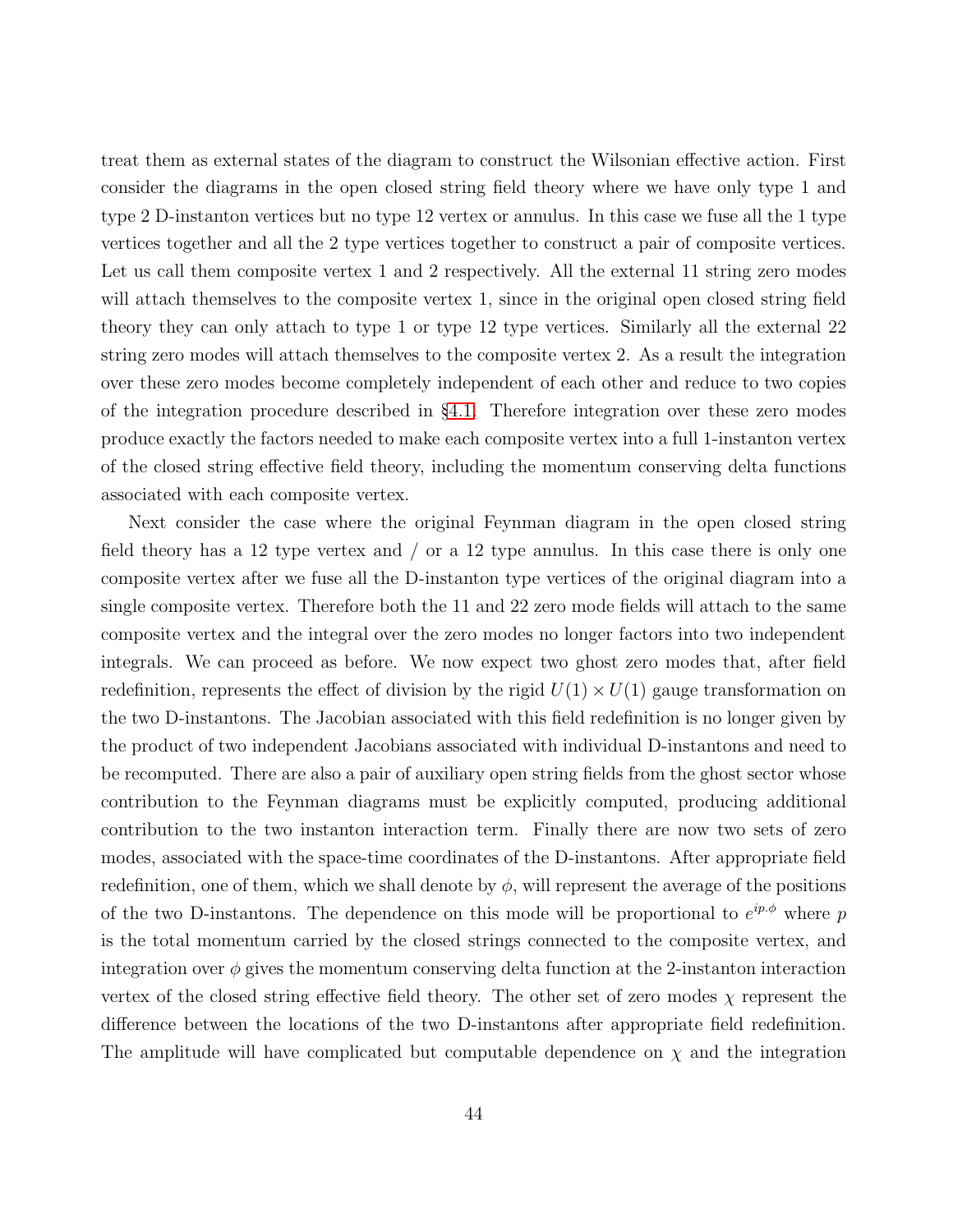over  $\chi$  needs to be computed explicitly to find the 2-instanton vertex of the effective field theory.

Since for large separation between the D-instantons the 12 open strings become very massive, the contribution to the interaction vertex of the closed string effective field theory from any Riemann surface that includes both a 1-type boundary and a 2-type boundary, is exponentially suppressed for large  $\chi^2$ . Therefore in these contributions, the  $\chi$  integral does not have any divergence from the large  $|\chi|$  region. This will be seen explicitly in an example in §[7,](#page-60-0) where the function  $f(\chi)$  in [\(7.16\)](#page-69-0) has such exponential suppression factor. The full amplitude of course does receive contribution from the large  $|\chi|$  region, but these come from regions of the moduli space associated with closed string degeneration, and are represented, in the open closed string field theory, by Feynman diagrams involving closed string exchanges. These are not part of the definition of the 2-instanton interaction vertex of the closed string effective field theory.

As we reduce  $\chi^2$ , the mass<sup>2</sup> of some of the states of the 12 open string may change from being positive to being negative below a critical separation between the two D-instantons. These may lead to additional divergences that were not present in one instanton amplitudes. As we shall see in §[5.5,](#page-48-0) such divergences may be regulated by appropriate  $i\epsilon$  prescription, but could lead to complex contribution to the closed string effective action.

The generalization of this analysis to the k instanton case is straightforward. For any Feynman diagram of the original open closed string theory, once we fuse the interaction vertices into composite vertices following the rules mentioned earlier, for every composite vertex there will be a momentum conserving delta function from integration over the collective coordinates, consistent with the interpretation that every composite vertex is part of an interaction vertex of the closed string effective field theory. The new vertex that arises from these Feynman diagrams – the  $k$  D-instanton vertex – will have a single momentum conserving delta function from integration over the collective coordinates that describes the average location of all the  $k$ D-instantons. The dependence of the Wilsonian effective action on the other collective coordinates, describing the differences between the locations of the D-instantons, will be complicated but computable, and the k-instanton interaction vertex of the closed string effective field theory will include integration over these collective coordinates. As before, the integrand will be exponentially suppressed for large separation between the D-instantons, and there is no divergence in the integral from this region. However at finite separation, when some of the open strings connecting different D-instantons turn tachyonic, the integrand may have additional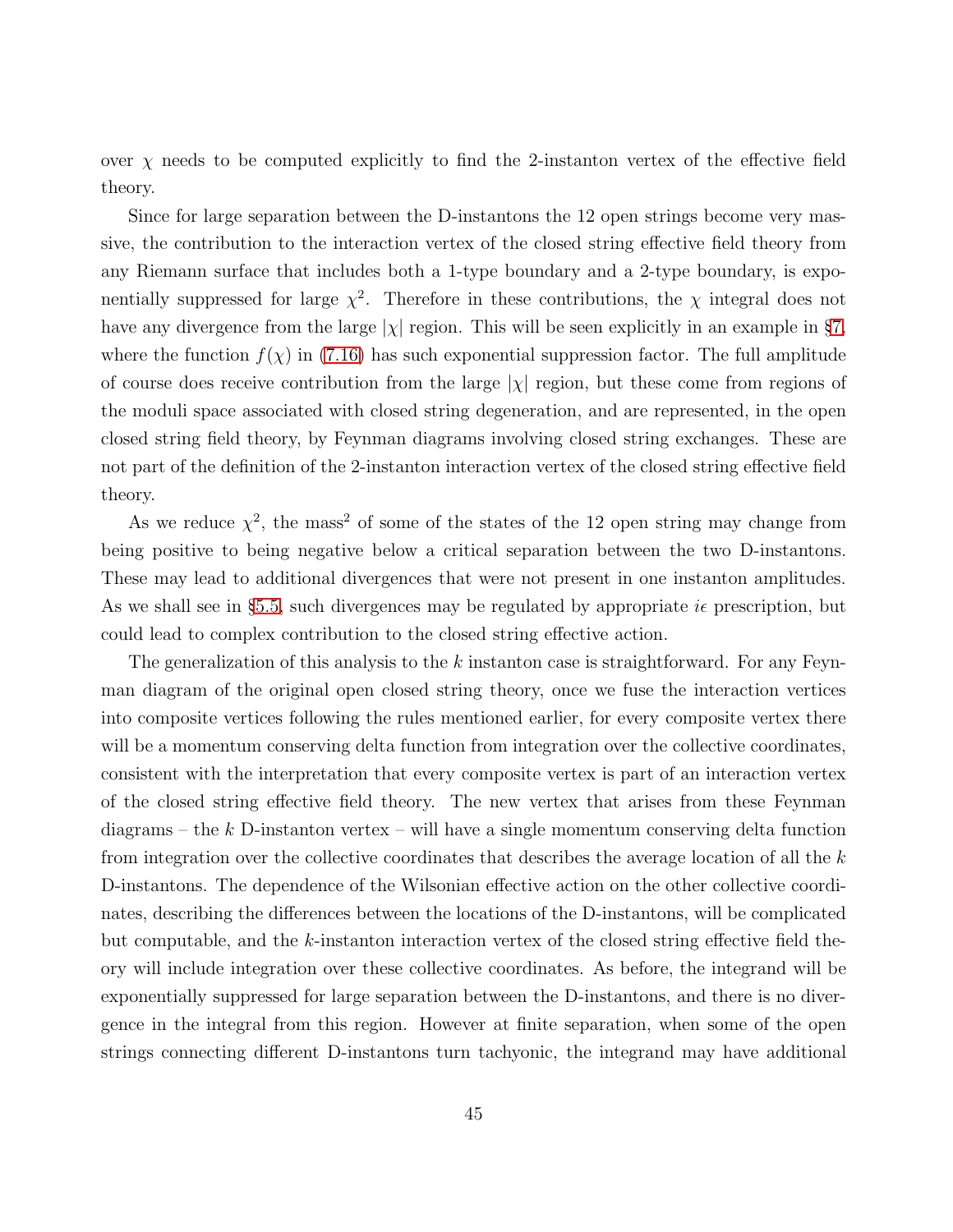divergences that need to be dealt with by  $i\epsilon$  prescription. This will be discussed in §[5.5.](#page-48-0)

## 5.3 Identical D-instantons

The case of k identical D-instantons can be analyzed in more or less the same way since different D-instantons can still be distinguished by their locations in space-time. We shall of course get extra factor of  $1/k!$  in the expression for the effective action since exchanging the locations of the instantons does not generate new configurations. The extra complication arises from the fact that in the limit when the instantons coincide, additional massless states appear. These could lead to new divergences from two sources. First, the  $ij$  type annulus diagram receives a contribution proportional to  $1/m^2$  from a pair of bosonic open string states of mass m and a contribution proportional to  $m^2$  from a pair of fermionic open string states of mass  $m^2$ . These could diverge in the  $m \to 0$  limit, but if there are more fermionic / ghost modes of this type than bosonic modes then these divergences could be avoided. The other possible source of divergences is from internal propagators of ij type open strings which could give  $1/m^2$  factors. These divergences become more severe at higher orders when there can be more *ij* type open string propagators. As long as the integrals over the original zero modes give finite contribution from the limit of coincident D-instantons, we shall not worry about the appearance of these new zero modes, but for high order diagrams when the integrals diverge we need to treat these zero modes also via Wilsonian effective action. This means that when the separation between the D-instantons go below some chosen cut-off, we explicitly remove the contribution of the new light modes from the internal propagators and regard them as background, and at the end explicitly perform the integrals over these new light modes.

As discussed in §[3.1,](#page-17-0) and elaborated in §[7.1,](#page-61-0) [7.2,](#page-67-0) the connection between the reality properties of the Euclidean and the Lorentzian action, that we are using in our analysis, relies on the effecting action being an analytic function of the external energies in the complex plane. One could wonder if the extra massless modes on coincident D-instantons could introduce non-analyticity of the effective action in the complex energy plane, thereby spoiling this connection. However, since derivatives with respect to external energy bring down powers of the separation  $\chi$  between the instantons in the *numerator* of the integrand, and since the extra massless modes arise when the separations vanish, these derivatives do not make the integrand

<span id="page-45-0"></span><sup>&</sup>lt;sup>7</sup>Since for every state of the open string stretched from the *i*-th instanton to the *j*-th instanton, there is a degenerate state of the open string stretched from the j-th instanton to the i-th instanton, the states come in pairs.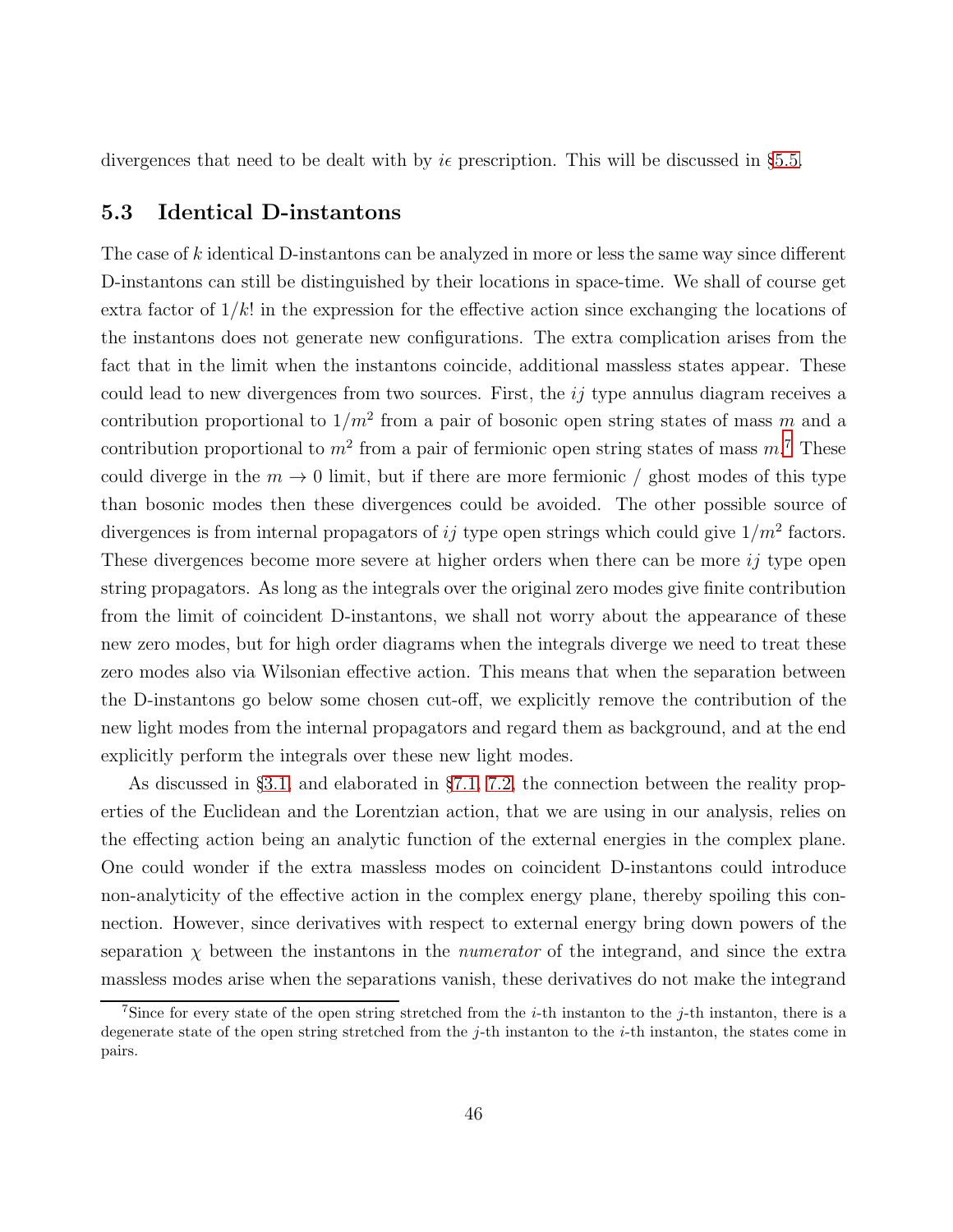more singular. Therefore we do not expect the presence of these massless modes to introduce non-analyticities in the complex energy plane.

Finally, we would like to note that in special cases, massless open string modes may also appear on a pair of non-identical D-instantons when they coincide. The effect of these modes may be analyzed in the same way as described above.

## 5.4 Gauge invariance

We shall now verify the gauge invariance of the effective action. We shall first analyze the two instanton contribution to the closed string effective action, and then give a general argument for the gauge invariance of the multi-instanton contribution to the action.

As in §[4.3,](#page-31-0) we shall begin with the result of [\[25\]](#page-89-0), demonstrating the gauge invariance of the closed string effective action from connected world-sheet. For two identical instantons, these contributions may be of three types. First we have the contribution from world-sheet without boundaries. This was called  $S_0$  in §[4.3.](#page-31-0) Then we have the contribution from the world-sheet with at least one boundary, with all the boundaries ending on the same D-instanton. This contribution is given by  $2S_1$ , with  $S_1$  being the same as what appears in [\(4.3\)](#page-31-1). The factor of 2 is related to the fact that the boundaries may lie on either the first instanton or the second instanton. Finally we have the contribution from world-sheet with two or more boundaries, with at least one boundary lying on the first instanton and at least one boundary lying on the second instanton. We shall denote this contribution by  $S_2$ . Then  $S_0 + 2S_1 + S_2$  will satisfy the BV master equations:

<span id="page-46-1"></span>
$$
\frac{1}{2}\left\{S_0 + 2S_1 + S_2, S_0 + 2S_1 + S_2\right\} + \Delta(S_0 + 2S_1 + S_2) = 0.
$$
\n(5.4)

Using [\(4.5\)](#page-31-2) and [\(4.6\)](#page-32-0), this can be reduced to

<span id="page-46-0"></span>
$$
\{S_0, S_2\} + 2\{S_1, S_2\} + \{S_1, S_1\} + \frac{1}{2}\{S_2, S_2\} + \Delta S_2 = 0.
$$
 (5.5)

In the current problem, we include in the definition of the 2-instanton effective action the disconnected diagrams and also include a multiplicative factors of  $K^2$  where  $K = Ne^{-C/g_s}$  as in §[4.3.](#page-31-0) Including the 0-instanton and 1-instanton contributions to the effective action introduced in §[4.3,](#page-31-0) the total effective action up to 2-instantons is given by,

<span id="page-46-2"></span>
$$
S_{\text{total}} = S_0 + K\left(e^{S_1} - 1\right) + \frac{1}{2}K^2\left(e^{S_2} - 1\right)e^{2S_1}.
$$
 (5.6)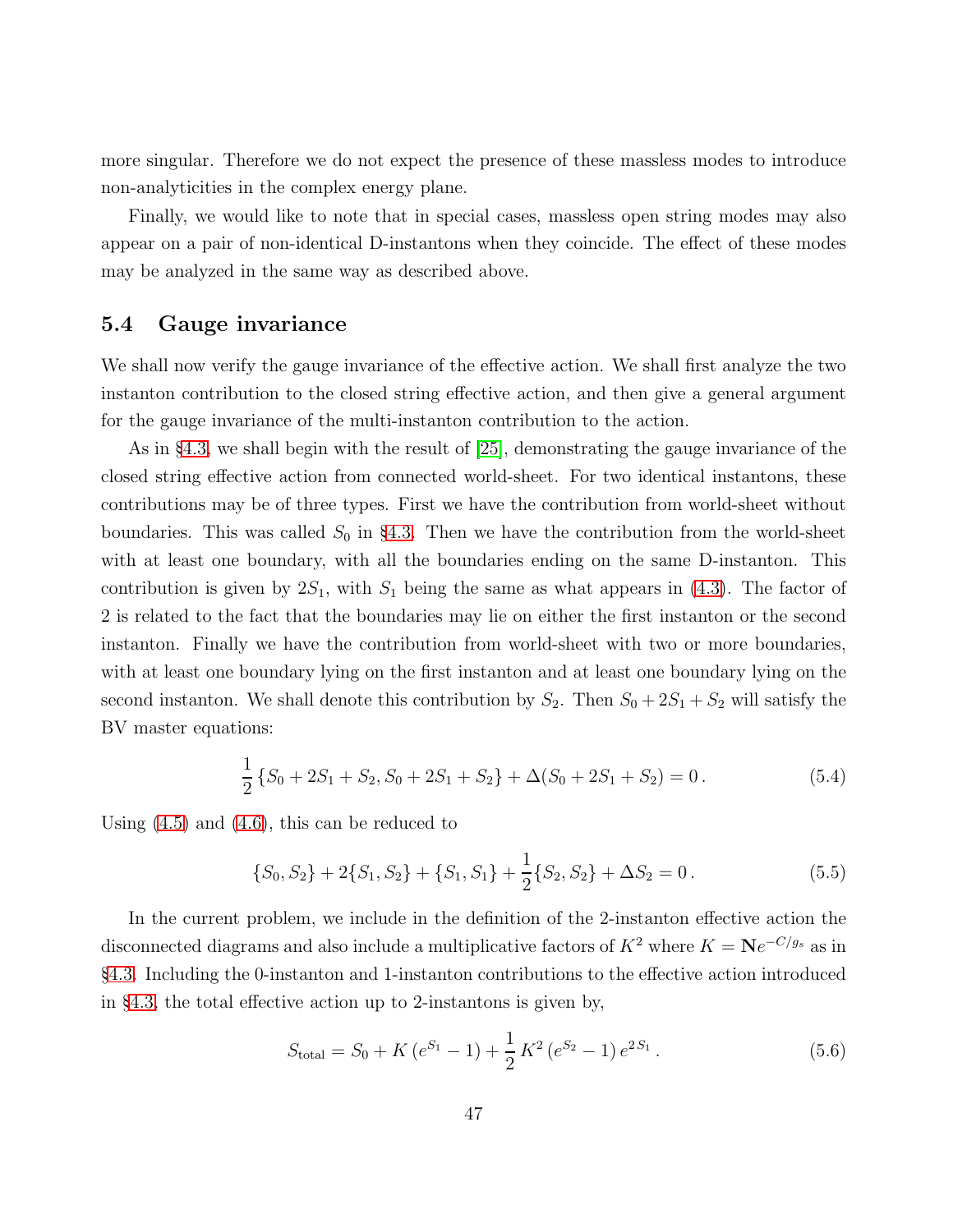In the last term the factor of  $e^{S_2} - 1$  implies that the diagram must contain at least one connected component with both types of boundaries. As discussed in §[5.1,](#page-36-0) if such a component is absent, then the contribution to the amplitude may be regarded as the one coming from a pair of one instanton interaction vertices of the effective field theory, and does not represent a genuine 2-instanton contribution to the effective action.  $e^{2S_1}$  factor reflects that we can have arbitrary number of connected components whose boundaries all end on the first instanton and also an arbitrary number of connected components whose boundaries all end on the second D-instanton. The factor of 1/2 reflects that the exchange of the two D-instantons does not generate a new configuration.

We now need to verify that  $S_{total}$  satisfies the BV master equation to order  $K^2$ . We have already seen that it satisfies the master equation up to order  $K$ . Therefore we only have to examine the terms of order  $K^2$ . We have, to this order,

$$
\frac{1}{2} \left\{ S_{\text{total}}, S_{\text{total}} \right\} + \Delta S_{\text{total}} = K^2 \left[ \frac{1}{2} e^{S_2 + 2S_1} \left\{ S_0, S_2 \right\} + e^{2S_1} (e^{S_2} - 1) \left\{ S_0, S_1 \right\} + \frac{1}{2} e^{2S_1} \left\{ S_1, S_1 \right\} + \frac{1}{2} e^{S_2 + 2S_1} \left( \Delta S_2 + \frac{1}{2} \left\{ S_2, S_2 \right\} \right) + (e^{S_2} - 1) e^{2S_1} (\Delta S_1 + \left\{ S_1, S_1 \right\}) + e^{S_2 + 2S_1} \left\{ S_2, S_1 \right\} \right].
$$
\n(5.7)

Using [\(4.6\)](#page-32-0) and [\(5.5\)](#page-46-0) one can show that the right hand side vanishes. Therefore we have:

$$
\frac{1}{2} \left\{ S_{\text{total}}, S_{\text{total}} \right\} + \Delta S_{\text{total}} = 0. \tag{5.8}
$$

This proves gauge invariance of the closed string effective field theory up to two instanton order when the instantons are identical. The case where the instantons are not identical can be analyzed with minor modifications of the above argument. Let us denote by  $S_1$  and  $S'_1$  the single instanton effective actions associated with connected world-sheet for the first and the second instanton respectively, by  $K$  and  $K'$  the corresponding normalization factors, and by  $S'_2$  the analog of  $S_2$  appearing in [\(5.4\)](#page-46-1), except that the two instantons now refer to different instantons. Then in [\(5.4\)](#page-46-1),  $2S_1$  will be replaced by  $S_1 + S'_1$ ,  $S_2$  will be replaced by  $S'_2$  and besides [\(4.6\)](#page-32-0), we also have a similar equation involving  $S'_1$ . Using this we can get the analog of [\(5.5\)](#page-46-0):

<span id="page-47-0"></span>
$$
\{S_0, S_2'\} + \{S_1, S_2'\} + \{S_1', S_2'\} + \{S_1, S_1'\} + \frac{1}{2}\{S_2', S_2'\} + \Delta S_2' = 0.
$$
 (5.9)

The analog of [\(5.6\)](#page-46-2) now takes the form

$$
S_{\text{total}} = S_0 + K(e^{S_1} - 1) + K'(e^{S_1'} - 1) + KK'(e^{S_2'} - 1)e^{S_1 + S_1'}, \tag{5.10}
$$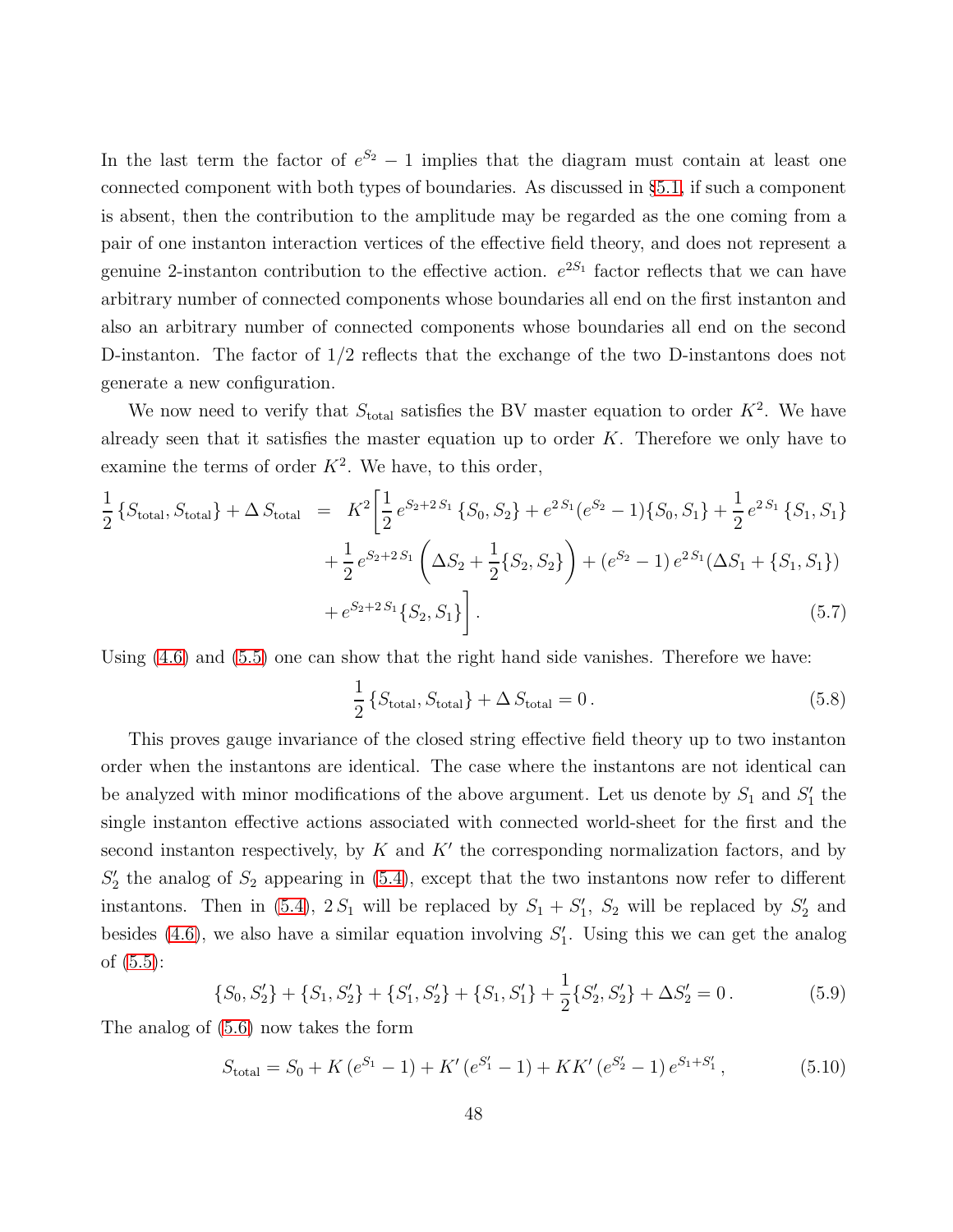and our goal will be to show that the order  $KK'$  term in

$$
\frac{1}{2} \left\{ S_{\text{total}} \, S_{\text{total}} \right\} + \Delta \, S_{\text{total}} \tag{5.11}
$$

vanishes. This is given by:

$$
KK'\left[e^{S_1+S_1'}\{S_1, S_1'\} + e^{S_1+S_1'+S_2'}\{S_0, S_2'\} + e^{S_1+S_1'}\left(e^{S_2'}-1\right)\{S_0, S_1+S_1'\} + e^{S_1+S_1'+S_2'}\left(\Delta S_2' + \frac{1}{2}\{S_2', S_2'\} + \{S_2', S_1+S_1'\}\right) + e^{S_1+S_1'}\left(e^{S_2'}-1\right)\left(\Delta S_1 + \Delta S_1' + \frac{1}{2}\{S_1, S_1\} + \frac{1}{2}\{S_1', S_1'\} + \{S_1, S_1'\}\right)\right]
$$
  
= 0, (5.12)

where in the last step we have used  $(4.6)$ , its analog with  $S_1$  replaced by  $S'_1$  and  $(5.9)$ .

We expect the gauge invariance of the effective action to hold also at higher instanton order, since the original amplitudes were gauge invariant, and our procedure for constructing the effective action simply organizes these amplitudes into Feynman diagrams of closed string effective field theory. The method described above becomes complicated due to complicated combinatorial factors. However, one can proceed following an alternate route in which one directly proves the main identities of [\[56\]](#page-91-1), or equivalently the quantum  $L_{\infty}$  algebra [\[61\]](#page-92-0), for the interaction vertices of the closed string effective action constructed here. The key ingredient used in the proof in [\[56\]](#page-91-1) is that the elementary interaction vertices, together with all other Feynman diagrams with propagators, cover the integration over the moduli spaces of Riemann surfaces in a one to one fashion. This property is also true by construction for the effective action described here, except that we include both connected and disconnected Riemann surfaces. This in turn would prove the gauge invariance of closed string field theory constructed here.

### <span id="page-48-0"></span>5.5 Reality of the effective action

The discussion of reality of the effective action proceeds as in the case of single instanton effective action. The main new ingredient is the integration over the collective coordinates labelling the differences between the D-instanton locations. The integrand is constructed from the Wilsonian effective action obtained by integrating out the massive and the tachyonic modes of the open string. The reality postulate of §[3.2](#page-22-0) ensures that after factoring out the overall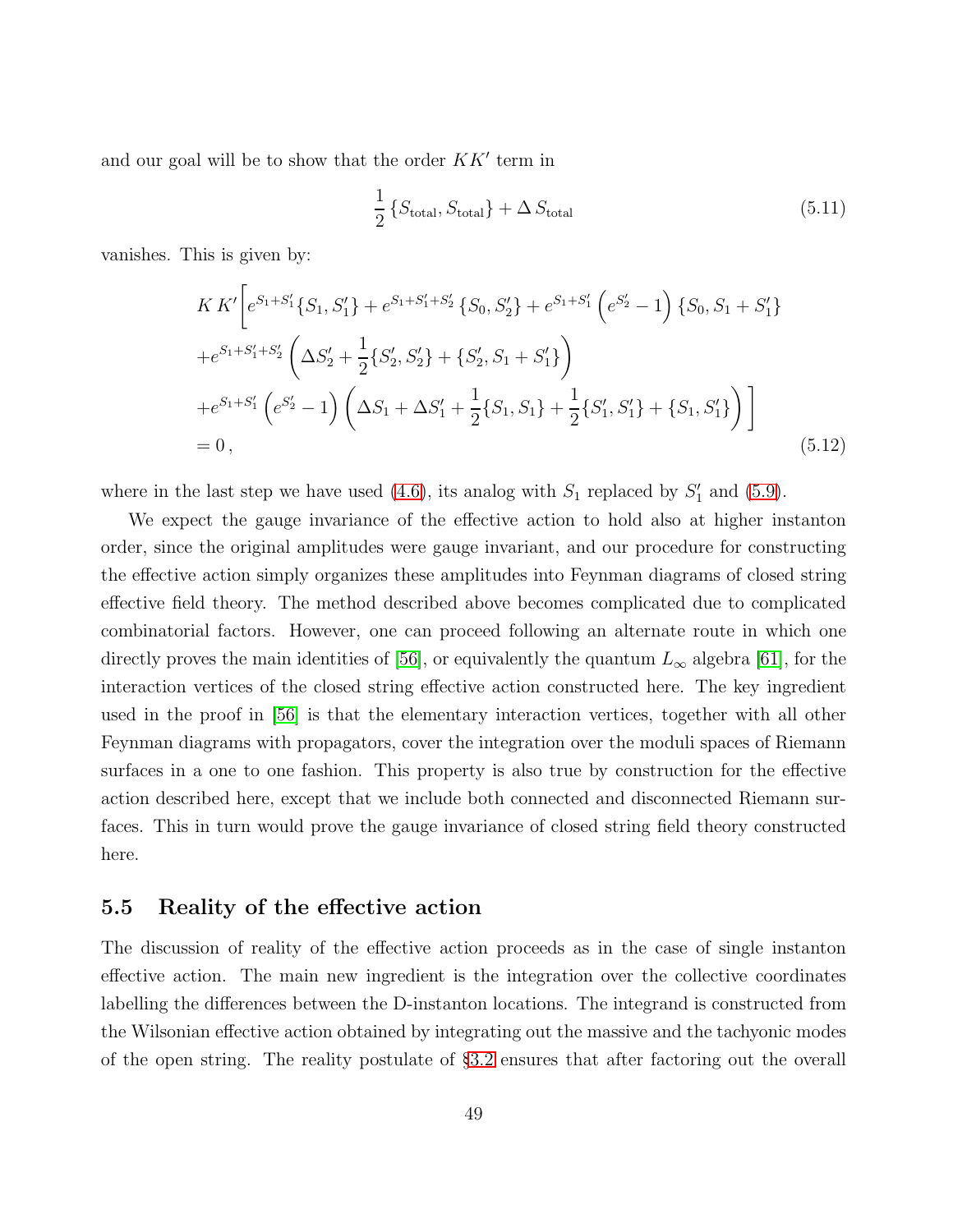normalization constant  $N_1 \cdots N_k$ , the integrand is invariant under simultaneous operation of complex conjugation, reversal of sign of external momenta, change of sign of the complex structure of the Riemann surface and change of sign of the collective coordinates. This would suggest that after integration over the moduli spaces of Riemann surfaces and the collective coordinates, we should obtain real contribution to the effective action, except for possible complex contribution from the  $N_1 \cdots N_k$  factor multiplying the k-instanton effective action.

We should not however forget the possibility that the apparent divergences from the boundaries of the moduli spaces associated with open string degeneration may lead to additional imaginary contribution. These can be analyzed more or less in the same way as in the single instanton case and can be shown not to introduce complex contribution, with one class of exceptions. As already discussed, when the separation between a pair of D-instantons passes through a critical value, some of the open string states connecting the pair may make transition from being massive to tachyonic. In such cases we need an  $i\epsilon$  prescription to integrate through these singular points. These may lead to additional factors of i that need to be accounted for.

We shall illustrate this by an example. Let us consider a two instanton system and let  $\chi$  be the collective coordinate labelling the difference between the space-time locations of the pair of D-instantons. Let us further suppose that the spectrum of open strings stretched between the two D-instantons has a complex conjugate pair of states with mass<sup>2</sup> given by

<span id="page-49-0"></span>
$$
\frac{\chi^2}{4\pi^2} - M^2 \,,\tag{5.13}
$$

for some real constant M so that for  $|\chi| < 2\pi M$  the pair becomes tachyonic. The first term in  $(5.13)$  is the contribution due to the tension of the open string stretched over a distance  $|\chi|$  in  $\alpha' = 1$  unit, and the  $-M^2$  term is the mass<sup>2</sup> of the state for coincident D-instantons. Integrating out a pair of such open string modes will generate a factor in the amplitude proportional to

<span id="page-49-1"></span>
$$
\frac{4\pi^2}{\chi^2 - 4\pi^2 M^2},\tag{5.14}
$$

from one loop determinant, i.e. the annulus diagram with the two boundaries lying on the two D-instantons. There may also be other singular factors, e.g. factors of  $1/(\chi^2 - 4\pi^2 M^2)$  from internal 12 string propagators. Now when we carry out the integration over  $\chi$ , the integral may no longer be real, since we need appropriate contour prescription around the point  $\chi = \pm 2\pi M$ .

The divergence in [\(5.14\)](#page-49-1) at  $\chi = 2\pi M$  may appear to be unrelated to the divergences from the boundary of the moduli space, but this is not so. Indeed, the expression for the part of the amplitude given in [\(5.14\)](#page-49-1), when expressed as integral over the moduli space of Riemann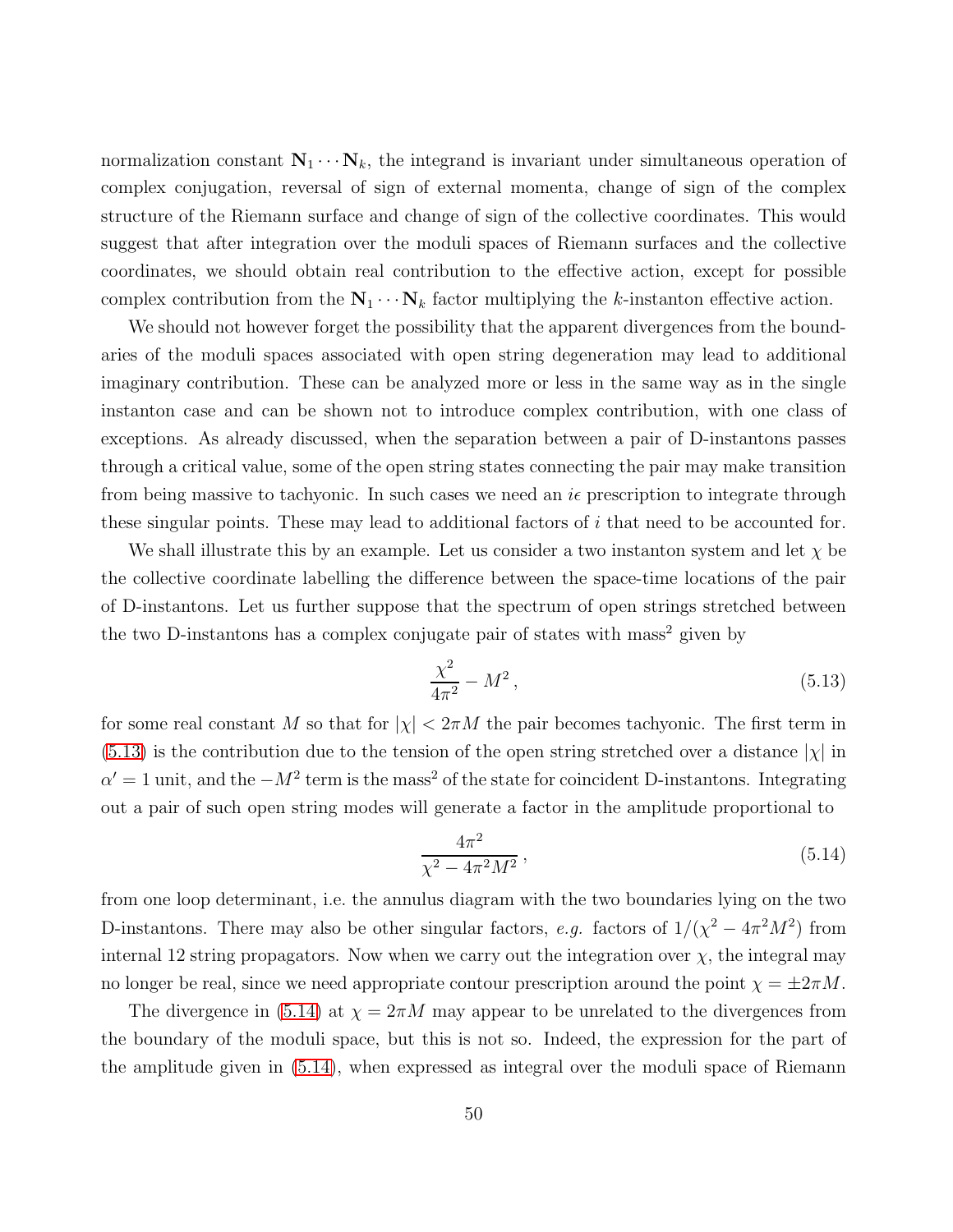surfaces, has no divergence in the integrand at  $\chi = 2\pi M$ . Instead, what we have is an analog of [\(4.1\)](#page-29-0) with  $\alpha$  replaced by a term proportional to  $(\chi^2 - 4\pi^2 M^2)$ . As  $\chi$  passes through  $2\pi M$ ,  $\alpha$ passes through  $0$ , and although the integrand remain finite and real at fixed  $q$ , new divergences appear at  $q = 0$  for  $\chi \leq 2\pi M$ , forcing us to adopt some contour prescription.

One possible choice of contour that was used in [\[12\]](#page-88-0) is as follows. Since according to the general guideline discussed in §[3.1](#page-17-0) the position space integration contour is rotated anticlockwise as we go from the Euclidean to the Lorentzian theory, if we require that the  $\chi$ integration contour does not cross a pole during this rotation, we need to choose the original poles to be below the real axis for  $\chi^0 > 0$  and above the real axis for  $\chi^0 < 0$ . This can be summarized by saying that  $(5.14)$  should be replaced by [\[35\]](#page-89-1)

<span id="page-50-0"></span>
$$
\frac{4\pi^2}{\chi^2 - 4\pi^2 M^2 + i\epsilon}.
$$
\n(5.15)

The  $i\epsilon$  generates an imaginary contribution to the Euclidean effective action after integration over  $\chi$ , which translates to an imaginary term in the Lorentzian effective action. We shall see an explicit example of this in §[7.](#page-60-0) We shall call this procedure the Lorentzian contour prescription. In the multi-instanton amplitude there may be several singular factors of this type, and in the Lorentzian prescription we shall replace each such singular factor by a similar  $i\epsilon$  prescription. This has been given in [\(1.3\)](#page-7-0).

It is however not necessary to choose the contour using the prescription given in [\(5.15\)](#page-50-0). An alternate prescription that does not generate an imaginary part of the interaction vertex of the closed string effective field theory and preserves unitarity is where we take the average of the Lorentzian prescription [\(5.15\)](#page-50-0) and its complex conjugate, replacing all the  $i\epsilon$ 's by  $-i\epsilon$ . We shall call this the unitary prescription. If we are to choose a uniform prescription that works for all string theories, then the unitary prescription seems more physical since a Lorentzian prescription will lead to unitarity violation also in critical superstring theory, e.g. from the D-instanton - anti-D-instanton contribution to type IIB string theory amplitudes. The actual computation is somewhat easier in the Lorentzian prescription since we can evaluate the integral over  $\chi$  by rotating the integration contour to the Lorentzian space [\[12\]](#page-88-0). However once the result in the Lorentzian prescription has been obtained, the difference is easy to compute using the relation:

<span id="page-50-1"></span>
$$
\frac{1}{\chi^2 - 4\pi^2 M^2 - i\epsilon} = \frac{1}{\chi^2 - 4\pi^2 M^2 + i\epsilon} + 2 i \pi \delta(\chi^2 - 4\pi^2 M^2).
$$
 (5.16)

We shall describe a simpler algorithm to compute the result in the unitary prescription at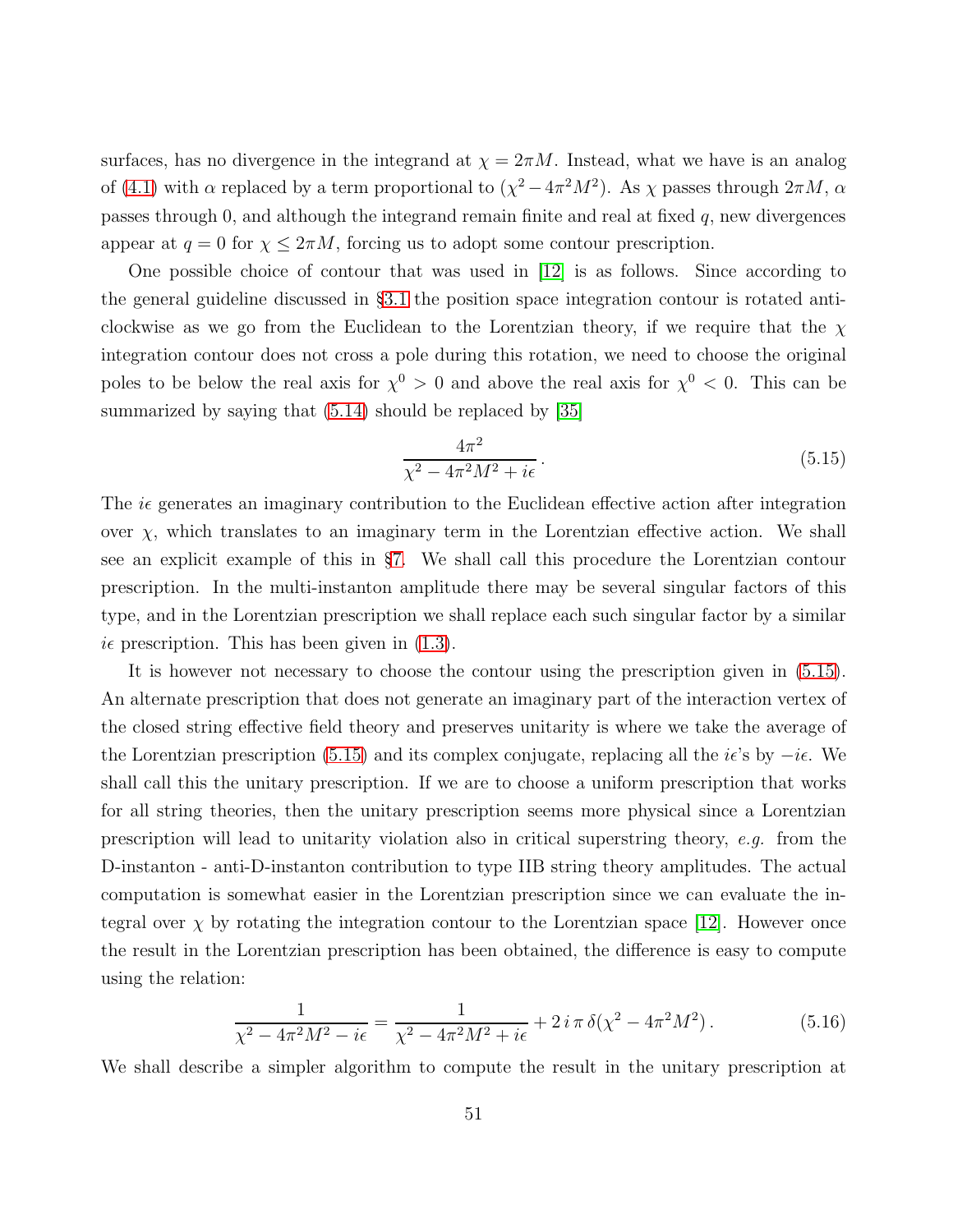the end of §[7.1.](#page-61-0) The generalization of the unitary prescription at higher orders and / or for multiple instantons has been described below [\(1.3\)](#page-7-0).

Ref. [\[12\]](#page-88-0) used the Lorentzian prescription to evaluate the D-instanton contribution to the amplitudes of two dimensional string theory and found agreement with the matrix model results. We shall see in §[7](#page-60-0) that at least in the 2-instanton and 3-instanton sectors, the unitary prescription is also consistent with the matrix model results, with a different choice of the coefficients of the contribution from type  $(2,1)$  and type  $(3,1)$  ZZ-instantons.

In terms of the original integral over the tachyonic modes, the dependence on the contour prescription can be understood as follows. For  $\chi > 2\pi M$  the tachyons have positive mass<sup>2</sup> and the steepest descent contours run along the real axes, while for  $\chi < 2\pi M$  the tachyons have negative mass<sup>2</sup> and the steepest descent contours run along the imaginary axes. This abrupt jump at  $\chi = 2\pi M$  makes the choice of integration cycle ill defined. By deforming the  $\chi$  integration contour around  $2\pi M$  into the complex plane, we ensure that the steepest descent contours for the tachyons rotate continuously from the real plane to the imaginary plane. However, now the combined integration cycle over  $\chi$  and the tachyons depends on whether the  $\chi$  contour passes below or above  $2\pi M$  in the complex plane, leading to different results for the integral.

In principle, however, there should be no ambiguity in carrying out the integral over the open string modes, at least in the critical superstring theory where the tachyon potential is bounded from below, with the minimum describing the perturbative vacuum [\[62\]](#page-92-1). Since a particular D-instanton configuration represents a saddle point of the Euclidean path integral, the integration over the open string modes need to be carried out along the steepest descent contours (Lefschetz thimbles  $[48–51, 63, 64]$  $[48–51, 63, 64]$  $[48–51, 63, 64]$  $[48–51, 63, 64]$ ). The ambiguities we encounter here should be resolved once we express the original integration contour over the string fields as a union of the thimbles. At present this is not known since our understanding of the configuration space of string fields is limited. However, we shall make some guesses in §[8.](#page-78-0)

In type IIB string theory, certain contribution to the effective action from the instanton anti-instanton sector can be predicted [\[65](#page-92-4)[–67\]](#page-92-5). It will be interesting to explore whether this can be reproduced using the techniques described above for constructing the multi-instanton contribution to the closed string effective action. I wish to thank Michael Green for raising this interesting question.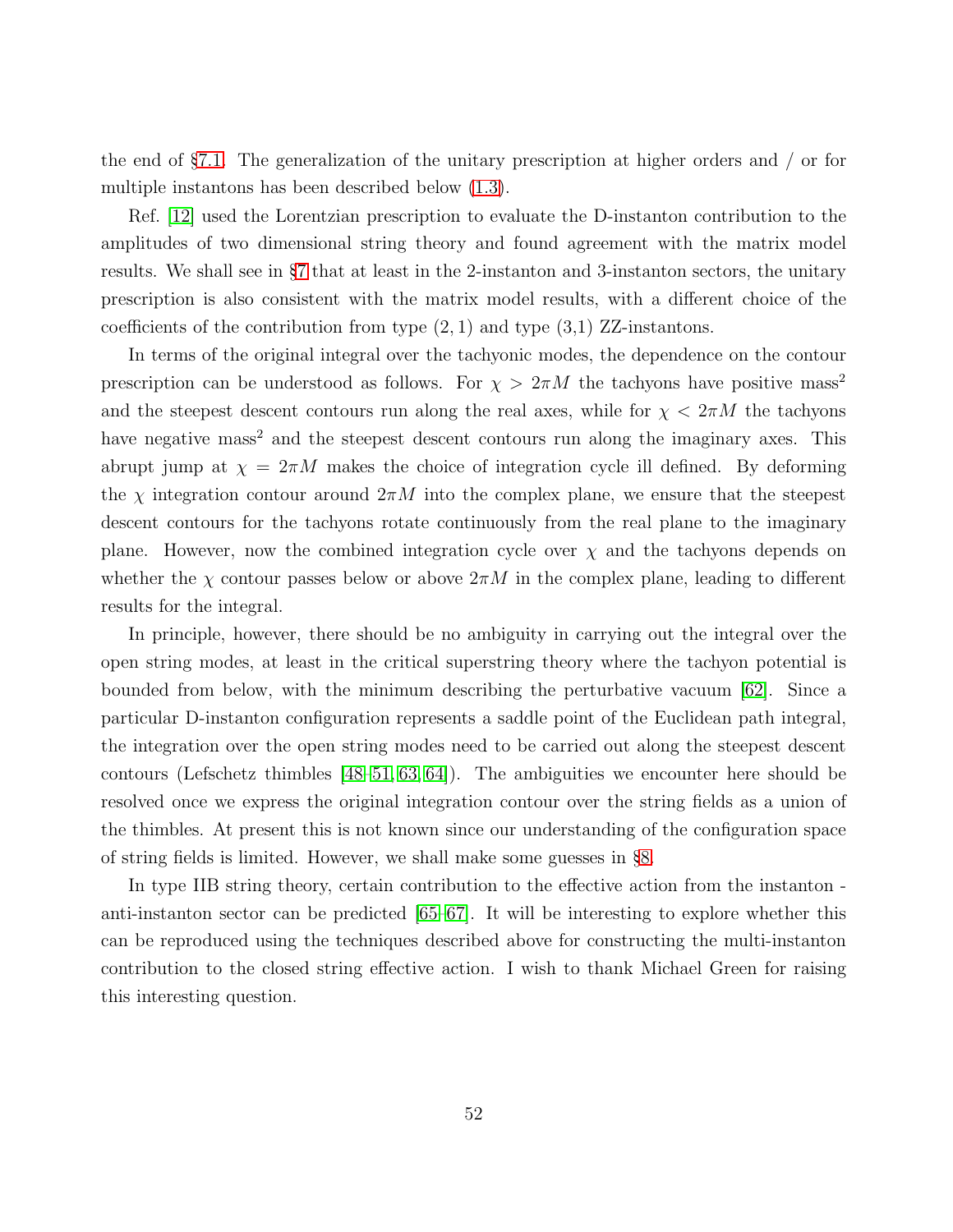#### 5.6 Cutting rules

We can now use the approach of [\[6\]](#page-87-0) to prove the cutting rules in the closed string effective field theory, provided the effective action satisfies the reality condition. We can also translate these rules to the original Feynman diagrams of open closed string field theory as follows. Since the closed string effective field theory satisfies ordinary cutting rules, the cut does not pass through any interaction vertex. Therefore when we represent this as a cut diagram in the open closed string field theory, all the D-instanton labels of a given type must lie on one side of the cut. Let U denote the set of labels carried by the interaction vertices on the left side of the cut and the complementary set  $U^c$  denote the set of labels carried by the interaction vertices on the right side of the cut. Then the interaction vertices on the left of the cut are of type  $(i_1, \dots, i_m)$  with  $i_1, \dots, i_m \in U$  and the interaction vertices on the right of the cut are of type  $(j_1, \dots, j_p)$  with  $j_1, \dots, j_p \in U^c$ . This is exactly the desired cutting rule discussed in §[2.](#page-11-0) Furthermore, since every internal open string propagator of the original Feynman diagrams is hidden inside the interaction vertices of the closed string effective field theory, an open string propagator is never cut, in agreement with the fact that open string states are not asymptotic states and should not appear as part of the states  $|n\rangle$  in [\(2.1\)](#page-11-1). The momentum conservation for diagrams on either side of the cut follows from the momentum conservation rules at the interaction vertices of closed string effective field theory. This allows us to identify the contributions from two sides of the cut as matrix elements of  $T^{\dagger}$  and T between closed string states.

# 6 One instanton amplitudes in two dimensional string theory

In this section we shall verify the results on one instanton amplitude, described in §[4,](#page-26-0) in the context of two dimensional bosonic string theory.

# 6.1 Leading one instanton contribution

The world-sheet theory of the two dimensional string consists of a free scalar describing the time coordinate and a  $c = 25$  Liouville theory describing the space coordinate, besides the usual  $b, c$ ghost system. The physical closed string spectrum of this theory has a single massless scalar field in two dimensions – called the tachyon. In this theory the leading D-instanton contribution to the scattering amplitude for one incoming closed string tachyon of energy  $\tilde{\omega}_1 = -\omega_1 > 0$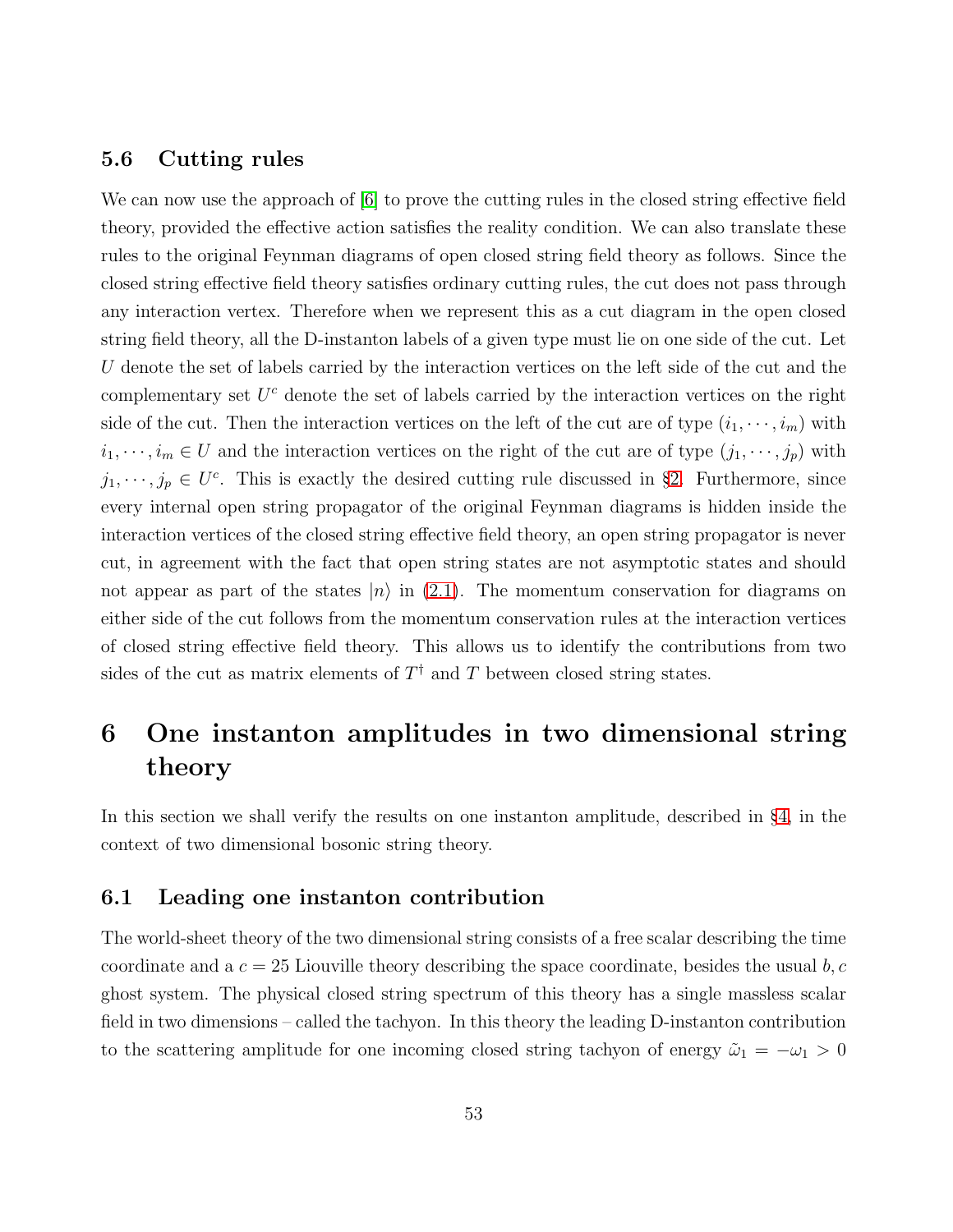and  $(n-1)$  outgoing closed string tachyons of energies  $\omega_2, \dots, \omega_n > 0$  was computed in [\[11\]](#page-87-1) as the product of  $n$  disk one point functions, with the result:

<span id="page-53-0"></span>
$$
T_{1-\text{inst}} = \mathbf{N} \, e^{-1/g_s} \, \prod_{i=1}^n \{ 2 \, \sinh(\pi|\omega_i|) \} \, 2\pi \delta \left( \sum_{i=1}^n \omega_i \right) \,. \tag{6.1}
$$

The result [\(6.1\)](#page-53-0) is valid for arbitrary signs of  $\omega_i$ , with the understanding that negative  $\omega_i$ denotes an incoming particle of energy  $-\omega_i$ . The value of the constant **N** will be described shortly.

We shall now write down an interaction term in the closed string effective action that produces the term in the amplitude given in [\(6.1\)](#page-53-0). Clearly there is no unique off-shell continuation, but we shall write down the term that follows naturally from the open-closed string field theory. It takes the form:

<span id="page-53-1"></span>
$$
\frac{1}{n!} \mathbf{N} e^{-1/g_s} \int \prod_{i=1}^n \left\{ d\omega_i \, dP_i \, 2\sinh(2\pi P_i) \, \Phi_C(\omega_i, P_i) e^{-b(P_i^2 - \omega_i^2/4)} \right\} \, 2\pi \, \delta \left( \sum_{j=1}^n \omega_j \right) \,,\tag{6.2}
$$

where  $\Phi_C(\omega, P)$  denotes the closed string tachyon field of energy  $\omega$  and Liouville momentum P, in the convention in which the on-shell condition takes the form  $P = |\omega|/2$ . b is a positive constant that is inherited from string field theory definition of disk one point function of offshell external states,

<span id="page-53-3"></span>
$$
2\sinh(2\pi P)\exp[-b(P^2-\omega^2/4)],\qquad (6.3)
$$

and is known as the stub length. Note that  $b$  has no effect on on-shell amplitudes, but acts as a damping term for off-shell Euclidean momenta, thereby making integration over internal momenta ultra-violet finite as long as the ends of the integration contour for internal energies are pinned at  $\pm i\infty$  [\[6\]](#page-87-0). The overall normalization of [\(6.2\)](#page-53-1) follows from [\(6.1\)](#page-53-0) and our discussion in §[3.1,](#page-17-0) In particular, since [\(6.1\)](#page-53-0) gives the expression for the T-matrix, there is no extra factor of i or  $-1$  in relating the normalization constants in [\(6.1\)](#page-53-0) and [\(6.2\)](#page-53-1).

The normalization constant  $N$  was computed in [\[11\]](#page-87-1) from comparison of the result with the matrix model, yielding the result:

<span id="page-53-2"></span>
$$
\mathbf{N} = \frac{i}{8\pi^2} \,. \tag{6.4}
$$

Note that since [\[11\]](#page-87-1) stated the result for the S-matrix, they had a normalization constant  $-1/(8\pi^2)$ . Since in our convention the amplitude refers to the T-matrix, we have the factor of i in the expression for N. The presence of i in  $(6.4)$  shows that the single D-instanton terms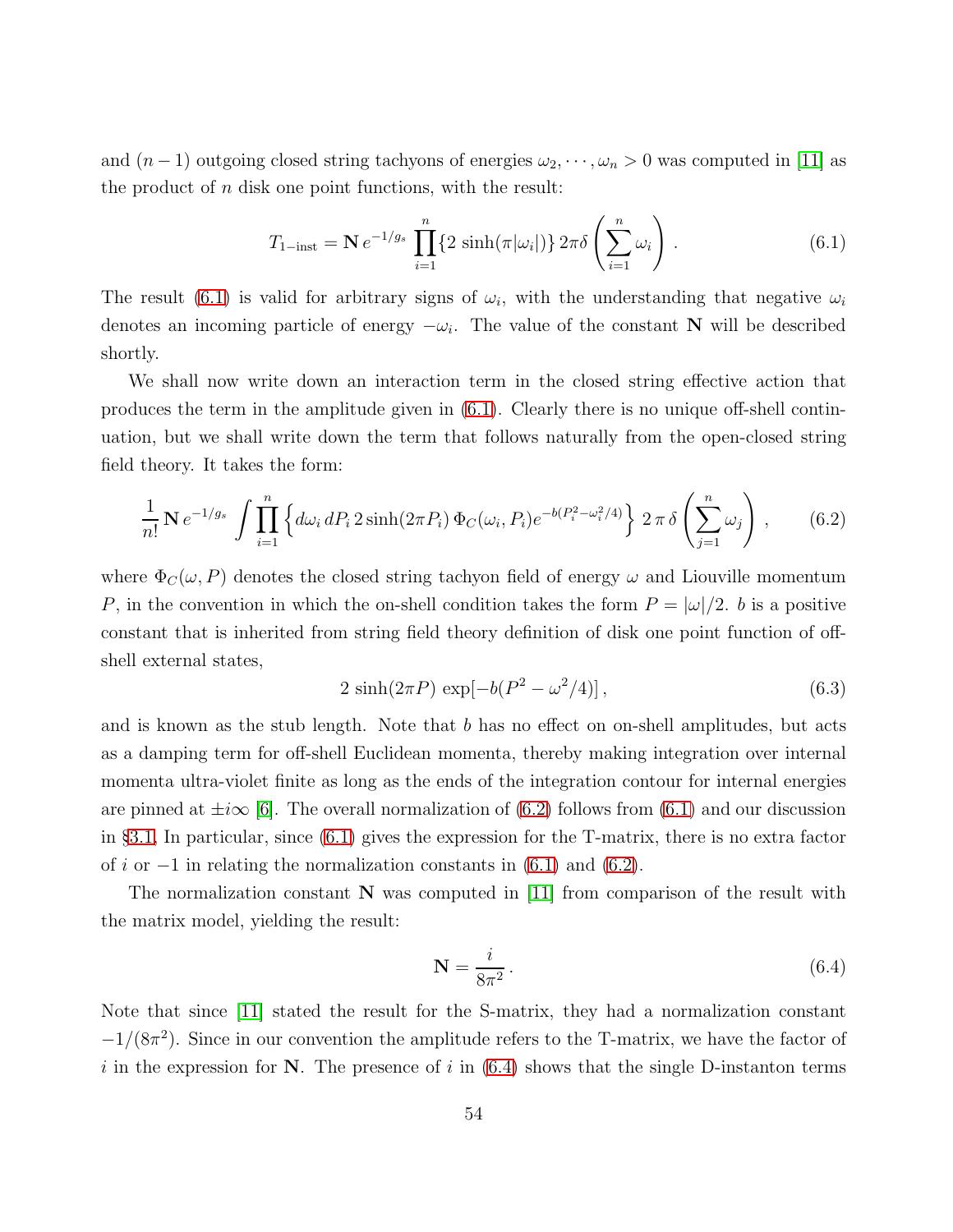in the effective action are imaginary. It follows from our results in §[4](#page-26-0) that this will be the sole source of unitarity violation for all single D-instanton induced amplitudes in two dimensional bosonic string theory.

One could ask if it is possible to see the factor of i directly in the string theory analysis. A tentative answer is that this is the result of integration over the open string tachyon on the D-instanton.<sup>[8](#page-54-0)</sup> If we denote the open string tachyon field by T and it mass<sup>2</sup> by  $-M^2$ , then the integration over the tachyon mode in the Euclidean path integral has to be performed by taking the integration contour to lie along the imaginary axis, and generates a factor,

$$
\int_{\mp i\infty}^{\pm i\infty} dT \, e^{M^2 T^2} = \pm i \, \frac{\sqrt{\pi}}{M} \,. \tag{6.5}
$$

This factor of i agrees with the one appearing in  $(6.1)$ . However since we do not yet have a full derivation of  $N$  in string theory, this is not a definitive conclusion. It will be interesting to find a definitive criteria for determining the (lack of) reality of  $N$  for some given D-instanton in a given string theory, since a complex N would signal transition of closed strings to other (D-brane) states in the theory.[9](#page-54-1)

Since for real  $N$  the term  $(6.2)$  is real and there is no violation of unitarity, we are led to the conclusion that just by studying single D-instanton amplitude in two dimensional string theory with the current level of understanding, we cannot come to a definitive conclusion that the theory is non-unitary – we need comparison with the matrix model to determine that  $N$  is imaginary. We shall test this in §[6.2](#page-54-2) by showing that the amplitudes satisfy cutting rules for real N. In §[6.3](#page-59-0) we shall discuss the effect of having complex N.

# <span id="page-54-2"></span>6.2 Unitarity of one instanton amplitude for real N

Within the context of two dimensional string field theory, assuming  $N$  to be real does not violate any of the basic principles – at least at the level we are analyzing the theory. In order to illustrate the point that the violation of unitarity in two dimensional string theory arises from the factor of i in  $N$ , we shall now show how the one instanton contribution would have satisfied the correct cutting rules if  $N$  had been real. This will be based largely on the analysis of [\[36,](#page-90-0) [68\]](#page-92-6), but for the sake of completeness we have included it here with the new viewpoint and appropriate factors of i.

<span id="page-54-0"></span><sup>8</sup>This is a somewhat different point of view from the one given in footnote 2 of [\[11\]](#page-87-1).

<span id="page-54-1"></span><sup>&</sup>lt;sup>9</sup>Since N reflects the ratio of integration measures around the D-instanton and the perturbative vacuum, one could in principle compute N by regarding the D-instanton and the perturbative vacuum as different classical solutions of the same underlying open closed string field theory.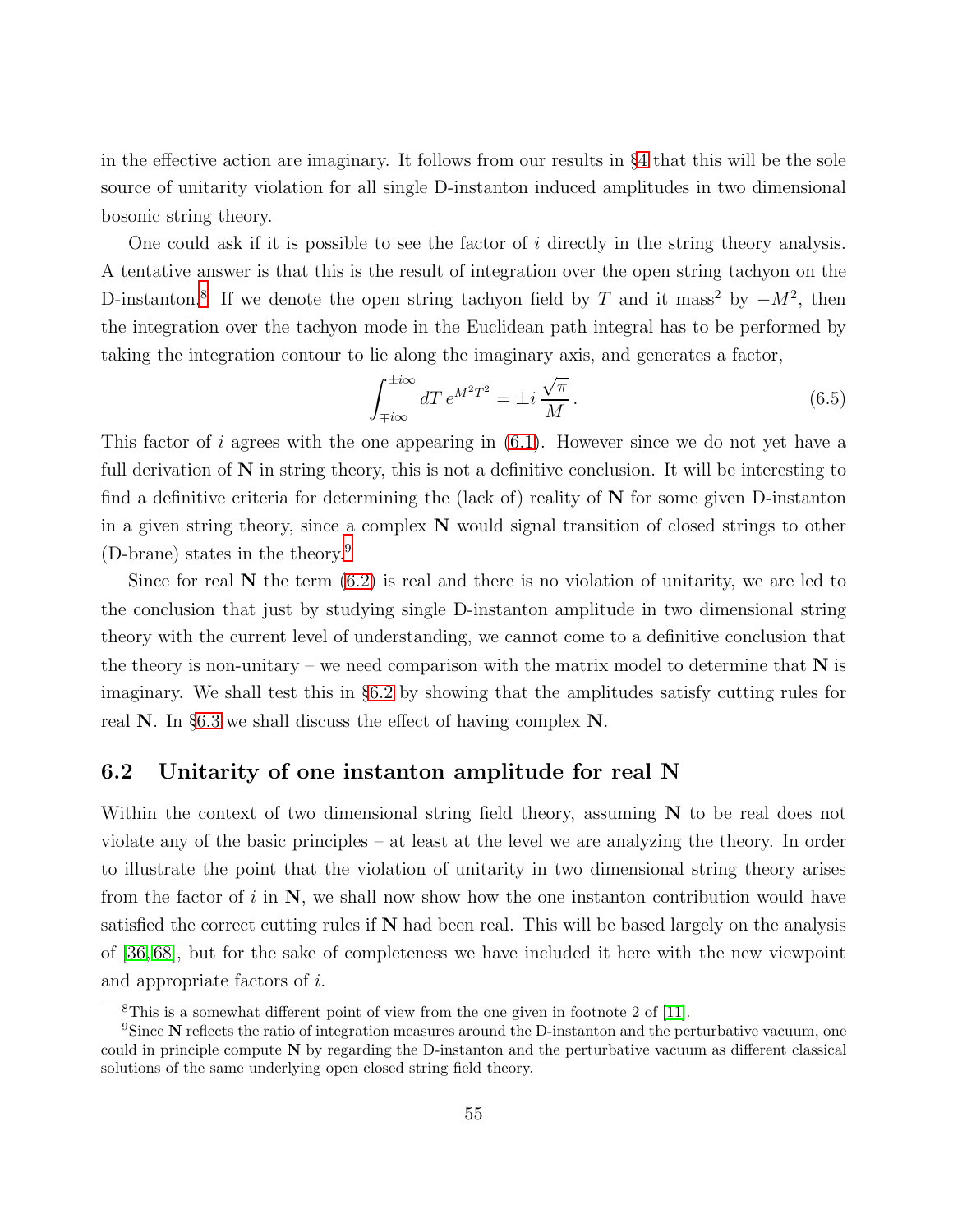We shall consider the case of a two point closed string tachyon amplitude, with the incoming tachyon of energy  $\tilde{\omega}_1 = -\omega_1 > 0$  and an outgoing tachyon of energy  $\omega_2 > 0$ . We shall focus on a particular world-sheet contribution that involves the product of a disk one point function for the outgoing closed string tachyon of energy  $\omega_2$  and annulus one point function for the incoming closed string tachyon of energy  $\tilde{\omega}_1$ . The divergent part of this amplitude associated with closed string degeneration is given by [\[11\]](#page-87-1):

<span id="page-55-1"></span>
$$
2 \pi \delta(\tilde{\omega}_1 - \omega_2) \mathbf{N} e^{-1/g_s} g_s \sinh(\pi \omega_2) 2^{11/2} \pi \int_0^\infty dP_1 \int_0^\infty dP_2 \mathcal{C}(\tilde{\omega}_1/2, P_1, P_2)
$$
  
\n
$$
\sinh(2\pi P_1) \sinh(2\pi P_2) \int_c^\infty ds \int_0^{\frac{1}{4}} dx \, s^{1/2} \exp\left[-2\pi s \left\{ (1 - 2x) P_1^2 + 2x P_2^2 - x \left(\frac{1}{2} - x\right) \tilde{\omega}_1^2 \right\} \right],
$$
\n(6.6)

where the lower limit c of s integration is some positive number and  $\mathcal{C}(P_1, P_2, P_3)$  is the genus zero three point function of three Liouville primaries carrying momenta  $P_1$ ,  $P_2$  and  $P_3$  [\[69,](#page-92-7)[70\]](#page-92-8). The factor of  $1/2$  in the first argument of C arises due to the fact that in the normalization convention of [\[47\]](#page-90-1), which we are using, the on-shell condition for a closed string tachyon of energy  $\omega$  and momentum P is  $\omega = 2P$ . As discussed in §[4,](#page-26-0) like all string theory amplitudes this amplitude is formally real<sup>[10](#page-55-0)</sup> for real  $N$  and the possible imaginary parts would have to arise from the process of making sense of the divergences. In this case the relevant divergences arise from the  $s \to \infty$  limit. By making change of variables

$$
t_1 = 2 \pi s (1 - 2 x), \quad t_2 = 4 \pi s x. \tag{6.7}
$$

and symmetrizing the integral under  $t_1 \leftrightarrow t_2$ ,  $P_1 \leftrightarrow P_2$  exchange, we can rewrite this as [\[68\]](#page-92-6)

<span id="page-55-2"></span>
$$
2 \pi \delta(\tilde{\omega}_1 - \omega_2) 4 \mathbf{N} e^{-1/g_s} g_s \sinh(\pi \omega_2) \pi^{-1/2} \int_0^\infty dP_1 \int_0^\infty dP_2 \mathcal{C}(\tilde{\omega}_1/2, P_1, P_2)
$$
  
\n
$$
\sinh(2\pi P_1) \sinh(2\pi P_2) \int_{2\pi c \le t_1 + t_2 < \infty} dt_1 dt_2 (t_1 + t_2)^{-1/2} \exp\left[-t_1 P_1^2 - t_2 P_2^2 + \frac{t_1 t_2}{t_1 + t_2} \frac{\tilde{\omega}_1^2}{4}\right].
$$
\n(6.8)

Now it is easy to see that for  $\tilde{\omega}_1 \geq 2(P_1+P_2)$ , the integration over  $t_1, t_2$  diverges for  $t_1, t_2 \to \infty$ , but there is no divergence when any one of them remains finite even if the other one approaches

<span id="page-55-0"></span> $10$ The relevant test is not reality but the hermiticity of an amplitude, which requires us to test invariance under complex conjugation, together with exchange of the incoming and the outgoing states, or equivalently change of the signs of all external momenta in the convention that an incoming particle of momentum  $p$  is regarded as an outgoing particle of momentum  $-p$ . In [\(6.6\)](#page-55-1) the exchange of the incoming and the outgoing states simply exchanges  $\tilde{\omega}_1$  and  $\omega_2$ . This has no effect since  $\tilde{\omega}_1 = \omega_2$  after using energy conservation.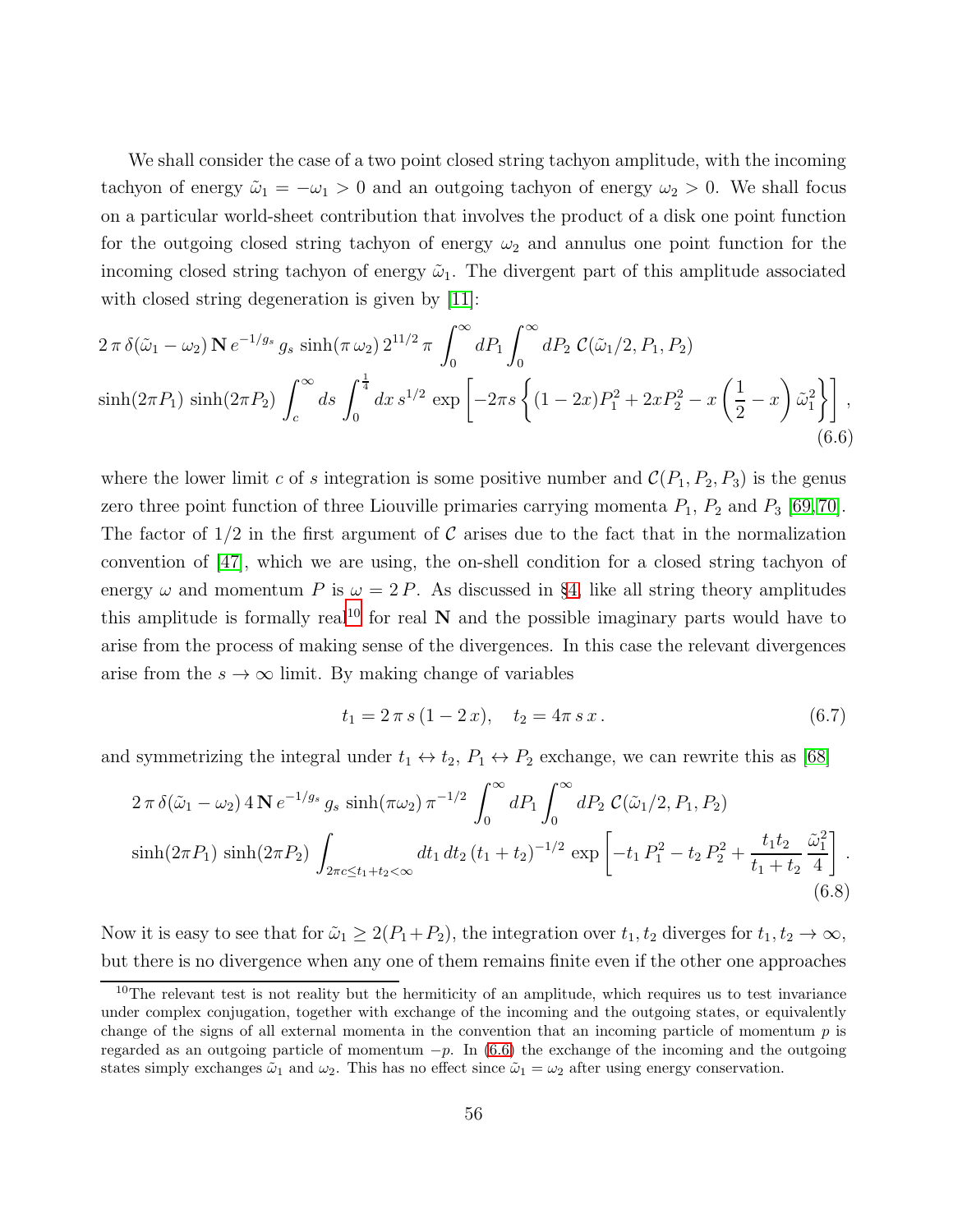

<span id="page-56-2"></span>Figure 5: The thick contour in this figure shows the choice of  $\tilde{\omega}$  integration contour in [\(6.10\)](#page-56-0). The  $\times$ 's mark the locations of the poles in the complex  $\tilde{\omega}$  plane.

 $\infty$ . Using this, we can express the divergent part of [\(6.8\)](#page-55-2) as:

<span id="page-56-1"></span>
$$
2 \pi \delta(\tilde{\omega}_1 - \omega_2) 4 \mathbf{N} e^{-1/g_s} g_s \sinh(\pi \omega_2) \pi^{-1/2} \int_0^\infty dP_1 \int_0^\infty dP_2 \mathcal{C}(\tilde{\omega}_1/2, P_1, P_2)
$$
  
\n
$$
\sinh(2\pi P_1) \sinh(2\pi P_2) \int_b^\infty dt_1 \int_b^\infty dt_2 (t_1 + t_2)^{-1/2} \exp\left[-t_1 P_1^2 - t_2 P_2^2 + \frac{t_1 t_2}{t_1 + t_2} \frac{\tilde{\omega}_1^2}{4}\right],
$$
\n(6.9)

for some positive constant b. The difference between  $(6.9)$  and  $(6.8)$  is real and finite for real  $\bf{N}$  and will not be discussed further. Using the results of [\[71\]](#page-93-0), [\(6.9\)](#page-56-1) can be rewritten as:

<span id="page-56-0"></span>
$$
-\frac{1}{2}i\,\mathbf{N}\,e^{-1/g_s}g_s\,2\,\sinh(\pi\omega_2)\,\int_0^\infty dP_1\int_0^\infty dP_2\,C(\tilde{\omega}_1/2,P_1,P_2)\,2\,\sinh(2\pi P_1)\,2\,\sinh(2\pi P_2) \int \frac{d\tilde{\omega}}{2\pi}\,\frac{1}{-\frac{1}{4}(\tilde{\omega}_1-\tilde{\omega})^2+P_1^2-i\epsilon}\,\frac{1}{-\frac{1}{4}\tilde{\omega}^2+P_2^2-i\epsilon}\,\exp\left[-b(P_1^2+P_2^2)+\frac{b}{4}\tilde{\omega}^2+\frac{b}{4}(\tilde{\omega}_1-\tilde{\omega})^2\right] \times 2\,\pi\,\delta(\tilde{\omega}_1-\omega_2). \tag{6.10}
$$

As shown in Fig. [5,](#page-56-2) the  $\tilde{\omega}$  integration contour runs along the real axis in the region where the poles are situated, but then returns to  $\pm i\infty$  by remaining at large distances in the first and the third quadrant. This makes the integral finite due to the exponential suppression factor. Note that the equality of [\(6.9\)](#page-56-1) and [\(6.10\)](#page-56-0) is an identity for  $\tilde{\omega}_1^2 < 0$ , which can be proved by using the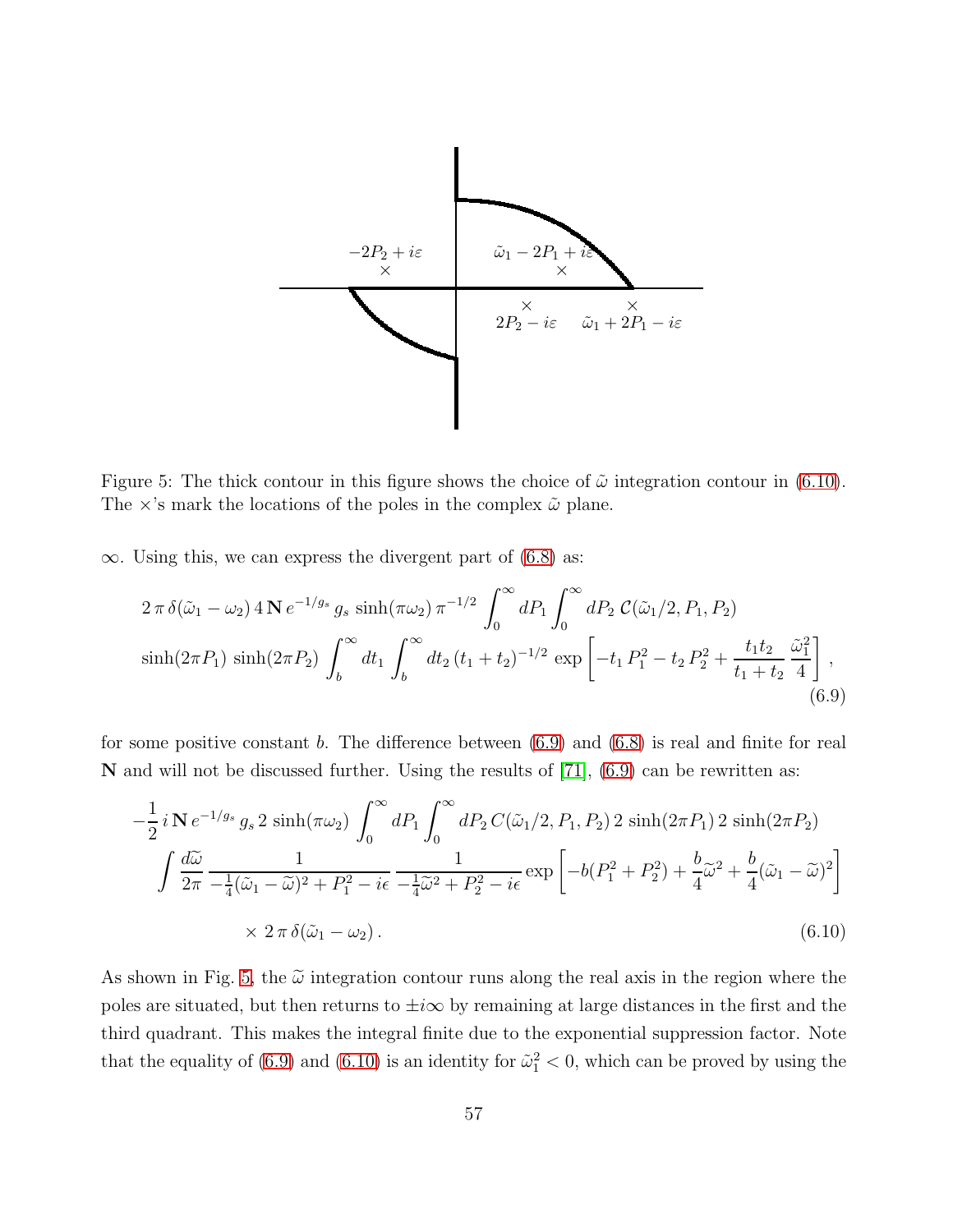

<span id="page-57-1"></span>Figure 6: The figure on the left shows a Feynman diagram of open closed string field theory, describing part of the contribution to the product of an annulus one point function and a disk one point function.  $A \times$  denotes the one point closed string interaction vertex associated with one point function on the disk and a free end marks an external state. All energies flow from the left to the right. The figure on the right is a cut of this diagram, with the thin curve denoting the cut, drawn such that all the D-instanton type interaction vertices are to the right of the cut. The corresponding Feynman diagrams in the closed string effective field theory are obtained by collapsing all the  $\times$ 's into a single composite vertex. These have been shown in Fig. [7.](#page-58-0)

Schwinger parameter representation for the two propagators in [\(6.10\)](#page-56-0) and then carrying out the integration over  $\tilde{\omega}$  by deforming the integration contour to lie along the imaginary axis. For  $\tilde{\omega}_1^2 > 0$ , [\(6.9\)](#page-56-1) diverges due to the divergence in the  $t_i$  integral for large  $t_1, t_2$  but [\(6.10\)](#page-56-0) is finite. Therefore [\(6.10\)](#page-56-0) is the analytic continuation of [\(6.9\)](#page-56-1) for  $\tilde{\omega}_1^2 > 0$ .

We can now compute the imaginary part of  $(6.10)$  by deforming the  $\tilde{\omega}$  integration contour to lie along the imaginary axis, and picking up the residue from the pole at  $\tilde{\omega}_1 - 2P_1 + i\varepsilon$  that it crosses on the way. The integral along the imaginary axis gives real result, since the effect of complex conjugation can be compensated by a change in the sign of the integration variable. The residue at the pole however gives a complex contribution to the final result. The final result for  $2 \times$  the imaginary part, assuming that N is real, is given by [\[68\]](#page-92-6):

<span id="page-57-0"></span>
$$
2 i \mathbf{N} e^{-1/g_s} g_s 2 \sinh(\pi \omega_2) \int_0^\infty d\omega_3 \int_0^\infty d\omega_4 \, \mathcal{C}(\tilde{\omega}_1/2, \omega_3/2, \omega_4/2) \, 2 \pi \, \delta \left(\omega_3 + \omega_4 - \tilde{\omega}_1\right) \n(2\omega_3)^{-1} \left(2\omega_4\right)^{-1} \left\{2 \sinh(\pi \omega_3)\right\} \left\{2 \sinh(\pi \omega_4)\right\} 2 \pi \, \delta(\tilde{\omega}_1 - \omega_2). \tag{6.11}
$$

We shall now give the Feynman diagram interpretation of [\(6.10\)](#page-56-0) and [\(6.11\)](#page-57-0) in the open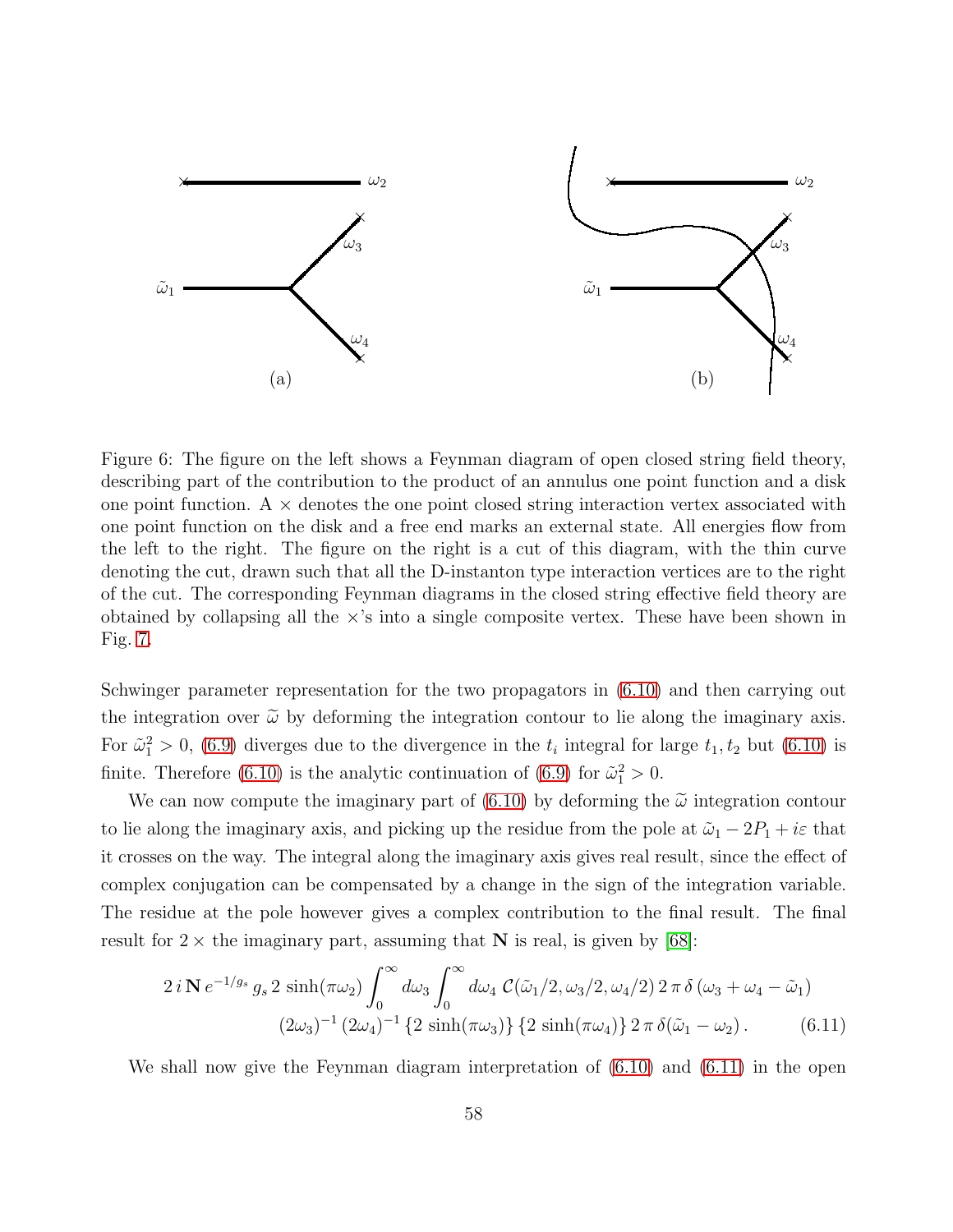

<span id="page-58-0"></span>Figure 7: The figure shows the representations of Fig.  $6(a)$  and (b) as Feynman diagrams of closed string effective field theory. • denotes a D-instanton type interaction vertex of the effective field theory.

closed string field theory. [\(6.10\)](#page-56-0) can be interpreted as the contribution from the Feynman diagram shown in Fig.  $6(a)$ . The  $\times$  denotes a disk one point function and produces the factors of  $2\sinh(2\pi P) \exp[-b(P^2 - \omega^2/4)]$ , given in [\(6.3\)](#page-53-3), from the one point function of the Liouville primary of momentum P and energy  $\omega$  on the disk.  $\omega_2$  and  $\tilde{\omega}_1$  label the outgoing and incoming energies of the original Feynman diagram and  $\omega_3 = \tilde{\omega}_1 - \tilde{\omega}$  and  $\omega_4 = \tilde{\omega}$  label internal energies, all flowing from left to right.  $C(\tilde{\omega}_1/2, P_1, P_2)$  represents the three point interaction vertex of three closed strings. For off-shell external states, we could include additional damping factors in this vertex by replacing b by  $b' > b$  in [\(6.9\)](#page-56-1) and [\(6.10\)](#page-56-0), but have chosen not to do so. The two factors in the second line of  $(6.10)$  represent the propagators of the internal lines in Fig  $.6(a)$ , carrying energies  $\omega_3 = \tilde{\omega}_1 - \tilde{\omega}$  and  $\omega_4 = \tilde{\omega}$ . Integration over the zero mode  $\phi$ , labelling the position of the D-instanton along the Euclidean time, produces the energy conserving delta function  $2\pi\delta(\tilde{\omega}_1 - \omega_2)$  after Wick rotation. The factors of i can be understood as follows. If we were computing the S-matrix element, then we would get factor of  $-i$  from each of the two propagators, a factor of  $i$  from the closed string three point vertex and a factor of  $i$  from the D-instanton induced vertex of the effective field theory, obtained by merging the three  $\times$  in the diagram. The product of these factors give 1. Note that we do not have separate  $i$  from each  $\times$  – this is part of the Feynman rule of the theory since we integrate out the open string zero modes in the Euclidean space where there are no is in the interaction vertices and then rotate the effective field theory action to the Lorentzian space. To compute the T-matrix element we need to multiply the result by a factor of  $-i$ . This gives the overall multiplicative factor of  $-i$  in [\(6.10\)](#page-56-0). The factor of  $1/2$  in the front is a combinatorial factor due to having two identical internal lines carrying energies  $\omega_3$  and  $\omega_4$ . This may be clearer from Fig. [7\(](#page-58-0)a) that gives the representation of the same term as a Feynman diagram in the closed string effective field theory.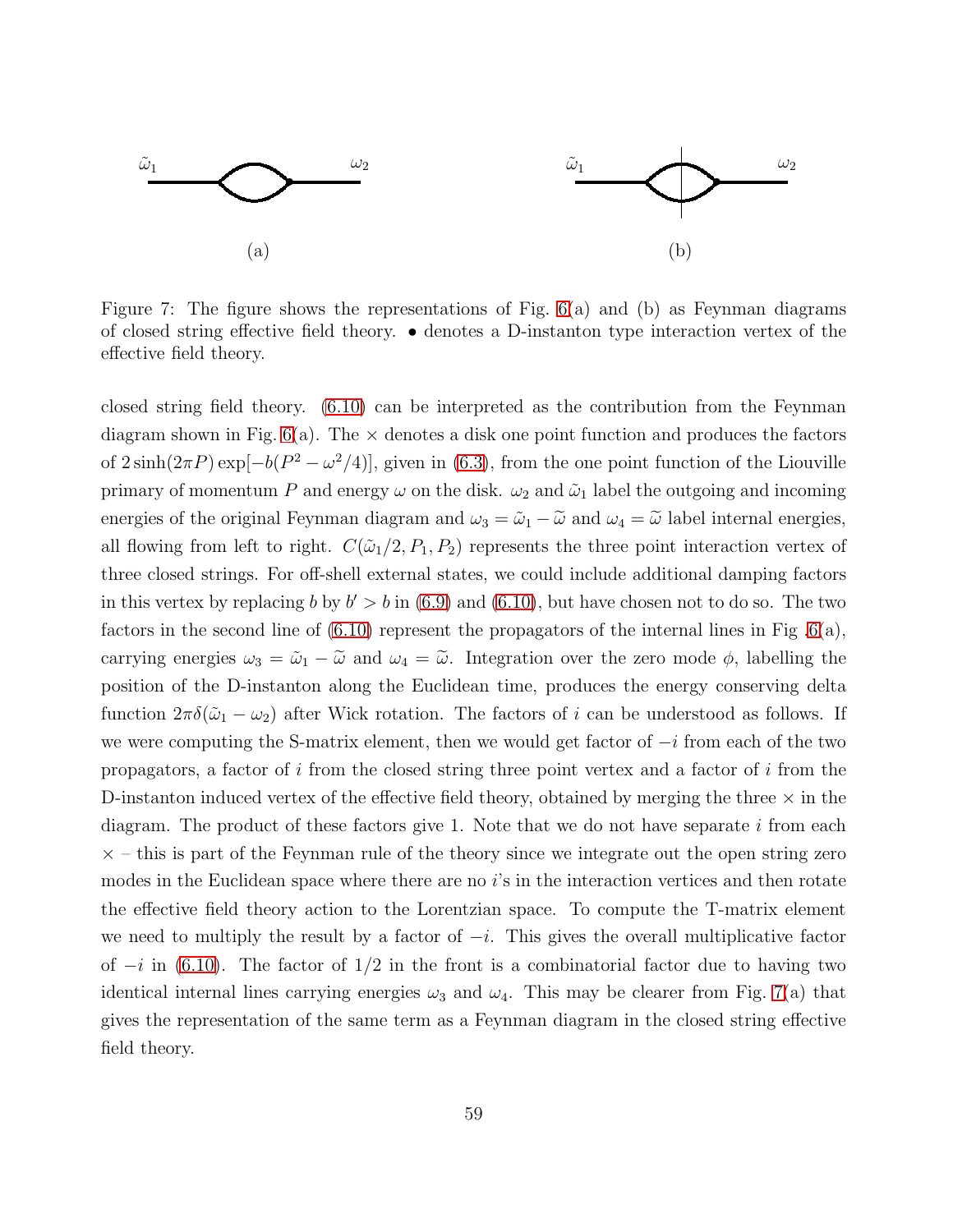Let us now turn to  $(6.11)$  and show that for real  $N$ , it can be interpreted as the contribution to  $T - T^{\dagger}$  from the cut diagram shown in Fig. [6\(](#page-57-1)b) in accordance with [\(2.1\)](#page-11-1). According to the cutting rule, to compute the difference between [\(6.10\)](#page-56-0) and its hermitian conjugate, we simply have to replace the propagators carrying energies  $\omega_3$  and  $\omega_4$  by cut propagators,

<span id="page-59-3"></span>
$$
-\frac{i}{-\frac{1}{4}\omega_i^2 + P^2 - i\epsilon} \quad \Rightarrow \quad 2\pi\,\delta\left(-\frac{1}{4}\omega_i^2 + P^2\right) \,, \qquad i = 3, 4,\tag{6.12}
$$

and take hermitian conjugate of the diagram on the right of the cut. Since for real  $N$  the diagram on the right of the cut is hermitian, taking its hermitian conjugate has no effect. This gives the contribution to  $T - T^{\dagger}$  according to cutting rules to be:

$$
-\frac{i}{2}\mathbf{N}e^{-1/g_s}g_s 2\sinh(\pi\omega_2)\int_0^\infty dP_1\int_0^\infty dP_2C(\omega/2, P_1, P_2) 2\sinh(2\pi P_1) 2\sinh(2\pi P_2)
$$

$$
\int \frac{d\tilde{\omega}}{2\pi}2\pi i \delta\left(-\frac{1}{4}(\tilde{\omega}_1-\tilde{\omega})^2+P_1^2\right)2\pi i \delta\left(-\frac{1}{4}\tilde{\omega}^2+P_2^2\right)2\pi \delta(\tilde{\omega}_1-\omega_2). \tag{6.13}
$$

It is straightforward to verify that this precisely reproduces [\(6.11\)](#page-57-0). Physically the cut diagram is given by the product of a genus zero contribution to closed string  $1 \rightarrow 2$  amplitude and the hermitian conjugate of the leading D-instanton contribution to the closed string  $1 \rightarrow$ 2 amplitude, given by the product of three disk one point functions. Fig. [7\(](#page-58-0)b) shows the representation of the same cut diagram in the closed string effective field theory.

### <span id="page-59-0"></span>6.3 Unitarity violation in the matrix model

We now turn to the case when  $N$  is imaginary as given in  $(6.4)$ , and explore whether the analog of  $(2.1)$  can still give us some useful information. For this let us first rewrite  $(2.1)$  is a way that will be convenient to generalize to the case when  $N$  is not real. Let  $T_k$  denote the contribution to T from the k instanton sector, containing terms proportional to  $e^{-k/g_s}$ . Then for hermitian T, comparing terms proportional to  $e^{-1/g_s}$  on two sides of [\(2.1\)](#page-11-1), we get:

<span id="page-59-1"></span>
$$
\langle f|T_1|i\rangle - \langle f|T_1^\dagger|i\rangle = i \sum_n \langle f|T_1^\dagger|n\rangle \langle n|T_0|i\rangle + i \sum_n \langle f|T_0^\dagger|n\rangle \langle n|T_1|i\rangle. \tag{6.14}
$$

Now when N is imaginary, then we should expect an analog of  $(6.14)$  with  $T_1$  replaced by  $iT_1$  to hold, since up to order  $e^{-1/g_s}$ ,  $T_0 + iT_1$  will represent a T-matrix constructed from real effective action in which  $N$  has been replaced by  $iN$ . Therefore we now expect a relation of the form:

<span id="page-59-2"></span>
$$
\langle f|iT_1|i\rangle - \langle f|(iT_1)^\dagger|i\rangle = i \sum_n \langle f|(iT_1)^\dagger|n\rangle \langle n|T_0|i\rangle + i \sum_n \langle f|T_0^\dagger|n\rangle \langle n|(iT_1)|i\rangle. \tag{6.15}
$$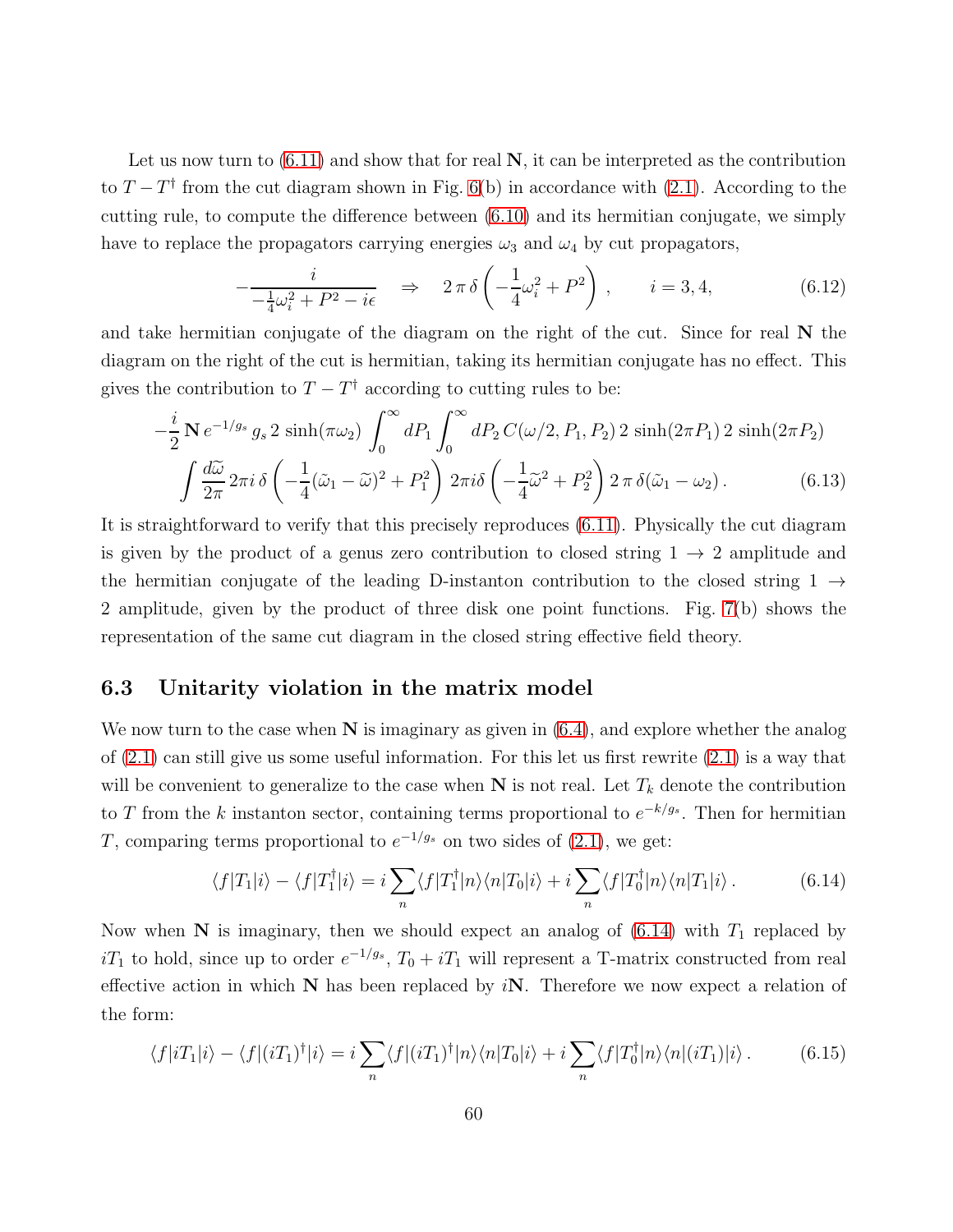Due to the extra factors of  $i$ , this relation is no longer useful for proving unitarity of the closed string amplitudes. Nevertheless, as we shall discuss now, this identity can still be used to extract useful information on T-matrix elements.

The first term on the right hand side of [\(6.15\)](#page-59-2) represents the contribution from the cut diagram Fig.  $6(a)$  with N replaced by iN. The second term on the right hand side represents the contribution from another diagram, obtained by mirror reflecting Fig. [6](#page-57-1) about the vertical axis and exchanging  $\omega_2$  and  $\tilde{\omega}_1$ . This gives the same contribution as the first term. Therefore the right hand side of  $(6.15)$  is given by twice the term given in  $(6.11)$ , with N replaced by *i* N. After cancelling the *i* from two sides of [\(6.15\)](#page-59-2), we get the matrix element of  $T_1 + T_1^{\dagger}$  $i_1^{\dagger}$  for  $1 \rightarrow 1$  scattering:

$$
(T_1 + T_1^{\dagger}) = 2 \pi \delta(\tilde{\omega}_1 - \omega_2) 4 i \mathbf{N} e^{-1/g_s} g_s 2 \sinh(\pi \omega_2) \int_0^{\infty} d\omega_3 \int_0^{\infty} d\omega_4 C(\tilde{\omega}_1/2, \omega_3/2, \omega_4/2)
$$
  

$$
2 \pi \delta(\omega_3 + \omega_4 - \tilde{\omega}_1) (2\omega_3)^{-1} (2\omega_4)^{-1} \{2 \sinh(\pi \omega_3)\} \{2 \sinh(\pi \omega_4)\}
$$
  

$$
= 2 \pi \delta(\tilde{\omega}_1 - \omega_2) i \mathbf{N} e^{-1/g_s} g_s 2 \sinh(\pi \omega_2) \int_0^{\infty} d\omega_3 \int_0^{\infty} d\omega_4 \tilde{\omega}_1 2 \pi \delta(\omega_3 + \omega_4 - \tilde{\omega}_1)
$$
  

$$
\{2 \sinh(\pi \omega_3)\} \{2 \sinh(\pi \omega_4)\}, \qquad (6.16)
$$

where we used  $\mathcal{C}(\tilde{\omega}_1/2, \omega_3/2, \omega_4/2) = \tilde{\omega}_1 \omega_3 \omega_4$  when  $\tilde{\omega}_1 = \omega_3 + \omega_4$  [\[47\]](#page-90-1). Using  $S = iT$ , we now see that the matrix element of  $S_1 - S_1^{\dagger}$  $i_1^{\dagger}$  for  $1 \rightarrow 1$  scattering is given by:

$$
(S_1 - S_1^{\dagger}) = -2 \pi \delta(\tilde{\omega}_1 - \omega_2) \mathbf{N} e^{-1/g_s} g_s 2 \sinh(\pi \omega_2) \int_0^{\infty} d\omega_3 \int_0^{\infty} d\omega_4 \, \tilde{\omega}_1 2 \pi \delta (\omega_3 + \omega_4 - \tilde{\omega}_1)
$$
  
\n
$$
\{2 \sinh(\pi \omega_3)\} \{2 \sinh(\pi \omega_4)\}
$$
  
\n
$$
= -2 \frac{i}{\pi} \delta(\tilde{\omega}_1 - \omega_2) e^{-1/g_s} g_s \tilde{\omega}_1 \sinh^2(\pi \tilde{\omega}_1) \left\{\frac{\pi \tilde{\omega}_1}{\tanh(\pi \tilde{\omega}_1)} - 1\right\},
$$
\n(6.17)

where in the last step we have used [\(6.4\)](#page-53-2) and explicitly carried out the integration over  $\omega_3$  and  $\omega_4$ . This agrees with the dual matrix model result given in [\[11\]](#page-87-1). Similar agreement has been found for all  $1 \rightarrow n$  scattering amplitudes [\[68\]](#page-92-6).

# <span id="page-60-0"></span>7 Two instanton amplitudes in two dimensional string theory

In this section we shall examine the source of unitarity violation in 2-instanton amplitudes in two dimensional string theory and show that the results are consistent with the general conclusions of §[5.](#page-36-1) In §[7.1](#page-61-0) we shall follow [\[12\]](#page-88-0) and evaluate the leading 2-instanton contribution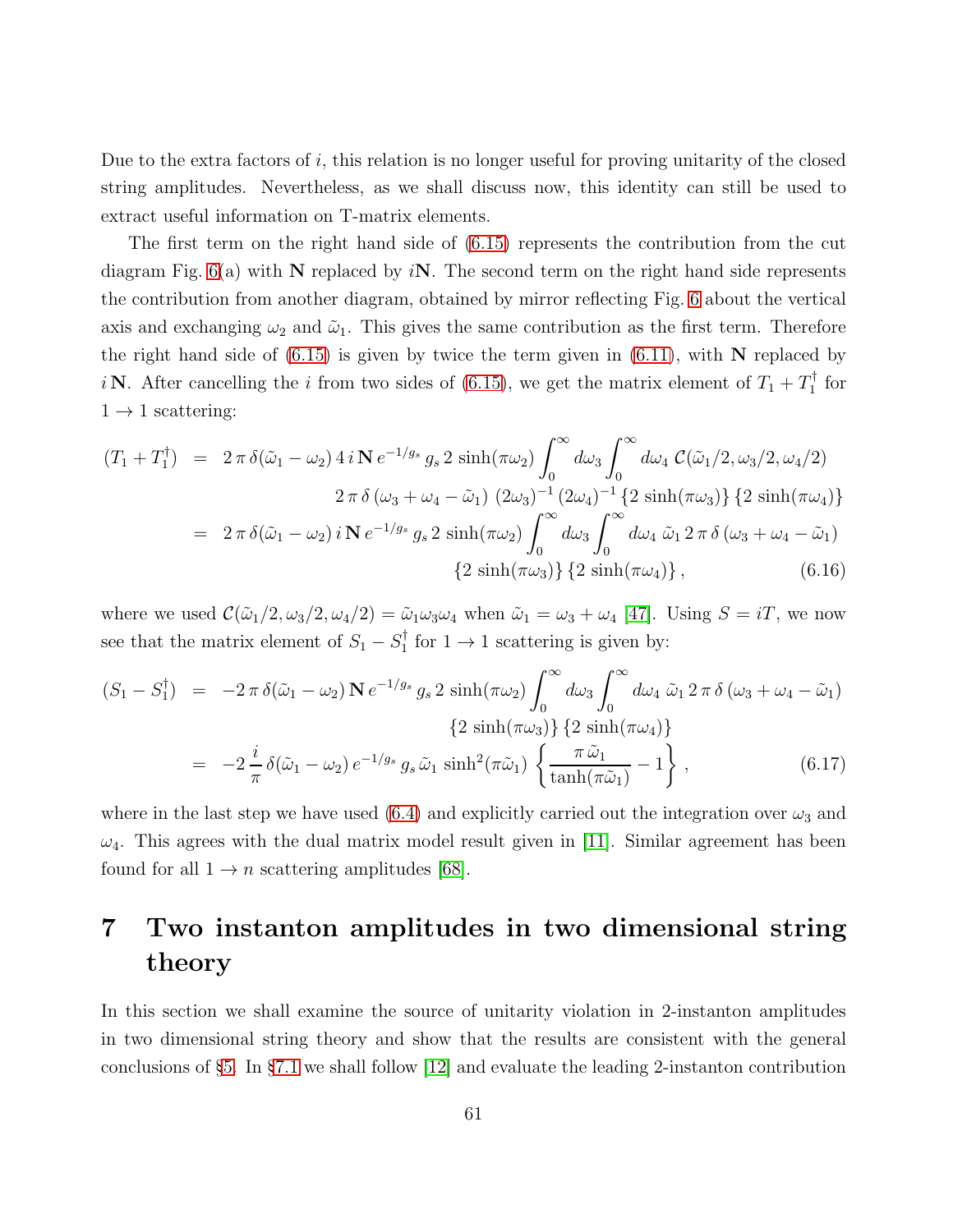to the two tachyon amplitude in two dimensional string theory using the Lorentzian prescription for the integration contour. However we shall not assume the value of N, allowing it to be an arbitrary complex number. The amplitude will turn out to have an imaginary part even for real N. In §[7.2](#page-67-0) we shall analyze whether this imaginary part is consistent with the cutting rules. For this we analyze the same amplitude as a sum of Feynman diagrams in open closed string field theory, as well as in the closed string effective field theory. We shall find that while a part of the imaginary contribution can be traced to the contribution from a cut diagram, the rest of the contribution to the imaginary part cannot be regarded as coming from a cut diagram. However the difference can be accounted for by the contribution from the imaginary part of the closed string effective action originating in the 2-instanton sector. This shows violation of unitarity in the theory even when  $N$  is real. Furthermore, the imaginary part of the 2-instanton effective action can be traced directly to the  $i\epsilon$  in the Lorentzian prescription, needed for dealing with the extra open string tachyon modes that appear on the D-instanton system when the two D-instantons come close. In §[7.3](#page-73-0) we show that if we had used the unitary prescription for evaluating the amplitude then for real  $N$ , the imaginary part of the amplitude would have been consistent with the cutting rules, thereby showing that we get a unitary amplitude. We also show that in this case the two instanton contribution to the closed string effective action is real. In §[7.4](#page-73-1) we compare our conventions with those in [\[12\]](#page-88-0), and verify that what we call the Lorentzian prescription indeed agrees with that given in [\[12\]](#page-88-0) when we put all the factors of i in the proper places and choose N to be  $i/(8\pi^2)$ . We then show that if we had used the unitary prescription for computing the two instanton contribution in this theory, the agreement between the string theory results and the matrix model results found in [\[12\]](#page-88-0) continues to hold, provided we choose a different normalization constant for the (2,1) instanton amplitude. In §[7.5](#page-76-0) we extend this analysis to the three instanton sector.

# <span id="page-61-0"></span>7.1 Leading two instanton contribution to the closed string two point function

In this subsection we shall compute the leading two instanton contribution to the two point function of closed string tachyon following [\[12\]](#page-88-0), with an incoming closed string of energy  $\tilde{\omega}_1 =$  $-\omega_1 > 0$  and an outgoing closed string of energy  $\omega_2 > 0$ . In order to understand the analytic properties of various results as function of  $\omega_1, \omega_2$ , we shall express our result in a way that will be valid for both signs of the  $\omega_i$ 's. There will be an overall normalization factor of  $N^2e^{-2/g_s}$ , with the  $N^2$  factor containing the effect of annulus amplitude with both boundaries lying on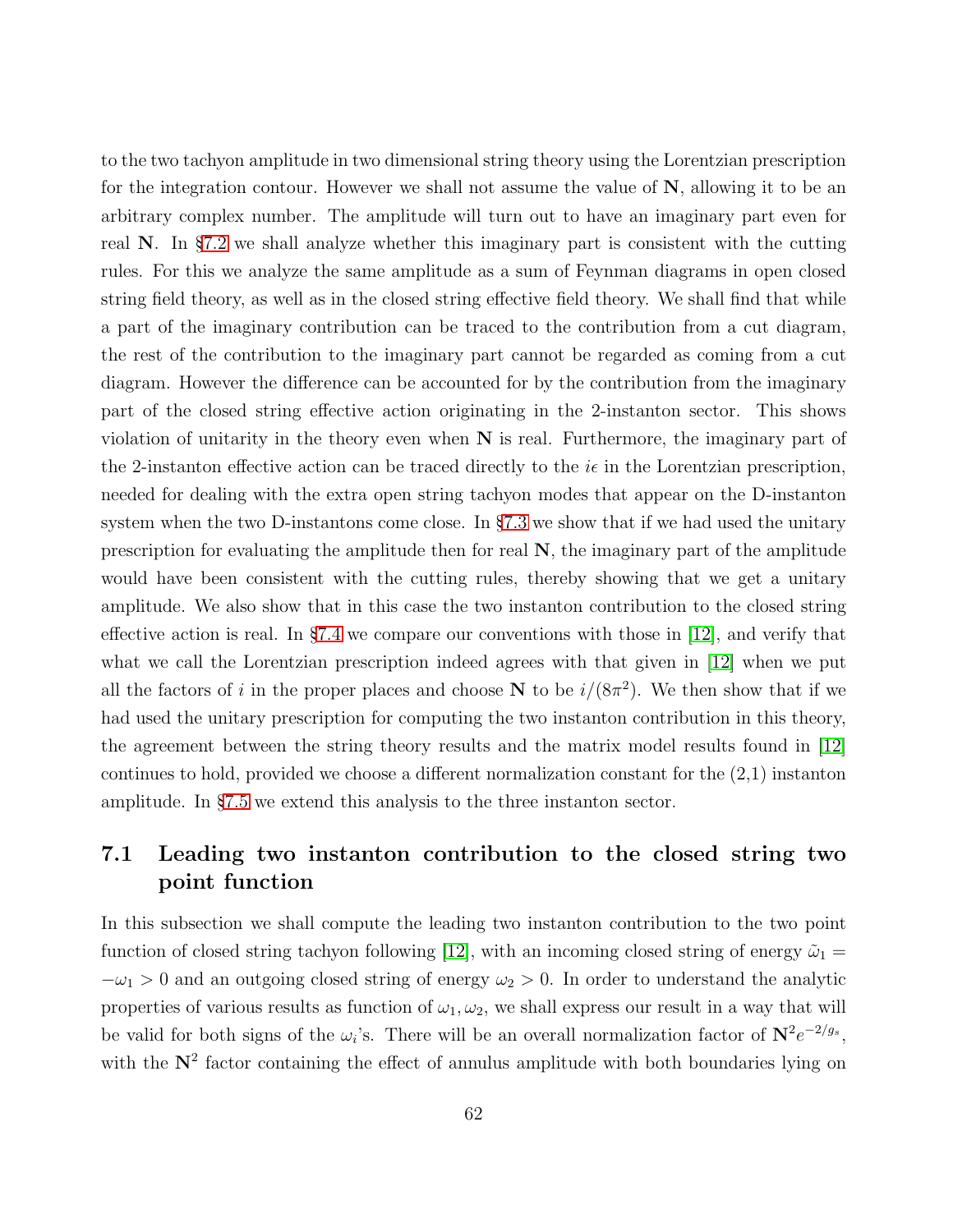$$
2 \times \omega_2
$$
\n
$$
\times \exp[\mathcal{A}_{12}]
$$
\n
$$
\omega_1
$$
\n
$$
\omega_2
$$
\n
$$
\times (\exp[\mathcal{A}_{12}] - 1)
$$
\n
$$
\omega_1
$$
\n
$$
\omega_2
$$
\n
$$
\times (\exp[\mathcal{A}_{12}] - 1)
$$
\n
$$
\omega_1
$$
\n
$$
\omega_2
$$
\n
$$
\times (\exp[\mathcal{A}_{12}] - 1)
$$
\n
$$
\omega_1
$$
\n
$$
\omega_1
$$
\n
$$
\omega_2
$$
\n
$$
\omega_2
$$
\n
$$
\omega_1
$$
\n
$$
\omega_2
$$
\n
$$
\omega_1
$$
\n
$$
\omega_2
$$
\n
$$
\omega_1
$$
\n
$$
\omega_2
$$
\n
$$
\omega_1
$$
\n
$$
\omega_2
$$
\n
$$
\omega_1
$$
\n
$$
\omega_2
$$
\n
$$
\omega_1
$$
\n
$$
\omega_2
$$
\n
$$
\omega_1
$$

<span id="page-62-0"></span>Figure 8: The leading order two instanton contribution to the two point function of closed strings. As usual  $\times$  denotes the disk one point function.  $A_{12}$  denotes the full annulus contribution with the two boundaries lying on two different instantons. We also have a diagram in which 1 and 2 are exchanged in Fig.(a). The −1 in the last two terms ensures that the underlying world-sheet has at least one boundary of each type.

the same D-instanton. However we need to also include the effect of the annulus with the two boundaries lying on different D-instantons. This is given by [\[12\]](#page-88-0):

<span id="page-62-1"></span>
$$
\mathcal{A}_{12} = \int_0^\infty dt \, t^{-1} \left[ e^{-t \{ (\phi_{(1)} - \phi_{(2)})^2 - 4\pi^2 \}/2\pi} - e^{-t \{ \phi_{(1)} - \phi_{(2)} \}^2 / 2\pi} \right] = \ln \frac{\{ \phi_{(1)} - \phi_{(2)} \}^2}{\{ \phi_{(1)} - \phi_{(2)} \}^2 - 4\pi^2} . \tag{7.1}
$$

This includes the contribution to the partition function from open strings stretching from instanton 1 to instanton 2 and from open strings stretching from instanton 2 to instanton  $1$ otherwise there would have been a factor of  $1/2$  multiplying this expression. Note the subtle difference betwwen  $A_{12}$  and  $A_{12}$  defined in [\(5.1\)](#page-38-1). In the latter, the lower limit of integration is a constant  $a > 0$  since we subtract the contribution given by exchange of closed strings between a pair of disks in the underlying open closed string field theory. In contrast  $A_{12}$  represents the full annulus contribution.  $A_{12}$  is the relevant contribution while computing the full amplitude, whereas  $A_{12}$  is the relevant contribution for computing the interaction vertex of the closed string effective field theory.

The leading 2-instanton contribution to the closed string two point function will come from the product of  $N^2 e^{-2/g_s} \exp[A_{12}]$  times the product of two disk one point functions. However, if the boundaries of both the disks lie on the same D-instanton, then the multiplicative factor is  $N^2 e^{-2/g_s} (\exp[\mathcal{A}_{12}]-1)$ , so that after expanding the exponential, each term represents a worldsheet diagram that has each type of boundary appearing at least once. These contributions have been shown in Fig. [8.](#page-62-0) Even though they look like Feynman diagrams of open closed string field theory, they should be interpreted as the full world-sheet contribution to the amplitude since we use  $A_{12}$  instead of  $A_{12}$  in the exponent. For example, Fig. [8\(](#page-62-0)a) represents an amplitude where the incoming closed string vertex operator is inserted at the center of the disk whose boundary lies on instanton 1 and the outgoing closed string vertex operator is inserted at the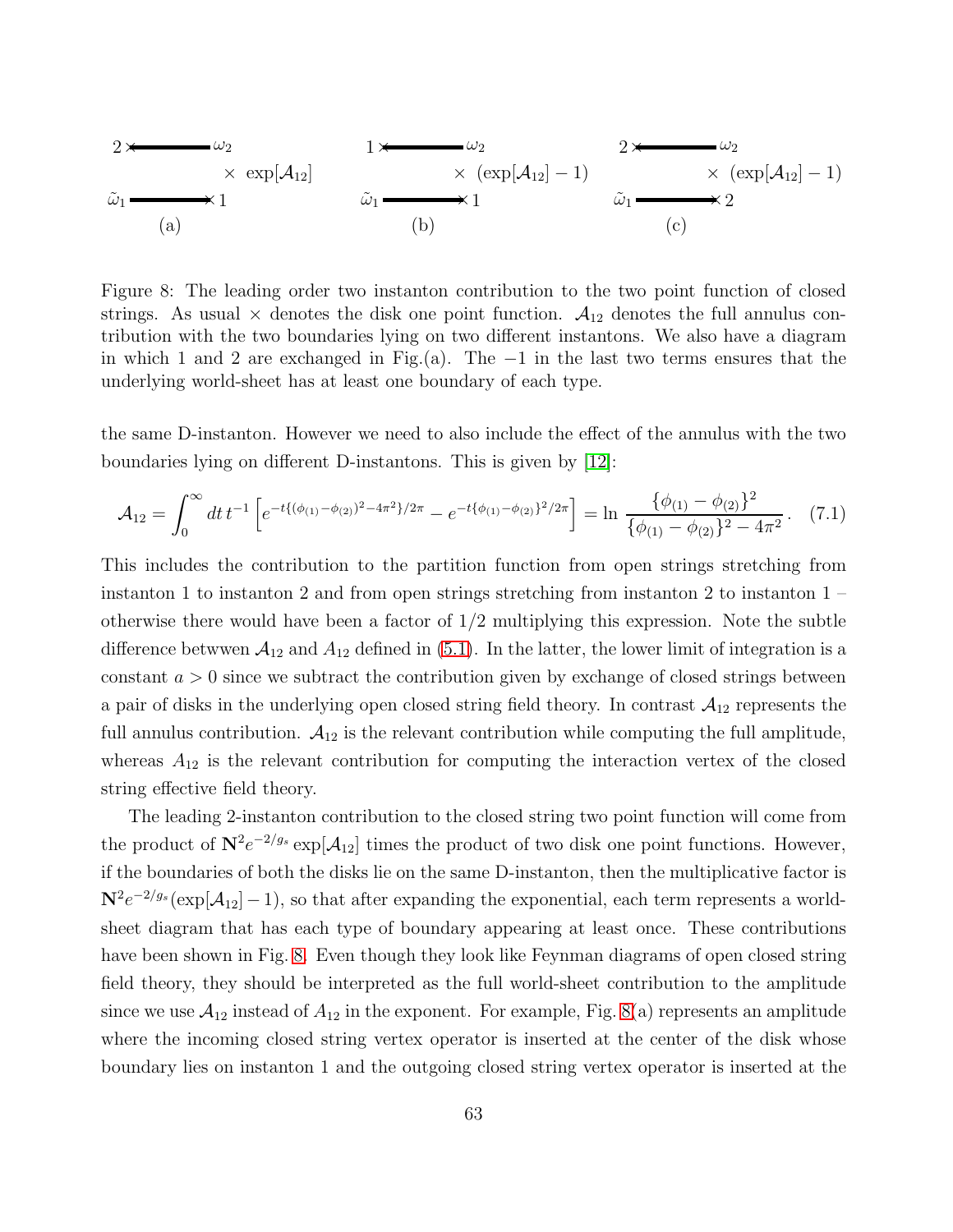center of the disk whose boundary lies on instanton 2. This amplitude is multiplied by  $\exp[\mathcal{A}_{12}]$ . There is a similar diagram (not shown in the figure) where the boundary conditions of the two disks are interchanged. They give identical contributions and their total contribution to the amplitude in the Euclidean theory is given by:

<span id="page-63-0"></span>
$$
\mathbf{N}^{2} e^{-2/g_{s}} \int d\phi_{(1)} d\phi_{(2)} e^{-i\omega_{1}^{E}\phi_{(1)}-i\omega_{2}^{E}\phi_{(2)}} 2 \sinh(2\pi P_{1}) 2 \sinh(2\pi P_{2}) \exp[\mathcal{A}_{12}]
$$
  
= 
$$
\mathbf{N}^{2} e^{-2/g_{s}} 4 \sinh(2\pi P_{1}) \sinh(2\pi P_{2}) \int d\phi_{(1)} d\phi_{(2)} e^{-i\omega_{1}^{E}\phi_{(1)}-i\omega_{2}^{E}\phi_{(2)}} \left[1 + \frac{4\pi^{2}}{(\phi_{(1)} - \phi_{(2)})^{2} - 4\pi^{2}}\right].
$$
\n(7.2)

Note that even though we have a sum of two diagrams, we do not have a factor of 2. This is due to the fact that the two D-instantons are identical and therefore exchanging them does not give a new contribution as long as we integrate  $\phi_{(1)}$  and  $\phi_{(2)}$  over the entire real line. Since we are working in the Euclidean theory, there are no factors of  $i$  in the overall normalization. On the right hand side of [\(7.2\)](#page-63-0), the contribution of the first term inside the square bracket has separate factors of  $\delta(\omega_1^E)$  and  $\delta(\omega_2^E)$ , and corresponds to a disconnected diagram in the closed string effective field theory with a pair of D-instanton type interaction vertices. We shall not consider this contribution any further.

Fig. [8\(](#page-62-0)b) represents an amplitude where the incoming closed string vertex operator is inserted at the center of the disk whose boundary lies on instanton 1 and the outgoing closed string vertex operator is inserted at the center of the disk whose boundary also lies on instanton 1. Fig. [8\(](#page-62-0)c) represents a similar contribution where the boundaries of both disks lie on instanton 2. This is related to Fig. [8\(](#page-62-0)b) by the exchange of the positions of the two D-instantons and give the same result after integration over the positions. Therefore we shall combine the two contributions. The result takes the form:

<span id="page-63-1"></span>
$$
\mathbf{N}^2 e^{-2/g_s} \int d\phi_{(1)} d\phi_{(2)} e^{-i\omega_1^E \phi_{(1)} - i\omega_2^E \phi_{(1)}} 2 \sinh(2\pi P_1) 2 \sinh(2\pi P_2) \{ \exp\left[\mathcal{A}_{12}\right] - 1 \}
$$
  
= 
$$
\mathbf{N}^2 e^{-2/g_s} 4 \sinh(2\pi P_1) \sinh(2\pi P_2) \int d\phi_{(1)} d\phi_{(2)} e^{-i\omega_1^E \phi_{(1)} - i\omega_2^E \phi_{(1)}} \frac{4\pi^2}{(\phi_{(1)} - \phi_{(2)})^2 - 4\pi^2} .
$$
(7.3)

Again we see that despite having two contributions there is no factor of two, since exchanging two identical D-instantons does not give a new contribution as long as we integrate  $\phi_{(1)}$  and  $\phi_{(2)}$  individually over the entire range.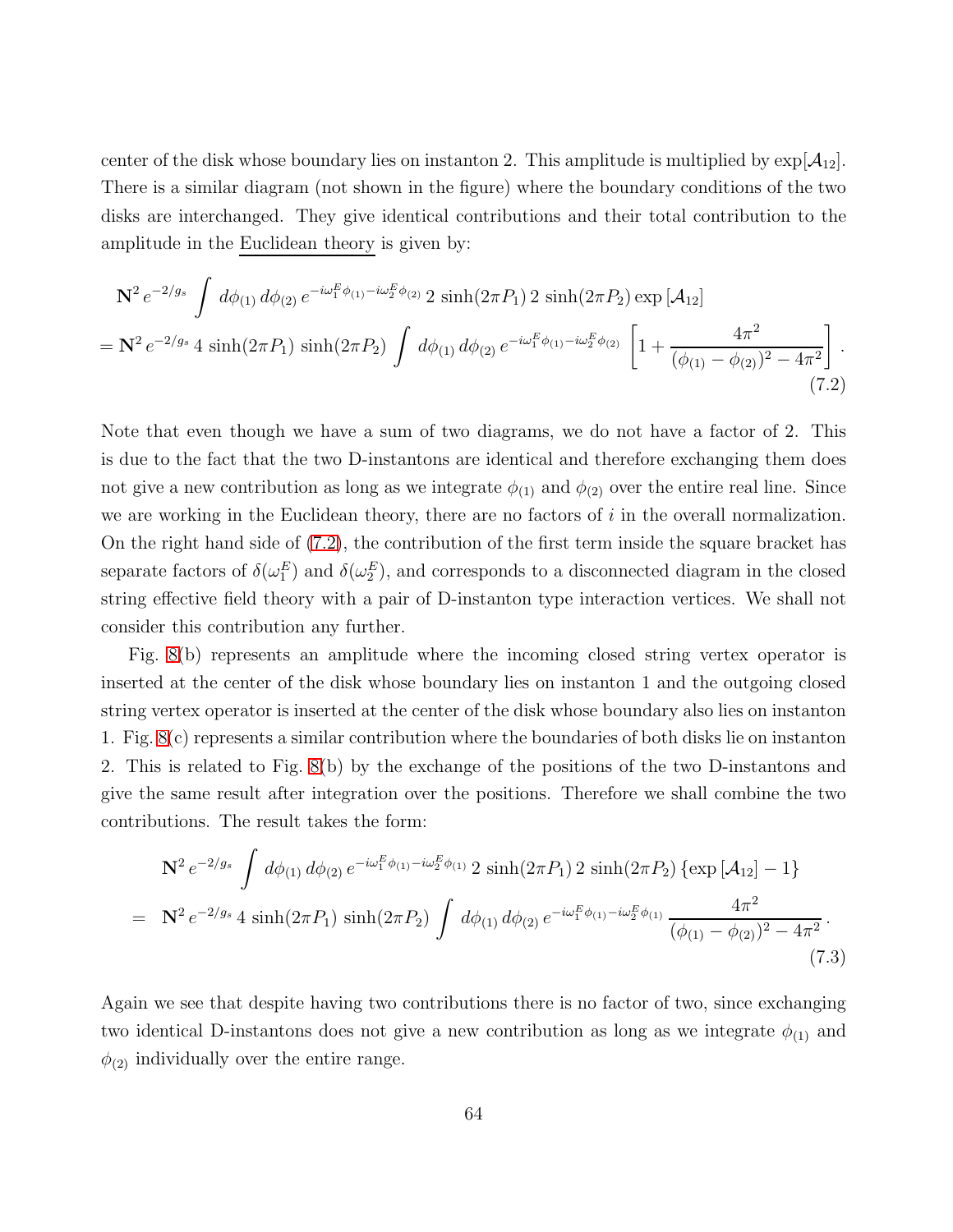Introducing new variables  $\phi$  and  $\chi$  via,

$$
\phi_{(1)} = \phi + \frac{1}{2}\chi, \qquad \phi_{(2)} = \phi - \frac{1}{2}\chi, \qquad (7.4)
$$

and using the Lorentzian prescription [\(5.15\)](#page-50-0) for dealing with the singularities at  $\chi = 2\pi$ , we can express the sum of [\(7.2\)](#page-63-0) and [\(7.3\)](#page-63-1), leaving out the first term inside the square bracket of [\(7.2\)](#page-63-0), as

<span id="page-64-1"></span>
$$
\mathbf{N}^{2} e^{-2/g_{s}} 4 \sinh(2\pi P_{1}) \sinh(2\pi P_{2}) \int d\phi d\chi \, e^{-i\phi(\omega_{1}^{E} + \omega_{2}^{E})} \frac{4\pi^{2}}{\chi^{2} - 4\pi^{2} + i\epsilon} \times \left[ e^{-i\chi(\omega_{1}^{E} - \omega_{2}^{E})/2} + e^{-i\chi(\omega_{1}^{E} + \omega_{2}^{E})/2} \right]
$$
\n
$$
= \mathbf{N}^{2} e^{-2/g_{s}} 16 \pi^{2} \sinh(2\pi P_{1}) \sinh(2\pi P_{2}) 2\pi \delta(\omega_{1}^{E} + \omega_{2}^{E}) \int \frac{d\chi}{\chi^{2} - 4\pi^{2} + i\epsilon} \left[ e^{-i\chi(\omega_{1}^{E} - \omega_{2}^{E})/2} + 1 \right]. \tag{7.5}
$$

We shall now analytically continue  $\omega_i^E$  to the Lorentzian energies  $\omega_i = i\omega_i^E$  by replacing  $\omega_i^E$ by  $e^{-i\theta}\omega_i$  with real  $\omega_i$  and deforming  $\theta$  from 0 to  $\pi/2$ . This can be done by simultaneously deforming the  $\chi$  integration contour as  $\chi = e^{i\theta}u$  with u real, so that  $e^{\pm i\omega_i^E \chi}$  remain bounded along the integration contour and the integral converges for all  $\theta$ . At  $\theta = \pi/2$  we have,

<span id="page-64-2"></span>
$$
\omega_i^E = -i\,\omega_i, \qquad \chi = i\,u \,. \tag{7.6}
$$

Now as discussed in §[3.1](#page-17-0) under this deformation the amplitudes in the Euclidean theory directly get mapped to the T-matrix elements without any extra factor of i. Therefore we have:

<span id="page-64-0"></span>
$$
T_{2-\text{inst}} = i \mathbf{N}^2 e^{-2/g_s} 16 \pi^2 \sinh(\pi|\omega_1|) \sinh(\pi|\omega_2|) 2\pi \delta(\omega_1 + \omega_2)
$$
  

$$
\int du \frac{1}{-u^2 - 4\pi^2} \left[e^{i\omega_2 u} + 1\right]
$$
  

$$
= -i \mathbf{N}^2 e^{-2/g_s} 8 \pi^2 \sinh^2(\pi \omega_2) 2\pi \delta(\omega_1 + \omega_2) \left(1 + e^{-2\pi|\omega_2|}\right), \qquad (7.7)
$$

where we have used the relation  $\omega_1 = -\omega_2$  and the on-shell condition  $|\omega_i| = 2P_i$  to simplify the coefficient of  $\delta(\omega_1 + \omega_2)$ . As will be discussed in §[7.4,](#page-73-1) this agrees with the result of [\[12\]](#page-88-0) after appropriate change of notation.

Before we proceed, we make a few remarks on the result given in [\(7.7\)](#page-64-0):

1. We can also obtain [\(7.7\)](#page-64-0) by first evaluating the  $\chi$  integration in [\(7.5\)](#page-64-1) and then doing analytic continuation, keeping in mind that the analytic continuation needs to be done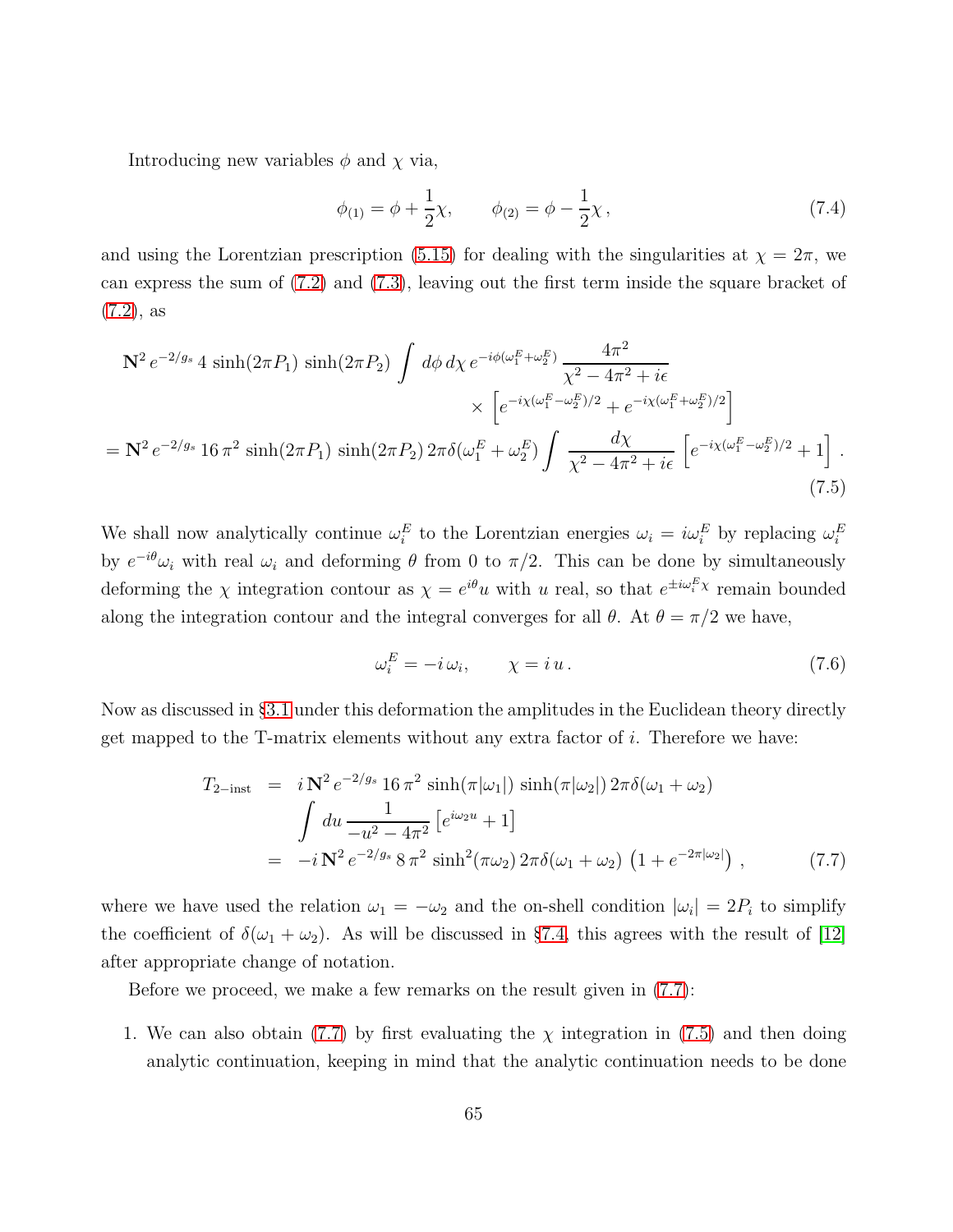

<span id="page-65-0"></span>Figure 9: (a) A cut diagram in open closed string field theory that can contribute to the imaginary part of the leading two instanton contribution to  $1 \rightarrow 1$  closed string amplitude. The thin vertical line represents the cut. (b) The same cut diagram represented in the closed string effective field theory, with the •'s representing the interaction vertices of this effective field theory.

via the second and the fourth quadrants of the  $\omega_i^E$  plane, or equivalently, the first and the third quadrants of the  $\omega_i$  plane. Therefore positive (negative)  $\omega_i^E$  analytically continues to positive (negative)  $\omega_i$ .

- 2. Appearance of  $|\omega_2|$  in [\(7.7\)](#page-64-0) shows that the amplitude is non-analytic at  $\omega_2 = 0$ . This singularity can be traced to possible divergences from the large  $|\chi|$  region in [\(7.5\)](#page-64-1) – although the integral is finite, sufficient number of derivatives with respect to  $\omega_2^E$  will generate powers of  $\chi$  in the numerator and make the integral diverge at  $\omega_i^E = 0$ . If on the left hand sides of [\(7.2\)](#page-63-0) and [\(7.3\)](#page-63-1) we had performed the  $\chi$  integration before doing the t integration in the expression for  $A_{12}$  given in [\(7.1\)](#page-62-1), then the divergence would come from the  $t \approx 0$  region, associated with closed string degeneration. In string field theory this non-analyticity can be traced to the singularities associated with the cut diagrams shown in Fig. [9.](#page-65-0)
- 3. In contrast, we shall see in §[7.2](#page-67-0) that the contribution to the closed string effective action, given in [\(7.16\)](#page-69-0), is an analytic function of  $\omega_2$  in the complex  $\omega_2$  plane since the integrand in the  $\chi$  integration will have exponential suppression from the large  $|\chi|$  region. This can be traced to the fact that in the construction of the effective action we shall use  $A_{12}$ defined in  $(5.1)$  where the t integral has a lower cut-off.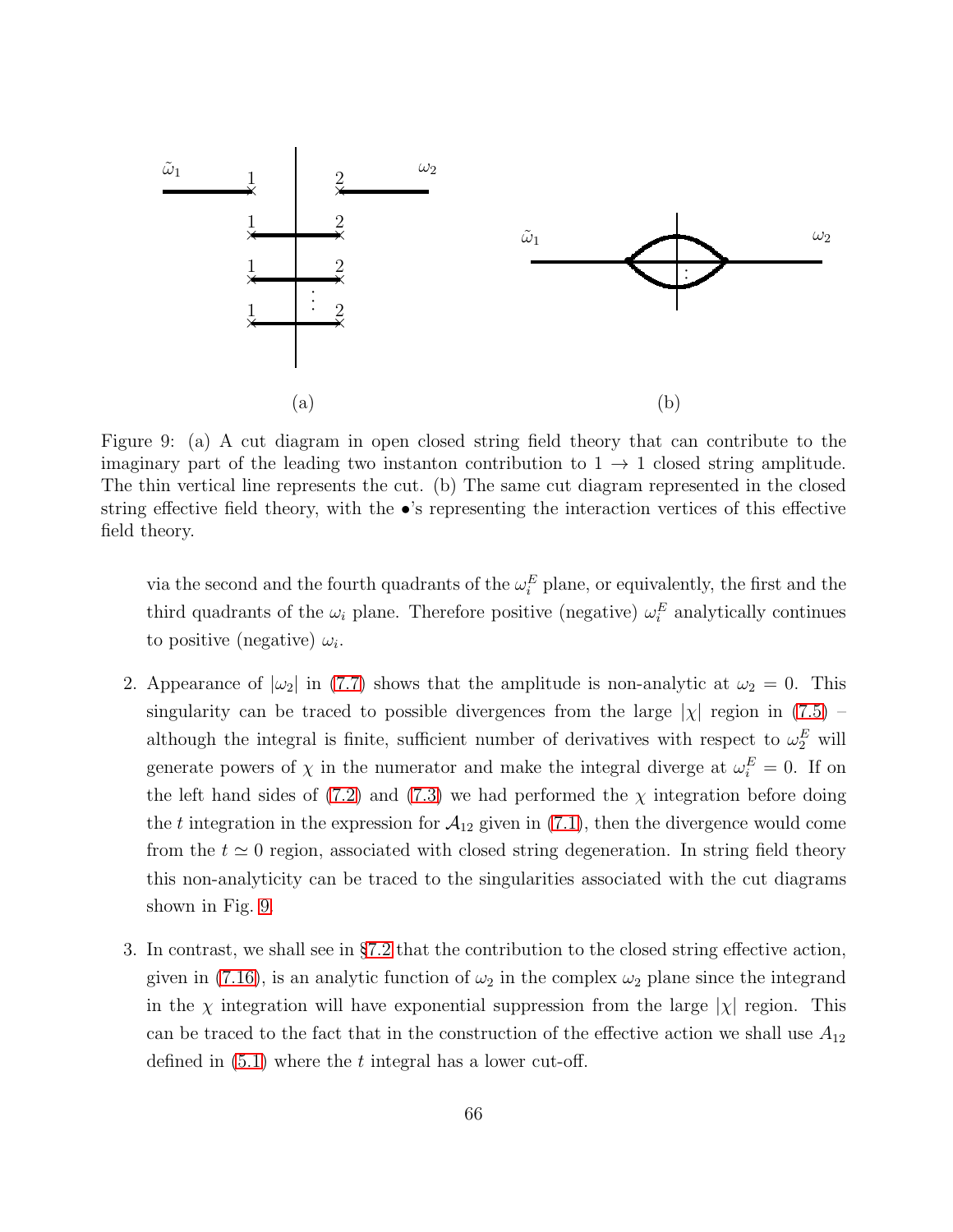4. From [\(7.7\)](#page-64-0) we see that even if N is taken to be real, as is needed for unitarity of the one instanton amplitude, the 2-instanton amplitude acquires an imaginary part. This by itself does not signal violation of unitarity – we need to check if the imaginary part arises from the cutting rules. We shall see in  $\S7.2$  $\S7.2$  that part of  $(7.7)$  does come from sum over cuts of the Feynman diagrams of string field theory shown in Fig. [9.](#page-65-0) The rest can be traced to the  $i\epsilon$  factor in [\(7.5\)](#page-64-1) that produces an imaginary part of the two instanton interaction vertex in closed string effective field theory. This is turn will show that the amplitude violates unitarity.

Let us now compute the same amplitude using the unitary prescription. This is done by using the identify [\(5.16\)](#page-50-1) to express the amplitude as a sum of [\(7.5\)](#page-64-1) and an additional contribution proportional to  $\delta(\chi^2 - 4\pi^2)$  in the integrand. For these extra terms, we can evaluate the  $\chi$  integral using this  $\delta$ -function and then replace  $\omega_i^E$  by  $-i\omega_i$  as given in [\(7.6\)](#page-64-2). This gives, for  $\omega_2 > 0$ :

$$
i\,\mathbf{N}^2\,e^{-2/g_s}\,4\,\pi^2\,\sinh^2(\pi\omega_2)\,2\pi\delta(\omega_1+\omega_2)\,\left(2+e^{-2\pi\omega_2}+e^{2\pi\omega_2}\right)\,. \tag{7.8}
$$

Adding this to [\(7.7\)](#page-64-0) we get the amplitude in the unitary prescription:

<span id="page-66-0"></span>
$$
T'_{2-\text{inst}} = i \,\mathbf{N}^2 \, e^{-2/g_s} \, 4 \,\pi^2 \, \sinh^2(\pi \omega_2) \, 2\pi \delta(\omega_1 + \omega_2) \, \left(e^{2\pi |\omega_2|} - e^{-2\pi |\omega_2|}\right) \,. \tag{7.9}
$$

We shall check in §[7.3](#page-73-0) that this imaginary contribution can be traced fully to the cut diagrams of Fig. [9,](#page-65-0) and is therefore consistent with unitarity.

We shall now discuss an alternate procedure for arriving at [\(7.9\)](#page-66-0) that will be easy to generalize to multi-instanton amplitudes. For this, note that under complex conjugation, an expression like [\(7.5\)](#page-64-1) will have the sign of its  $i\epsilon$  reversed. The sign of the exponent also changes, but this can be undone by a  $\chi \to -\chi$  change of integration variable. Therefore to get the result for the unitary prescription, we can take the result for the Lorentzian prescription, analytically continue it back to the Euclidean external momenta, complex conjugate the result, continue the result back to the Lorentzian momenta, and finally average over the initial and the final results. This can be achieved directly in the Lorentzian prescription by complex conjugation and change of the signs of the exponents<sup>[11](#page-66-1)</sup> in the terms involving exponentials of the energies

<span id="page-66-1"></span><sup>&</sup>lt;sup>11</sup>Note that this is a formal substitution and does not entail evaluating the result for opposite sign of the energy. For example, although in [\(7.7\)](#page-64-0) the final factor inside the parentheses is  $e^{-2\pi|\omega_2|}$  and therefore vanishes under antisymmetrization under  $\omega_2 \to -\omega_2$ , this is not relevant for our discussion. This is because the euclidean continuation of  $e^{-2\pi|\omega_2|}$  is  $e^{-2\pi i|\omega_2^E|}$ , and the exponent changes sign under complex conjugation. Therefore when we analytically continue it back to the Lorentzian signature, we get  $e^{2\pi|\omega_2|}$  and the sign of the exponent still changes.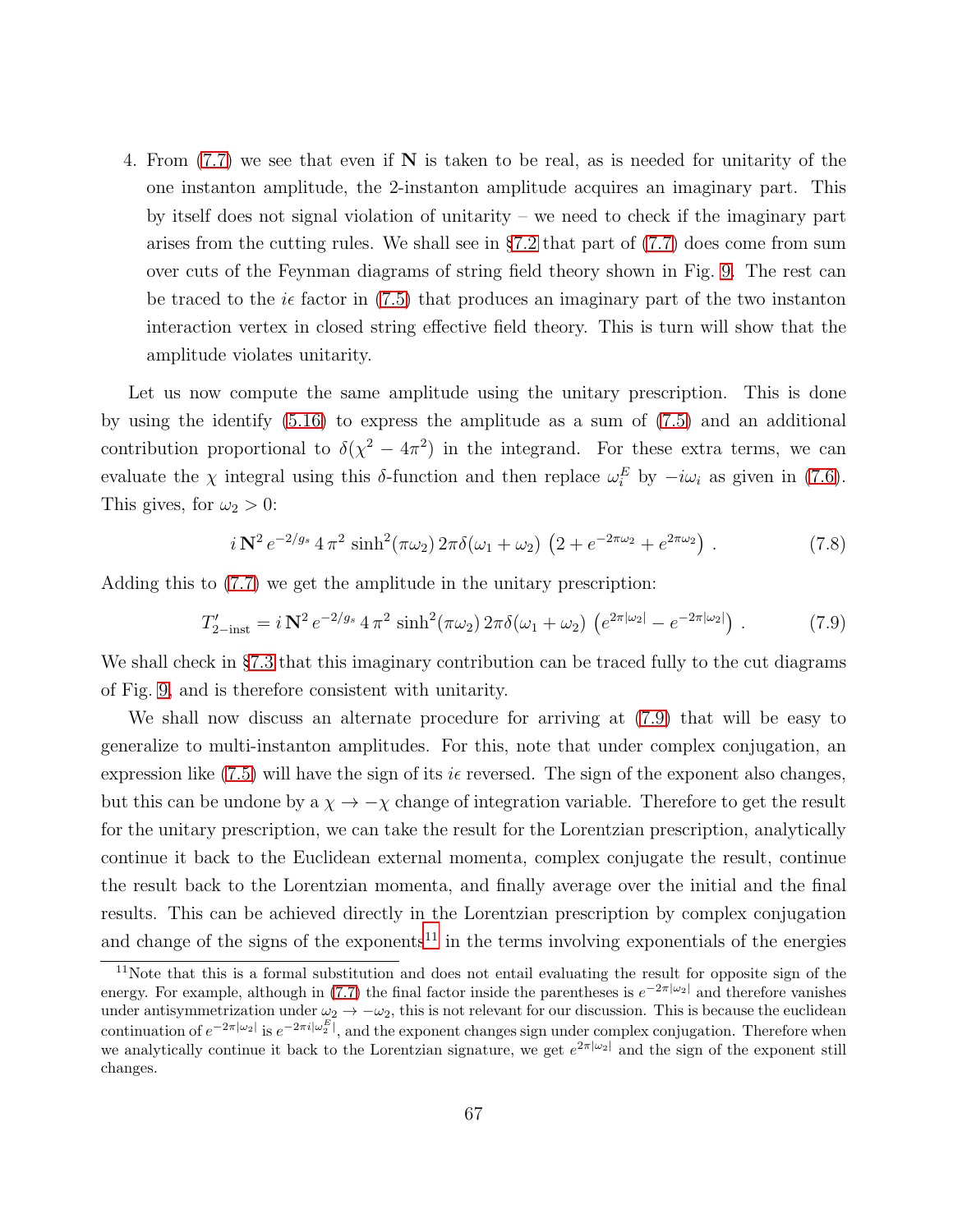

<span id="page-67-1"></span>Figure 10: The closed string contribution to the annulus partition function with different boundary conditions on the two boundaries.

and then averaging over the initial and the final results. For example, since complex conjugation of  $(7.7)$  produces an overall sign due to the presence of the factor of i, this procedure simply anti-symmetrizes the final factor inside the parenthesis under the replacement  $|\omega_2| \rightarrow -|\omega_2|$ , producing the factor  $(e^{-2\pi|\omega_2|} - e^{2\pi|\omega_2|})/2$ . This reproduces [\(7.9\)](#page-66-0).

### <span id="page-67-0"></span>7.2 Feynman diagram representation of the amplitude

We shall now describe how the results of  $\S7.1$  $\S7.1$  can be organized into sum of Feynman diagrams in the open closed string field theory. For this we need to first split the annulus contribution  $\mathcal{A}_{12}$  given in [\(7.1\)](#page-62-1) into the contribution from closed string exchange diagram shown in Fig. [10,](#page-67-1) where a pair of disk one point functions are connected by the closed string propagator, and the contribution  $A_{12}$  from the open string loops. Contribution from Fig. [10](#page-67-1) is given by:

$$
\int_{-\infty}^{\infty} \frac{d\omega_E}{2\pi} \int_0^{\infty} dP \, e^{-i\omega_E(\phi_{(1)} - \phi_{(2)})} \frac{1}{P^2 + \frac{\omega_E^2}{4}} e^{-2b(P^2 + \omega_E^2/4)} 4 \sinh^2(2\pi P)
$$
\n
$$
= \int_{2b}^{\infty} ds \int_{-\infty}^{\infty} \frac{d\omega_E}{2\pi} \int_0^{\infty} dP \, e^{-i\omega_E(\phi_{(1)} - \phi_{(2)})} \, e^{-s(P^2 + \omega_E^2/4)} \left( e^{4\pi P} + e^{-4\pi P} - 2 \right) \,, \tag{7.10}
$$

where in the first step we have used the off-shell closed string one point function on the disk as given in [\(6.3\)](#page-53-3) and the closed string propagator given on the left hand side of [\(6.12\)](#page-59-3) after euclidean rotation and in the second step we have used the Schwinger parameter representation of the propagator. Since the integrand is even function of  $P$ , we can extend the range of integration over P from  $-\infty$  to  $\infty$  at the cost of including a factor of 1/2, and then carry out integration over  $\omega_E$  and P by standard rules of Gaussian integration. After changing variable to

$$
t \equiv 2\pi/s \,,\tag{7.11}
$$

the final result may be written as,

<span id="page-67-2"></span>
$$
\int_0^a dt \, t^{-1} \left\{ e^{-t(\chi^2 - 4\pi^2)/2\pi} - e^{-t\chi^2/2\pi} \right\}, \quad \chi \equiv \phi_{(1)} - \phi_{(2)} \,, \tag{7.12}
$$

where,

$$
a \equiv \frac{\pi}{b} \,. \tag{7.13}
$$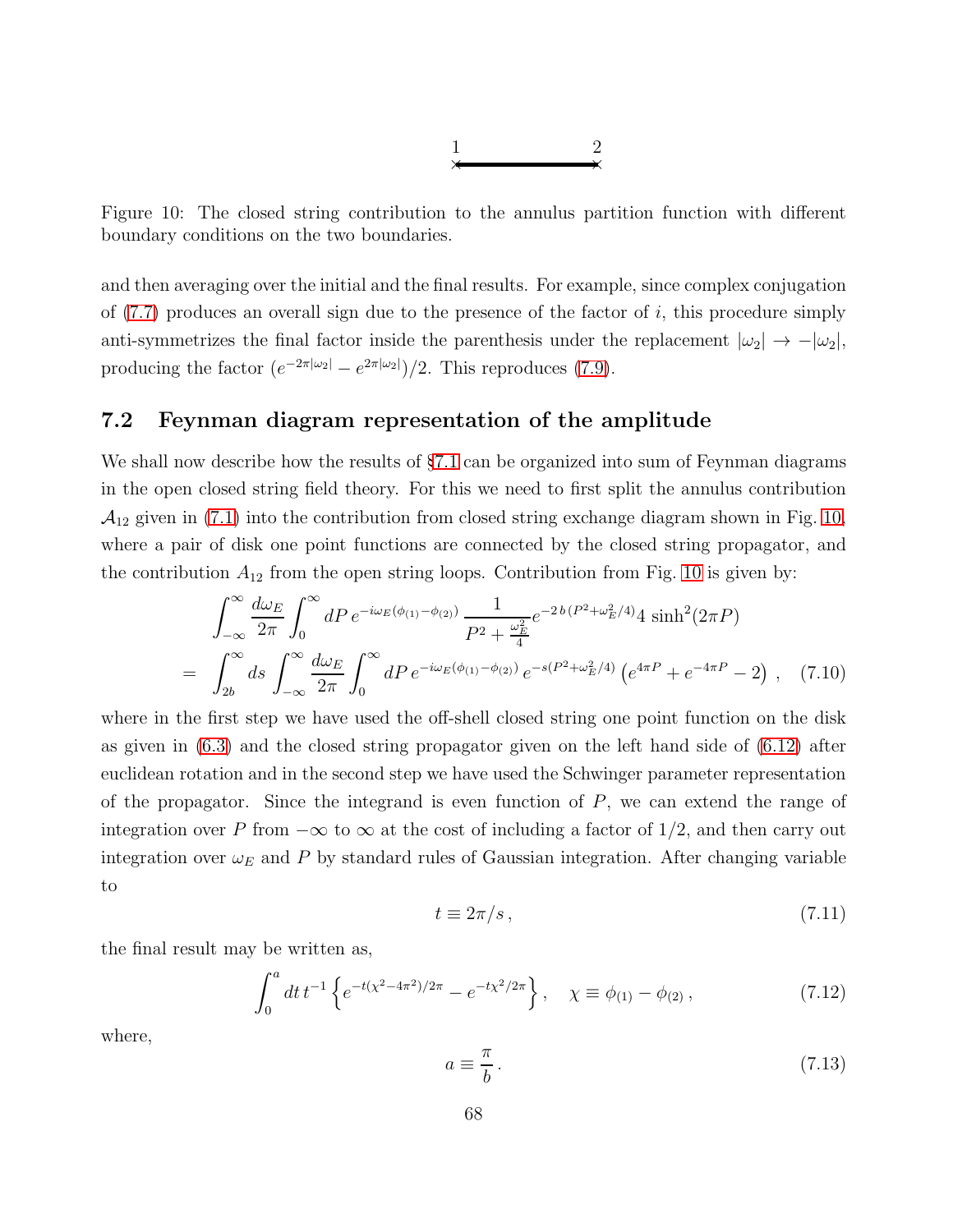ω˜<sup>1</sup> ω<sup>2</sup> × × 1,2 1,2 ×(e <sup>A</sup><sup>12</sup> − 1) ו ω˜<sup>1</sup> ω<sup>2</sup> (a) (b)

<span id="page-68-1"></span>Figure 11: (a) A Feynman diagram in the open closed string field theory giving two instanton contribution to the closed string two point function. 1,2 label at the vertex means that it can refer to either the first or the second D-instanton. (b) Representation of the same Feynman diagram in closed string effective field theory.  $\star$  represents a two instanton interaction vertex in the closed string effective field theory.

Comparing this with  $(7.1)$  we see that the remaining contribution, that was called  $A_{12}$  in  $(5.1)$ and that enters the definition of the two instanton interaction vertex, is given by:

<span id="page-68-0"></span>
$$
A_{12} = \int_{a}^{\infty} dt \, t^{-1} \left\{ e^{-t(x^2 - 4\pi^2)/2\pi} - e^{-t(x^2/2\pi)} \right\} \,. \tag{7.14}
$$

Note that  $A_{12}$  differs from  $A_{12}$  given in [\(7.1\)](#page-62-1) in that in [\(7.14\)](#page-68-0) the lower limit on the t integral is a while in  $(7.1)$  the lower limit is 0. We shall simplify the analysis by working in the small a limit – but this will still be different from the  $a = 0$  case. In this case for any finite  $\chi \equiv \phi_{(1)} - \phi_{(2)}$  the difference between  $A_{12}$  and  $A_{12}$  becomes small for small a, but for any small but fixed a, the contribution to [\(7.14\)](#page-68-0) for large  $\chi$  gets suppressed as  $e^{-a\chi^2/2\pi}$ , while there is no such suppression for  $\mathcal{A}_{12}$ .

With this result, we are now ready to compute the contribution to the closed string two point function from various Feynman diagrams of open closed string field theory. We first consider the Feynman diagram of Fig. [11.](#page-68-1) Fig.  $11(a)$  shows the Feynman diagram representing this contribution in open closed string field theory, while Fig[.11\(](#page-68-1)b) shows the same contribution as a Feynman diagram in closed string effective field theory. This contribution is related to the full result for the same amplitude to this order, given by [\(7.5\)](#page-64-1), by a multiplication function  $f(\chi)$ in the integrand, where  $f(\chi)$  is some even, real function of  $\chi$  that takes value 1 for  $a\chi^2 \ll 1$ , but has a suppression factor of  $e^{-ax^2/2\pi}$  for  $a\chi^2 >> 1$ . Therefore this may be written as:

$$
\mathbf{N}^2 e^{-2/g_s} 16 \pi^2 \sinh(2\pi P_1) \sinh(2\pi P_2) 2\pi \delta(\omega_1^E + \omega_2^E) \int \frac{d\chi}{\chi^2 - 4\pi^2 + i\epsilon} f(\chi) \left[ e^{-i\chi(\omega_1^E - \omega_2^E)/2} + 1 \right]. \tag{7.15}
$$

Due to the exponential suppression of the integrand for large  $\chi$ , we can keep the  $\chi$  integration contour along the real axis even when  $\omega_i^E$  are complex. Finiteness of the integral (and its derivatives with respect to  $\omega_i^E$ ) shows that the integral is an analytic function of  $\omega_i^E$  in the whole complex plane. Therefore its value for  $\omega_i^E = -i\omega_i$  for real  $\omega_i$  can be obtained simply by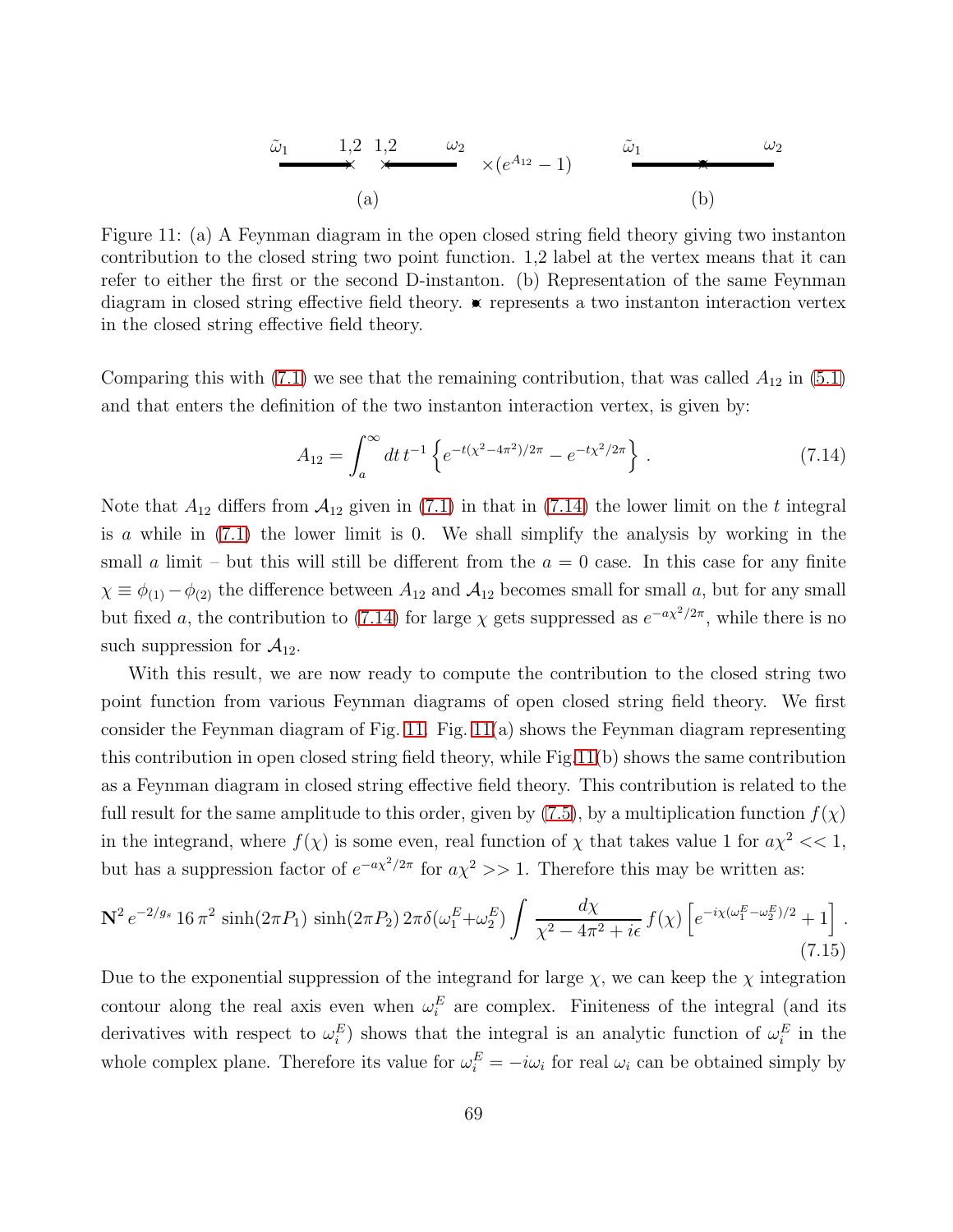substitution of  $\omega_i^E$  by  $-i\omega_i$ :

<span id="page-69-0"></span>
$$
\mathbf{N}^2 e^{-2/g_s} 16 \pi^2 \sinh(2\pi P_1) \sinh(2\pi P_2) 2\pi \delta(\omega_1 + \omega_2) \int \frac{d\chi}{\chi^2 - 4\pi^2 + i\epsilon} f(\chi) \left[ e^{-\chi(\omega_1 - \omega_2)/2} + 1 \right]. \tag{7.16}
$$

Here we have used the result of §[3.1](#page-17-0) that in relating the Euclidean action to the Lorentzian action, or the Euclidean Green's function to the T-matrix elements, the momentum conserving δ-functions have their arguments replaced by Lorentzian momenta, and there are no extra factors of  $i$  in the overall normalization. The reality of the amplitude requires it to be invariant under the simultaneous operation of complex conjugation and change of sign of the  $\omega_i$ 's. Since the latter operation can be undone by a  $\chi \to -\chi$  change of variable in the integration, the only source of the imaginary part of this amplitude is the  $i\epsilon$  in the denominator. This gives a factor proportional to  $\delta(\chi^2 - 4\pi^2)$ . Since in the small a limit,  $f(\chi) = 1$  for finite  $\chi$ , we can replace  $f(\chi)$  by 1 at  $\chi = \pm 2\pi$ . This gives the imaginary part of the amplitude to be:

<span id="page-69-1"></span>
$$
-i\,\mathbf{N}^2\,e^{-2/g_s}\,4\,\pi^2\,\sinh^2(\pi\omega_2)\,2\pi\delta(\omega_1+\omega_2)\left[e^{2\pi\omega_2}+e^{-2\pi\omega_2}+2\right]\,,\tag{7.17}
$$

where we have used the on-shell condition  $P_i = |\omega_i|/2$ .

We now make a few comments on the result  $(7.17)$ .

- 1. [\(7.17\)](#page-69-1) differs from [\(7.7\)](#page-64-0). This difference can be traced to the difference between  $\mathcal{A}_{12}$  and  $A_{12}$  provided by the damping factor  $f(\chi)$ . The reason that the argument given above cannot be applied to the full amplitude [\(7.5\)](#page-64-1) is that [\(7.16\)](#page-69-0) does not make sense without the damping factor  $f(\chi)$  since the integral diverges for  $\chi \to \infty$  or  $\chi \to -\infty$  depending in the sign of  $\omega_1 - \omega_2$ . When we regulate this divergence we may get additional imaginary terms. Indeed, these divergences are related to on-shell closed string propagation in the intermediate state shown in Fig. [14,](#page-71-0) and the imaginary part associated with this will be computed in [\(7.21\)](#page-72-0).
- 2. Since Fig. [11\(](#page-68-1)b) represents a 2-instanton interaction vertex of the closed string effective field theory with two external closed strings, the  $i$  in [\(7.17\)](#page-69-1) shows that the 2-instanton action of the closed string effective field theory has imaginary contribution. This will lead to violation of unitarity. We could explicitly write down the term in the effective action corresponding to [\(7.17\)](#page-69-1) following [\(6.2\)](#page-53-1), but will not do so.
- 3. As already discussed, the expression [\(7.16\)](#page-69-0) is analytic in the full complex  $\omega_2$  plane, since due to the exponential suppression factor proportional to  $e^{-ax^2/2\pi}$  hidden inside  $f(\chi)$ ,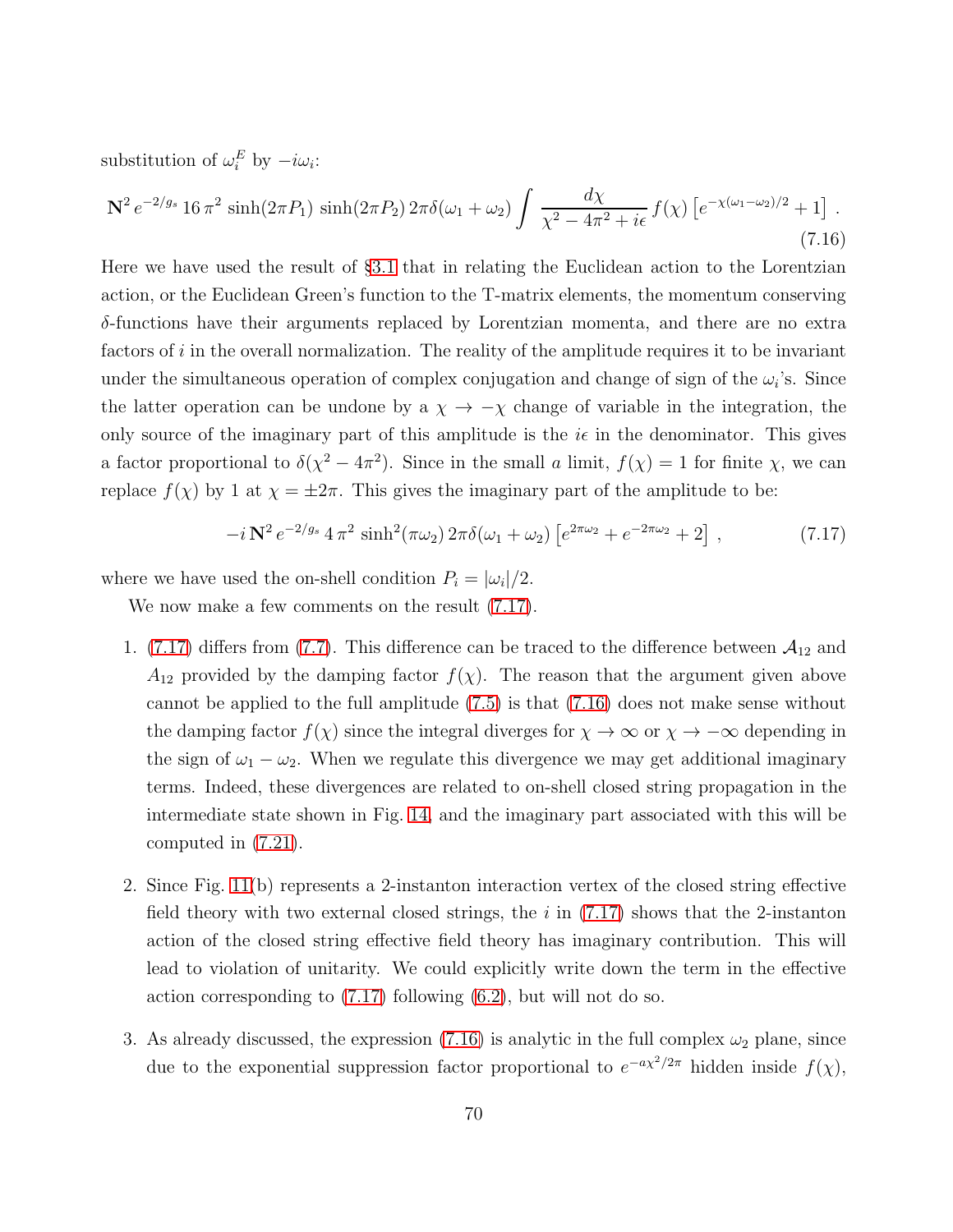

<span id="page-70-0"></span>Figure 12: (a) A set of Feynman diagrams in open closed string field theory that can be part of the leading two instanton contribution to  $1 \rightarrow 1$  closed string amplitude. The symbol 1,2 at the  $\times$  denotes that the vertex may describe either type 1 D-instanton or type 2 D-instanton. (b) The same diagram represented in the closed string effective field theory, with  $\star$  representing a two instanton interaction vertex in the closed string effective field theory. As argued in the text, the contribution to these diagrams is suppressed in the small a limit.

the integration over  $\chi$  converges for any complex  $\omega_2$ . This is what is expected of any term in the closed string effective action. This is to be contrasted with the amplitude given in [\(7.7\)](#page-64-0) that has non-analyticity at  $\omega_2 = 0$  due to the cuts associated with Fig. [9.](#page-65-0)

Let us now examine other Feynman diagrams that can contribute to this amplitude. A second class of Feynman diagrams that can contribute at the same order has been shown in Fig. [12.](#page-70-0) The contribution from these diagrams will be given by an integral of the form [\(7.16\)](#page-69-0), but the integrand will be multiplied by one factor of [\(7.12\)](#page-67-2) for every extra closed string propagator. Since [\(7.12\)](#page-67-2) is a real and even function of  $\chi$ , the same argument as for [\(7.16\)](#page-69-0) tells us that the imaginary part will come from the points  $\chi = \pm 2\pi$ . Now as we take  $a \to 0$ ,  $b \to \infty$ limit, the term inside the square bracket in [\(7.16\)](#page-69-0) remains bounded, while [\(7.12\)](#page-67-2) vanishes in this limit. Therefore we conclude that the amplitudes shown in Fig. [12](#page-70-0) do not have any imaginary part in the large  $b$  limit. This is consistent with the cutting rules since Fig.  $12(b)$ does not admit any cut. This however was not guaranteed from the start since we have not established the reality of the two instanton interaction vertex that appears in Fig. [12\(](#page-70-0)b).

Fig. [11](#page-68-1) and Fig. [12](#page-70-0) take into account all the Feynman diagrams that have one or more factor of  $A_{12}$ . Now we turn to the Feynman diagrams without this factor. We shall divide these into two classes of Feynman diagrams, shown in Fig. [13](#page-71-1) and Fig. [14.](#page-71-0) From the representation of these diagrams in the closed string effective field theory, we see that that they are constructed from two one instanton interaction vertices in the closed string effective field theory. Since we have taken  $N$  to be real, the one instanton interaction vertices do not violate unitarity, and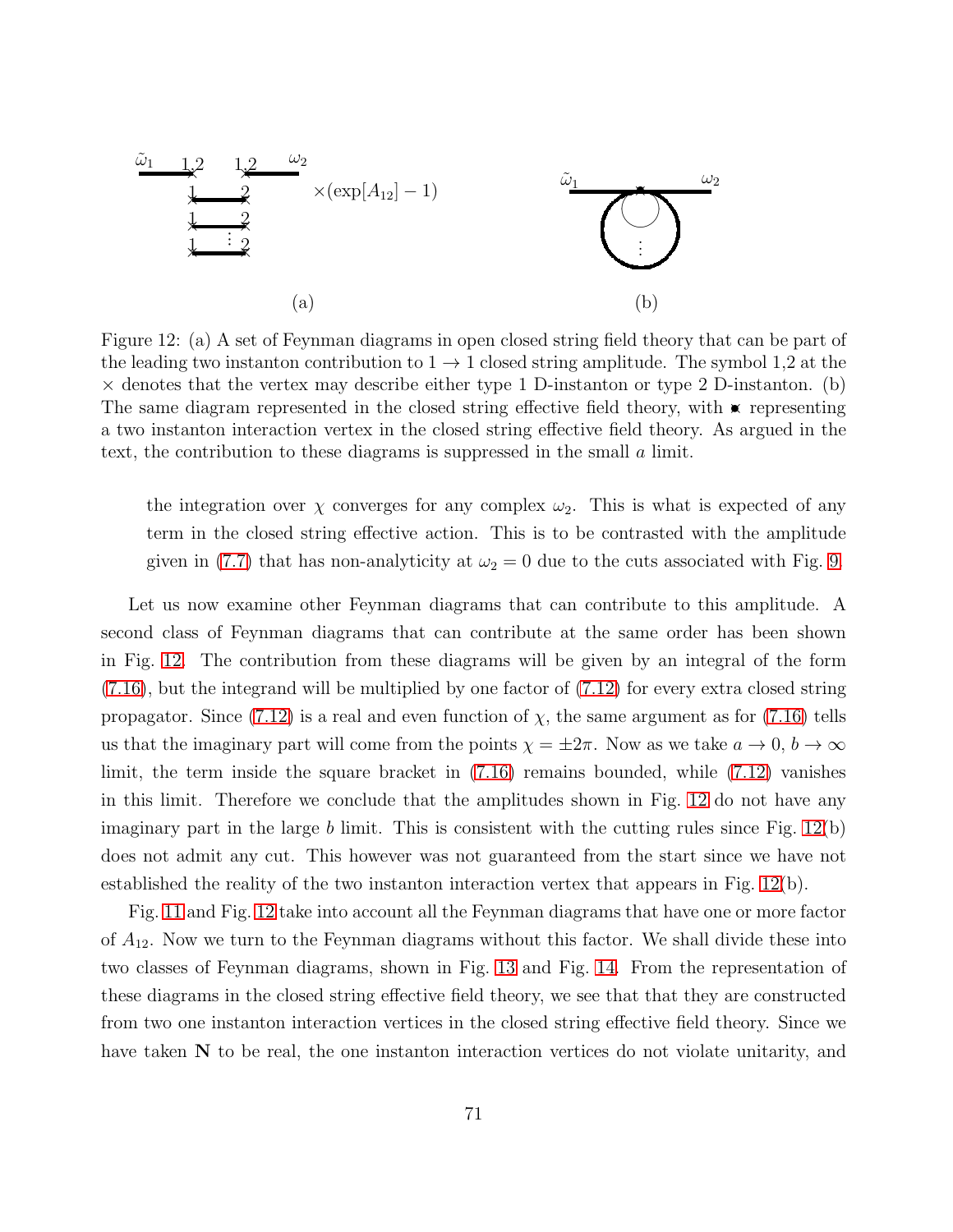

<span id="page-71-1"></span>Figure 13: (a) Examples of Feynman diagrams of open closed string field theory giving part of the leading 2-instanton contribution to the closed string 2-point amplitude. We also have a similar diagram where the pair of 1's in the top line are replaced by a pair of 2's. (b) Representation of the same diagram in the closed string effective field theory.



<span id="page-71-0"></span>Figure 14: (a) A set of Feynman diagrams in open closed string field theory that can be part of the leading 2-instanton contribution to the closed string 2-point function. (b) The same Feynman diagram represented in the closed string effective field theory.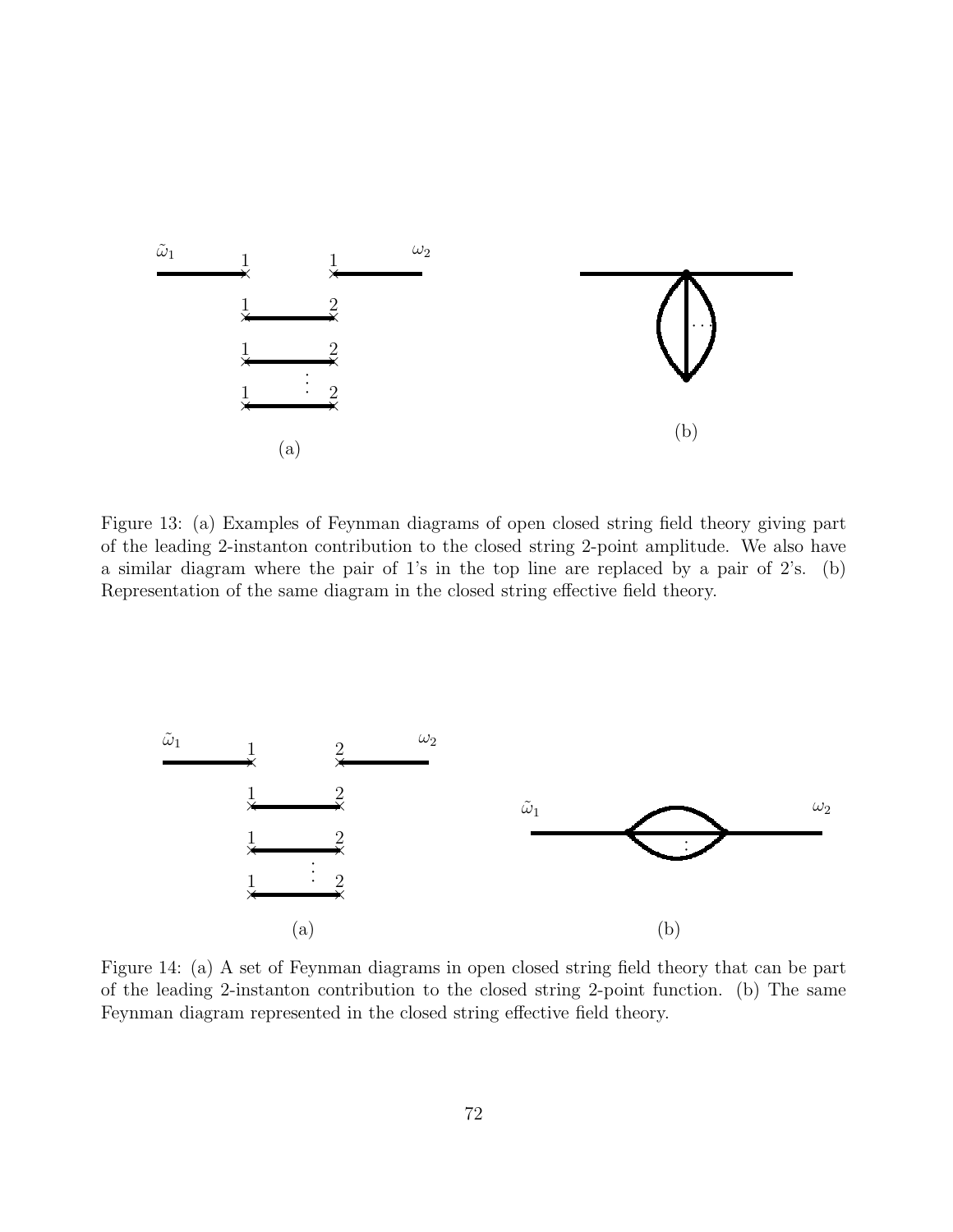therefore the imaginary parts of these diagrams will be given by the sum over all cut diagrams. It is easy to see from Fig. [13\(](#page-71-0)b) that these diagrams do not admit any cut and therefore do not have any imaginary part. The cut diagram of Fig. [14](#page-71-1) has been shown in Fig. [9.](#page-65-0) Its contribution, computed using the usual cutting rules, is given by:

<span id="page-72-1"></span>
$$
i \mathbf{N}^2 e^{-2/g_s} 2\pi \delta(\omega_1 + \omega_2) 4 \sinh(\pi|\omega_1|) \sinh(\pi|\omega_2|) \sum_{n=1}^{\infty} \frac{1}{n!} \int_{P_i > 0} dP_1 \cdots dP_n
$$
  

$$
\int_{e_i > 0} \frac{de_1}{2\pi} \cdots \frac{de_n}{2\pi} 2\pi \delta(e_1 + \cdots + e_n - |\omega_2|) \prod_{i=1}^n \left\{ 2\pi \delta \left( \frac{e_i^2}{4} - P_i^2 \right) 4 \sinh^2(2\pi P_i) \right\} . \tag{7.18}
$$

Note that we have written down the formula in a way that is valid both for positive and negative  $\omega_2$ . We can simplify this by first carrying out the integration over the  $P_i$ 's using the delta functions, and then use the identity,

<span id="page-72-0"></span>
$$
\sum_{n=1}^{\infty} \frac{4^n}{n!} \int_{e_i > 0} \frac{de_1}{e_1} \cdots \frac{de_n}{e_n} 2\pi \delta(e_1 + \cdots + e_n - |\omega_2|) \prod_{i=1}^n \sinh^2(\pi e_i) = 4\pi^2 \sinh(2\pi |\omega_2|) \,. \tag{7.19}
$$

[\(7.19\)](#page-72-0) can be proved by multiplying both sides by  $e^{-\mu|\omega_2|}$ , integrating over  $\omega_2$  from 0 to  $\infty$  (or from  $-\infty$  to 0) and showing that the two sides agree for arbitrary  $\mu > 2\pi$ . This reduces [\(7.18\)](#page-72-1) to,

<span id="page-72-2"></span>
$$
i\,\mathbf{N}^2\,e^{-2/g_s}\,2\pi\delta(\omega_1+\omega_2)\,4\sinh^2(\pi\omega_2)\,4\pi^2\,\sinh(2\pi|\omega_2|)\,. \tag{7.20}
$$

[\(7.20\)](#page-72-2) gives twice the contribution to the imaginary part of the T-matrix. Therefore the contribution from this cut diagram to the imaginary part of the T-matrix is given by:

<span id="page-72-3"></span>
$$
i\,\mathbf{N}^2\,e^{-2/g_s}\,8\pi^2\,2\pi\delta(\omega_1+\omega_2)\,\sinh^2(\pi\omega_2)\,\sinh(2\pi|\omega_2|)\,. \tag{7.21}
$$

Adding [\(7.17\)](#page-69-0) and [\(7.21\)](#page-72-3) we get the total contribution to the imaginary part of the closed string 2-point amplitude to this order:

$$
-i\,\mathbf{N}^2\,e^{-2/g_s}\,8\,\pi^2\,\sinh^2(\pi\omega_2)\,2\pi\delta(\omega_1+\omega_2)\,\left(1+e^{-2\pi|\omega_2|}\right)\,. \tag{7.22}
$$

This agrees with [\(7.7\)](#page-64-0). Note however that if we were using the ordinary cutting rules of a field theory with real effective action, then we shall only have the contribution from the cut diagram of Fig. [9.](#page-65-0) Its contribution to the imaginary part of the T-matrix, given by [\(7.21\)](#page-72-3), differs from the full answer [\(7.7\)](#page-64-0). Therefore the usual cutting rules fail. The difference can be accounted for by the imaginary part of Fig. [11](#page-68-0) given in [\(7.17\)](#page-69-0), which in turn, originates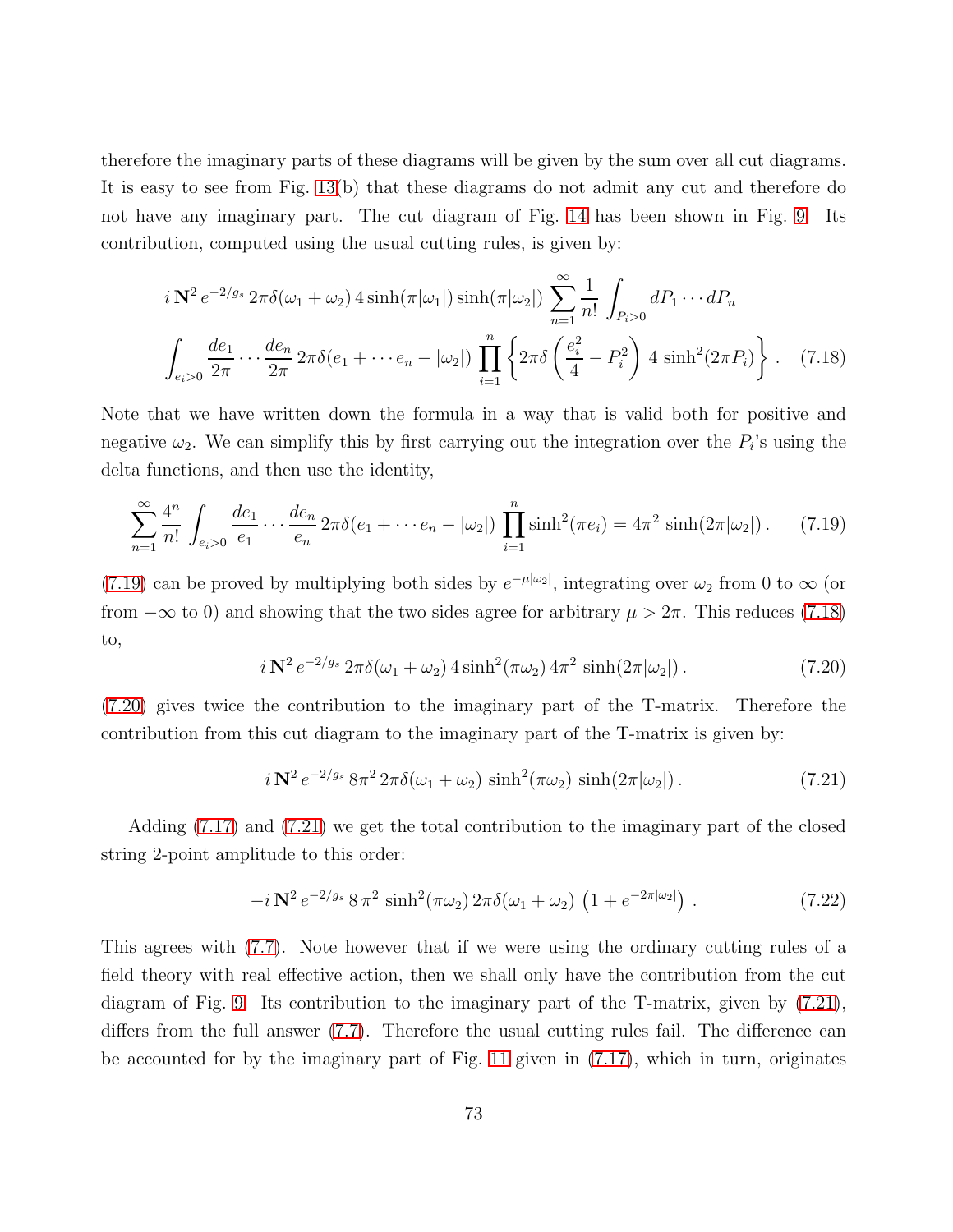from the violation of reality condition by the 2-instanton interaction vertex of the closed string effective field theory. This signals the violation of unitarity within the closed string sector.

In conclusion we see that even if we had taken  $N$  to be real, unitarity is violated. This can be traced to the appearance of the open string tachyons below a critical separation of the two D-instantons, and our use of Lorentzian prescription for dealing with the associated singularity. We also note that even though the contribution from the individual Feynman diagrams depends on the string field theory parameter  $a$  (or equivalently  $b$ ), the contribution from the cut diagram is given by the product of physical amplitudes in the single instanton sector, and is independent of the string field theory parameter. On the other hand the imaginary part of the original 2 point amplitude, given in [\(7.7\)](#page-64-0), is also independent of the string field theory parameters. Therefore the violation of cutting rules is a physical effect that cannot be changed by changing the string field theory parameters.

#### 7.3 Unitarity restoration via unitary prescription

We shall now examine what happens if we use the unitary prescription for dealing with the singularities associated with the critical separation of the D-instantons where a tachyon appears. The leading 2-instanton contribution to the 2-point function of closed string tachyons, computed with this prescription, is given in [\(7.9\)](#page-66-0). It is easy to see that this agrees with the prediction of the cutting rules, given in [\(7.21\)](#page-72-3), for the imaginary part of the amplitude.

This can be also seen at the level of the effective action. It follows from the analysis in §[7.2](#page-67-0) that the only source of imaginary term in the effective action is in the part of the amplitude given in [\(7.17\)](#page-69-0), which will be absent if we used the unitary prescription instead of the Lorentzian prescription in [\(7.16\)](#page-69-1). Therefore the resulting effective action will be real.

#### <span id="page-73-0"></span>7.4 Connection to the matrix model

In this section we shall compare our results to that in  $[12]$ . During the analysis of k instanton amplitudes for  $k \geq 2$ , [\[12\]](#page-88-0) used the prescription of integrating over the zero modes directly in the Lorentzian space without any factor of  $i$ . We shall first show why this is consistent with our procedure of defining the integral in the Euclidean space and picking up appropriate factors of i if we need to rotate the integral, as was done while arriving at  $(7.7)$ . For this we note that in our convention, for the general case of  $k$  instantons we shall have an overall normalization factor  $\mathbf{N}^k = (-i\mathcal{N})^k$ , where  $\mathcal{N} = i\mathbf{N} = -1/(8\pi^2)$  in the notation of [\[12\]](#page-88-0). On the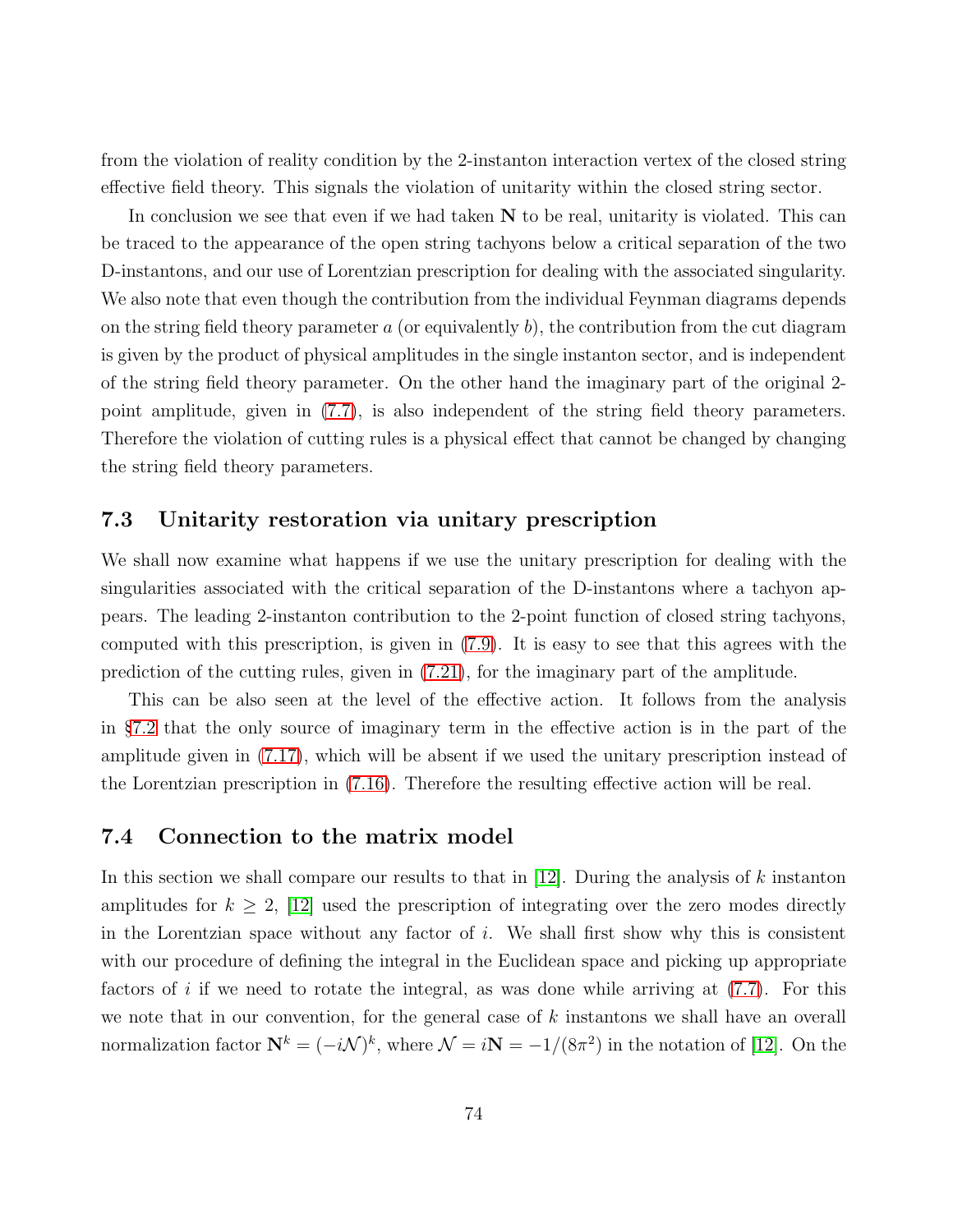other hand while computing the amplitude we have to integrate over  $(k-1)$  euclidean variables labelling the differences in the Euclidean time coordinates of the D-instantons – integration over the variable labelling the average time coordinate produces the energy conserving delta function and has already been discussed in §[3.1.](#page-17-0) After rotation to Lorentzian variables, this gives a factor of  $i^{k-1}$ . To get the S-matrix from the T-matrix we have an extra factor of i. Therefore the net normalization, in the convention where we integrate the zero modes along the Lorentzian direction, is given by:

$$
(-i\mathcal{N})^k i^{k-1} i = \mathcal{N}^k. \tag{7.23}
$$

This agrees with the prescription of [\[12\]](#page-88-0) of integrating over the zero modes in Lorentzian space and using normalization factor  $\mathcal{N}^k$  for k instanton amplitude.

We can test this by comparing the results for the leading 2-instanton contribution to the two point function of closed string tachyons. We use the relation  $N = -i\mathcal{N}$  to rewrite [\(7.7\)](#page-64-0) as:

$$
S_{2-\text{inst}} = iT_{2-\text{inst}} = -\mathcal{N}^2 e^{-2/g_s} 8\pi^2 \sinh^2(\pi\omega_2) 2\pi\delta(\omega_1 + \omega_2) \left(1 + e^{-2\pi|\omega_2|}\right). \tag{7.24}
$$

This agrees with the result of [\[12\]](#page-88-0) for the leading two instanton contribution to the closed string 2-point function, and agrees with the matrix model results after adding the contribution from the (2,1) D-instanton.

This is the result using Lorentzian prescription for the integration contour of the zero modes. As we have argued in §[5.5,](#page-48-0) this prescription leads to non-unitary amplitudes even when we expect the theory to be unitary, e.g. for D-instanton anti-D-instanton contribution to the amplitudes in type IIB string theory. The unitary prescription gives unitary amplitudes in these theories. Even though in two dimensional bosonic string theory we do not expect a unitary amplitude, and indeed unitarity is already violated by the one instanton amplitudes by having an imaginary  $N$ , we shall now explore what results we get if we use the unitary prescription in two dimensional string theory. We have already seen that for the two instanton contribution to the two point amplitude, we shall have a missing term [\(7.17\)](#page-69-0) in the unitary prescription. Multiplying this by  $i$  to translate this to a contribution to the S-matrix, using  $N = -i\mathcal{N}$ , and using the on-shell condition  $P_i = |\omega_i|/2$  for  $i = 1, 2$ , we get the missing term to be,

<span id="page-74-0"></span>
$$
-\mathcal{N}^2 e^{-2/g_s} 4 \pi^2 \sinh^2(\pi \omega_2) 2\pi \delta(\omega_1 + \omega_2) \left[ e^{2\pi \omega_2} + e^{-2\pi \omega_2} + 2 \right]
$$
  
= 
$$
-\frac{1}{16\pi^2} e^{-2/g_s} 2\pi \delta(\omega_1 + \omega_2) \sinh^2(2\pi \omega_2), \qquad (7.25)
$$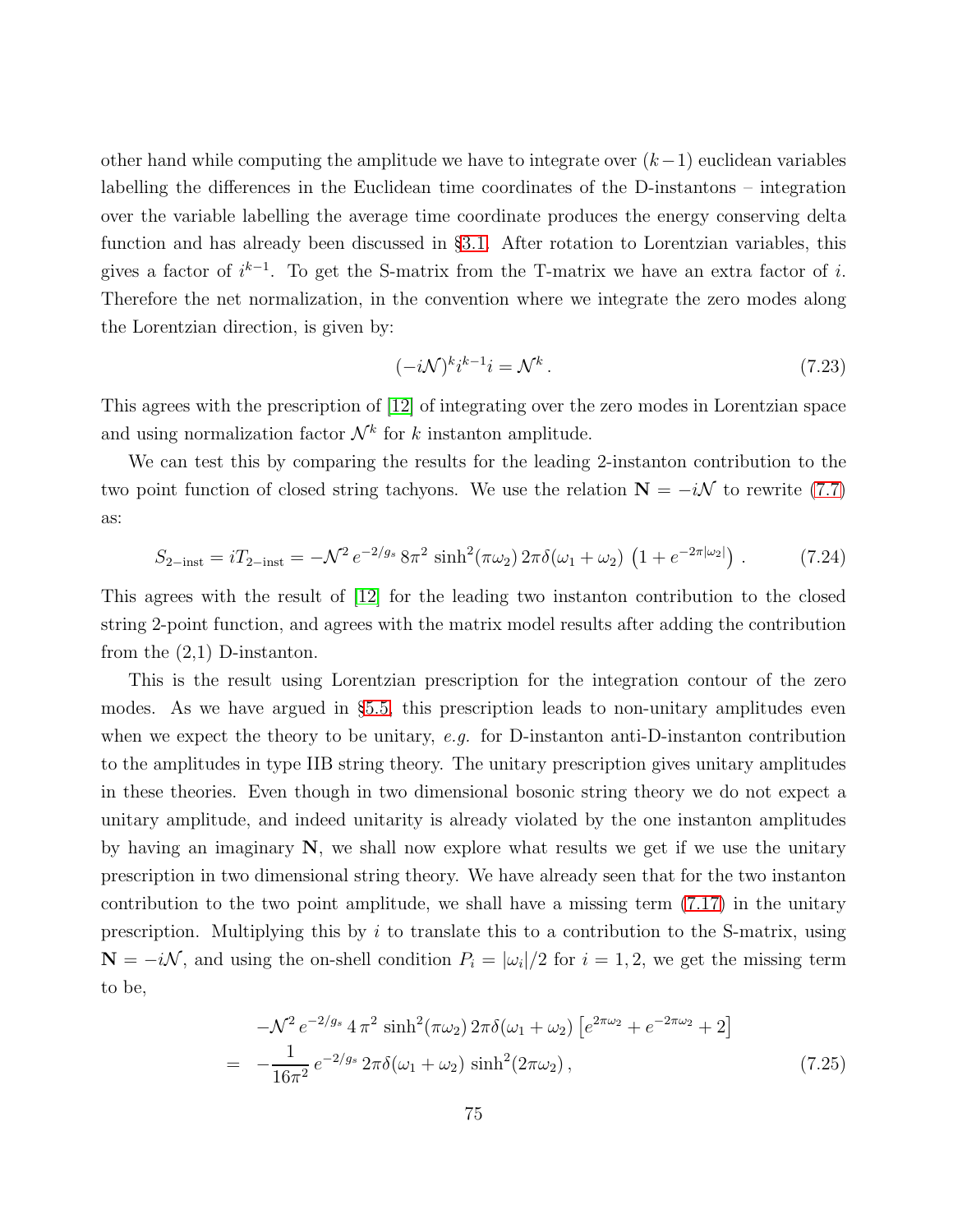where we have used  $\mathcal{N} = -1/(8\pi^2)$ .

Since [\[12\]](#page-88-0) got agreement with the matrix model results, if we want the unitary prescription to also agree with the matrix model results, we must have some other source of the contribution [\(7.25\)](#page-74-0) to compensate for this missing term. To this end we note that [\[12\]](#page-88-0) parametrized the contribution to the same S-matrix element from  $(2,1)$  ZZ-instanton as:

<span id="page-75-0"></span>
$$
4\mathcal{N}_2 e^{-2/g_s} 2\pi \delta(\omega_1 + \omega_2) \sinh^2(2\pi \omega_2), \qquad (7.26)
$$

for some constant  $\mathcal{N}_2$ . Comparing [\(7.25\)](#page-74-0) and [\(7.26\)](#page-75-0) we see that that the missing contribution [\(7.25\)](#page-74-0) may be compensated by a shift in  $\mathcal{N}_2$  of the form  $\mathcal{N}_2 \to \mathcal{N}_2 - 1/(64\pi^2)$ . Now the result of [\[12\]](#page-88-0) for  $\mathcal{N}_2$  was 3/(64 $\pi^2$ ). Therefore our new result for  $\mathcal{N}_2$  with the unitary prescription is:

<span id="page-75-2"></span>
$$
\mathcal{N}_2 = \frac{1}{32\pi^2} \,. \tag{7.27}
$$

We shall now verify that the same shift in  $\mathcal{N}_2$  also correctly reproduces the 2-instanton contribution to the *n*-point amplitude. The difference between the Lorentzian and unitary prescription for the n-point amplitude comes from different treatment of the analog of the Feynman diagram shown in Fig. [11\(](#page-68-0)a), except that instead of having just two external closed strings, we now have n external closed strings, each of which can connect to a type 1  $D$ instanton vertex or a type 2 D-instanton vertex. In the Lorentzian prescription the result of this diagram can be written down in a manner analogous to [\(7.16\)](#page-69-1):

<span id="page-75-1"></span>
$$
\frac{1}{2} \mathbf{N}^2 e^{-2/g_s} 4 \pi^2 \left\{ \prod_{i=1}^n 2 \sinh(2\pi P_i) \right\} 2\pi \delta \left( \sum_{i=1}^n \omega_i \right) \int \frac{d\chi}{\chi^2 - 4\pi^2 + i\epsilon} f(\chi) \sum_{S \subset \{1, \dots n\}} e^{-\chi \sum_{i \in S} \omega_i} .
$$
\n(7.28)

Here S denotes a subset of  $\{1, \dots, n\}$  labelling the collection of external closed strings that connect to type 1 D-instanton vertices, the rest of the external closed strings connect to type 2 D-instanton vertices. The sum over S can be easily performed yielding  $\prod_i \{2 \cosh(\chi \omega_i/2)\}.$ Using on-shell condition  $P_i = |\omega_i|/2$ , we can rewrite [\(7.28\)](#page-75-1) as:

$$
\frac{1}{2} \mathbf{N}^2 e^{-2/g_s} 4 \pi^2 \left\{ \prod_{i=1}^n 2 \sinh(\pi|\omega_i|) \right\} 2 \pi \delta \left( \sum_{i=1}^n \omega_i \right) \int \frac{d\chi}{\chi^2 - 4\pi^2 + i\epsilon} f(\chi) \prod_i \{ 2 \cosh(\chi \omega_i/2) \} . \tag{7.29}
$$

In the unitary prescription, instead of using  $i\epsilon$  we use the average of  $i\epsilon$  and  $-i\epsilon$  prescription to carry out the  $\chi$  integration. The difference is proportional to  $\delta(\chi^2 - 4\pi^2)$ . Using the result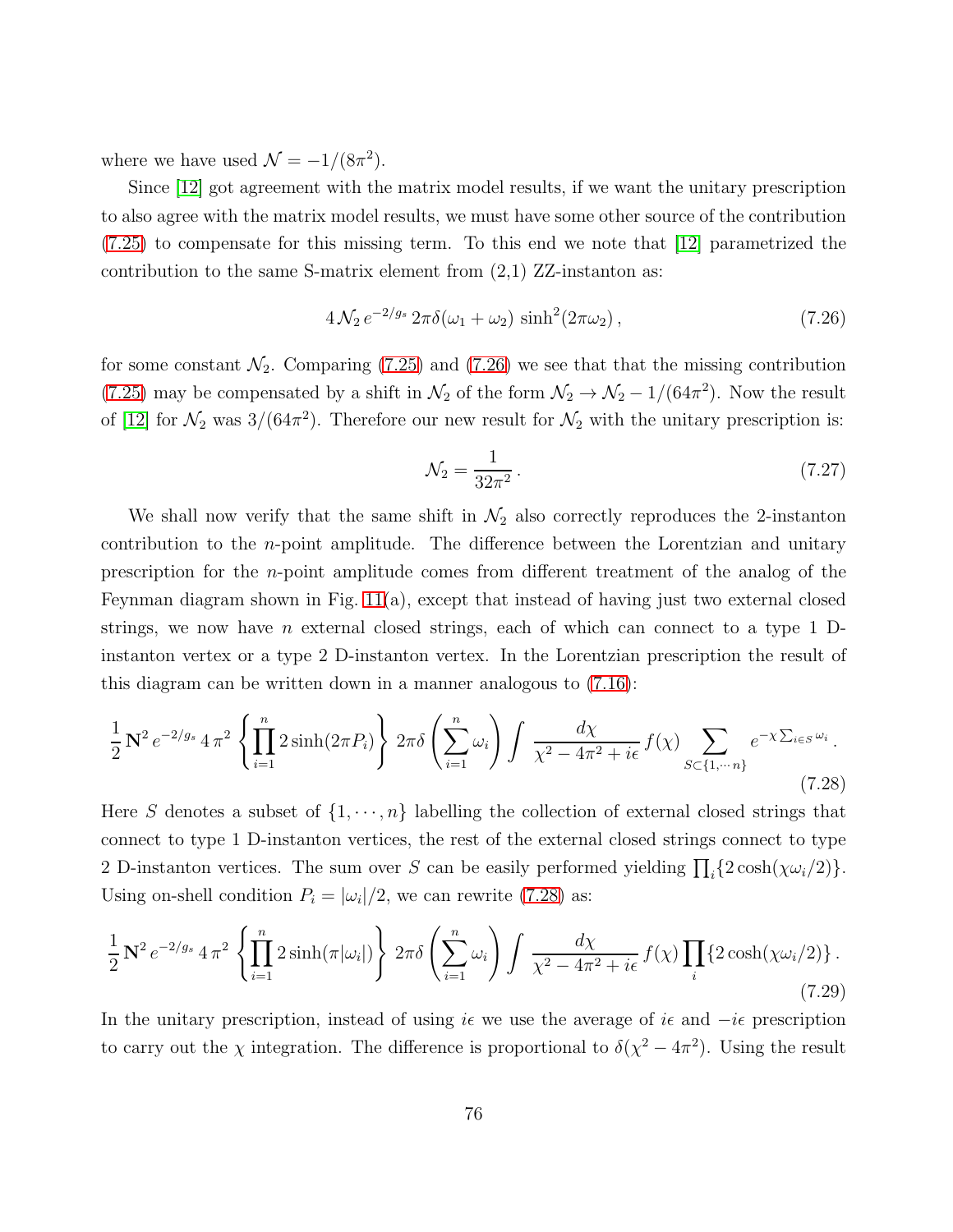$f(\pm 2\pi) = 1$ , we can write the extra contribution in the Lorentzian prescription as,

$$
-i\,\mathbf{N}^2\,e^{-2/g_s}\,\pi^2\,\left\{\prod_{i=1}^n 2\sinh(2\pi|\omega_i|)\right\}\,2\pi\delta\left(\sum_{i=1}^n\omega_i\right)\,. \tag{7.30}
$$

Multiplying this by i and using  $N = -i\mathcal{N} = i/(8\pi^2)$ , we get the extra contribution to the S-matrix in the Lorentzian prescription:

<span id="page-76-0"></span>
$$
-\frac{1}{64\pi^2} e^{-2/g_s} \left\{ \prod_{i=1}^n 2\sinh(2\pi|\omega_i|) \right\} 2\pi \delta \left( \sum_{i=1}^n \omega_i \right). \tag{7.31}
$$

On the other hand, the contribution to the *n*-instanton amplitude due to the  $(2,1)$  ZZ-instanton was computed in  $|12|$  to be:

$$
\mathcal{N}_2 e^{-2/g_s} \left\{ \prod_{i=1}^n 2 \sinh(2\pi |\omega_i|) \right\} 2\pi \delta \left( \sum_{i=1}^n \omega_i \right). \tag{7.32}
$$

Therefore the missing contribution [\(7.31\)](#page-76-0) in the unitary prescription can be compensated by a shift  $\mathcal{N}_2 \to \mathcal{N}_2 - 1/(64\pi^2)$ . This again leads us back to [\(7.27\)](#page-75-2) as the new value of  $\mathcal{N}_2$  in the unitary prescription.

#### 7.5 Three instanton amplitude in the unitary prescription

We shall now study the effect of using unitary prescription for the three instanton amplitude. For this we shall use the expressions for various amplitudes computed in [\[12\]](#page-88-0) in the Lorentzian prescription and apply the procedure described at the end of §[7.1](#page-61-0) to get the result in the unitary prescription. In order to avoid the proliferation of the absolute value symbol, we shall write all subsequent formulæ in this subsection for an incoming closed string of energy  $\tilde{\omega}_1 = -\omega_1 > 0$ and an outgoing closed string of energy  $\omega_2 > 0$ .

As already emphasized, there are two differences between the notation in [\[12\]](#page-88-0) and the ones used in this paper. First of all [\[12\]](#page-88-0) gave the results for the S-matrix elements while the various manipulations we have described is for the T-matrix element. As a result, while converting the result of [\[12\]](#page-88-0) to the notations of this paper, we have to multiply by a factor of  $-i$ . Second, [\[12\]](#page-88-0) gave various results using the normalization constants  $\mathcal{N}_k$  for the  $(k, 1)$ instanton amplitudes, which will be related by the normalization constants  $N_k$  in our notation by  $\mathcal{N}_k = i\mathbf{N}_k$ . Therefore, in an expression in [\[12\]](#page-88-0) containing r factors of different  $\mathcal{N}_k$ 's, there are  $(r-1)$  hidden is that will remain after we have stripped off the normalization factors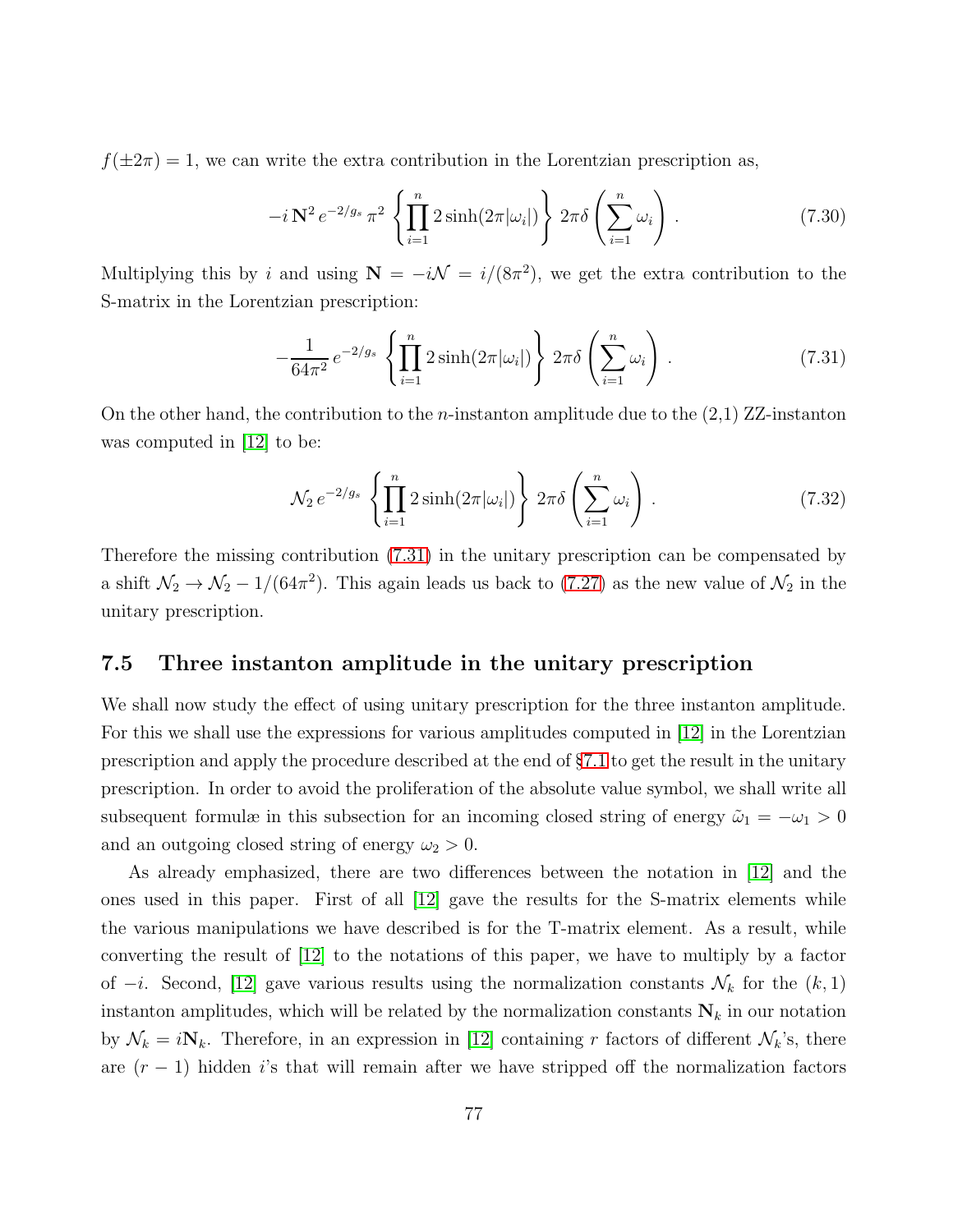of N from the T-matrix elements. Under complex conjugation this will pick up a factor of  $(-1)^{r-1}$ . The procedure discussed at the end of §[7.1](#page-61-0) now tells us that in order to convert such an expression from the Lorentzian prescription to the unitary prescription, we need to anti-symmetrize the expression under  $\omega_i \to -\omega_i$  for even r, and symmetrize the expression under  $\omega_i \to -\omega_i$  for odd r. The expressions in [\[12\]](#page-88-0) do not have explicit *i*'s in the normalization factor, but if there were such factors then each factor of i will shift the effective  $r$  by 1.

As an example we note that expression [\(7.7\)](#page-64-0), after being converted to the notation of [\[12\]](#page-88-0), would have two factors of N. Therefore here  $r = 2$  and we have to antisymmetrize [\(7.7\)](#page-64-0) under  $\omega_i \rightarrow -\omega_i$  to get the result in the unitary prescription. This is what we had concluded in §[7.1.](#page-61-0) One point we should remember is that this anti-symmetrization should not involve any factor coming from Liouville correlators. For the two point functions that we shall discuss, these factors remain unchanged under  $\omega_i \to -\omega_i$ , and so we do not need to be careful about this.

Let us now apply this to compute the leading order  $e^{-3/g_s}$  contribution to the 2-point function of closed strings, with the incoming string carrying energy  $\tilde{\omega}_1 = -\omega_1 > 0$  and the outgoing string carrying energy  $\omega_2 > 0$ . The contribution computed in [\[12\]](#page-88-0) come from three sources. First the three instanton contribution to the S-matrix was given by:

$$
e^{-3/g_s} 2\pi \delta(\tilde{\omega}_1 - \omega_2) \mathcal{N}_1^3 \frac{64\pi^4}{3} \sinh^2(\pi \omega_2) \left(1 + e^{-2\pi \omega_2} + e^{-4\pi \omega_2}\right), \tag{7.33}
$$

where  $\mathcal{N}_1$  (called  $\mathcal N$  in §[7.4\)](#page-73-0) is the normalization factor associated with the one instanton contribution. Since there are 3 factors of  $\mathcal{N}_k$ , we need to symmetrize the expression under  $\omega_i \rightarrow -\omega_i$  to get the result for unitary prescription. This gives:

<span id="page-77-0"></span>
$$
e^{-3/g_s} 2\pi \delta(\tilde{\omega}_1 - \omega_2) \mathcal{N}_1^3 \frac{64\pi^4}{3} \sinh^2(\pi \omega_2) \frac{1}{2} \left(2 + e^{-2\pi\omega_2} + e^{-4\pi\omega_2} + e^{2\pi\omega_2} + e^{4\pi\omega_2}\right). \tag{7.34}
$$

At the same order we have a two instanton contribution with one (2,1) and one (1,1) instanton. In the Lorentzian prescription this was given by:

$$
-e^{-3/g_s} 2\pi \delta(\tilde{\omega}_1 - \omega_2) \mathcal{N}_1 \mathcal{N}_2 \frac{32\pi^2}{3} \sinh^2(\pi \omega_2) \left(e^{2\pi \omega_2} + 3 + 3e^{-2\pi \omega_2} + 2e^{-4\pi \omega_2}\right), \tag{7.35}
$$

where  $\mathcal{N}_2$  is the normalization factor associated with the  $(2,1)$  instanton. Since we have two factors of  $\mathcal{N}_k$ , we need to antisymmetrize the expression under  $\omega_i \to -\omega_i$  to get the corresponding expression in the unitary prescription. This gives:

<span id="page-77-1"></span>
$$
-e^{-3/g_s} 2\pi \delta(\tilde{\omega}_1 - \omega_2) \mathcal{N}_1 \mathcal{N}_2 \frac{32\pi^2}{3} \sinh^2(\pi \omega_2) \frac{1}{2} \left( e^{2\pi \omega_2} + 3 e^{-2\pi \omega_2} + 2 e^{-4\pi \omega_2} - e^{-2\pi \omega_2} - 3 e^{2\pi \omega_2} - 2 e^{4\pi \omega_2} \right). \tag{7.36}
$$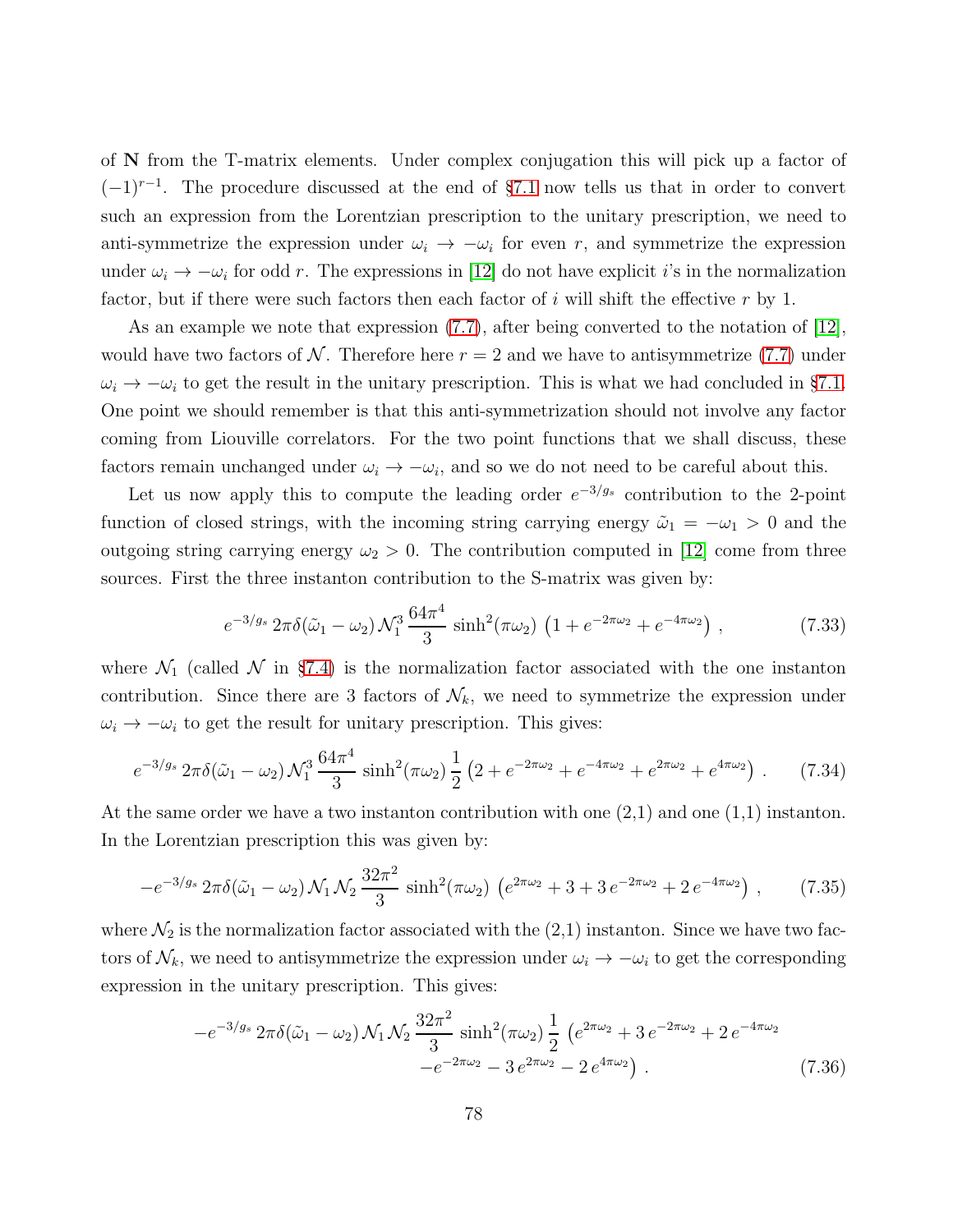The value of  $\mathcal{N}_2$  in the unitary prescription has been given in [\(7.27\)](#page-75-2). Finally the contribution from the single (3,1) instanton takes the same form in the Lorentzian and the unitary prescription:

<span id="page-78-0"></span>
$$
e^{-3/g_s} 2\pi \delta(\tilde{\omega}_1 - \omega_2) 4\mathcal{N}_3 \sinh^2(3\pi\omega_2).
$$
 (7.37)

The sum of [\(7.34\)](#page-77-0), [\(7.36\)](#page-77-1) and [\(7.37\)](#page-78-0) should be compared with the expected answer from the matrix model [\[12\]](#page-88-0):

$$
-e^{-3/g_s} 2\pi \delta(\tilde{\omega}_1 - \omega_2) \frac{1}{24\pi^2} \sinh^2(\pi \omega_2) \left[4 + 5\cosh(2\pi \omega_2) + 3\cosh(4\pi \omega_2) + 2\sinh(2\pi \omega_2) + 2\sinh(4\pi \omega_2)\right].
$$
 (7.38)

We find that the following choice of  $\mathcal{N}_3$  satisfies the requirement:

$$
\mathcal{N}_3 = -\frac{1}{96\,\pi^2} \,. \tag{7.39}
$$

Related observation has been made independently in [\[36\]](#page-90-0). In contrast in the Lorentzian prescription the required value of  $\mathcal{N}_3$  was found [\[12\]](#page-88-0) to be  $-5/(192\pi^2)$ .

## 8 Contour prescription from Picard-Lefschetz theory

In this section we shall use Picard-Lefschetz theory to argue that non-BPS D-instantons in type IIA string theory and instanton anti-instanton system in type IIB string theory give real contribution to the closed string effective action.

In Picard-Lefschetz theory (see [\[48–](#page-91-0)[51,](#page-91-1) [63,](#page-92-0) [64\]](#page-92-1) for review), we consider a finite dimensional integral of the form,

<span id="page-78-1"></span>
$$
I = \int_{\mathcal{C}} \left\{ \prod_{i=1}^{N} dx_i \right\} e^{S(\{x_i\})}, \tag{8.1}
$$

where  $S({x_i})$  is a function of N variables  $x_1, \dots, x_N$ , carrying an overall normalization factor  $1/g_s$  for some small parameter  $g_s$ , and C denotes some N real dimensional subspace of the N complex dimensional space of the  $x_i$ 's. The integral is evaluated as follows. We first identify the critical points of S in the complex  $x_i$  space. Then for each critical point  $\sigma$ , we associate the Lefschetz thimble  $\mathcal{J}_{\sigma}$ , an N real dimensional subspace of the N complex dimensional space of the  $x_i$ 's, by solving the gradient flow equations:

<span id="page-78-2"></span>
$$
\frac{dx_i}{d\tau} = \frac{\partial S^*}{\partial x_i^*}, \qquad \frac{dx_i^*}{d\tau} = \frac{\partial S}{\partial x_i},\tag{8.2}
$$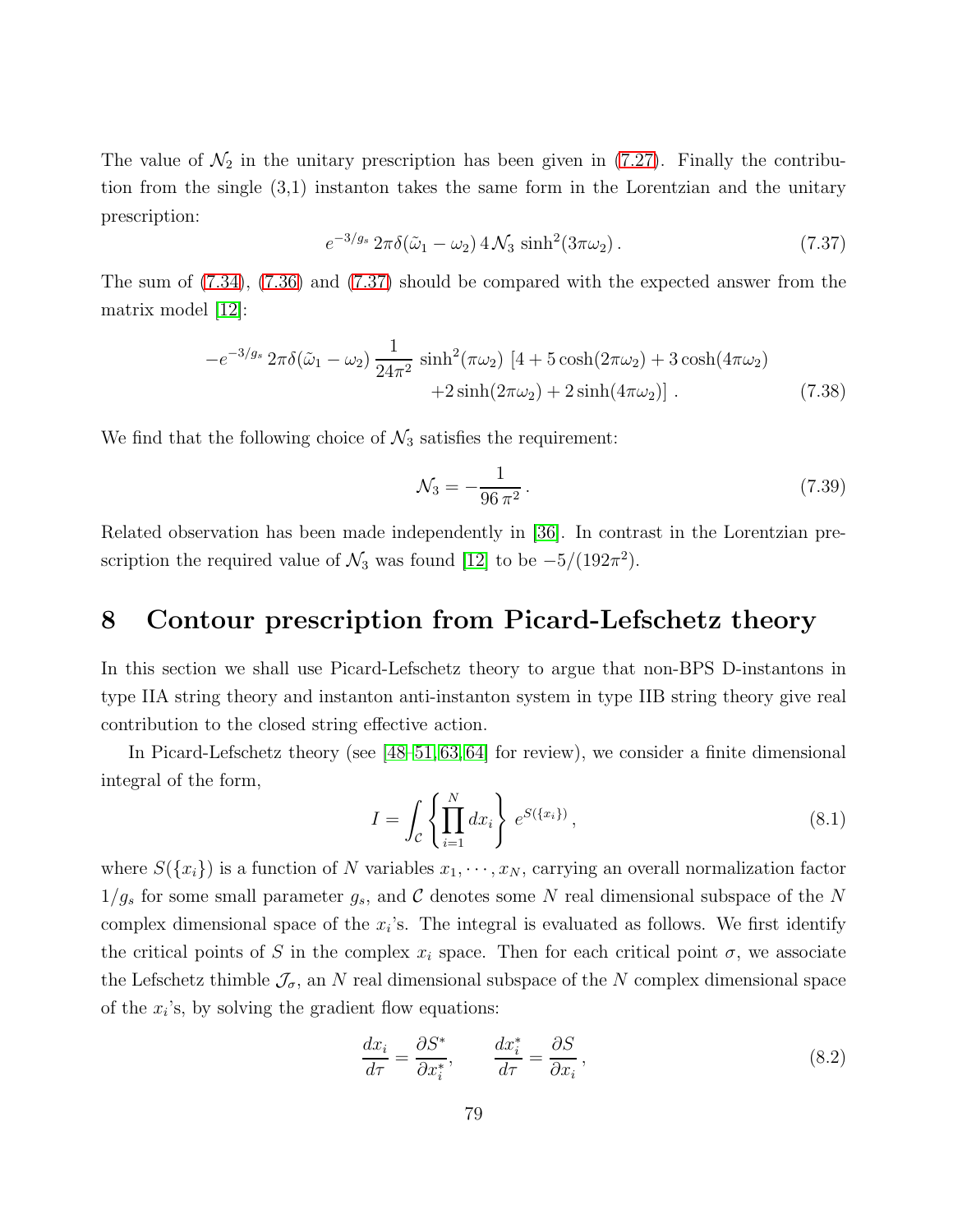where  $\tau$  is a real parameter,  $*$  denotes complex conjugation and the flow lines approach the critical point  $\sigma$  at  $\tau \to \infty$ . The collection of all such flow lines define  $\mathcal{J}_{\sigma}$ . We define

$$
I_{\sigma} = \int_{\mathcal{J}_{\sigma}} \left\{ \prod_{i=1}^{N} dx_i \right\} e^{S(\{x_i\})} . \tag{8.3}
$$

The original integration contour in [\(8.1\)](#page-78-1) is then expressed as a weighted sum  $\sum_{\sigma} n_{\sigma} \mathcal{J}_{\sigma}$  for appropriate choice of the multipliers  $n_{\sigma}$  and the integral [\(8.1\)](#page-78-1) is given by  $\sum_{\sigma} n_{\sigma} I_{\sigma}$ . An important point to keep in mind is that the integrals  $I_{\sigma}$  do not change under small deformations of  $\mathcal{J}_{\sigma}$  as long as the asymptotic boundaries are kept fixed (or kept within the range along which  $S({x_i})$  approaches  $-\infty$  sufficiently rapidly).

In the current context, the D-instanton systems represent the critical points in the configuration space of open and closed string fields, and the contribution to the amplitude from a given D-instanton system is expressed as the path integral over the open and closed string fields along the thimble corresponding to that particular instanton, obtained by solving [\(8.2\)](#page-78-2). However, since our interest is in computing the closed string effective action by integrating out the open string modes, we can focus on the integration over the open string modes only. Furthermore, the massive open string modes can be integrated out first by standard procedure, leading to an effective action of the massless and tachyonic open string modes and closed strings. We can also drop the integration over the collective coordinates describing the center of degrees of freedom of the full system of D-instantons, since the dependence on these modes is trivial. Therefore we focus on integration over the rest of the massless modes and tachyonic open string modes only. These are finite in number. Of course the effective action involving these modes and the closed string modes is not known, and is likely to be very complicated. However, since the result of integration depends only on the topological class of the integration contour and not on the details, we expect that the essential features of the integration contours can be captured by working with some prototype actions that capture the essential properties of these modes. Finally, since we treat the closed strings states perturbatively, expanding the action in powers of these fields, the integration contours over the open string modes can be analyzed by examining the part of the action obtained by setting the closed string modes to zero, and then using the same integration contour even in the presence of the closed strings. For this reason, we shall drop the closed string fields during the analysis of the integration contour, and consider the integration over the tachyonic and massless open string modes, weighted by the exponential of the effective action of these modes. Our goal will be to express the desired integration contour on the open string modes as weighted union of the thimbles associated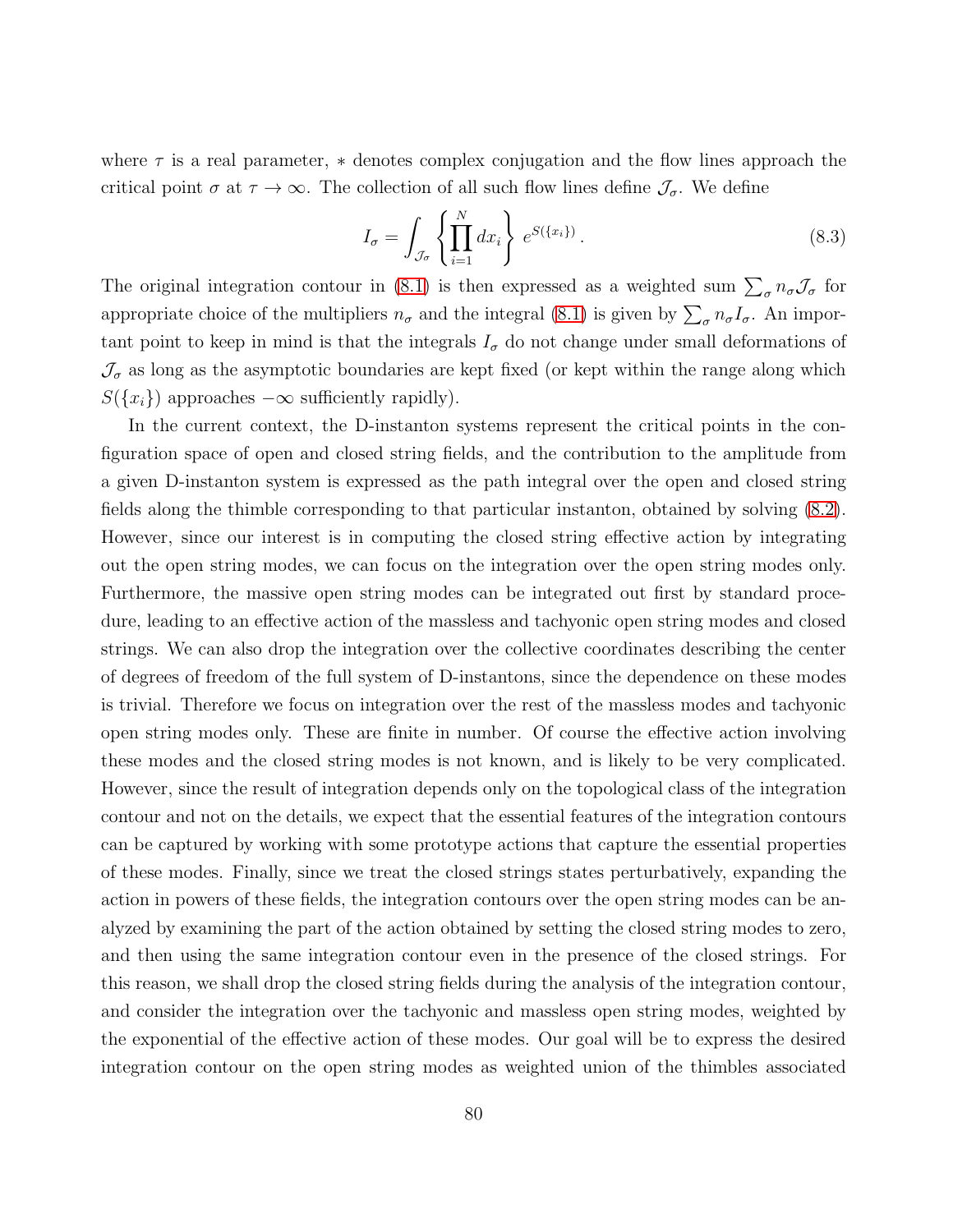

<span id="page-80-1"></span>Figure 15: The steepest descent contours for the action [\(8.4\)](#page-80-0).

with different critical points, thereby resolving some of the ambiguities encountered earlier in determining the contribution from different instantons.

### <span id="page-80-2"></span>8.1 Non-BPS D-instanton in type IIA string theory

The non-BPS D-instanton in type IIA string theory has a real tachyonic mode. The tachyon potential is symmetric under  $T \to -T$ , with a maximum at  $T = 0$  representing the D-instanton and a pair of minima at some values representing the perturbative vacuum [\[62\]](#page-92-2). Furthermore, the two minima are expected to describe the same perturbative vacuum. For this reason it is more appropriate to regard the tachyon as an angular variable. We shall denote by  $\theta$  the appropriately normalized angular variable and use the following form the action:

<span id="page-80-0"></span>
$$
S(\theta) = -\frac{1}{\sqrt{2}g_s}(1 + \cos \theta). \tag{8.4}
$$

The point  $\theta = 0$ , with action  $-\sqrt{2}/g_s$ , describes the D-instanton configuration and  $\theta = \pi$ , with action 0, denotes the vacuum without D-instanton. The natural choice for the original integration contour is along the real  $\theta$  axis. We shall restrict the integration range to  $0 \le \theta \le \pi$ . We note however that the qualitative features of our result will not depend on the details of the potential – in particular we shall get similiar results also for the standard double well potential.

For real positive  $g_s$ , the steepest descent contour for the saddle point at  $\theta = \pi$ , representing the perturbative vacuum, runs along the real axis from 0 to  $\pi$ . Let us call this  $\mathcal{J}_{\text{pert}}$ . On the other hand, there is a pair of steepest descent contours associated with the saddle point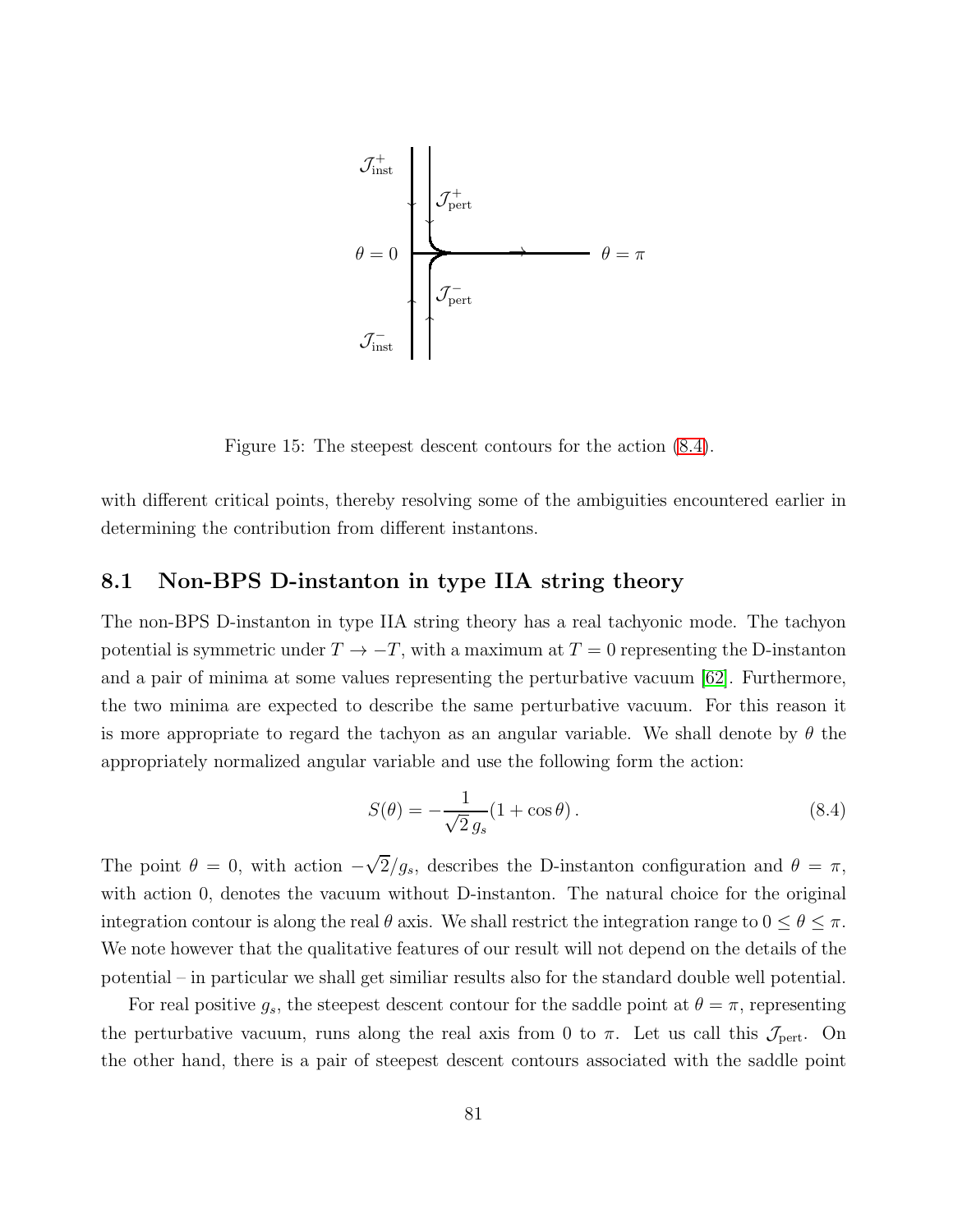at 0, representing the instanton, running along the imaginary axis from  $\pm i\infty$  to 0. We shall denote these by  $\mathcal{J}^{\pm}_{inst}$ . Therefore the integration cycle contains only the steepest descent contour associated with the perturbative vacuum. In our convention, this can be summarized by saying that the normalization constant N, associated with the instanton, vanishes.

If instead of taking  $g_s$  to be real, we take this to have a small imaginary part, then the steepest descent contours have more intricate structure [\[49\]](#page-91-2). The steepest descent contours associated with the instanton are only slightly deformed from their original form, but only one of them stays inside the range  $0 \leq \text{Re}(\theta) \leq \pi$ . Whether it is  $\mathcal{J}^+_{\text{inst}}$  or  $\mathcal{J}^-_{\text{inst}}$  depends on the sign of the imaginary part of  $g_s$ . The steepest descent contour associated with the perturbative vacuum now starts at  $\pm i\infty$ , runs towards zero almost along the imaginary axis and then runs almost along the real axis till  $\theta = \pi$ . Whether it begins at  $i\infty$  or  $-i\infty$  depends on the sign of the imaginary part of  $g_s$ . This has been shown by the contours  $\mathcal{J}_{\text{pert}}^{\pm}$  in Fig. [15.](#page-80-1) Therefore in this case the integration cycle will be given by  $\mathcal{J}_{pert}^{\pm} - \mathcal{J}_{inst}^{\pm}$ , and whether we use + or sign depends on the sign of the imaginary part of  $g_s$ . This shows that in this case there is a contribution from the steepest descent contour associated with the instanton. However now since the steepest descent contour  $\mathcal{J}_{\text{pert}}^{\pm}$  is deformed into the complex plane, its contribution is not real, and the imaginary part cancels with the one coming from  $\mathcal{J}_{inst}^{\pm}$  in the limit of real  $g_s$ . We can avoid this by taking the average between the limits from the  $\text{Im}(g_s) > 0$  and  $\text{Im}(g_s) < 0$ sides. In this case the imaginary contributions to  $\mathcal{J}_{\text{pert}}^{\pm}$  cancel, but the contributions  $\mathcal{J}_{\text{inst}}^{\pm}$  from the steepest descent contours associated with the instanton also cancel. Therefore we are again led to the result  $N = 0$ .

Note that since the full result is continuous across the real axis, the limits from the  $\text{Im}(g_s) > 0$  and  $\text{Im}(g_s) < 0$  sides give the same result. However for this we need to include the contributions from the steepest descent contours for the perturbative vacuum and the instanton. Only by taking the average, or by working strictly with real  $g_s$ , we get vanishing contribution from the instanton and real contribution from the perturbative vacuum.

We must also remind the reader that the results described above depend crucially on the original choice of the integration contour. For example, if instead of taking the integration over the tachyon to run along the real axis we had taken it to run from  $-i\infty$  to  $i\infty$ , then it can be expressed as  $\mathcal{J}^-_{inst} - \mathcal{J}^+_{inst}$  and we shall get imaginary contribution to the integral.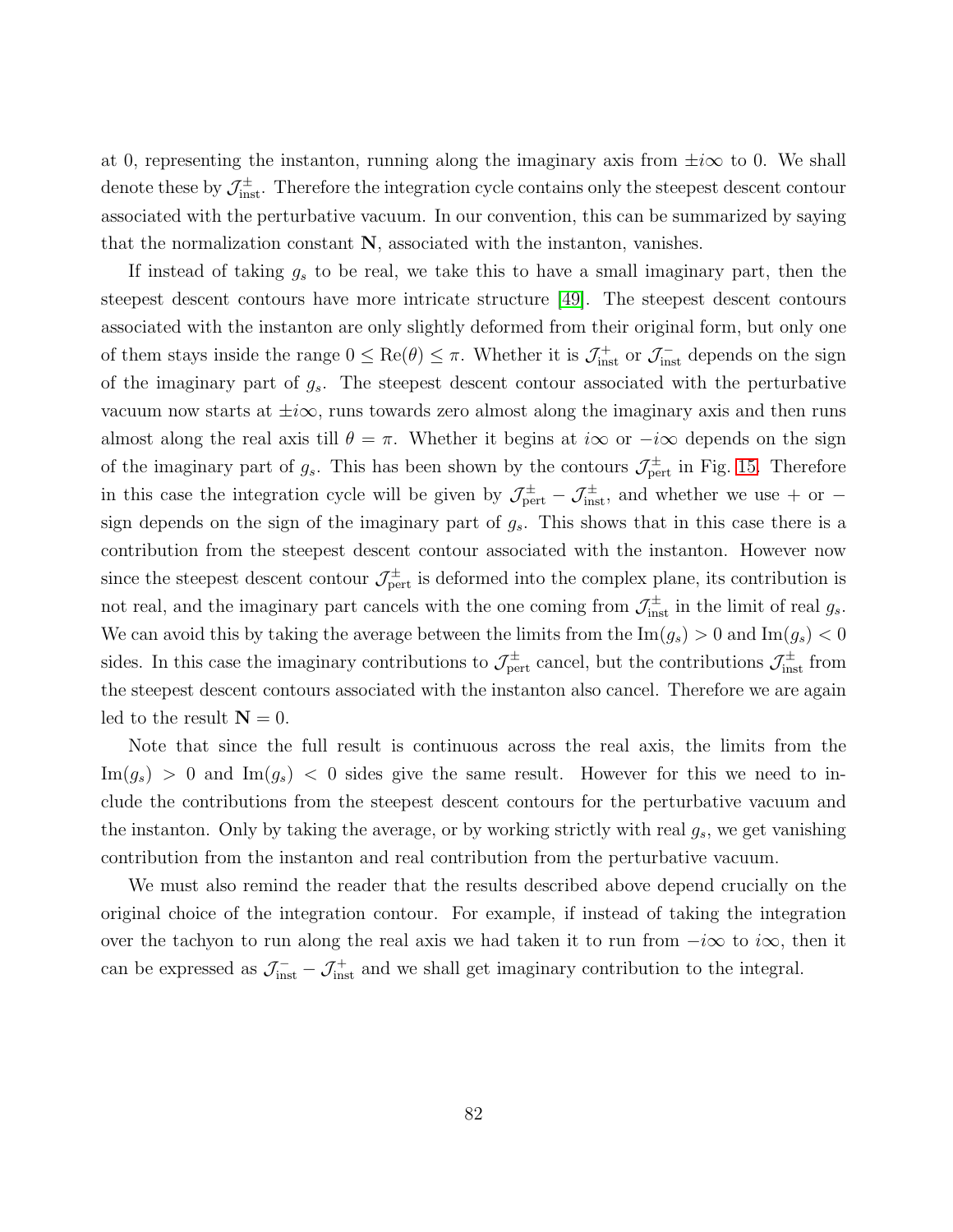#### 8.2 Instanton anti-instanton system in type IIB string theory

We now turn to the system containing a D-instanton anti-D-instanton pair in type IIB string theory. In this case the relevant degrees of freedom include the mode describing the relative location between the D-instanton and the anti-D-instanton, and the complex scalar mode T that becomes tachyonic when the separation is less than a critical value. At zero separation, the tachyon potential has a maximum at  $T = 0$  representing the instanton anti-instanton system, and a circle of minima at a non-zero value of  $|T|$  representing the perturbative vacuum without any instantons [\[62\]](#page-92-2). There is strong reason to believe, however, that the circle of minima, differing by the choice of phase of  $T$ , describes the same vacuum. For this reason, it will be more appropriate to represent the space of tachyons as a sphere labelled by polar angles  $(\theta, \phi)$ , with  $\theta = 0$  denoting the maximum of the potential and  $\theta = \pi$  denoting the minimum of the potential. On the other hand the relative location between the D-instantons is described by 10 real coordinates since type IIB D-instanton has 10 transverse space-time coordinates. However only the distance variable  $\chi$  will be of importance in our analysis, since using the spherical symmetry in ten dimensions, the integration over the angular variable can be factored out of the integral. Therefore we consider an integral over  $\theta$ ,  $\phi$ ,  $\chi$  and model the action by,

<span id="page-82-0"></span>
$$
S(\theta, \phi, \chi) = -\frac{1}{g_s} \left[ (1 + \cos \theta) + \chi^2 (1 - \cos \theta) \right].
$$
 (8.5)

Here  $\theta = 0$  represents the instanton anti-instanton configuration, separated by distance  $\chi$ , with action  $-2/g_s$ . On the other hand,  $\theta = \pi$ ,  $\chi = 0$  represents the vacuum without D-instanton with vanishing action. Note that we have appropriately rescaled  $\chi$  to avoid factors of  $2\pi$ . For definiteness, the integration measure over  $(\theta, \phi)$  will be taken to be  $\sin \theta \, d\theta \, d\phi$  although full spherical symmetry in  $(\theta, \phi)$  space is not guaranteed, and the integration measure over  $\chi$  will be taken as  $\chi^9 d\chi$ . Natural choice of the integration contour C is the real  $\theta$ - $\phi$ - $\chi$  plane and the integral is finite and real, except for a possible divergence from the large  $\chi$ , small  $\theta$  region. However, as we have discussed below [\(7.14\)](#page-68-1), in the construction of the closed string effective action this integral is cut off at large  $\chi$ , and there is no divergence.

We shall now describe the decomposition of the integration contour in terms of the Lefschetz thimbles around the saddle points. Since the integrand does not depend on  $\phi$ , we can carry out the  $\phi$  integral, picking a factor of  $2\pi$ . Eventually this will be canceled when we divide the result by the volume of the rigid  $U(1)$  gauge groups living on the (anti-) D-instanton. Therefore we shall not discuss this any further. Furthermore, we shall not use the method of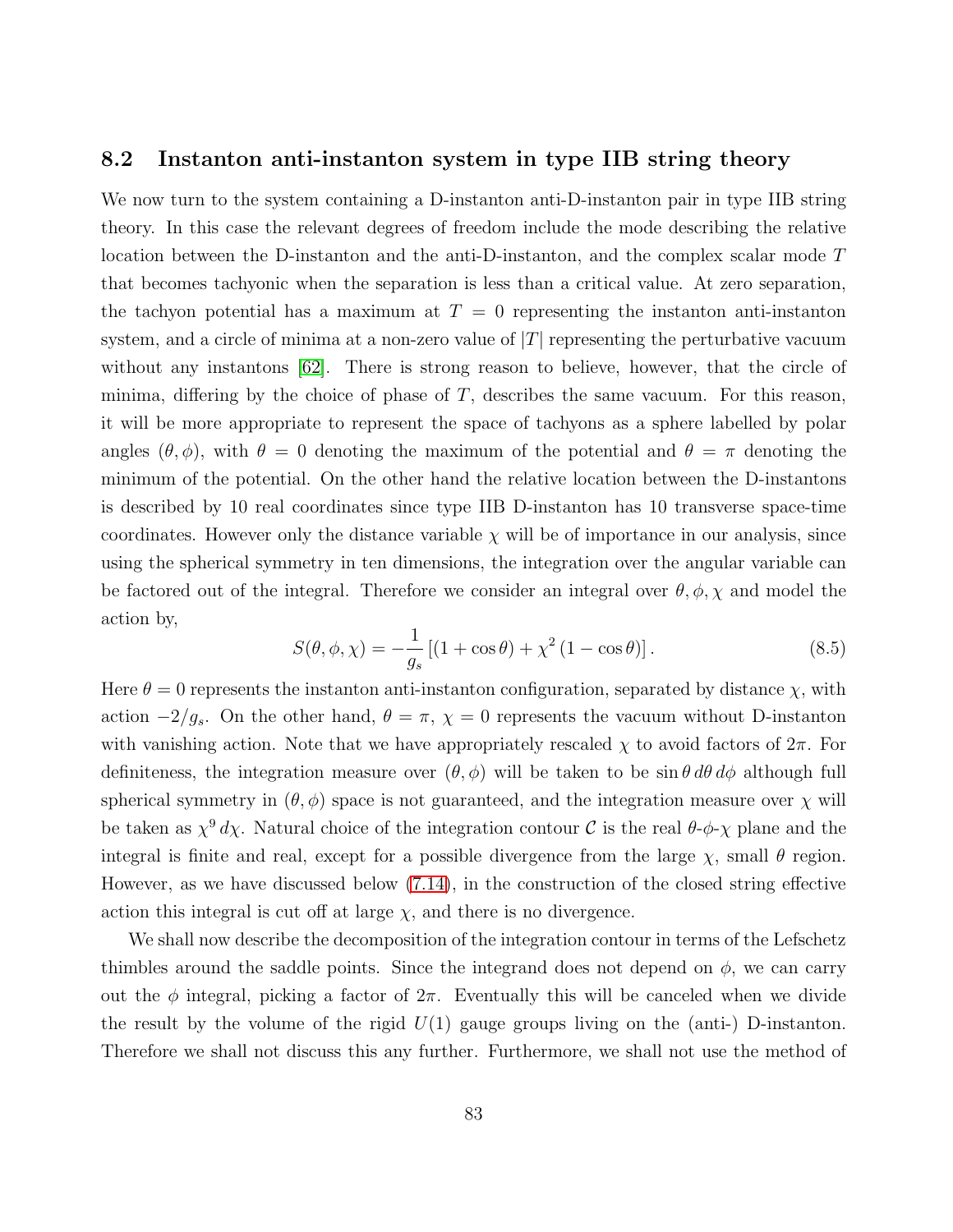

<span id="page-83-0"></span>Figure 16: The steepest descent contours for the action [\(8.5\)](#page-82-0) in the complex  $\theta$  plane for  $x^2 > 1$ .

steepest descent to carry out the integration over  $\chi$  – instead we shall envisage carrying out the integral over  $\chi$  at the end explicitly after carrying out the integration over  $\theta$  using the steepest descent contours for fixed  $\chi$ . This reduces the problem to the one discussed in §[8.1,](#page-80-2) with  $g_s/(1-\chi^2)$  representing the effective coupling. Since this blows up at  $\chi=1$ , the method of steepest descent breaks down, although the full integral remains finite. For this reason we shall evaluate the integral by deforming the  $\chi$  integration contour into the complex plane around  $\chi = 1$ . Since the full integral is non-singular at  $\chi = 1$ , the result does not depend on how we deform the contour. However following our discussion in §[8.1,](#page-80-2) we see that if we want to keep the contribution from the steepest descent contour associated with the perturbative vacuum real, we need to average over the contours above and below 1 in the complex  $\chi$  plane, and this is the route we shall follow.

For the steepest descent contours associated with the saddle point at  $\theta = 0$ , the integration over  $\theta$  now produces the factor proportional to  $e^{-2/g_s}(\chi^2-1)^{-1}$  that appeared e.g. in [\(5.14\)](#page-49-0), and averaging over the contours above and below the pole at 1, we get the unitary prescription for the contribution from this pair of saddle points. On the other hand, integration over  $\theta$  for the steepest descent contour associated with the saddle point at  $\theta = \pi$  produces the factor proportional to  $-e^{-2\chi^2/g_s}(\chi^2-1)^{-1}$ . Taking the average over the contours  $\mathcal{J}^+_{\text{pert}}$  and  $\mathcal{J}^-_{\text{pert}}$  we get real contribution from the perturbative vacuum as well.

If we label the contour near  $\chi = 1$  as  $\chi = 1 + \epsilon e^{i\alpha}$  and vary  $\alpha$  from  $\pi$  to 0 or  $-\pi$  to 0 depending on whether the contour passes above or below  $\chi = 1$ , the role of the two saddle points get exchanged as  $\alpha$  crosses  $\pm \pi/2$ . For Re( $\chi$ ) > 1, the saddle point at  $\theta = 0$  becomes the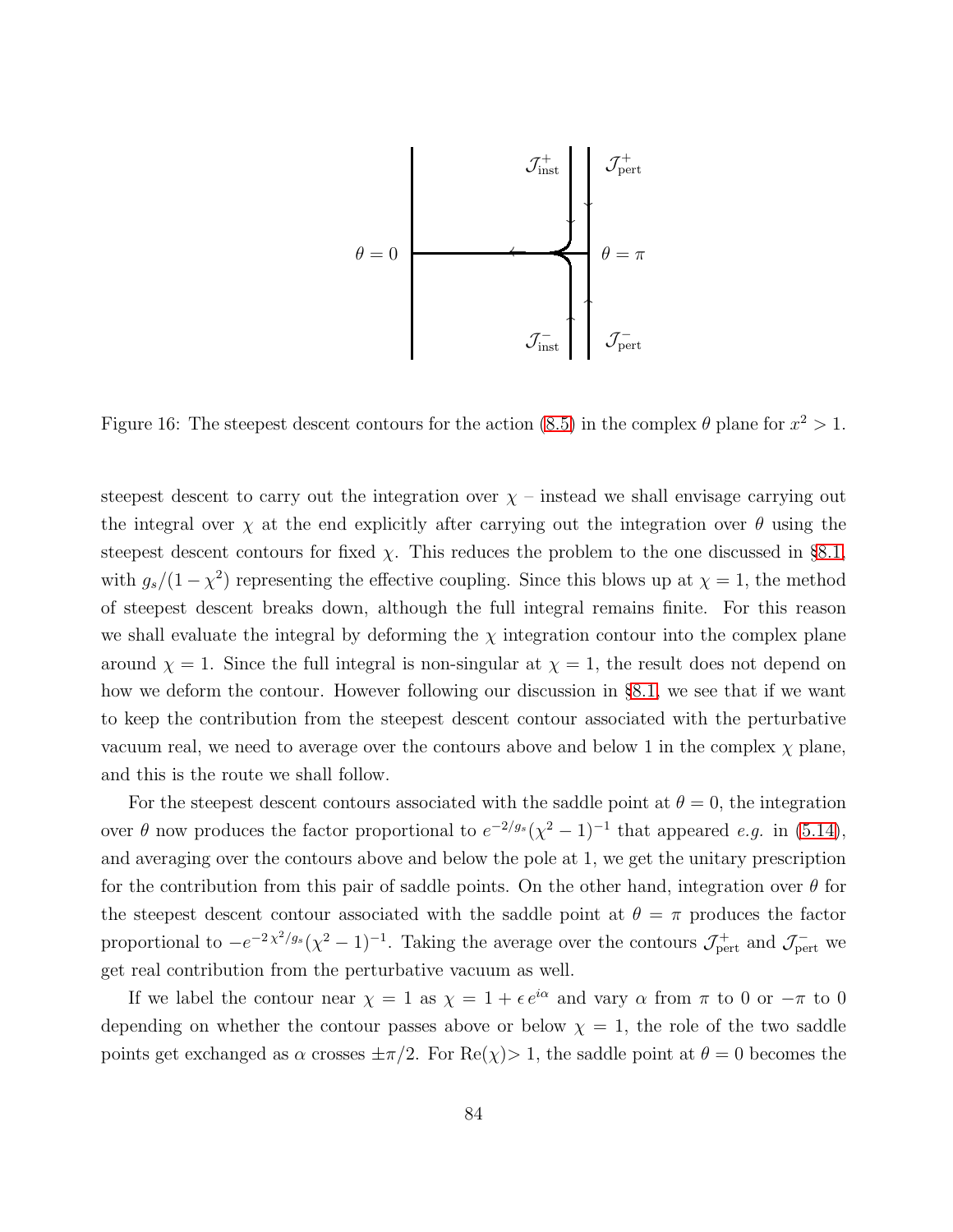dominant saddle point and the steepest descent contours in the complex  $\theta$  plane get deformed as shown in Fig. [16.](#page-83-0)

### 8.3 Instanton in two dimensional bosonic string theory

An instanton in two dimensional bosonic string theory has a real tachyonic mode T with potential that has a maximum at  $T = 0$  representing the D-instanton and a local minimum at a positive value of T representing the perturbative vacuum. The potential approaches  $\pm \infty$  as  $T \to \pm \infty$ . We can model this by choosing:

<span id="page-84-0"></span>
$$
S(T) = -\frac{1}{g_s}(1 - 3T^2 + 2T^3). \tag{8.6}
$$

In this case a real integration contour over T does not give a well defined result, since  $S(T)$ approaches  $\infty$  as  $T \to -\infty$ . Instead, the allowed asymptotic regions in which the contour must lie consists of three cones, each of opening angle  $\pi/3$ , around the lines Arg $[T] = 0$  and  $Arg[T] = \pm 2\pi i/3$  (see e.g. the discussion on Airy function in [\[48,](#page-91-0)63]). Therefore we have to choose a contour in the complex T plane. This makes the result complex. For physical reasons, we would like the integral, representing the contribution to the closed string effective action, to have positive imaginary part so that it represents a dissipative system. This can be achieved by choosing the integration contour so that asymptotically it lies within the cones around  $\text{Arg}[T] = 0$  and  $\text{Arg}[T] = -2\pi i/3$ . This has been shown in Fig. [17](#page-85-0) by the thick line. Alternatively we could also choose the integration contour to begin at infinity within the cone around  $\text{Arg}[T] = -2\pi i/3$  and end at infinity within the cone around  $\text{Arg}[T] = 2\pi i/3$ .

The saddle point at  $T = 0$  with action  $-1/g_s$  represents the unstable D-instanton, while the saddle point at  $T = 1$  with vanishing action represents the vacuum without any D-instanton. The steepest descent contours for  $T = 1$  run along the real axis from 0 to 1 and  $\infty$  to 1. We shall denote these by  $\mathcal{J}_{\rm pert}^-$  and  $\mathcal{J}_{\rm pert}^+$  respectively. The steepest descent contours for the saddle point at  $T = 0$  run from  $e^{\pm 2\pi i/3} \infty$  to 0. We shall denote these by  $\mathcal{J}_{\text{inst}}^{\pm}$  respectively. Then we have, from Fig. [17,](#page-85-0)

$$
\mathcal{C} = \mathcal{J}_{\text{inst}}^- + \mathcal{J}_{\text{pert}}^- - \mathcal{J}_{\text{pert}}^+ \,. \tag{8.7}
$$

The first terms gives complex contribution while the last two terms give real contribution. This provides a qualitative understanding of why in this case the D-instanton contribution to the closed string effective action may be complex.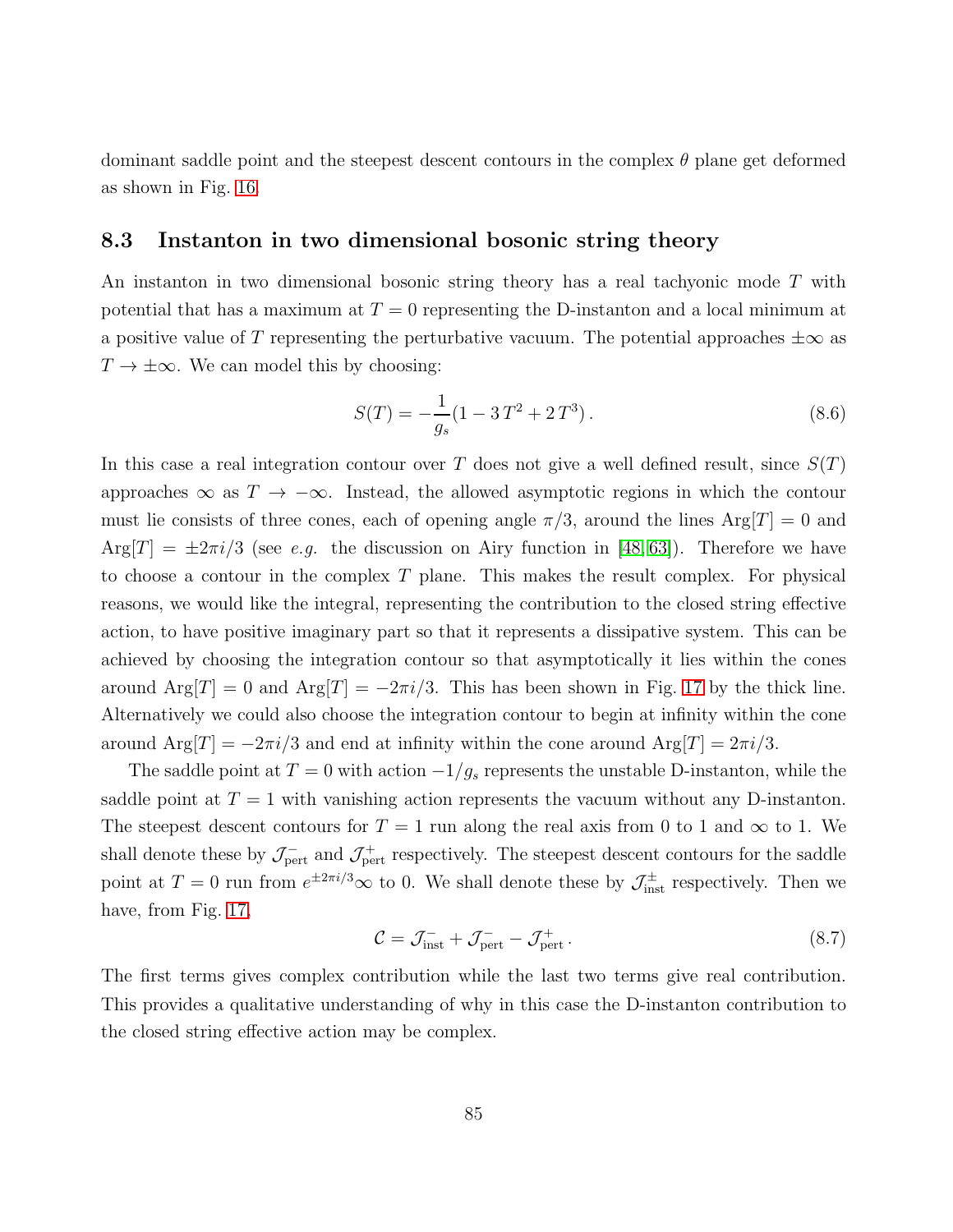

<span id="page-85-0"></span>Figure 17: The steepest descent contours for the action [\(8.6\)](#page-84-0) in the complex T plane.

## 8.4 Final remarks

Although the analysis described above gives a qualitative understanding of the ambiguities involved in computing D-instanton contribution to the closed string effective action, we need to keep in mind that the full problem is more involved and new features may appear there. For example, from the point of view of open string theory, the saddle point representing the perturbative vacuum is the dominant saddle, and its contribution should dominate the closed string effective action. However, it is known that the boundary state of the D-instanton vanishes at that saddle [\[72\]](#page-93-0). Therefore we would expect that all closed string amplitudes on Riemann surfaces with boundaries ending on the D-instanton, on which open strings have condensed to the tachyon vacuum, will actually vanish. This suggests that the perturbative contribution to the closed string effective action from the dominant saddle point actually vanishes (unless we include the purely closed string contribution  $S_0$  as part of the contribution from this saddle point). Nevertheless we would expect a non-perturbative contribution to survive at least for complex  $g_s$ , since in the Im $(g_s) \to 0^{\pm}$  limit, these contributions are supposed to cancel the imaginary parts of the contribution from the Lefschetz thimble associated with the D-instanton. It will certainly be important to understand this better.

The general lesson that is likely to survive in the full theory is that when the tachyon potential is bounded from below, as in superstring theory, we can choose real integration contour over the open string modes on the D-instanton, and therefore integration over these open string modes will give real contribution to the closed string effective action.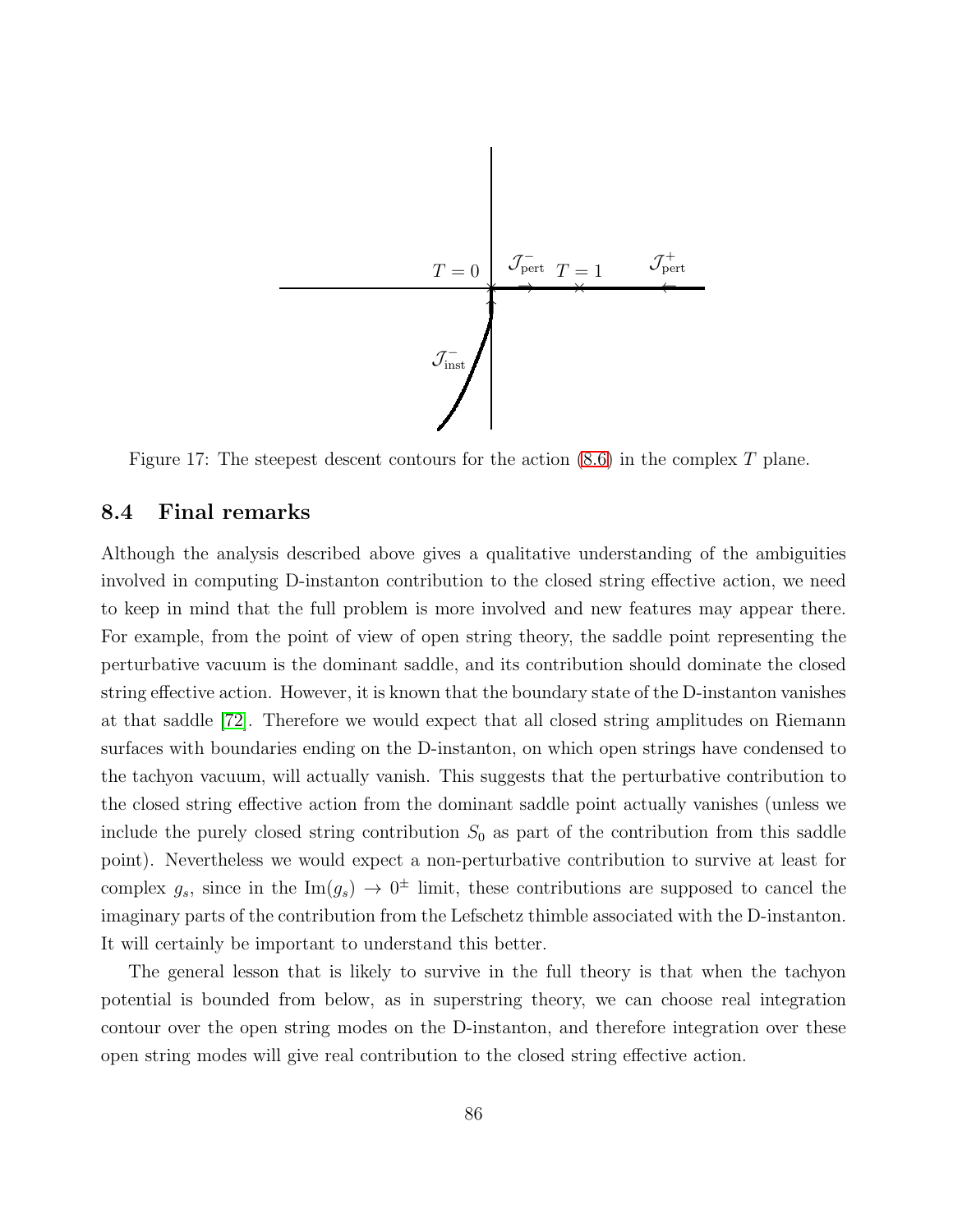## 9 Conclusions

The main results of this paper may be summarized as follows:

- 1. We have described a systematic procedure for constructing a novel gauge invariant effective action obtained by integrating out the open string modes on the D-instanton. This differs from the usual method of integrating out a subset of the degrees of freedom, in that we need to sum over connected and disconnected diagrams in defining the effective action, and furthermore we have an unknown normalization constant  $N e^{-C/g_s}$  appearing in the expression for the effective action. Nevertheless, the effective action constructed this way satisfies the BV master equation.
- 2. We have shown that cutting rules and unitarity of the amplitudes follow as long as the effective action constructed this way is real. For multiple D-instantons and multiple anti-D-instantons in type IIB string theory, the reality condition holds and their contribution to the amplitude is unitary.
- 3. For D-instanton systems with tachyonic modes, e.g. instanton anti-instanton system in type IIB string theory and the non-BPS D-instanton in type IIA string theory, the reality condition could fail due to two effects: the overall normalization  $N$  could be complex and the contour prescription for integrating over the relative positions of the instantons and anti-instantons may lead to complex effective action. However, using insights from Picard-Lefschetz theory we have argued that when the tachyon potential is bounded from below, as in the case of critical superstring theories, the effective action is actually real.
- 4. Non-unitarity of two dimensional string theory identified in [\[11,](#page-87-0) [12\]](#page-88-0) can be traced to both the sources mentioned above. In particular the overall normalization  $N$ , found in [\[11\]](#page-87-0) by comparison with matrix model results, is purely imaginary. Furthermore, in the multi-instanton sector, [\[12\]](#page-88-0) used the 'Lorentzian' prescription to integrate over the relative locations of the instantons, leading to complex contribution to the effective action. However, if we do not attempt comparison with the matrix model results, we can in principle recover unitary D-instanton amplitudes in two dimensional bosonic string theory by taking N to be real and using unitary contour prescription for integrating over the relative locations of the instantons.

Acknowledgement: I wish to thank Bruno Balthazar, Victor Rodriguez and Xi Yin for many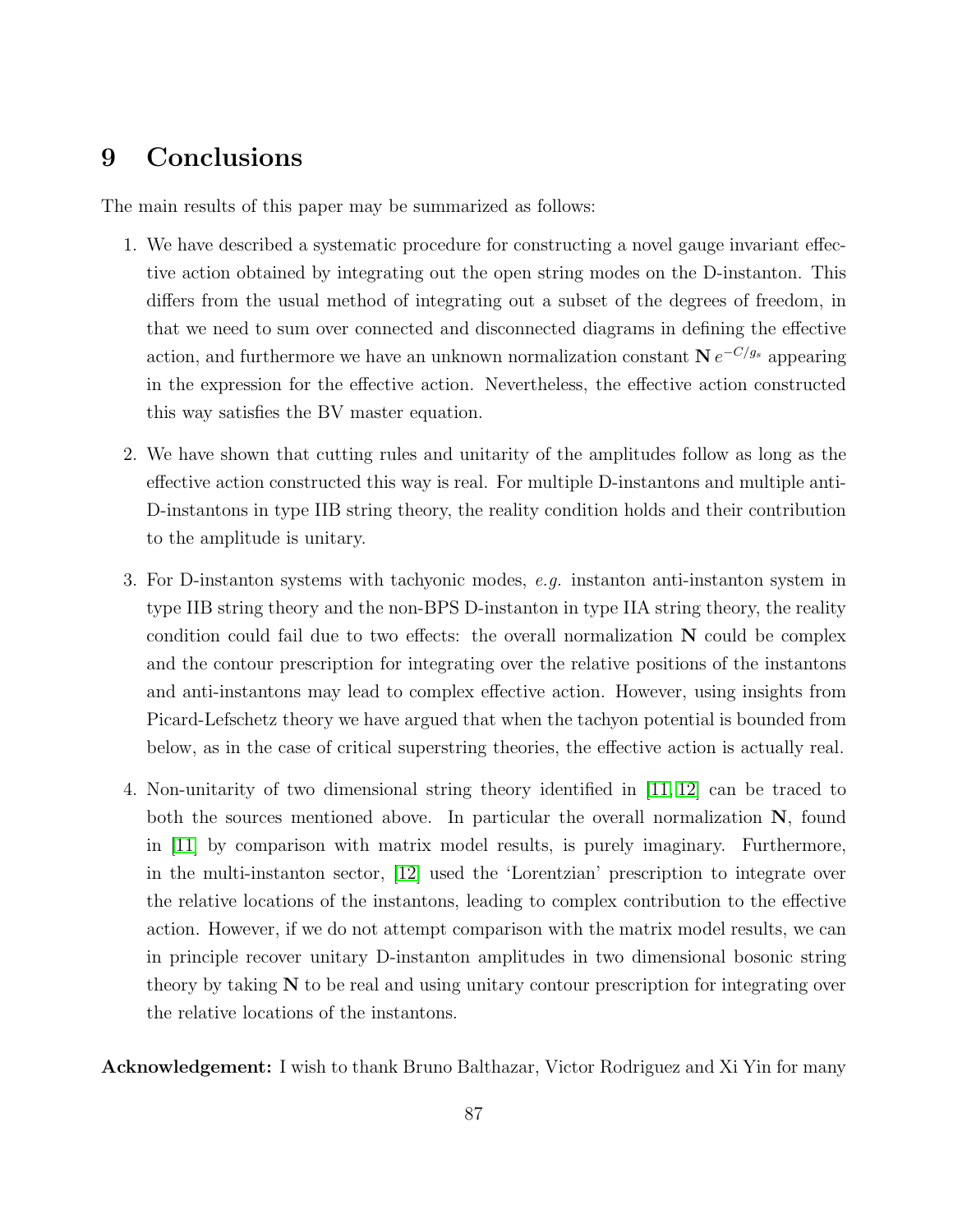useful discussions and for informing me of many of their unpublished results. I also wish to thank Michael Green, Michael Gutperle and Barton Zwiebach for useful discussions. This work was supported in part by the J. C. Bose fellowship of the Department of Science and Technology, India and the Infosys chair professorship.

# References

- [1] R. E. Cutkosky, "Singularities and discontinuities of Feynman amplitudes," J. Math. Phys. 1, 429 (1960). doi:10.1063/1.1703676
- [2] M. Fowler, "Introduction to Momentum Space Integration Techniques in Perturbation Theory", Journal of Mathematical Physics 3, 936 (1962); doi: 10.1063/1.1724310.
- [3] M. J. G. Veltman, "Unitarity and causality in a renormalizable field theory with unstable particles," Physica 29, 186 (1963). doi:10.1016/S0031-8914(63)80277-3
- [4] G. 't Hooft and M. J. G. Veltman, "Diagrammar," NATO Sci. Ser. B 4, 177 (1974).
- [5] S. Bloch and D. Kreimer, "Cutkosky Rules and Outer Space," [arXiv:1512.01705](http://arxiv.org/abs/1512.01705) [hep-th].
- [6] R. Pius and A. Sen, "Cutkosky rules for superstring field theory," JHEP 1610, 024 (2016) Erratum: [JHEP 1809, 122 (2018)] doi:10.1007/JHEP09(2018)122, 10.1007/JHEP10(2016)024 [\[arXiv:1604.01783](http://arxiv.org/abs/1604.01783) [hep-th]].
- [7] J. Polchinski, "Combinatorics of boundaries in string theory," Phys. Rev. D 50, R6041 (1994) doi:10.1103/PhysRevD.50.R6041 [\[hep-th/9407031\]](http://arxiv.org/abs/hep-th/9407031).
- [8] M. B. Green and M. Gutperle, "Effects of D instantons," Nucl. Phys. B 498, 195 (1997) doi:10.1016/S0550-3213(97)00269-1 [\[hep-th/9701093\]](http://arxiv.org/abs/hep-th/9701093).
- [9] A. Sen, "Rolling tachyon," JHEP 04, 048 (2002) doi:10.1088/1126-6708/2002/04/048  $[\text{arXiv:hep-th}/0203211$   $[\text{hep-th}].$
- <span id="page-87-0"></span>[10] A. Sen, "Tachyon matter," JHEP 07, 065 (2002) doi:10.1088/1126-6708/2002/07/065  $[\text{arXiv:hep-th}/0203265$   $[\text{hep-th}].$
- [11] B. Balthazar, V. A. Rodriguez and X. Yin, "ZZ Instantons and the Non-Perturbative Dual of  $c = 1$  String Theory," [arXiv:1907.07688](http://arxiv.org/abs/1907.07688) [hep-th].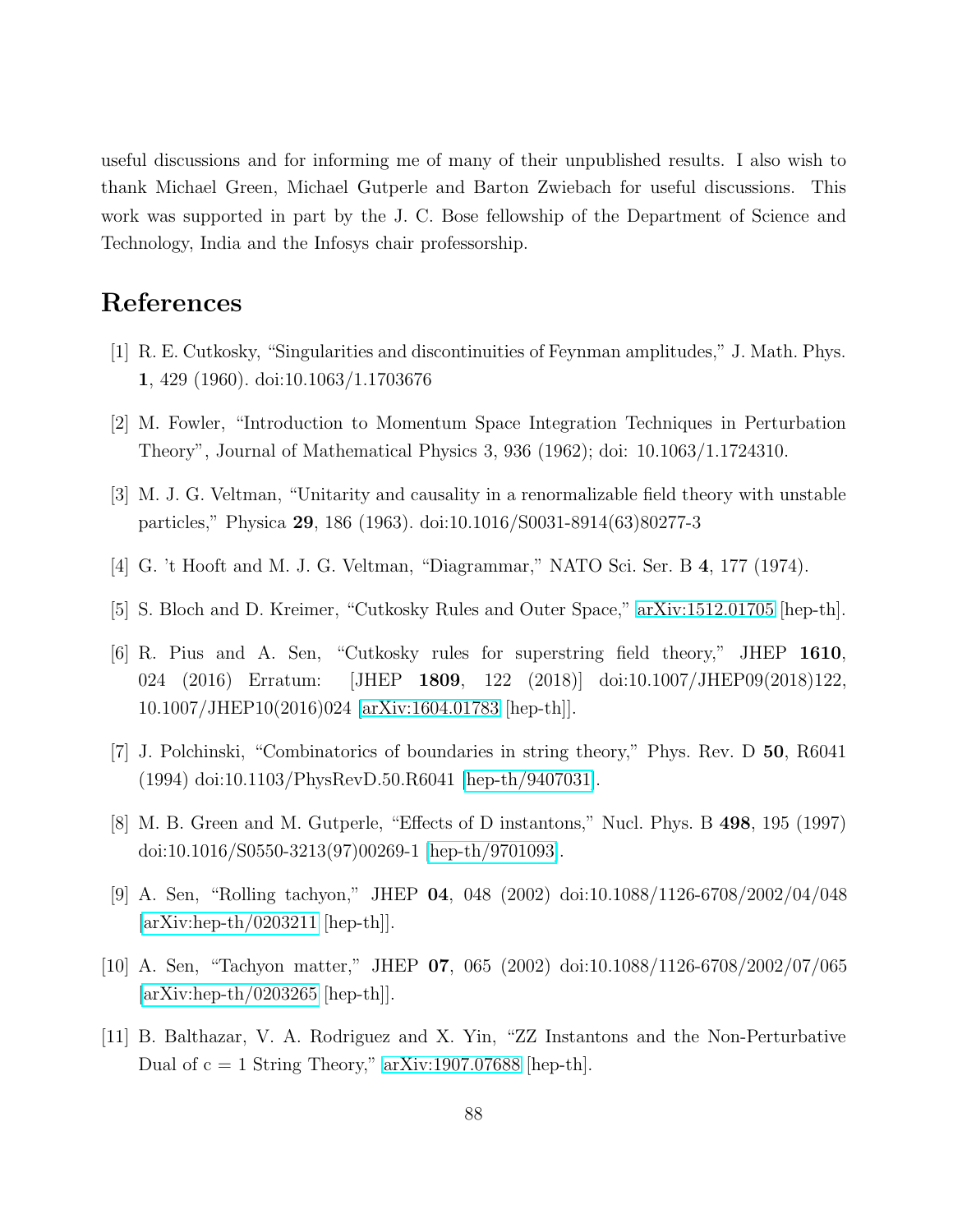- <span id="page-88-0"></span>[12] B. Balthazar, V. A. Rodriguez and X. Yin, "Multi-Instanton Calculus in  $c = 1$  String Theory," [arXiv:1912.07170](http://arxiv.org/abs/1912.07170) [hep-th].
- [13] N. D. Lambert, H. Liu and J. M. Maldacena, "Closed strings from decaying D-branes," JHEP 03, 014 (2007) doi:10.1088/1126-6708/2007/03/014 [\[arXiv:hep-th/0303139](http://arxiv.org/abs/hep-th/0303139) [hepth]].
- [14] B. Sundborg, "Selfenergies of Massive Strings," Nucl. Phys. B 319, 415 (1989). doi:10.1016/0550-3213(89)90084-9
- [15] K. Amano and A. Tsuchiya, "Mass Splittings and the Finiteness Problem of Mass Shifts in the Type II Superstring at One Loop," Phys. Rev. D 39, 565 (1989). doi:10.1103/PhysRevD.39.565
- [16] N. Marcus, "Unitarity and Regularized Divergences in String Amplitudes," Phys. Lett. B 219, 265 (1989). doi:10.1016/0370-2693(89)90389-4
- [17] B. Sundborg, "Infinite Mass Shifts Of Open Superstrings As A Possible Signal Of Confinement," Nucl. Phys. B 338, 101 (1990). doi:10.1016/0550-3213(90)90625-N
- [18] E. D'Hoker and D. H. Phong, "Momentum analyticity and finiteness of the one loop superstring amplitude," Phys. Rev. Lett. 70, 3692 (1993) doi:10.1103/PhysRevLett.70.3692 [\[hep-th/9302003\]](http://arxiv.org/abs/hep-th/9302003).
- [19] E. D'Hoker and D. H. Phong, "Dispersion relations in string theory," Theor. Math. Phys. 98, 306 (1994) [Teor. Mat. Fiz. 98, 442 (1994)] doi:10.1007/BF01102207 [\[hep-th/9404128\]](http://arxiv.org/abs/hep-th/9404128).
- [20] E. D'Hoker and D. H. Phong, "The Box graph in superstring theory," Nucl. Phys. B 440, 24 (1995) doi:10.1016/0550-3213(94)00526-K [\[hep-th/9410152\]](http://arxiv.org/abs/hep-th/9410152).
- [21] A. Berera, "Unitary string amplitudes," Nucl. Phys. B 411, 157 (1994). doi:10.1016/0550- 3213(94)90057-4
- [22] E. Witten, "The Feynman  $i\epsilon$  in String Theory," JHEP 1504, 055 (2015) doi:10.1007/JHEP04(2015)055 [\[arXiv:1307.5124](http://arxiv.org/abs/1307.5124) [hep-th]].
- [23] H. Kajiura, "Homotopy algebra morphism and geometry of classical string field theory," Nucl. Phys. B 630, 361-432 (2002) doi:10.1016/S0550-3213(02)00174-8  $[\text{arXiv:hep-th}/0112228$   $[\text{hep-th}].$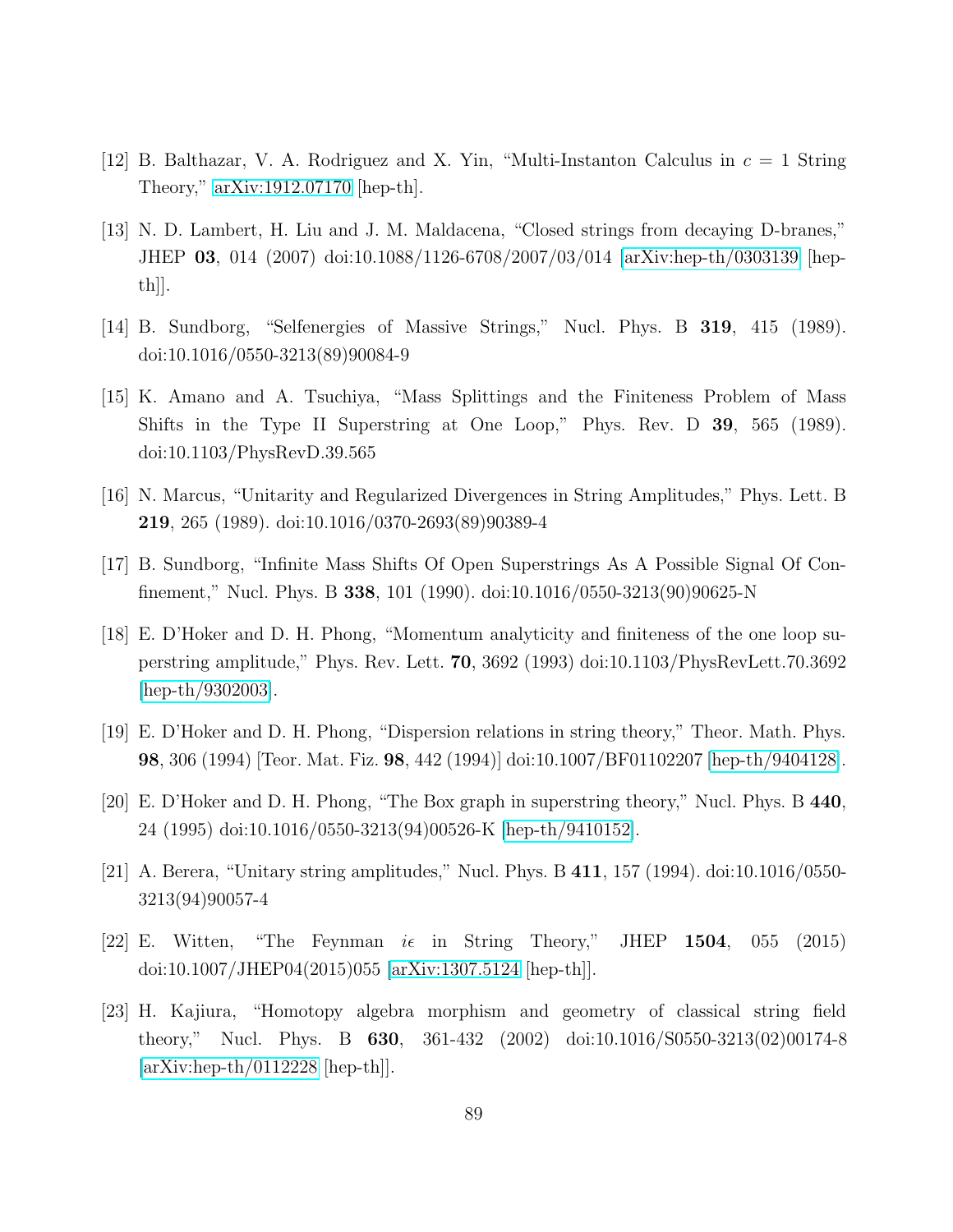- [24] H. Kajiura, "Noncommutative homotopy algebras associated with open strings," Rev. Math. Phys. 19, 1-99 (2007) doi:10.1142/S0129055X07002912 [\[arXiv:math/0306332](http://arxiv.org/abs/math/0306332) [math.QA]].
- [25] A. Sen, "Wilsonian Effective Action of Superstring Theory," JHEP 1701, 108 (2017) doi:10.1007/JHEP01(2017)108 [\[arXiv:1609.00459](http://arxiv.org/abs/1609.00459) [hep-th]].
- [26] H. Erbin, C. Maccaferri, M. Schnabl and J. Vosmera, "Classical algebraic structures in string theory effective actions," JHEP 11, 123 (2020) doi:10.1007/JHEP11(2020)123 [\[arXiv:2006.16270](http://arxiv.org/abs/2006.16270) [hep-th]].
- [27] A. Abouelsaood, C. G. Callan, Jr., C. R. Nappi and S. A. Yost, "Open Strings in Background Gauge Fields," Nucl. Phys. B 280, 599-624 (1987) doi:10.1016/0550- 3213(87)90164-7.
- [28] C. G. Callan, Jr., C. Lovelace, C. R. Nappi and S. A. Yost, "Adding Holes and Crosscaps to the Superstring," Nucl. Phys. B 293, 83 (1987) doi:10.1016/0550-3213(87)90065-4
- [29] J. Polchinski and Y. Cai, "Consistency of Open Superstring Theories," Nucl. Phys. B 296, 91-128 (1988) doi:10.1016/0550-3213(88)90382-3
- [30] N. Ishibashi, "The Boundary and Crosscap States in Conformal Field Theories," Mod. Phys. Lett. A 4, 251 (1989) doi:10.1142/S0217732389000320
- [31] M. B. Green and M. Gutperle, "Light cone supersymmetry and d-branes," Nucl. Phys. B 476, 484-514 (1996) doi:10.1016/0550-3213(96)00352-5 [\[arXiv:hep-th/9604091](http://arxiv.org/abs/hep-th/9604091) [hep-th]].
- [32] P. Di Vecchia, M. Frau, I. Pesando, S. Sciuto, A. Lerda and R. Russo, "Classical pbranes from boundary state," Nucl. Phys. B 507, 259-276 (1997) doi:10.1016/S0550- 3213(97)00576-2 [\[arXiv:hep-th/9707068](http://arxiv.org/abs/hep-th/9707068) [hep-th]].
- [33] P. Di Vecchia and A. Liccardo, "D-branes in string theory. 2.," [\[arXiv:hep-th/9912275](http://arxiv.org/abs/hep-th/9912275) [hep-th]].
- [34] M. B. Green, "Point like states for type 2b superstrings," Phys. Lett. B 329, 435-443 (1994) doi:10.1016/0370-2693(94)91087-1 [\[arXiv:hep-th/9403040](http://arxiv.org/abs/hep-th/9403040) [hep-th]].
- [35] V. Rodriguez, Talk at the "Workshop on Matrix Models and String Theory", https://www.youtube.com/watch?v=0Nj-T8lgB4E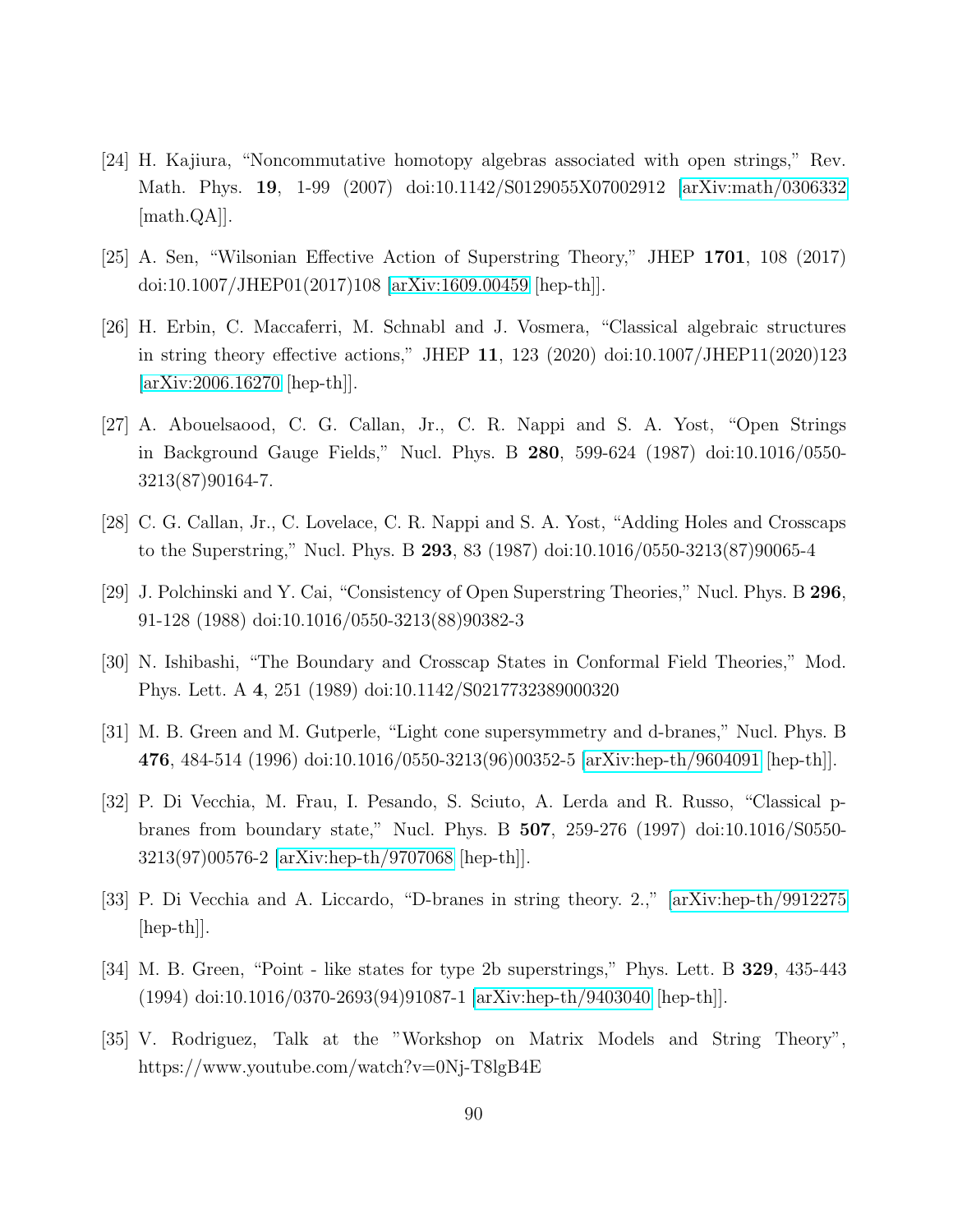- <span id="page-90-0"></span>[36] B. Balthazar, V. A. Rodriguez and X. Yin, private communications.
- [37] A. B. Zamolodchikov and A. B. Zamolodchikov, "Liouville field theory on a pseudosphere,"  $[\text{arXiv:hep-th}/0101152$   $[\text{hep-th}].$
- [38] B. Zwiebach, "Oriented open closed string theory revisited," Annals Phys. 267, 193 (1998) doi:10.1006/aphy.1998.5803 [\[hep-th/9705241\]](http://arxiv.org/abs/hep-th/9705241).
- [39] S. F. Moosavian, A. Sen and M. Verma, "Superstring Field Theory with Open and Closed Strings," [arXiv:1907.10632](http://arxiv.org/abs/1907.10632) [hep-th].
- [40] S. R. Das and A. Jevicki, "String Field Theory and Physical Interpretation of  $D = 1$ Strings," Mod. Phys. Lett. A 5, 1639 (1990). doi:10.1142/S0217732390001888
- [41] A. M. Sengupta and S. R. Wadia, "Excitations and interactions in d = 1 string theory," Int. J. Mod. Phys. A 6, 1961 (1991). doi:10.1142/S0217751X91000988
- [42] D. J. Gross and I. R. Klebanov, "Fermionic string field theory of c = 1 two-dimensional quantum gravity," Nucl. Phys. B 352, 671 (1991). doi:10.1016/0550-3213(91)90103-5
- [43] I. R. Klebanov, "String theory in two-dimensions," In \*Trieste 1991, Proceedings, String theory and quantum gravity '91\* 30-101 and Princeton Univ. - PUPT-1271 (91/07,rec.Oct.) 72 p [\[hep-th/9108019\]](http://arxiv.org/abs/hep-th/9108019).
- [44] G. W. Moore, M. Plesser and S. Ramgoolam, "Exact S matrix for 2-D string theory," Nucl. Phys. B 377, 143-190 (1992) doi:10.1016/0550-3213(92)90020-C [\[arXiv:hep-th/9111035](http://arxiv.org/abs/hep-th/9111035) [hep-th]].
- [45] T. Takayanagi and N. Toumbas, "A Matrix model dual of type 0B string theory in two-dimensions," JHEP 07, 064 (2003) doi:10.1088/1126-6708/2003/07/064  $\arXiv:hep-th/0307083$  [hep-th].
- [46] M. R. Douglas, I. R. Klebanov, D. Kutasov, J. M. Maldacena, E. J. Martinec and N. Seiberg, "A New hat for the  $c=1$  matrix model,"  $arXiv:hep-th/0307195$  [hep-th].
- [47] B. Balthazar, V. A. Rodriguez and X. Yin, "The  $c = 1$  string theory S-matrix revisited," JHEP 1904, 145 (2019) doi:10.1007/JHEP04(2019)145 [\[arXiv:1705.07151](http://arxiv.org/abs/1705.07151) [hep-th]].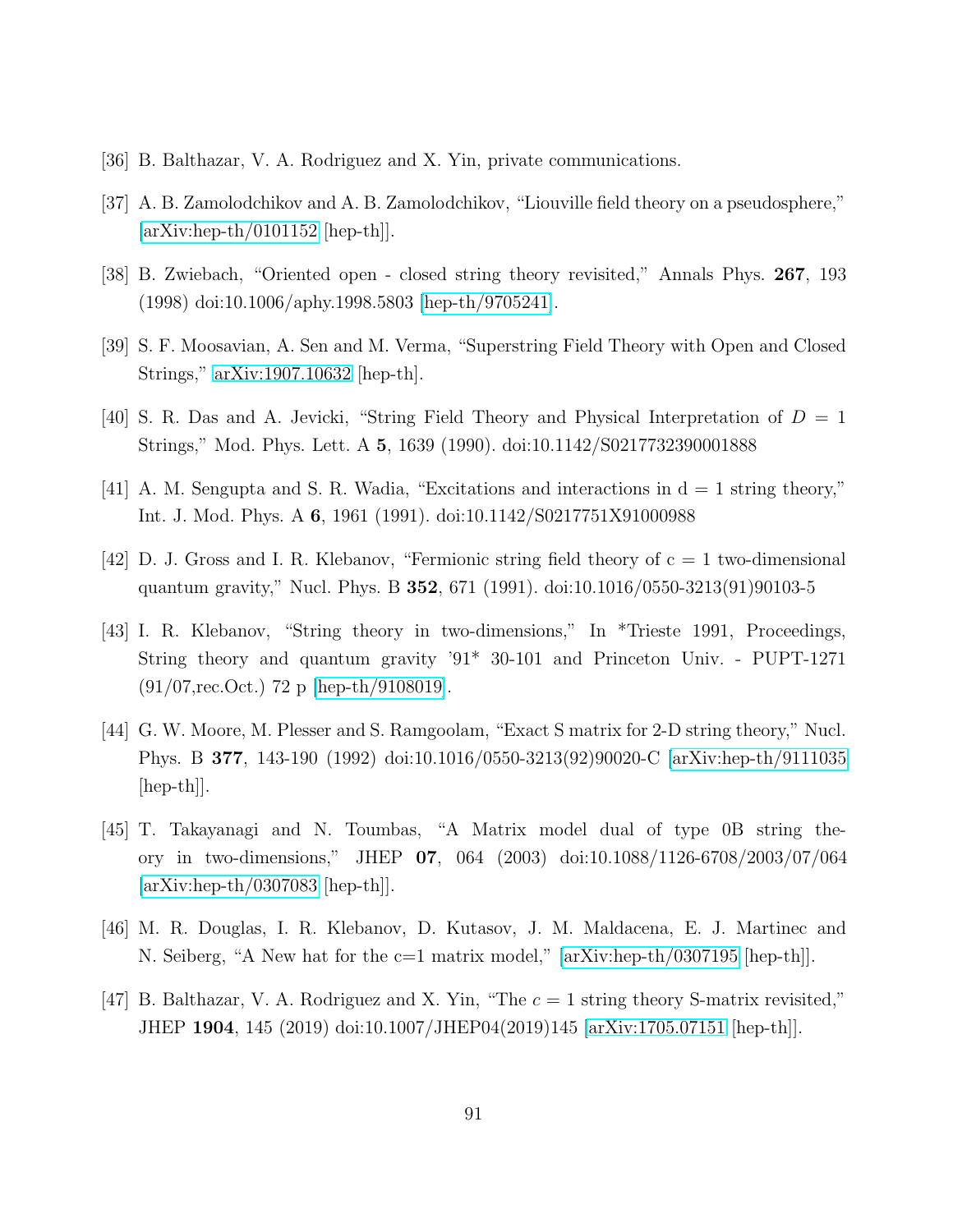- <span id="page-91-0"></span>[48] M. Marino, "Lectures on non-perturbative effects in large N gauge theories, matrix models and strings," Fortsch. Phys. 62, 455-540 (2014) doi:10.1002/prop.201400005 [\[arXiv:1206.6272](http://arxiv.org/abs/1206.6272) [hep-th]].
- <span id="page-91-2"></span>[49] G. V. Dunne and M. Unsal, "What is QFT? Resurgent trans-series, Lefschetz thimbles, and new exact saddles," PoS LATTICE2015, 010 (2016) doi:10.22323/1.251.0010 [\[arXiv:1511.05977](http://arxiv.org/abs/1511.05977) [hep-lat]].
- [50] G. V. Dunne and M. Unsal, "New Nonperturbative Methods in Quantum Field Theory: From Large-N Orbifold Equivalence to Bions and Resurgence," Ann. Rev. Nucl. Part. Sci. 66, 245-272 (2016) doi:10.1146/annurev-nucl-102115-044755 [\[arXiv:1601.03414](http://arxiv.org/abs/1601.03414) [hep-th]].
- <span id="page-91-1"></span>[51] I. Aniceto, G. Basar and R. Schiappa, "A Primer on Resurgent Transseries and Their Asymptotics," Phys. Rept. 809, 1-135 (2019) doi:10.1016/j.physrep.2019.02.003 [\[arXiv:1802.10441](http://arxiv.org/abs/1802.10441) [hep-th]].
- [52] A. Sen, "Unitarity of Superstring Field Theory," JHEP 12, 115 (2016) doi:10.1007/JHEP12(2016)115 [\[arXiv:1607.08244](http://arxiv.org/abs/1607.08244) [hep-th]].
- [53] A. Sen, "D-instanton Perturbation Theory," [\[arXiv:2002.04043](http://arxiv.org/abs/2002.04043) [hep-th]].
- [54] A. Sen, "Reality of Superstring Field Theory Action," JHEP 11, 014 (2016) doi:10.1007/JHEP11(2016)014 [\[arXiv:1606.03455](http://arxiv.org/abs/1606.03455) [hep-th]].
- [55] H. Sonoda and B. Zwiebach, "Closed String Field Theory Loops With Symmetric Factorizable Quadratic Differentials," Nucl. Phys. B 331, 592-628 (1990) doi:10.1016/0550- 3213(90)90086-S
- [56] B. Zwiebach, "Closed string field theory: Quantum action and the B-V master equation," Nucl. Phys. B 390, 33 (1993) doi:10.1016/0550-3213(93)90388-6 [\[hep-th/9206084\]](http://arxiv.org/abs/hep-th/9206084).
- [57] M. R. Gaberdiel and B. Zwiebach, "Tensor constructions of open string theories. 1: Foundations," Nucl. Phys. B 505, 569 (1997) doi:10.1016/S0550-3213(97)00580-4 [\[hep-th/9705038\]](http://arxiv.org/abs/hep-th/9705038).
- [58] I. A. Batalin and G. A. Vilkovisky, "Gauge Algebra and Quantization," Phys. Lett. 102B, 27 (1981). doi:10.1016/0370-2693(81)90205-7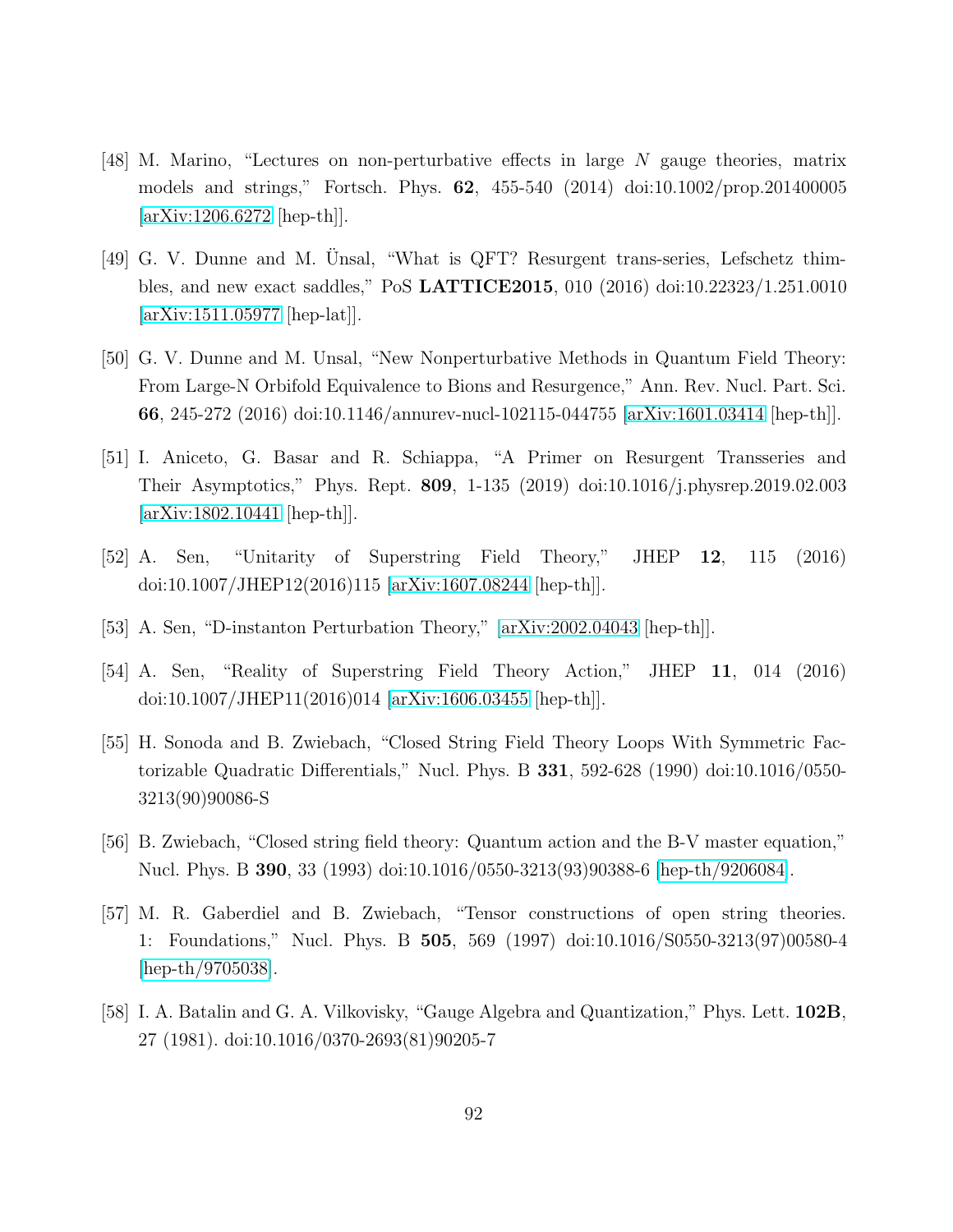- [59] I. A. Batalin and G. A. Vilkovisky, "Quantization of Gauge Theories with Linearly Dependent Generators," Phys. Rev. D 28, 2567 (1983) Erratum: [Phys. Rev. D 30, 508 (1984)]. doi:10.1103/PhysRevD.28.2567, 10.1103/PhysRevD.30.508
- [60] A. Sen, "D-instantons, String Field Theory and Two Dimensional String Theory", to appear.
- <span id="page-92-2"></span>[61] T. Lada and J. Stasheff, "Introduction to SH Lie algebras for physicists," Int. J. Theor. Phys. 32, 1087-1104 (1993) doi:10.1007/BF00671791 [\[arXiv:hep-th/9209099](http://arxiv.org/abs/hep-th/9209099) [hep-th]].
- <span id="page-92-0"></span>[62] A. Sen, "Tachyon dynamics in open string theory," Int. J. Mod. Phys. A 20, 5513-5656 (2005) doi:10.1142/S0217751X0502519X [\[arXiv:hep-th/0410103](http://arxiv.org/abs/hep-th/0410103) [hep-th]].
- <span id="page-92-1"></span>[63] E. Witten, "Analytic Continuation Of Chern-Simons Theory," AMS/IP Stud. Adv. Math. 50, 347-446 (2011) [\[arXiv:1001.2933](http://arxiv.org/abs/1001.2933) [hep-th]].
- [64] E. Witten, "A New Look At The Path Integral Of Quantum Mechanics," [\[arXiv:1009.6032](http://arxiv.org/abs/1009.6032) [hep-th]].
- [65] M. B. Green and P. Vanhove, "Duality and higher derivative terms in M theory," JHEP 01, 093 (2006) doi:10.1088/1126-6708/2006/01/093 [\[arXiv:hep-th/0510027](http://arxiv.org/abs/hep-th/0510027) [hep-th]].
- [66] M. B. Green, S. D. Miller and P. Vanhove, " $SL(2, \mathbb{Z})$ -invariance and D-instanton contributions to the  $D^6R^4$  interaction," Commun. Num. Theor. Phys. 09, 307-344 (2015) doi:10.4310/CNTP.2015.v9.n2.a3 [\[arXiv:1404.2192](http://arxiv.org/abs/1404.2192) [hep-th]].
- [67] S. M. Chester, M. B. Green, S. S. Pufu, Y. Wang and C. Wen, "New Modular Invariants in  $\mathcal{N} = 4$  Super-Yang-Mills Theory," [\[arXiv:2008.02713](http://arxiv.org/abs/2008.02713) [hep-th]].
- [68] A. Sen, "Divergent to Complex Amplitudes in Two Dimensional String Theory," [\[arXiv:2003.12076](http://arxiv.org/abs/2003.12076) [hep-th]].
- [69] H. Dorn and H. J. Otto, "Two and three point functions in Liouville theory," Nucl. Phys. B 429, 375-388 (1994) doi:10.1016/0550-3213(94)00352-1 [\[arXiv:hep-th/9403141](http://arxiv.org/abs/hep-th/9403141) [hep-th]].
- [70] A. B. Zamolodchikov and A. B. Zamolodchikov, "Structure constants and conformal bootstrap in Liouville field theory," Nucl. Phys. B 477, 577-605 (1996) doi:10.1016/0550- 3213(96)00351-3 [\[arXiv:hep-th/9506136](http://arxiv.org/abs/hep-th/9506136) [hep-th]].